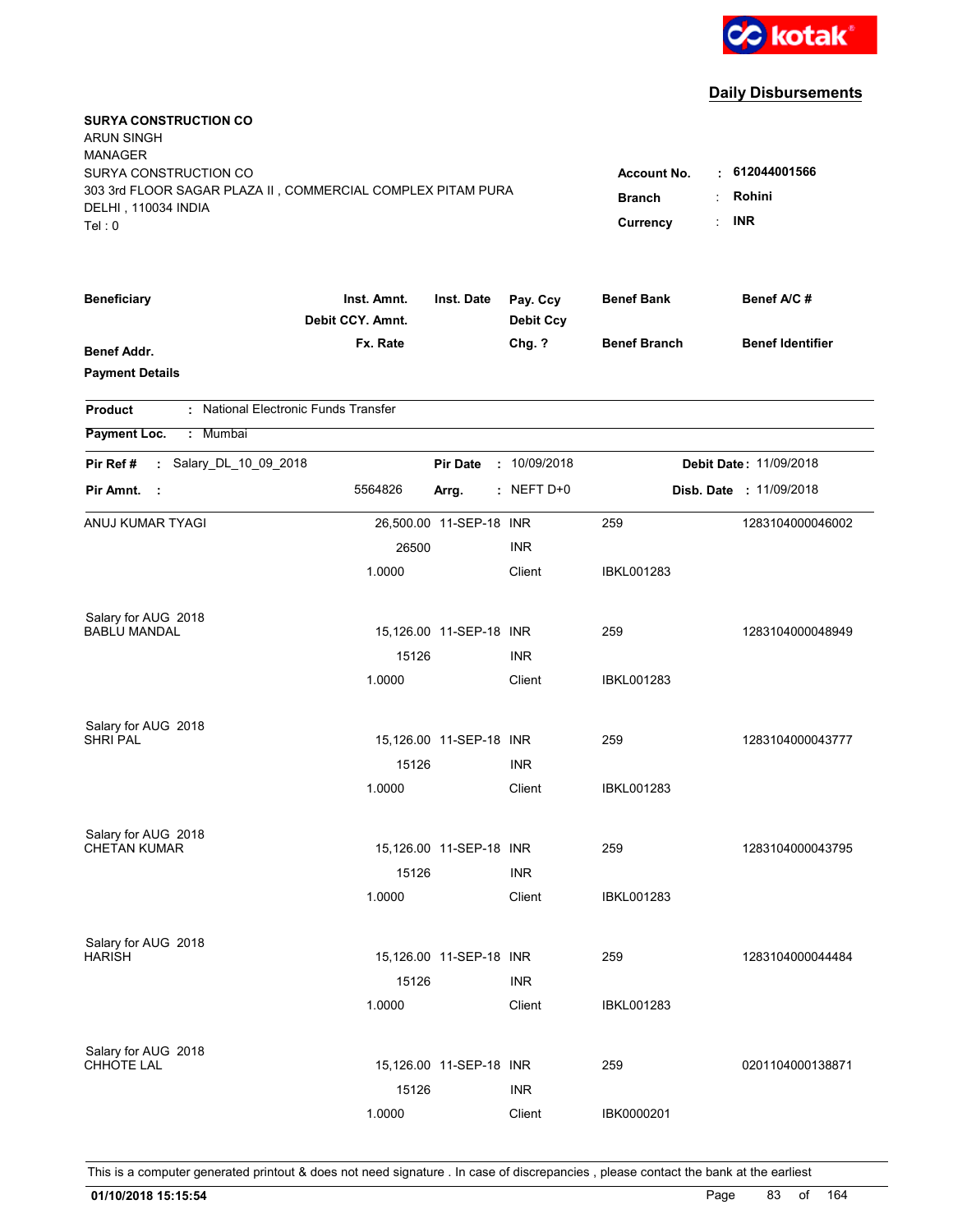

| <b>SURYA CONSTRUCTION CO</b><br><b>ARUN SINGH</b><br><b>MANAGER</b><br>SURYA CONSTRUCTION CO<br>303 3rd FLOOR SAGAR PLAZA II, COMMERCIAL COMPLEX PITAM PURA<br>DELHI, 110034 INDIA<br>Tel: 0 | <b>Account No.</b><br><b>Branch</b><br>Currency | 612044001566<br>٠<br>Rohini<br><b>INR</b><br>t. |                              |                     |                         |
|----------------------------------------------------------------------------------------------------------------------------------------------------------------------------------------------|-------------------------------------------------|-------------------------------------------------|------------------------------|---------------------|-------------------------|
| <b>Beneficiary</b>                                                                                                                                                                           | Inst. Amnt.<br>Debit CCY. Amnt.                 | Inst. Date                                      | Pay. Ccy<br><b>Debit Ccy</b> | <b>Benef Bank</b>   | Benef A/C #             |
| Benef Addr.<br><b>Payment Details</b>                                                                                                                                                        | Fx. Rate                                        |                                                 | Chg. ?                       | <b>Benef Branch</b> | <b>Benef Identifier</b> |
| : National Electronic Funds Transfer<br><b>Product</b>                                                                                                                                       |                                                 |                                                 |                              |                     |                         |
| Payment Loc.<br>: Mumbai                                                                                                                                                                     |                                                 |                                                 |                              |                     |                         |
| : Salary_DL_10_09_2018<br>Pir Ref#                                                                                                                                                           |                                                 | <b>Pir Date</b>                                 | : 10/09/2018                 |                     | Debit Date: 11/09/2018  |
| Pir Amnt.<br>$\sim$ 1                                                                                                                                                                        | 5564826                                         | Arrg.                                           | $:$ NEFT D+0                 |                     | Disb. Date : 11/09/2018 |
| <b>CHHOTE LAL</b>                                                                                                                                                                            |                                                 | 15,126.00 11-SEP-18 INR                         |                              | 259                 | 0201104000138871        |
|                                                                                                                                                                                              | 1.0000                                          |                                                 | Client                       | IBK0000201          |                         |
| Salary for AUG 2018                                                                                                                                                                          |                                                 |                                                 |                              |                     |                         |
| <b>MOHINDER KUMAR</b>                                                                                                                                                                        | 15126                                           | 15,126.00 11-SEP-18 INR                         | <b>INR</b>                   | 259                 | 1283104000048000        |
|                                                                                                                                                                                              | 1.0000                                          |                                                 | Client                       | <b>IBKL001283</b>   |                         |
| Salary for AUG 2018                                                                                                                                                                          |                                                 |                                                 |                              |                     |                         |
| <b>DHARMENDER KUMAR</b>                                                                                                                                                                      |                                                 | 15,126.00 11-SEP-18 INR                         |                              | 259                 | 1283104000043500        |
|                                                                                                                                                                                              | 15126                                           |                                                 | <b>INR</b>                   |                     |                         |
|                                                                                                                                                                                              | 1.0000                                          |                                                 | Client                       | <b>IBKL001283</b>   |                         |
| Salary for AUG 2018                                                                                                                                                                          |                                                 |                                                 |                              |                     |                         |
| <b>RAVINDER KUMAR</b>                                                                                                                                                                        | 15126                                           | 15,126.00 11-SEP-18 INR                         | <b>INR</b>                   | 259                 | 1283104000043537        |
|                                                                                                                                                                                              | 1.0000                                          |                                                 | Client                       | <b>IBKL001283</b>   |                         |
|                                                                                                                                                                                              |                                                 |                                                 |                              |                     |                         |
| Salary for AUG 2018<br><b>JAI BHAGWAN</b>                                                                                                                                                    |                                                 | 15,126.00 11-SEP-18 INR                         |                              | 259                 | 1283104000043759        |
|                                                                                                                                                                                              | 15126                                           |                                                 | <b>INR</b>                   |                     |                         |
|                                                                                                                                                                                              | 1.0000                                          |                                                 | Client                       | <b>IBKL001283</b>   |                         |
| Salary for AUG 2018                                                                                                                                                                          |                                                 |                                                 |                              |                     |                         |
| <b>SURENDER SHARMA</b>                                                                                                                                                                       |                                                 | 15,126.00 11-SEP-18 INR                         |                              | 259                 | 0201104000138437        |
|                                                                                                                                                                                              | 15126                                           |                                                 | <b>INR</b>                   |                     |                         |
|                                                                                                                                                                                              | 1.0000                                          |                                                 | Client                       | IBK0000201          |                         |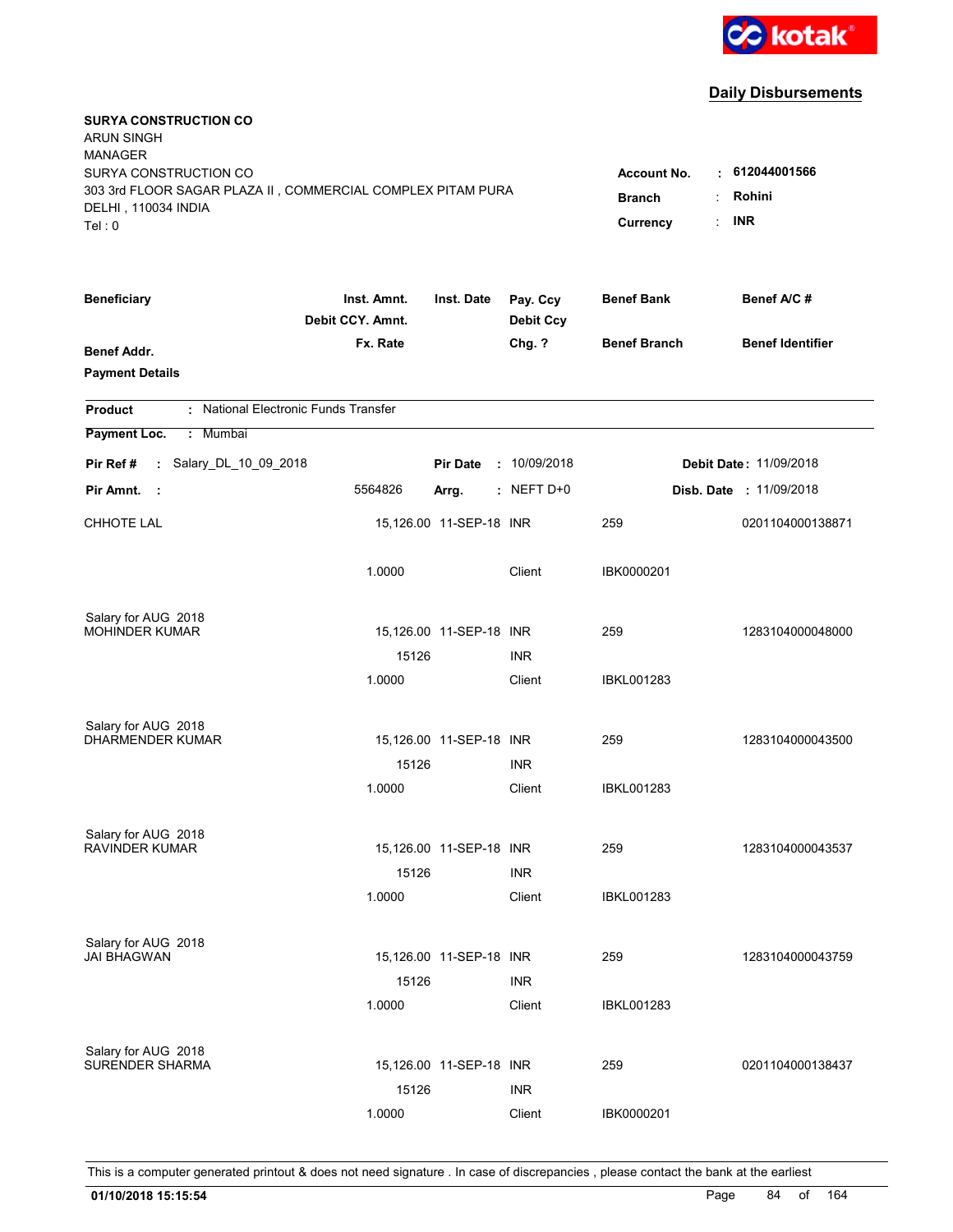

| <b>SURYA CONSTRUCTION CO</b><br><b>ARUN SINGH</b><br><b>MANAGER</b><br>SURYA CONSTRUCTION CO<br>303 3rd FLOOR SAGAR PLAZA II, COMMERCIAL COMPLEX PITAM PURA<br>DELHI, 110034 INDIA<br>Tel: 0 | <b>Account No.</b><br><b>Branch</b><br>Currency | $-612044001566$<br>Rohini<br><b>INR</b><br>÷ |                              |                     |                               |
|----------------------------------------------------------------------------------------------------------------------------------------------------------------------------------------------|-------------------------------------------------|----------------------------------------------|------------------------------|---------------------|-------------------------------|
| <b>Beneficiary</b>                                                                                                                                                                           | Inst. Amnt.<br>Debit CCY. Amnt.                 | Inst. Date                                   | Pay. Ccy<br><b>Debit Ccy</b> | <b>Benef Bank</b>   | Benef A/C #                   |
| Benef Addr.<br><b>Payment Details</b>                                                                                                                                                        | Fx. Rate                                        |                                              | Chg. ?                       | <b>Benef Branch</b> | <b>Benef Identifier</b>       |
| : National Electronic Funds Transfer<br><b>Product</b>                                                                                                                                       |                                                 |                                              |                              |                     |                               |
| Payment Loc.<br>: Mumbai                                                                                                                                                                     |                                                 |                                              |                              |                     |                               |
| : Salary_DL_10_09_2018<br>Pir Ref #                                                                                                                                                          |                                                 | <b>Pir Date</b>                              | : 10/09/2018                 |                     | <b>Debit Date: 11/09/2018</b> |
| Pir Amnt.<br>- 1                                                                                                                                                                             | 5564826                                         | Arrg.                                        | $:$ NEFT D+0                 |                     | Disb. Date : 11/09/2018       |
| SURENDER SHARMA                                                                                                                                                                              |                                                 | 15,126.00 11-SEP-18 INR                      |                              | 259                 | 0201104000138437              |
|                                                                                                                                                                                              | 1.0000                                          |                                              | Client                       | IBK0000201          |                               |
| Salary for AUG 2018                                                                                                                                                                          |                                                 |                                              |                              |                     |                               |
| LOKESH BHORA                                                                                                                                                                                 |                                                 | 9,271.00 11-SEP-18 INR                       |                              | 259                 | 1283104000046039¿             |
|                                                                                                                                                                                              | 9271<br>1.0000                                  |                                              | <b>INR</b><br>Client         | <b>IBKL001283</b>   |                               |
|                                                                                                                                                                                              |                                                 |                                              |                              |                     |                               |
| Salary for AUG 2018                                                                                                                                                                          |                                                 |                                              |                              |                     |                               |
| <b>BIRENDER</b>                                                                                                                                                                              |                                                 | 15,126.00 11-SEP-18 INR                      |                              | 259                 | 1283104000043883              |
|                                                                                                                                                                                              | 15126                                           |                                              | <b>INR</b>                   |                     |                               |
|                                                                                                                                                                                              | 1.0000                                          |                                              | Client                       | <b>IBKL001283</b>   |                               |
| Salary for AUG 2018                                                                                                                                                                          |                                                 |                                              |                              |                     |                               |
| SUNIL KUMAR PANDAY                                                                                                                                                                           |                                                 | 15,126.00 11-SEP-18 INR                      |                              | 259                 | 1283104000043519              |
|                                                                                                                                                                                              | 15126                                           |                                              | <b>INR</b>                   |                     |                               |
|                                                                                                                                                                                              | 1.0000                                          |                                              | Client                       | <b>IBKL001283</b>   |                               |
| Salary for AUG 2018                                                                                                                                                                          |                                                 |                                              |                              |                     |                               |
| ANOOP DAHIYA                                                                                                                                                                                 |                                                 | 15,126.00 11-SEP-18 INR                      |                              | 259                 | 1283104000044226              |
|                                                                                                                                                                                              | 15126                                           |                                              | <b>INR</b>                   |                     |                               |
|                                                                                                                                                                                              | 1.0000                                          |                                              | Client                       | IBKL001283          |                               |
| Salary for AUG 2018                                                                                                                                                                          |                                                 |                                              |                              |                     |                               |
| <b>ANUP SINGH</b>                                                                                                                                                                            |                                                 | 15,126.00 11-SEP-18 INR                      |                              | 259                 | 1283104000043908              |
|                                                                                                                                                                                              | 15126                                           |                                              | <b>INR</b>                   |                     |                               |
|                                                                                                                                                                                              | 1.0000                                          |                                              | Client                       | <b>IBKL001283</b>   |                               |
|                                                                                                                                                                                              |                                                 |                                              |                              |                     |                               |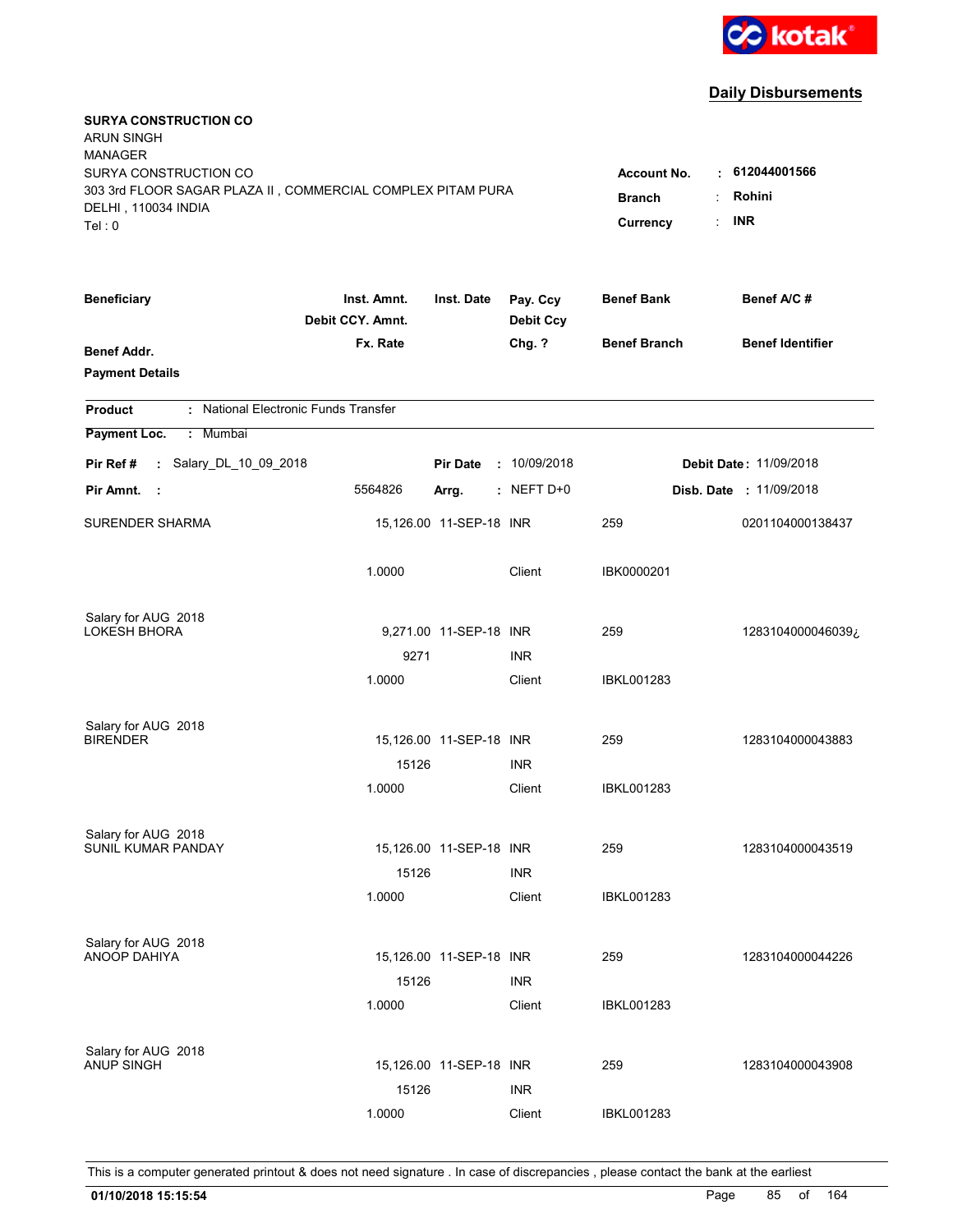

| <b>SURYA CONSTRUCTION CO</b><br><b>ARUN SINGH</b><br><b>MANAGER</b><br>SURYA CONSTRUCTION CO<br>303 3rd FLOOR SAGAR PLAZA II, COMMERCIAL COMPLEX PITAM PURA<br>DELHI, 110034 INDIA<br>Tel: 0 | <b>Account No.</b><br><b>Branch</b><br>Currency | $\cdot$ 612044001566<br>Rohini<br><b>INR</b> |                              |                     |                                |
|----------------------------------------------------------------------------------------------------------------------------------------------------------------------------------------------|-------------------------------------------------|----------------------------------------------|------------------------------|---------------------|--------------------------------|
| <b>Beneficiary</b>                                                                                                                                                                           | Inst. Amnt.<br>Debit CCY. Amnt.                 | Inst. Date                                   | Pay. Ccy<br><b>Debit Ccy</b> | <b>Benef Bank</b>   | Benef A/C #                    |
| <b>Benef Addr.</b><br><b>Payment Details</b>                                                                                                                                                 | Fx. Rate                                        |                                              | Chg. ?                       | <b>Benef Branch</b> | <b>Benef Identifier</b>        |
| : National Electronic Funds Transfer<br><b>Product</b>                                                                                                                                       |                                                 |                                              |                              |                     |                                |
| Payment Loc.<br>: Mumbai                                                                                                                                                                     |                                                 |                                              |                              |                     |                                |
| : Salary_DL_10_09_2018<br>Pir Ref #                                                                                                                                                          |                                                 | <b>Pir Date</b>                              | : 10/09/2018                 |                     | <b>Debit Date: 11/09/2018</b>  |
| Pir Amnt.<br>- 1                                                                                                                                                                             | 5564826                                         | Arrg.                                        | $:$ NEFT D+0                 |                     | <b>Disb. Date : 11/09/2018</b> |
| <b>ANUP SINGH</b>                                                                                                                                                                            |                                                 | 15,126.00 11-SEP-18 INR                      |                              | 259                 | 1283104000043908               |
|                                                                                                                                                                                              | 1.0000                                          |                                              | Client                       | <b>IBKL001283</b>   |                                |
| Salary for AUG 2018                                                                                                                                                                          |                                                 |                                              |                              |                     |                                |
| <b>MOHAN KUMAR</b>                                                                                                                                                                           | 12468                                           | 12,468.00 11-SEP-18 INR                      | <b>INR</b>                   | 259                 | 0201104000138895               |
|                                                                                                                                                                                              | 1.0000                                          |                                              | Client                       | IBK0000201          |                                |
| Salary for AUG 2018<br><b>ASHOK YADAV</b>                                                                                                                                                    |                                                 | 12,468.00 11-SEP-18 INR                      |                              | 259                 | 1283104000046057               |
|                                                                                                                                                                                              | 12468                                           |                                              | <b>INR</b>                   |                     |                                |
|                                                                                                                                                                                              | 1.0000                                          |                                              | Client                       | <b>IBKL001283</b>   |                                |
| Salary for AUG 2018<br><b>CHAMAN</b>                                                                                                                                                         |                                                 | 12,468.00 11-SEP-18 INR                      |                              | 259                 |                                |
|                                                                                                                                                                                              | 12468                                           |                                              | <b>INR</b>                   |                     | 0201104000145299               |
|                                                                                                                                                                                              | 1.0000                                          |                                              | Client                       | IBK0000201          |                                |
| Salary for AUG 2018                                                                                                                                                                          |                                                 |                                              |                              |                     |                                |
| <b>HIRA LAL</b>                                                                                                                                                                              | 12468                                           | 12,468.00 11-SEP-18 INR                      | <b>INR</b>                   | 259                 | 1283104000043467               |
|                                                                                                                                                                                              | 1.0000                                          |                                              | Client                       | IBKL001283          |                                |
| Salary for AUG 2018                                                                                                                                                                          |                                                 |                                              |                              |                     |                                |
| <b>GUPTESHWAR PRASAD</b>                                                                                                                                                                     |                                                 | 12,468.00 11-SEP-18 INR                      |                              | 259                 | 0201104000145206               |
|                                                                                                                                                                                              | 12468                                           |                                              | <b>INR</b>                   |                     |                                |
|                                                                                                                                                                                              | 1.0000                                          |                                              | Client                       | IBK0000201          |                                |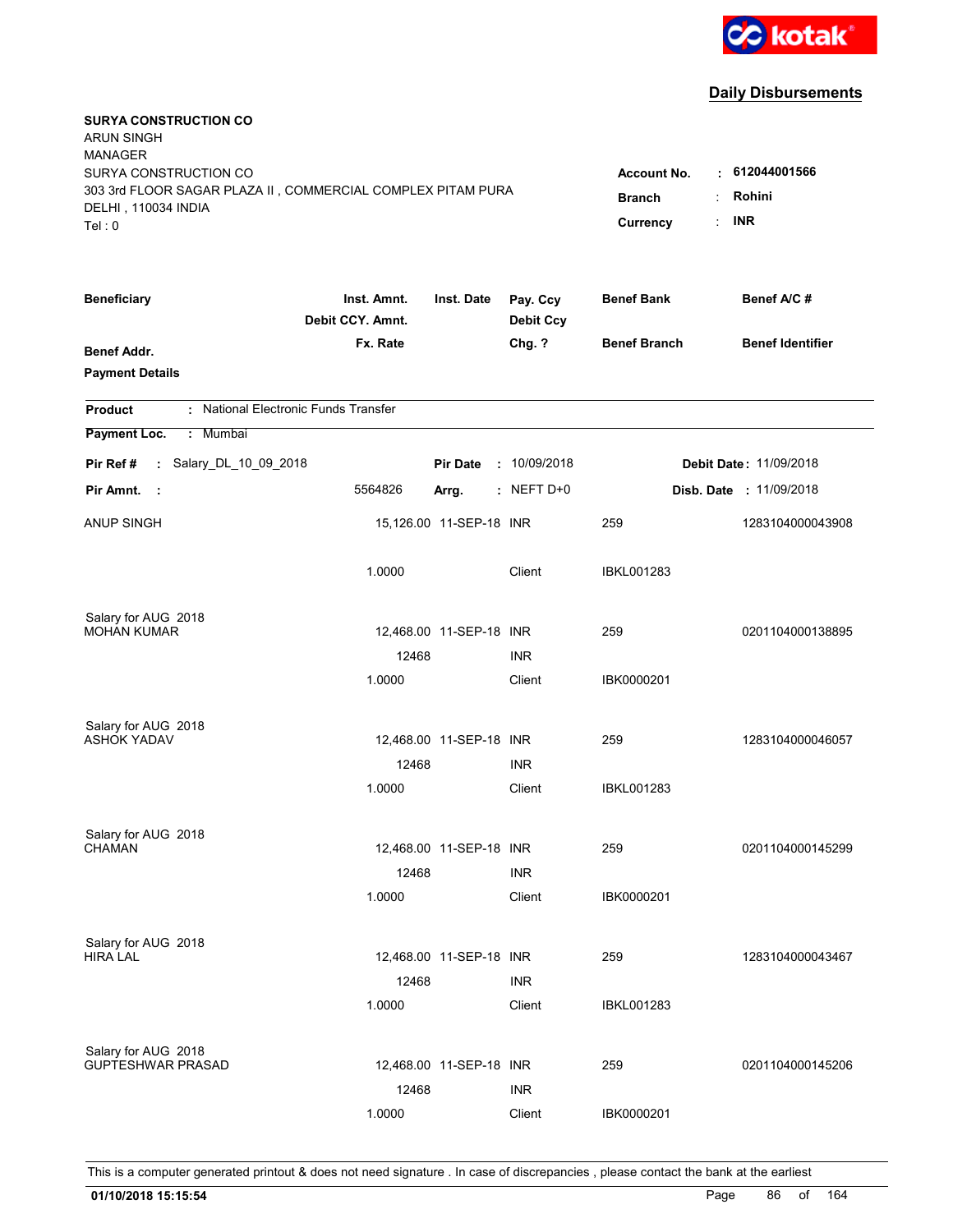

| <b>SURYA CONSTRUCTION CO</b><br><b>ARUN SINGH</b><br><b>MANAGER</b><br>SURYA CONSTRUCTION CO<br>303 3rd FLOOR SAGAR PLAZA II, COMMERCIAL COMPLEX PITAM PURA<br>DELHI, 110034 INDIA<br>Tel: 0 | <b>Account No.</b><br><b>Branch</b><br>Currency | $\cdot$ 612044001566<br>Rohini<br><b>INR</b> |                              |                     |                                |
|----------------------------------------------------------------------------------------------------------------------------------------------------------------------------------------------|-------------------------------------------------|----------------------------------------------|------------------------------|---------------------|--------------------------------|
| <b>Beneficiary</b>                                                                                                                                                                           | Inst. Amnt.<br>Debit CCY. Amnt.                 | Inst. Date                                   | Pay. Ccy<br><b>Debit Ccy</b> | <b>Benef Bank</b>   | Benef A/C #                    |
| <b>Benef Addr.</b><br><b>Payment Details</b>                                                                                                                                                 | Fx. Rate                                        |                                              | Chg. ?                       | <b>Benef Branch</b> | <b>Benef Identifier</b>        |
| : National Electronic Funds Transfer<br><b>Product</b>                                                                                                                                       |                                                 |                                              |                              |                     |                                |
| Payment Loc.<br>: Mumbai                                                                                                                                                                     |                                                 |                                              |                              |                     |                                |
| : Salary_DL_10_09_2018<br>Pir Ref#                                                                                                                                                           |                                                 | <b>Pir Date</b>                              | : 10/09/2018                 |                     | <b>Debit Date: 11/09/2018</b>  |
| Pir Amnt.<br>- 1                                                                                                                                                                             | 5564826                                         | Arrg.                                        | $:$ NEFT D+0                 |                     | <b>Disb. Date : 11/09/2018</b> |
| <b>GUPTESHWAR PRASAD</b>                                                                                                                                                                     |                                                 | 12,468.00 11-SEP-18 INR                      |                              | 259                 | 0201104000145206               |
|                                                                                                                                                                                              | 1.0000                                          |                                              | Client                       | IBK0000201          |                                |
| Salary for AUG 2018                                                                                                                                                                          |                                                 |                                              |                              |                     |                                |
| SURENDER SINGH                                                                                                                                                                               | 12468                                           | 12,468.00 11-SEP-18 INR                      | <b>INR</b>                   | 259                 | 1283104000043670               |
|                                                                                                                                                                                              | 1.0000                                          |                                              | Client                       | <b>IBKL001283</b>   |                                |
| Salary for AUG 2018                                                                                                                                                                          |                                                 |                                              |                              |                     |                                |
| <b>DINESH KUMAR</b>                                                                                                                                                                          |                                                 | 12,468.00 11-SEP-18 INR                      |                              | 259                 | 1283104000043476               |
|                                                                                                                                                                                              | 12468                                           |                                              | <b>INR</b>                   |                     |                                |
|                                                                                                                                                                                              | 1.0000                                          |                                              | Client                       | <b>IBKL001283</b>   |                                |
| Salary for AUG 2018                                                                                                                                                                          |                                                 |                                              |                              |                     |                                |
| <b>MANOJ KUMAR</b>                                                                                                                                                                           |                                                 | 12,468.00 11-SEP-18 INR                      |                              | 259                 | 1283104000043485               |
|                                                                                                                                                                                              | 12468                                           |                                              | <b>INR</b>                   |                     |                                |
|                                                                                                                                                                                              | 1.0000                                          |                                              | Client                       | IBKL001283          |                                |
| Salary for AUG 2018                                                                                                                                                                          |                                                 |                                              |                              |                     |                                |
| ROSHAN YADAV                                                                                                                                                                                 |                                                 | 12,468.00 11-SEP-18 INR                      |                              | 259                 | 0201104000138673               |
|                                                                                                                                                                                              | 12468<br>1.0000                                 |                                              | <b>INR</b><br>Client         | IBK0000201          |                                |
|                                                                                                                                                                                              |                                                 |                                              |                              |                     |                                |
| Salary for AUG 2018<br><b>SHIV SARAN</b>                                                                                                                                                     |                                                 | 12,468.00 11-SEP-18 INR                      |                              | 259                 | 1283104000044129               |
|                                                                                                                                                                                              | 12468                                           |                                              | <b>INR</b>                   |                     |                                |
|                                                                                                                                                                                              | 1.0000                                          |                                              | Client                       | <b>IBKL001283</b>   |                                |
|                                                                                                                                                                                              |                                                 |                                              |                              |                     |                                |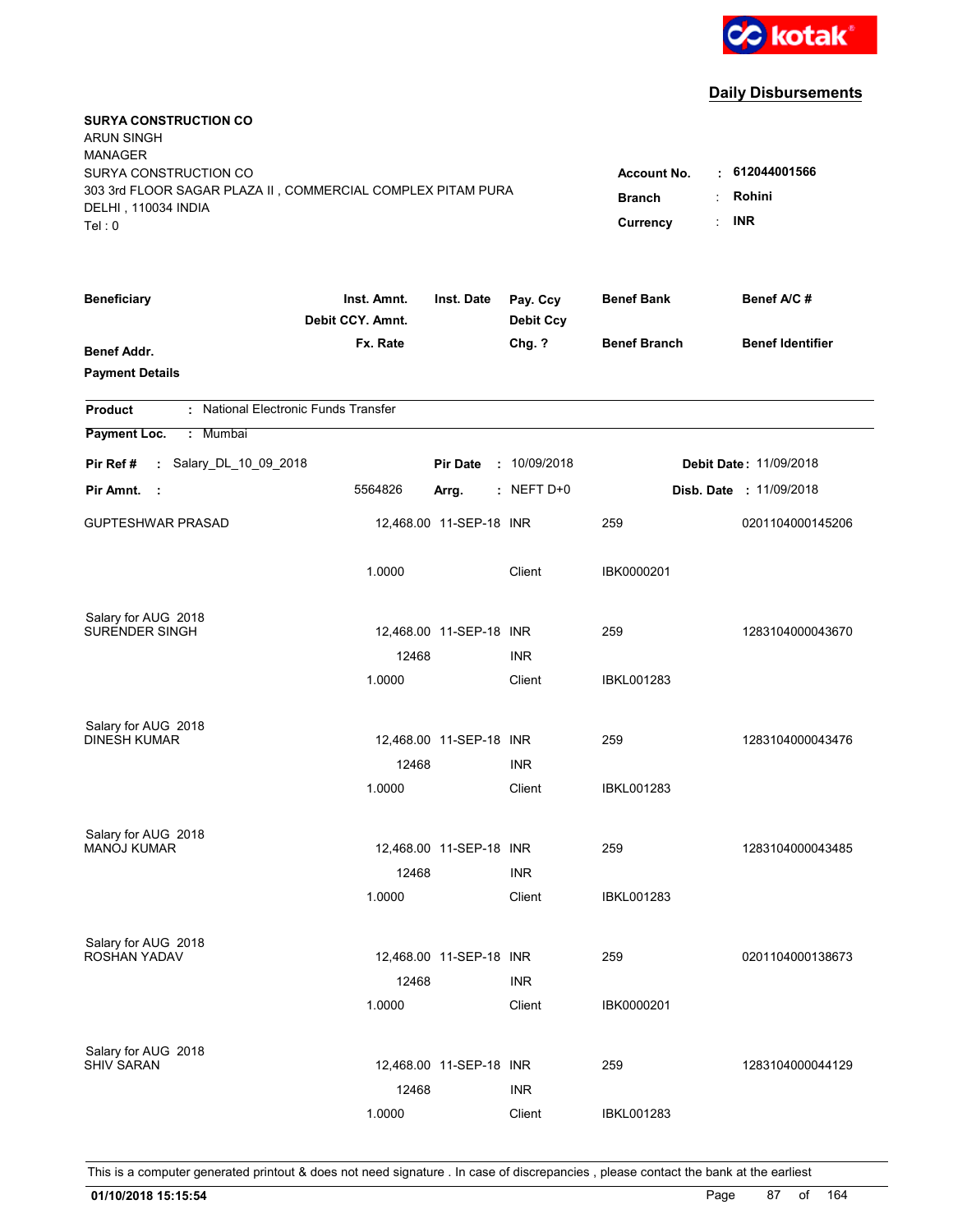

| <b>SURYA CONSTRUCTION CO</b><br><b>ARUN SINGH</b><br><b>MANAGER</b><br>SURYA CONSTRUCTION CO<br>303 3rd FLOOR SAGAR PLAZA II, COMMERCIAL COMPLEX PITAM PURA<br>DELHI, 110034 INDIA<br>Tel: 0 | <b>Account No.</b><br><b>Branch</b><br>Currency | $\cdot$ 612044001566<br>Rohini<br><b>INR</b> |                              |                     |                                |
|----------------------------------------------------------------------------------------------------------------------------------------------------------------------------------------------|-------------------------------------------------|----------------------------------------------|------------------------------|---------------------|--------------------------------|
| <b>Beneficiary</b>                                                                                                                                                                           | Inst. Amnt.<br>Debit CCY. Amnt.                 | Inst. Date                                   | Pay. Ccy<br><b>Debit Ccy</b> | <b>Benef Bank</b>   | Benef A/C #                    |
| <b>Benef Addr.</b><br><b>Payment Details</b>                                                                                                                                                 | Fx. Rate                                        |                                              | Chg. ?                       | <b>Benef Branch</b> | <b>Benef Identifier</b>        |
| : National Electronic Funds Transfer<br><b>Product</b>                                                                                                                                       |                                                 |                                              |                              |                     |                                |
| Payment Loc.<br>: Mumbai                                                                                                                                                                     |                                                 |                                              |                              |                     |                                |
| : Salary_DL_10_09_2018<br>Pir Ref #                                                                                                                                                          |                                                 | <b>Pir Date</b>                              | : 10/09/2018                 |                     | <b>Debit Date: 11/09/2018</b>  |
| Pir Amnt.<br>- 1                                                                                                                                                                             | 5564826                                         | Arrg.                                        | $:$ NEFT D+0                 |                     | <b>Disb. Date : 11/09/2018</b> |
| <b>SHIV SARAN</b>                                                                                                                                                                            |                                                 | 12,468.00 11-SEP-18 INR                      |                              | 259                 | 1283104000044129               |
|                                                                                                                                                                                              | 1.0000                                          |                                              | Client                       | IBKL001283          |                                |
| Salary for AUG 2018                                                                                                                                                                          |                                                 |                                              |                              |                     |                                |
| SANJEET JHA                                                                                                                                                                                  | 12468                                           | 12,468.00 11-SEP-18 INR                      | <b>INR</b>                   | 259                 | 1283104000043999               |
|                                                                                                                                                                                              | 1.0000                                          |                                              | Client                       | <b>IBKL001283</b>   |                                |
| Salary for AUG 2018<br><b>JITENDER</b>                                                                                                                                                       | 12468                                           | 12,468.00 11-SEP-18 INR                      | <b>INR</b>                   | 259                 | 1283104000050731               |
|                                                                                                                                                                                              | 1.0000                                          |                                              | Client                       | IBKL001283          |                                |
| Salary for AUG 2018<br><b>MANOJ SINGH</b>                                                                                                                                                    | 12468                                           | 12,468.00 11-SEP-18 INR                      | <b>INR</b>                   | 259                 | 0201104000139076               |
|                                                                                                                                                                                              | 1.0000                                          |                                              | Client                       | IBK0000201          |                                |
| Salary for AUG 2018<br><b>RAJBEER</b>                                                                                                                                                        | 12468<br>1.0000                                 | 12,468.00 11-SEP-18 INR                      | <b>INR</b><br>Client         | 259<br>IBKL001283   | 1283104000061436               |
| Salary for AUG 2018<br>SANDEEP KUMAR JAISWAL                                                                                                                                                 | 15126                                           | 15,126.00 11-SEP-18 INR                      | <b>INR</b>                   | 259                 | 1283104000046075               |
|                                                                                                                                                                                              | 1.0000                                          |                                              | Client                       | <b>IBKL001283</b>   |                                |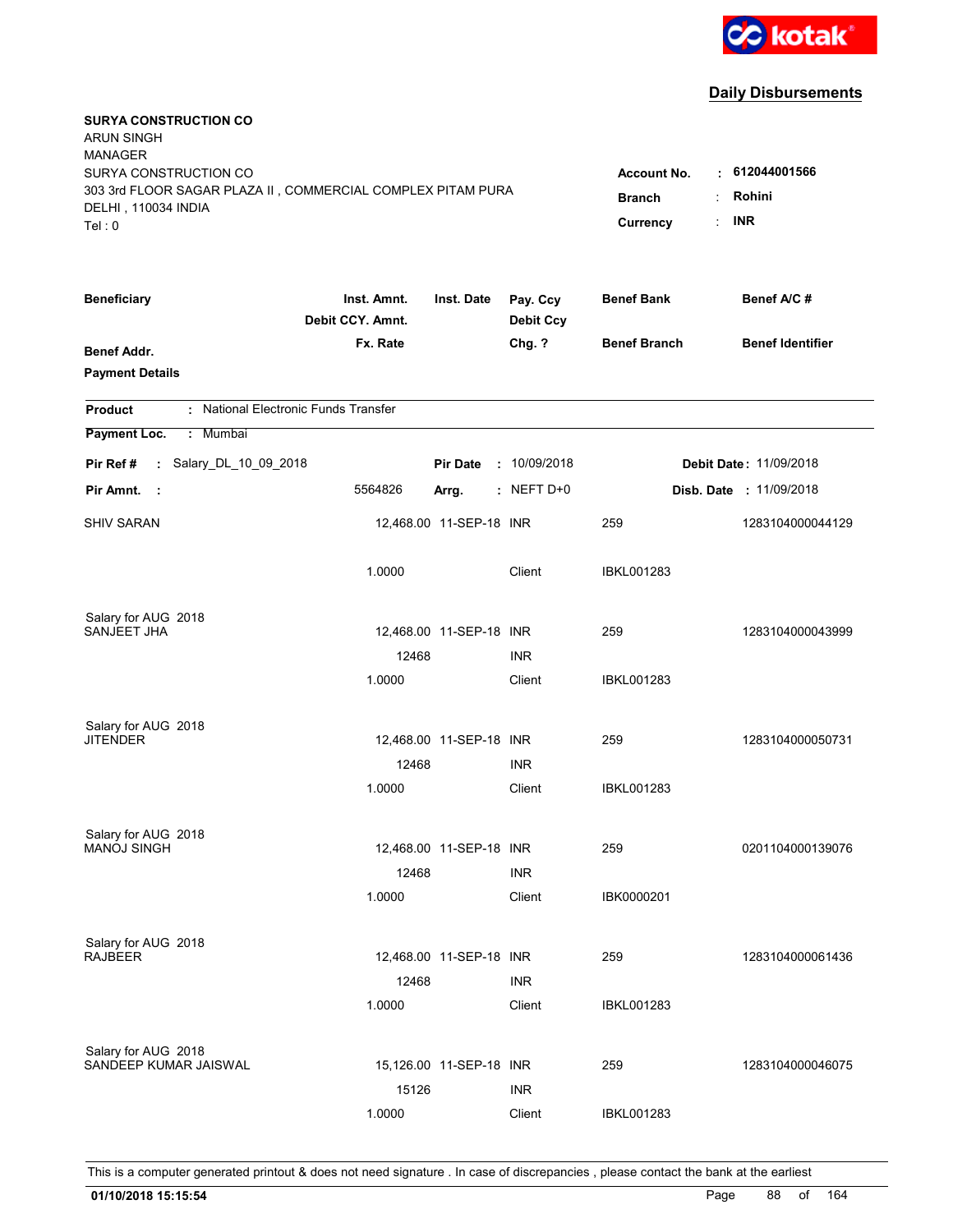

| <b>SURYA CONSTRUCTION CO</b><br><b>ARUN SINGH</b><br><b>MANAGER</b><br>SURYA CONSTRUCTION CO<br>303 3rd FLOOR SAGAR PLAZA II, COMMERCIAL COMPLEX PITAM PURA<br>DELHI, 110034 INDIA<br>Tel: 0 | <b>Account No.</b><br><b>Branch</b><br>Currency | $\cdot$ 612044001566<br>Rohini<br><b>INR</b> |                              |                     |                                |
|----------------------------------------------------------------------------------------------------------------------------------------------------------------------------------------------|-------------------------------------------------|----------------------------------------------|------------------------------|---------------------|--------------------------------|
| <b>Beneficiary</b>                                                                                                                                                                           | Inst. Amnt.<br>Debit CCY. Amnt.                 | Inst. Date                                   | Pay. Ccy<br><b>Debit Ccy</b> | <b>Benef Bank</b>   | Benef A/C #                    |
| <b>Benef Addr.</b><br><b>Payment Details</b>                                                                                                                                                 | Fx. Rate                                        |                                              | Chg. ?                       | <b>Benef Branch</b> | <b>Benef Identifier</b>        |
| : National Electronic Funds Transfer<br><b>Product</b>                                                                                                                                       |                                                 |                                              |                              |                     |                                |
| Payment Loc.<br>: Mumbai                                                                                                                                                                     |                                                 |                                              |                              |                     |                                |
| Pir Ref #<br>: Salary_DL_10_09_2018                                                                                                                                                          |                                                 | <b>Pir Date</b>                              | : 10/09/2018                 |                     | Debit Date: 11/09/2018         |
| Pir Amnt.<br>- 1                                                                                                                                                                             | 5564826                                         | Arrg.                                        | $:$ NEFT D+0                 |                     | <b>Disb. Date : 11/09/2018</b> |
| SANDEEP KUMAR JAISWAL                                                                                                                                                                        |                                                 | 15,126.00 11-SEP-18 INR                      |                              | 259                 | 1283104000046075               |
|                                                                                                                                                                                              | 1.0000                                          |                                              | Client                       | IBKL001283          |                                |
| Salary for AUG 2018                                                                                                                                                                          |                                                 |                                              |                              |                     |                                |
| KRISHAN                                                                                                                                                                                      | 12468                                           | 12,468.00 11-SEP-18 INR                      | <b>INR</b>                   | 259                 | 0201104000138574               |
|                                                                                                                                                                                              | 1.0000                                          |                                              | Client                       | IBK0000201          |                                |
| Salary for AUG 2018<br>SONU                                                                                                                                                                  | 12468<br>1.0000                                 | 12,468.00 11-SEP-18 INR                      | <b>INR</b><br>Client         | 259<br>IBKL001283   | 1283104000062505               |
|                                                                                                                                                                                              |                                                 |                                              |                              |                     |                                |
| Salary for AUG 2018<br><b>CHIRAG BHATNAGAR</b>                                                                                                                                               | 12468                                           | 12,468.00 11-SEP-18 INR                      | <b>INR</b>                   | 259                 | 0201104000138611               |
|                                                                                                                                                                                              | 1.0000                                          |                                              | Client                       | IBK0000201          |                                |
| Salary for AUG 2018<br><b>VIRENDER ROHILLA</b>                                                                                                                                               | 12468<br>1.0000                                 | 12,468.00 11-SEP-18 INR                      | <b>INR</b><br>Client         | 259<br>IBK0000201   | 0201104000138901               |
| Salary for AUG 2018<br>OM KANWAR                                                                                                                                                             | 15126                                           | 15,126.00 11-SEP-18 INR                      | <b>INR</b>                   | 259                 | 1283104000046154               |
|                                                                                                                                                                                              | 1.0000                                          |                                              | Client                       | <b>IBKL001283</b>   |                                |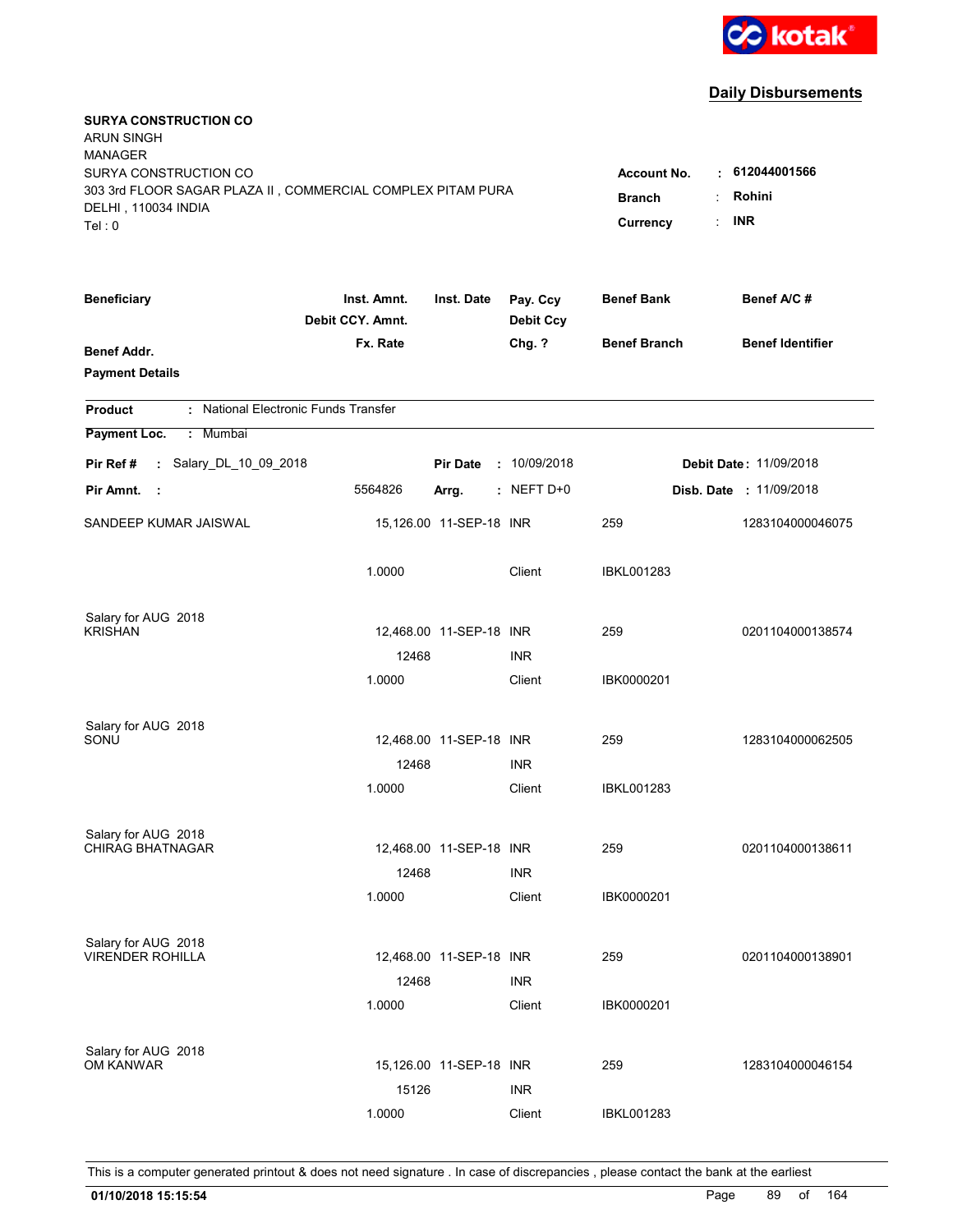

| <b>SURYA CONSTRUCTION CO</b><br><b>ARUN SINGH</b><br><b>MANAGER</b><br>SURYA CONSTRUCTION CO<br>303 3rd FLOOR SAGAR PLAZA II, COMMERCIAL COMPLEX PITAM PURA<br>DELHI, 110034 INDIA<br>Tel: 0 | <b>Account No.</b><br><b>Branch</b><br>Currency | $\cdot$ 612044001566<br>Rohini<br>÷<br><b>INR</b><br>÷ |                              |                     |                                |
|----------------------------------------------------------------------------------------------------------------------------------------------------------------------------------------------|-------------------------------------------------|--------------------------------------------------------|------------------------------|---------------------|--------------------------------|
| <b>Beneficiary</b>                                                                                                                                                                           | Inst. Amnt.<br>Debit CCY. Amnt.                 | Inst. Date                                             | Pay. Ccy<br><b>Debit Ccy</b> | <b>Benef Bank</b>   | Benef A/C #                    |
| <b>Benef Addr.</b><br><b>Payment Details</b>                                                                                                                                                 | Fx. Rate                                        |                                                        | Chg. ?                       | <b>Benef Branch</b> | <b>Benef Identifier</b>        |
| : National Electronic Funds Transfer<br><b>Product</b>                                                                                                                                       |                                                 |                                                        |                              |                     |                                |
| Payment Loc.<br>: Mumbai                                                                                                                                                                     |                                                 |                                                        |                              |                     |                                |
| : Salary_DL_10_09_2018<br>Pir Ref #                                                                                                                                                          |                                                 | <b>Pir Date</b>                                        | : 10/09/2018                 |                     | <b>Debit Date: 11/09/2018</b>  |
| Pir Amnt.<br>- 1                                                                                                                                                                             | 5564826                                         | Arrg.                                                  | $:$ NEFT D+0                 |                     | <b>Disb. Date : 11/09/2018</b> |
| OM KANWAR                                                                                                                                                                                    |                                                 | 15,126.00 11-SEP-18 INR                                |                              | 259                 | 1283104000046154               |
|                                                                                                                                                                                              | 1.0000                                          |                                                        | Client                       | <b>IBKL001283</b>   |                                |
| Salary for AUG 2018<br>SUMIT KUMAR DAHIYA                                                                                                                                                    |                                                 | 12,468.00 11-SEP-18 INR                                |                              | 259                 | 0201104000138420               |
|                                                                                                                                                                                              | 12468                                           |                                                        | <b>INR</b>                   |                     |                                |
|                                                                                                                                                                                              | 1.0000                                          |                                                        | Client                       | IBK0000201          |                                |
| Salary for AUG 2018<br><b>VINIT SHARMA</b>                                                                                                                                                   |                                                 | 12,468.00 11-SEP-18 INR                                |                              | 259                 | 1528104000025586               |
|                                                                                                                                                                                              | 12468                                           |                                                        | <b>INR</b>                   |                     |                                |
|                                                                                                                                                                                              | 1.0000                                          |                                                        | Client                       | <b>IBKL001528</b>   |                                |
| Salary for AUG 2018<br><b>BIJENDER KUMAR</b>                                                                                                                                                 |                                                 | 15,126.00 11-SEP-18 INR                                |                              | 259                 | 0201104000138475               |
|                                                                                                                                                                                              | 15126                                           |                                                        | <b>INR</b>                   |                     |                                |
|                                                                                                                                                                                              | 1.0000                                          |                                                        | Client                       | IBK0000201          |                                |
| Salary for AUG 2018<br><b>MOHAN DASS</b>                                                                                                                                                     |                                                 | 15,126.00 11-SEP-18 INR                                |                              | 259                 | 0201104000138864               |
|                                                                                                                                                                                              | 15126                                           |                                                        | <b>INR</b>                   |                     |                                |
|                                                                                                                                                                                              | 1.0000                                          |                                                        | Client                       | IBK0000201          |                                |
| Salary for AUG 2018<br><b>NARENDER</b>                                                                                                                                                       |                                                 | 15,126.00 11-SEP-18 INR                                |                              | 259                 | 1283104000043564               |
|                                                                                                                                                                                              | 15126                                           |                                                        | <b>INR</b>                   |                     |                                |
|                                                                                                                                                                                              | 1.0000                                          |                                                        | Client                       | <b>IBKL001283</b>   |                                |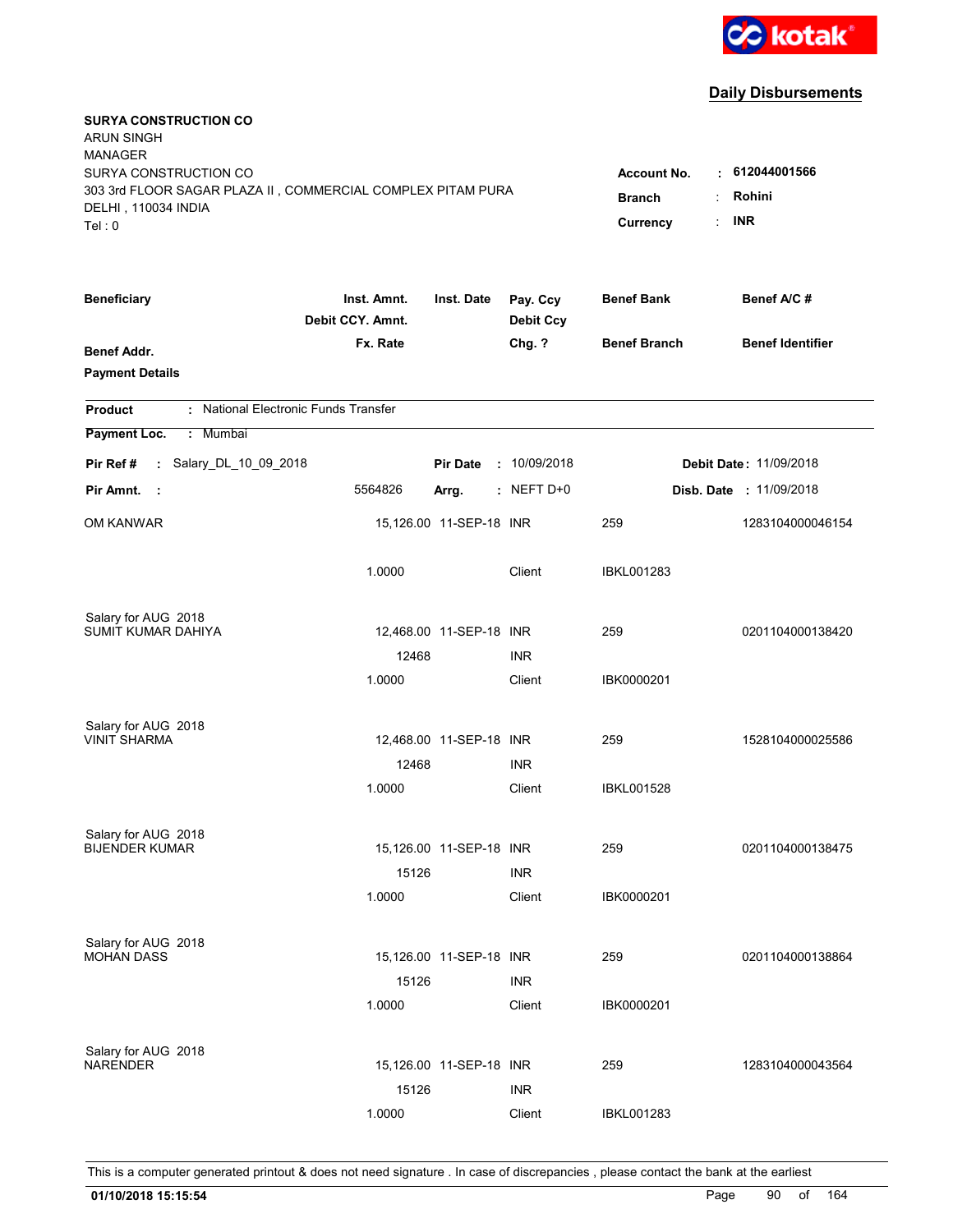

| <b>SURYA CONSTRUCTION CO</b><br><b>ARUN SINGH</b><br><b>MANAGER</b><br>SURYA CONSTRUCTION CO<br>303 3rd FLOOR SAGAR PLAZA II, COMMERCIAL COMPLEX PITAM PURA<br>DELHI, 110034 INDIA<br>Tel: 0 | <b>Account No.</b><br><b>Branch</b><br>Currency | $\cdot$ 612044001566<br>Rohini<br><b>INR</b> |                              |                     |                                |
|----------------------------------------------------------------------------------------------------------------------------------------------------------------------------------------------|-------------------------------------------------|----------------------------------------------|------------------------------|---------------------|--------------------------------|
| <b>Beneficiary</b>                                                                                                                                                                           | Inst. Amnt.<br>Debit CCY. Amnt.                 | Inst. Date                                   | Pay. Ccy<br><b>Debit Ccy</b> | <b>Benef Bank</b>   | Benef A/C #                    |
| <b>Benef Addr.</b><br><b>Payment Details</b>                                                                                                                                                 | Fx. Rate                                        |                                              | Chg. ?                       | <b>Benef Branch</b> | <b>Benef Identifier</b>        |
| : National Electronic Funds Transfer<br><b>Product</b>                                                                                                                                       |                                                 |                                              |                              |                     |                                |
| Payment Loc.<br>: Mumbai                                                                                                                                                                     |                                                 |                                              |                              |                     |                                |
| : Salary_DL_10_09_2018<br>Pir Ref #                                                                                                                                                          |                                                 | <b>Pir Date</b>                              | : 10/09/2018                 |                     | <b>Debit Date: 11/09/2018</b>  |
| Pir Amnt.<br>- 1                                                                                                                                                                             | 5564826                                         | Arrg.                                        | $:$ NEFT D+0                 |                     | <b>Disb. Date : 11/09/2018</b> |
| <b>NARENDER</b>                                                                                                                                                                              |                                                 | 15,126.00 11-SEP-18 INR                      |                              | 259                 | 1283104000043564               |
|                                                                                                                                                                                              | 1.0000                                          |                                              | Client                       | IBKL001283          |                                |
| Salary for AUG 2018                                                                                                                                                                          |                                                 |                                              |                              |                     |                                |
| <b>MOMRAJ SINGH</b>                                                                                                                                                                          | 15126                                           | 15,126.00 11-SEP-18 INR                      | <b>INR</b>                   | 053                 | 4112166000013474               |
|                                                                                                                                                                                              | 1.0000                                          |                                              | Client                       | KVBL004112          |                                |
| Salary for AUG 2018<br><b>NARENDER</b>                                                                                                                                                       |                                                 | 15,126.00 11-SEP-18 INR                      |                              | 259                 | 1283104000043494               |
|                                                                                                                                                                                              | 15126                                           |                                              | <b>INR</b>                   |                     |                                |
|                                                                                                                                                                                              | 1.0000                                          |                                              | Client                       | IBKL001283          |                                |
| Salary for AUG 2018                                                                                                                                                                          |                                                 |                                              |                              |                     |                                |
| <b>VIPIN KUMAR</b>                                                                                                                                                                           |                                                 | 15,126.00 11-SEP-18 INR                      |                              | 259                 | 1283104000043421               |
|                                                                                                                                                                                              | 15126                                           |                                              | <b>INR</b>                   |                     |                                |
|                                                                                                                                                                                              | 1.0000                                          |                                              | Client                       | <b>IBKL001283</b>   |                                |
| Salary for AUG 2018                                                                                                                                                                          |                                                 |                                              |                              |                     |                                |
| <b>KRISHAN KUMAR</b>                                                                                                                                                                         |                                                 | 15,126.00 11-SEP-18 INR                      |                              | 259                 | 0201104000138697               |
|                                                                                                                                                                                              | 15126<br>1.0000                                 |                                              | <b>INR</b><br>Client         | IBK0000201          |                                |
|                                                                                                                                                                                              |                                                 |                                              |                              |                     |                                |
| Salary for AUG 2018                                                                                                                                                                          |                                                 |                                              |                              |                     |                                |
| <b>KRISHAN RANA</b>                                                                                                                                                                          |                                                 | 15,126.00 11-SEP-18 INR                      |                              | 259                 | 0201104000138741               |
|                                                                                                                                                                                              | 15126                                           |                                              | <b>INR</b>                   |                     |                                |
|                                                                                                                                                                                              | 1.0000                                          |                                              | Client                       | IBK0000201          |                                |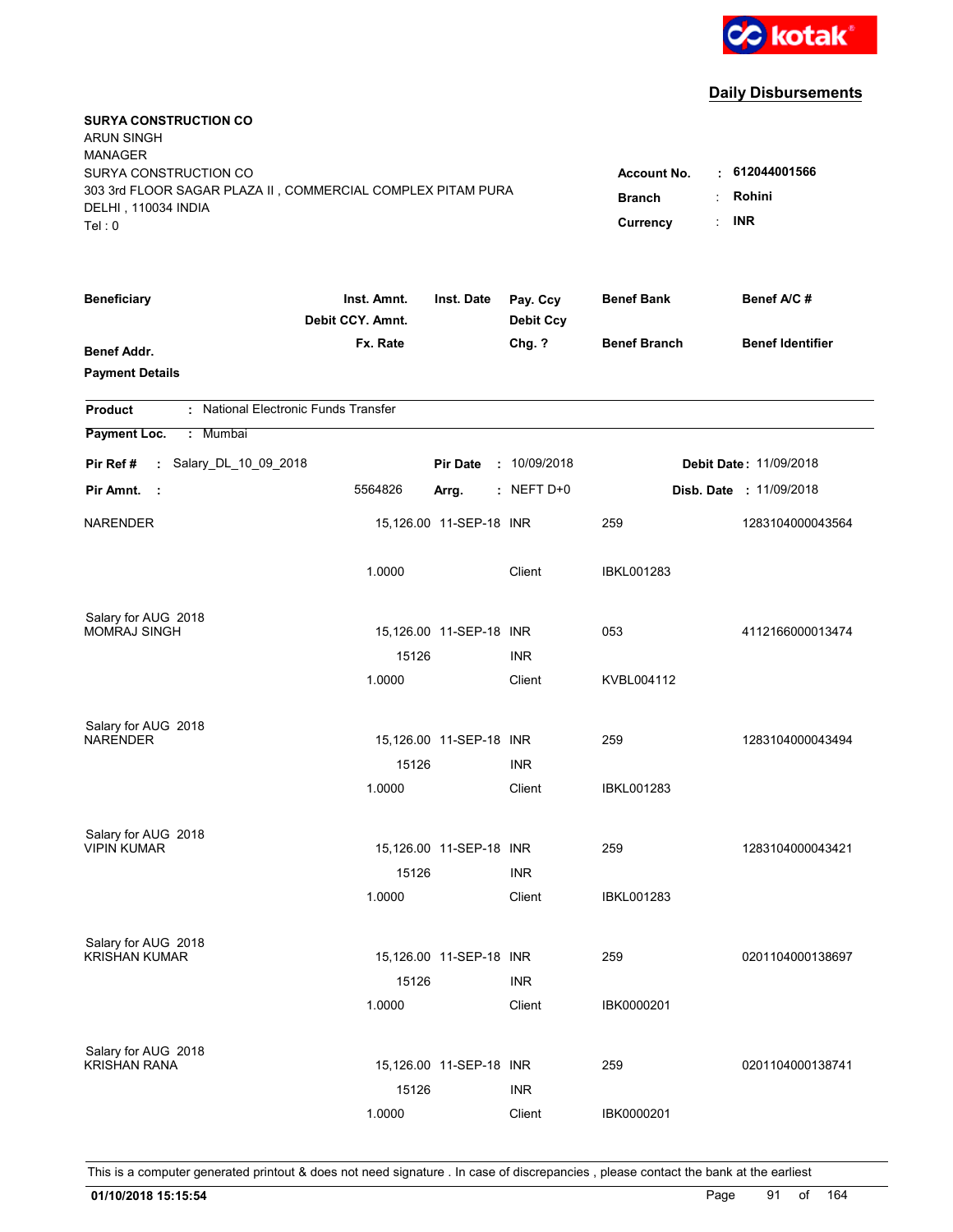

| <b>SURYA CONSTRUCTION CO</b><br><b>ARUN SINGH</b><br><b>MANAGER</b><br>SURYA CONSTRUCTION CO<br>303 3rd FLOOR SAGAR PLAZA II, COMMERCIAL COMPLEX PITAM PURA<br>DELHI, 110034 INDIA<br>Tel: 0 | <b>Account No.</b><br><b>Branch</b><br>Currency | $\cdot$ 612044001566<br>Rohini<br>÷<br><b>INR</b><br>÷ |                              |                     |                               |
|----------------------------------------------------------------------------------------------------------------------------------------------------------------------------------------------|-------------------------------------------------|--------------------------------------------------------|------------------------------|---------------------|-------------------------------|
| <b>Beneficiary</b>                                                                                                                                                                           | Inst. Amnt.<br>Debit CCY. Amnt.                 | Inst. Date                                             | Pay. Ccy<br><b>Debit Ccy</b> | <b>Benef Bank</b>   | Benef A/C #                   |
| <b>Benef Addr.</b><br><b>Payment Details</b>                                                                                                                                                 | Fx. Rate                                        |                                                        | Chg. ?                       | <b>Benef Branch</b> | <b>Benef Identifier</b>       |
| : National Electronic Funds Transfer<br><b>Product</b>                                                                                                                                       |                                                 |                                                        |                              |                     |                               |
| Payment Loc.<br>: Mumbai                                                                                                                                                                     |                                                 |                                                        |                              |                     |                               |
| : Salary_DL_10_09_2018<br>Pir Ref #                                                                                                                                                          |                                                 | <b>Pir Date</b>                                        | : 10/09/2018                 |                     | <b>Debit Date: 11/09/2018</b> |
| Pir Amnt.<br>- 1                                                                                                                                                                             | 5564826                                         | Arrg.                                                  | $:$ NEFT D+0                 |                     | Disb. Date : 11/09/2018       |
| <b>KRISHAN RANA</b>                                                                                                                                                                          |                                                 | 15,126.00 11-SEP-18 INR                                |                              | 259                 | 0201104000138741              |
|                                                                                                                                                                                              | 1.0000                                          |                                                        | Client                       | IBK0000201          |                               |
| Salary for AUG 2018<br>MUNNA KUMAR SHAH                                                                                                                                                      |                                                 | 15,126.00 11-SEP-18 INR                                |                              | 259                 | 1283104000043689              |
|                                                                                                                                                                                              | 15126                                           |                                                        | <b>INR</b>                   |                     |                               |
|                                                                                                                                                                                              | 1.0000                                          |                                                        | Client                       | <b>IBKL001283</b>   |                               |
| Salary for AUG 2018<br><b>SUBHASH THAKUR</b>                                                                                                                                                 |                                                 | 15,126.00 11-SEP-18 INR                                |                              | 259                 | 1283104000043768              |
|                                                                                                                                                                                              | 15126                                           |                                                        | <b>INR</b>                   |                     |                               |
|                                                                                                                                                                                              | 1.0000                                          |                                                        | Client                       | <b>IBKL001283</b>   |                               |
| Salary for AUG 2018<br><b>RAM KUMAR</b>                                                                                                                                                      |                                                 | 15,126.00 11-SEP-18 INR                                |                              | 259                 | 0201104000138819              |
|                                                                                                                                                                                              | 15126<br>1.0000                                 |                                                        | <b>INR</b><br>Client         | IBK0000201          |                               |
| Salary for AUG 2018<br>TRIBHUWAN PRASAD                                                                                                                                                      | 15126                                           | 15,126.00 11-SEP-18 INR                                | <b>INR</b>                   | 259                 | 0201104000138666              |
|                                                                                                                                                                                              | 1.0000                                          |                                                        | Client                       | IBK0000201          |                               |
| Salary for AUG 2018<br>PRAMOD KUMAR                                                                                                                                                          | 15126                                           | 15,126.00 11-SEP-18 INR                                | <b>INR</b>                   | 259                 | 0201104000138840              |
|                                                                                                                                                                                              | 1.0000                                          |                                                        | Client                       | IBK0000201          |                               |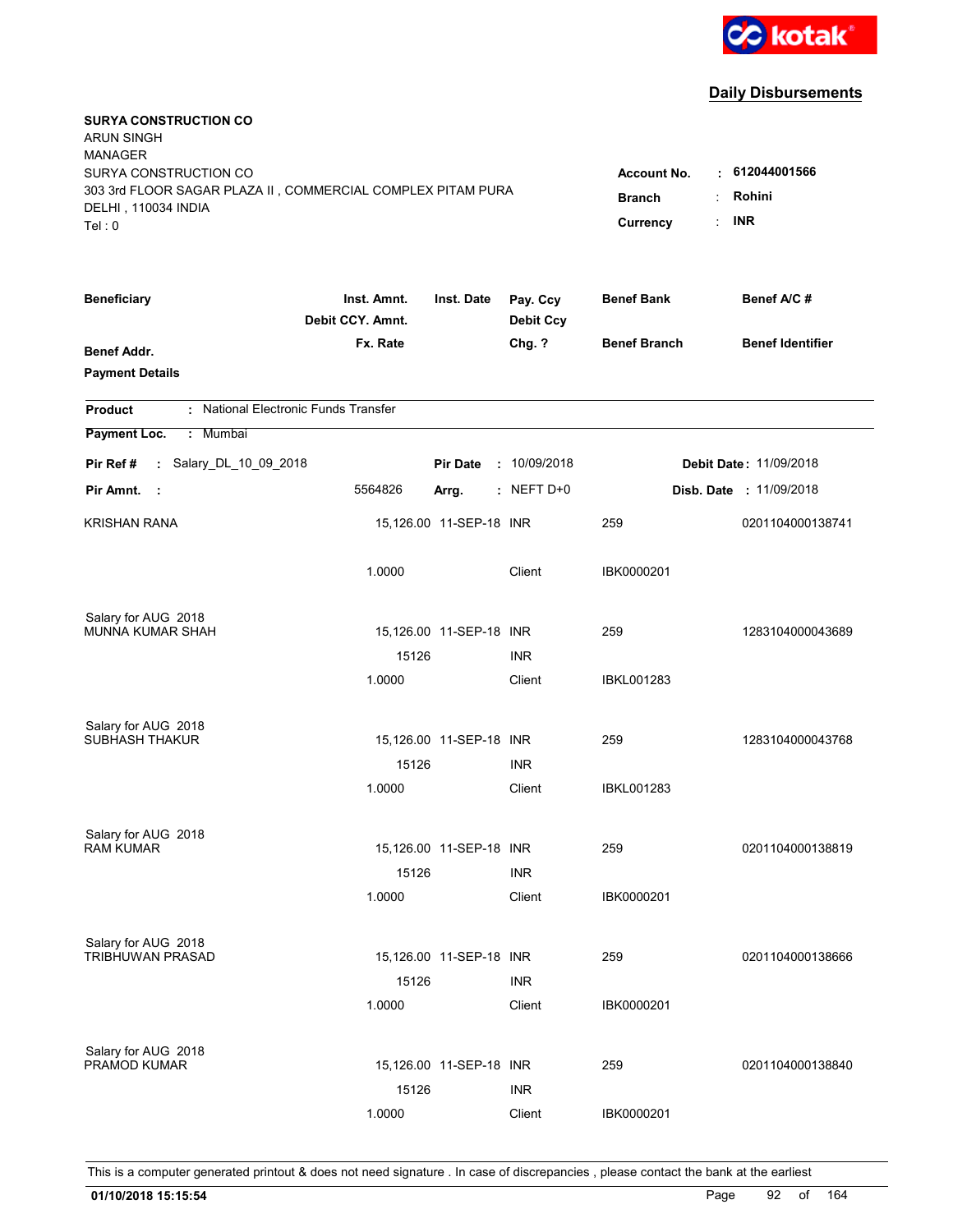

| <b>SURYA CONSTRUCTION CO</b><br><b>ARUN SINGH</b><br><b>MANAGER</b><br>SURYA CONSTRUCTION CO<br>303 3rd FLOOR SAGAR PLAZA II, COMMERCIAL COMPLEX PITAM PURA |                                 |                         |                              | <b>Account No.</b><br><b>Branch</b> | $\cdot$ 612044001566<br>Rohini<br>÷ |
|-------------------------------------------------------------------------------------------------------------------------------------------------------------|---------------------------------|-------------------------|------------------------------|-------------------------------------|-------------------------------------|
| DELHI, 110034 INDIA<br>Tel: 0                                                                                                                               |                                 |                         |                              | Currency                            | <b>INR</b>                          |
| <b>Beneficiary</b>                                                                                                                                          | Inst. Amnt.<br>Debit CCY. Amnt. | Inst. Date              | Pay. Ccy<br><b>Debit Ccy</b> | <b>Benef Bank</b>                   | Benef A/C #                         |
| <b>Benef Addr.</b><br><b>Payment Details</b>                                                                                                                | Fx. Rate                        |                         | Chg. ?                       | <b>Benef Branch</b>                 | <b>Benef Identifier</b>             |
| : National Electronic Funds Transfer<br><b>Product</b>                                                                                                      |                                 |                         |                              |                                     |                                     |
| Payment Loc.<br>: Mumbai                                                                                                                                    |                                 |                         |                              |                                     |                                     |
| : Salary_DL_10_09_2018<br>Pir Ref #                                                                                                                         |                                 | <b>Pir Date</b>         | : 10/09/2018                 |                                     | <b>Debit Date: 11/09/2018</b>       |
| Pir Amnt.<br>- 1                                                                                                                                            | 5564826                         | Arrg.                   | $:$ NEFT D+0                 |                                     | <b>Disb. Date : 11/09/2018</b>      |
| PRAMOD KUMAR                                                                                                                                                |                                 | 15,126.00 11-SEP-18 INR |                              | 259                                 | 0201104000138840                    |
|                                                                                                                                                             | 1.0000                          |                         | Client                       | IBK0000201                          |                                     |
| Salary for AUG 2018                                                                                                                                         |                                 |                         |                              |                                     |                                     |
| <b>SURENDRA</b>                                                                                                                                             |                                 | 15,126.00 11-SEP-18 INR |                              | 259                                 | 0201104000138482                    |
|                                                                                                                                                             | 15126<br>1.0000                 |                         | <b>INR</b><br>Client         | IBK0000201                          |                                     |
|                                                                                                                                                             |                                 |                         |                              |                                     |                                     |
| Salary for AUG 2018                                                                                                                                         |                                 |                         |                              |                                     |                                     |
| <b>RAFFIK</b>                                                                                                                                               |                                 | 15,126.00 11-SEP-18 INR |                              | 259                                 | 0201104000138857                    |
|                                                                                                                                                             | 15126                           |                         | <b>INR</b>                   |                                     |                                     |
|                                                                                                                                                             | 1.0000                          |                         | Client                       | IBK0000201                          |                                     |
| Salary for AUG 2018                                                                                                                                         |                                 |                         |                              |                                     |                                     |
| <b>RAJPAL</b>                                                                                                                                               |                                 | 15,126.00 11-SEP-18 INR |                              | 259                                 | 1283104000048064                    |
|                                                                                                                                                             | 15126                           |                         | <b>INR</b>                   |                                     |                                     |
|                                                                                                                                                             | 1.0000                          |                         | Client                       | <b>IBKL001283</b>                   |                                     |
| Salary for AUG 2018                                                                                                                                         |                                 |                         |                              |                                     |                                     |
| <b>RAMANAND SAW</b>                                                                                                                                         |                                 | 15,126.00 11-SEP-18 INR |                              | 259                                 | 1283104000043458                    |
|                                                                                                                                                             | 15126                           |                         | <b>INR</b>                   |                                     |                                     |
|                                                                                                                                                             | 1.0000                          |                         | Client                       | IBKL001283                          |                                     |
|                                                                                                                                                             |                                 |                         |                              |                                     |                                     |
| Salary for AUG 2018<br><b>PYARE LAL</b>                                                                                                                     |                                 | 15,126.00 11-SEP-18 INR |                              | 259                                 | 1283104000043430                    |
|                                                                                                                                                             | 15126                           |                         | <b>INR</b>                   |                                     |                                     |
|                                                                                                                                                             | 1.0000                          |                         | Client                       | <b>IBKL001283</b>                   |                                     |
|                                                                                                                                                             |                                 |                         |                              |                                     |                                     |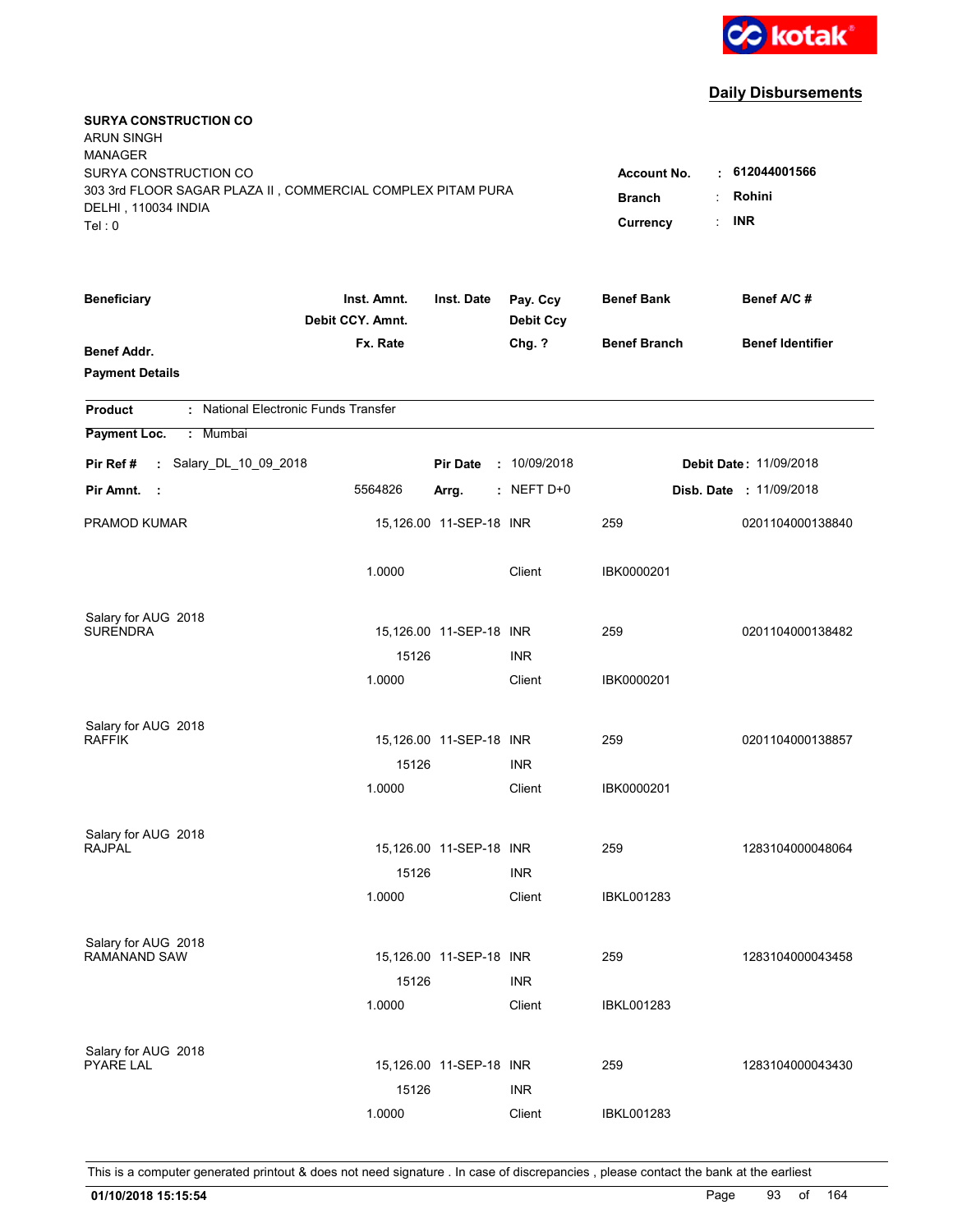

| <b>SURYA CONSTRUCTION CO</b><br><b>ARUN SINGH</b><br><b>MANAGER</b><br>SURYA CONSTRUCTION CO<br>303 3rd FLOOR SAGAR PLAZA II, COMMERCIAL COMPLEX PITAM PURA<br>DELHI, 110034 INDIA<br>Tel: 0 | <b>Account No.</b><br><b>Branch</b><br>Currency | . 612044001566<br>Rohini<br><b>INR</b><br>÷ |                              |                     |                               |
|----------------------------------------------------------------------------------------------------------------------------------------------------------------------------------------------|-------------------------------------------------|---------------------------------------------|------------------------------|---------------------|-------------------------------|
| <b>Beneficiary</b>                                                                                                                                                                           | Inst. Amnt.<br>Debit CCY. Amnt.                 | Inst. Date                                  | Pay. Ccy<br><b>Debit Ccy</b> | <b>Benef Bank</b>   | Benef A/C#                    |
| Benef Addr.<br><b>Payment Details</b>                                                                                                                                                        | Fx. Rate                                        |                                             | Chg. ?                       | <b>Benef Branch</b> | <b>Benef Identifier</b>       |
| : National Electronic Funds Transfer<br><b>Product</b>                                                                                                                                       |                                                 |                                             |                              |                     |                               |
| Payment Loc.<br>: Mumbai                                                                                                                                                                     |                                                 |                                             |                              |                     |                               |
| : Salary_DL_10_09_2018<br>Pir Ref #                                                                                                                                                          |                                                 | <b>Pir Date</b>                             | : 10/09/2018                 |                     | <b>Debit Date: 11/09/2018</b> |
| Pir Amnt.<br>- 1                                                                                                                                                                             | 5564826                                         | Arrg.                                       | $:$ NEFT D+0                 |                     | Disb. Date : 11/09/2018       |
| <b>PYARE LAL</b>                                                                                                                                                                             |                                                 | 15,126.00 11-SEP-18 INR                     |                              | 259                 | 1283104000043430              |
|                                                                                                                                                                                              | 1.0000                                          |                                             | Client                       | IBKL001283          |                               |
| Salary for AUG 2018                                                                                                                                                                          |                                                 |                                             |                              |                     |                               |
| <b>ALVIN KUMAR</b>                                                                                                                                                                           | 15126                                           | 15,126.00 11-SEP-18 INR                     | <b>INR</b>                   | 259                 | 1283104000043449              |
|                                                                                                                                                                                              | 1.0000                                          |                                             | Client                       | IBKL001283          |                               |
| Salary for AUG 2018                                                                                                                                                                          |                                                 |                                             |                              |                     |                               |
| <b>RAJENDER</b>                                                                                                                                                                              |                                                 | 15,126.00 11-SEP-18 INR                     |                              | 259                 | 1283104000043801              |
|                                                                                                                                                                                              | 15126                                           |                                             | <b>INR</b>                   |                     |                               |
|                                                                                                                                                                                              | 1.0000                                          |                                             | Client                       | IBKL001283          |                               |
| Salary for AUG 2018                                                                                                                                                                          |                                                 |                                             |                              |                     |                               |
| PARMOD KUMAR                                                                                                                                                                                 |                                                 | 12,468.00 11-SEP-18 INR                     |                              | 259                 | 0201104000138451              |
|                                                                                                                                                                                              | 12468                                           |                                             | <b>INR</b>                   |                     |                               |
|                                                                                                                                                                                              | 1.0000                                          |                                             | Client                       | IBK0000201          |                               |
| Salary for AUG 2018                                                                                                                                                                          |                                                 |                                             |                              |                     |                               |
| <b>RAJPAL</b>                                                                                                                                                                                |                                                 | 12,468.00 11-SEP-18 INR                     |                              | 259                 | 0201104000138758              |
|                                                                                                                                                                                              | 12468<br>1.0000                                 |                                             | <b>INR</b><br>Client         | IBK0000201          |                               |
|                                                                                                                                                                                              |                                                 |                                             |                              |                     |                               |
| Salary for AUG 2018<br><b>RAKESH KUMAR</b>                                                                                                                                                   |                                                 | 12,468.00 11-SEP-18 INR                     |                              | 259                 | 1283104000046932              |
|                                                                                                                                                                                              | 12468                                           |                                             | <b>INR</b>                   |                     |                               |
|                                                                                                                                                                                              | 1.0000                                          |                                             | Client                       | <b>IBKL001283</b>   |                               |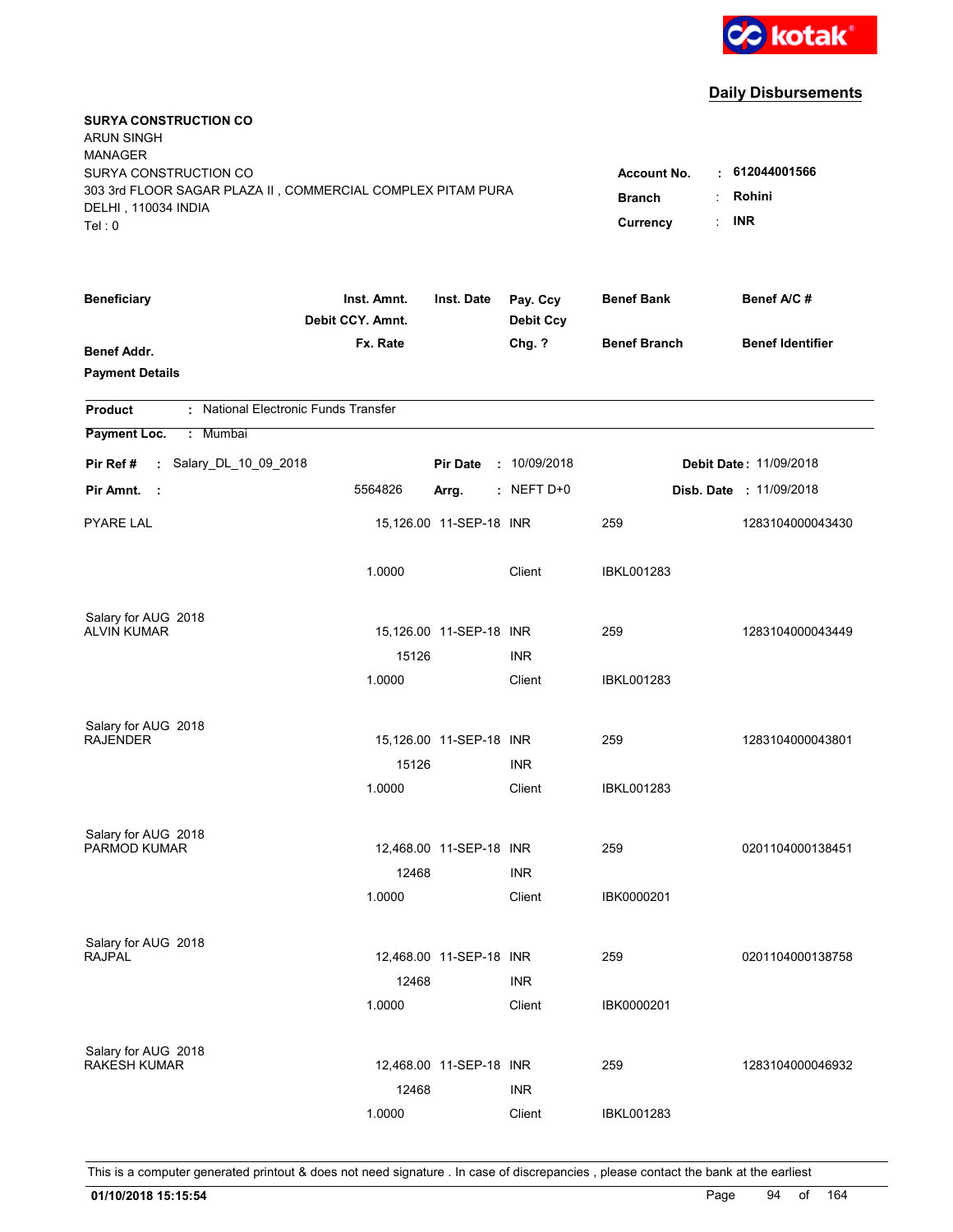

| <b>SURYA CONSTRUCTION CO</b><br><b>ARUN SINGH</b><br><b>MANAGER</b><br>SURYA CONSTRUCTION CO<br>303 3rd FLOOR SAGAR PLAZA II, COMMERCIAL COMPLEX PITAM PURA<br>DELHI, 110034 INDIA<br>Tel: 0 | <b>Account No.</b><br><b>Branch</b><br>Currency | . 612044001566<br>Rohini<br><b>INR</b><br>÷ |                              |                     |                               |
|----------------------------------------------------------------------------------------------------------------------------------------------------------------------------------------------|-------------------------------------------------|---------------------------------------------|------------------------------|---------------------|-------------------------------|
| <b>Beneficiary</b>                                                                                                                                                                           | Inst. Amnt.<br>Debit CCY. Amnt.                 | Inst. Date                                  | Pay. Ccy<br><b>Debit Ccy</b> | <b>Benef Bank</b>   | Benef A/C #                   |
| Benef Addr.<br><b>Payment Details</b>                                                                                                                                                        | Fx. Rate                                        |                                             | Chg. ?                       | <b>Benef Branch</b> | <b>Benef Identifier</b>       |
| : National Electronic Funds Transfer<br><b>Product</b>                                                                                                                                       |                                                 |                                             |                              |                     |                               |
| Payment Loc.<br>: Mumbai                                                                                                                                                                     |                                                 |                                             |                              |                     |                               |
| : Salary_DL_10_09_2018<br>Pir Ref #                                                                                                                                                          |                                                 | <b>Pir Date</b>                             | : 10/09/2018                 |                     | <b>Debit Date: 11/09/2018</b> |
| Pir Amnt.<br>- 1                                                                                                                                                                             | 5564826                                         | Arrg.                                       | $:$ NEFT D+0                 |                     | Disb. Date: 11/09/2018        |
| RAKESH KUMAR                                                                                                                                                                                 |                                                 | 12,468.00 11-SEP-18 INR                     |                              | 259                 | 1283104000046932              |
|                                                                                                                                                                                              | 1.0000                                          |                                             | Client                       | IBKL001283          |                               |
| Salary for AUG 2018                                                                                                                                                                          |                                                 |                                             |                              |                     |                               |
| <b>BYAS PRASAD</b>                                                                                                                                                                           |                                                 | 12,468.00 11-SEP-18 INR                     |                              | 259                 | 1283104000046215              |
|                                                                                                                                                                                              | 12468                                           |                                             | <b>INR</b>                   |                     |                               |
|                                                                                                                                                                                              | 1.0000                                          |                                             | Client                       | IBKL001283          |                               |
| Salary for AUG 2018                                                                                                                                                                          |                                                 |                                             |                              |                     |                               |
| <b>SATYWAN</b>                                                                                                                                                                               |                                                 | 12,468.00 11-SEP-18 INR                     |                              | 259                 | 0201104000139038              |
|                                                                                                                                                                                              | 12468                                           |                                             | <b>INR</b>                   |                     |                               |
|                                                                                                                                                                                              | 1.0000                                          |                                             | Client                       | IBK0000201          |                               |
| Salary for AUG 2018                                                                                                                                                                          |                                                 |                                             |                              |                     |                               |
| RAVI KUMAR RAJBHAR                                                                                                                                                                           |                                                 | 5,229.00 11-SEP-18 INR                      |                              | 259                 | 1283104000061454              |
|                                                                                                                                                                                              | 5229                                            |                                             | <b>INR</b>                   |                     |                               |
|                                                                                                                                                                                              | 1.0000                                          |                                             | Client                       | IBKL001283          |                               |
| Salary for AUG 2018                                                                                                                                                                          |                                                 |                                             |                              |                     |                               |
| <b>SURENDER</b>                                                                                                                                                                              |                                                 | 12,468.00 11-SEP-18 INR                     |                              | 259                 | 0201104000139052              |
|                                                                                                                                                                                              | 12468                                           |                                             | <b>INR</b>                   |                     |                               |
|                                                                                                                                                                                              | 1.0000                                          |                                             | Client                       | IBK0000201          |                               |
|                                                                                                                                                                                              |                                                 |                                             |                              |                     |                               |
| Salary for AUG 2018<br><b>KRISHAN KUMAR</b>                                                                                                                                                  |                                                 | 12,468.00 11-SEP-18 INR                     |                              | 259                 | 0201104000138628              |
|                                                                                                                                                                                              | 12468                                           |                                             | <b>INR</b>                   |                     |                               |
|                                                                                                                                                                                              | 1.0000                                          |                                             | Client                       | IBK0000201          |                               |
|                                                                                                                                                                                              |                                                 |                                             |                              |                     |                               |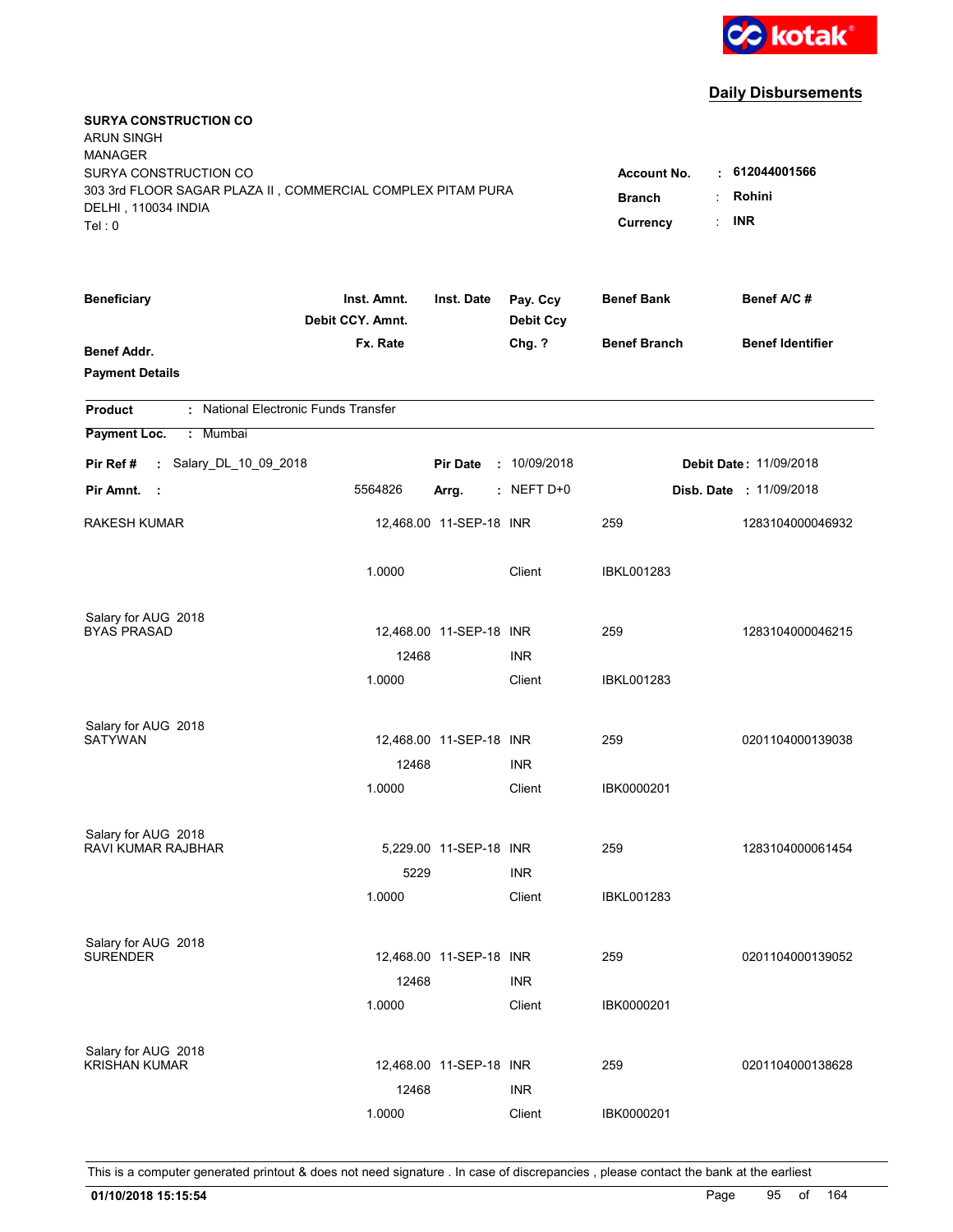

| <b>SURYA CONSTRUCTION CO</b><br><b>ARUN SINGH</b><br><b>MANAGER</b><br>SURYA CONSTRUCTION CO<br>303 3rd FLOOR SAGAR PLAZA II, COMMERCIAL COMPLEX PITAM PURA<br>DELHI, 110034 INDIA<br>Tel: 0 | <b>Account No.</b><br><b>Branch</b><br>Currency | $\cdot$ 612044001566<br>Rohini<br><b>INR</b> |                              |                     |                                |
|----------------------------------------------------------------------------------------------------------------------------------------------------------------------------------------------|-------------------------------------------------|----------------------------------------------|------------------------------|---------------------|--------------------------------|
| <b>Beneficiary</b>                                                                                                                                                                           | Inst. Amnt.<br>Debit CCY. Amnt.                 | Inst. Date                                   | Pay. Ccy<br><b>Debit Ccy</b> | <b>Benef Bank</b>   | Benef A/C #                    |
| <b>Benef Addr.</b><br><b>Payment Details</b>                                                                                                                                                 | Fx. Rate                                        |                                              | Chg. ?                       | <b>Benef Branch</b> | <b>Benef Identifier</b>        |
| : National Electronic Funds Transfer<br><b>Product</b>                                                                                                                                       |                                                 |                                              |                              |                     |                                |
| Payment Loc.<br>: Mumbai                                                                                                                                                                     |                                                 |                                              |                              |                     |                                |
| : Salary_DL_10_09_2018<br>Pir Ref #                                                                                                                                                          |                                                 | <b>Pir Date</b>                              | : 10/09/2018                 |                     | <b>Debit Date: 11/09/2018</b>  |
| Pir Amnt.<br>- 1                                                                                                                                                                             | 5564826                                         | Arrg.                                        | $:$ NEFT D+0                 |                     | <b>Disb. Date : 11/09/2018</b> |
| <b>KRISHAN KUMAR</b>                                                                                                                                                                         |                                                 | 12,468.00 11-SEP-18 INR                      |                              | 259                 | 0201104000138628               |
|                                                                                                                                                                                              | 1.0000                                          |                                              | Client                       | IBK0000201          |                                |
| Salary for AUG 2018                                                                                                                                                                          |                                                 |                                              |                              |                     |                                |
| <b>NARESH</b>                                                                                                                                                                                |                                                 | 12,468.00 11-SEP-18 INR                      | <b>INR</b>                   | 259                 | 1283104000051402               |
|                                                                                                                                                                                              | 12468<br>1.0000                                 |                                              | Client                       | <b>IBKL001283</b>   |                                |
| Salary for AUG 2018<br><b>RAJ PAL</b>                                                                                                                                                        | 12468<br>1.0000                                 | 12,468.00 11-SEP-18 INR                      | <b>INR</b><br>Client         | 259<br>IBK0000201   | 0201104000138918               |
|                                                                                                                                                                                              |                                                 |                                              |                              |                     |                                |
| Salary for AUG 2018<br>PAWAN KUMAR                                                                                                                                                           | 12468                                           | 12,468.00 11-SEP-18 INR                      | <b>INR</b>                   | 259                 | 0201104000138512               |
|                                                                                                                                                                                              | 1.0000                                          |                                              | Client                       | IBK0000201          |                                |
| Salary for AUG 2018<br>ANIL KUMAR SHAH                                                                                                                                                       | 12468<br>1.0000                                 | 12,468.00 11-SEP-18 INR                      | <b>INR</b><br>Client         | 259<br>IBKL001283   | 1283104000043546               |
| Salary for AUG 2018<br>PRITAM SINGH                                                                                                                                                          | 12468                                           | 12,468.00 11-SEP-18 INR                      | <b>INR</b>                   | 259                 | 1283104000043713               |
|                                                                                                                                                                                              | 1.0000                                          |                                              | Client                       | <b>IBKL001283</b>   |                                |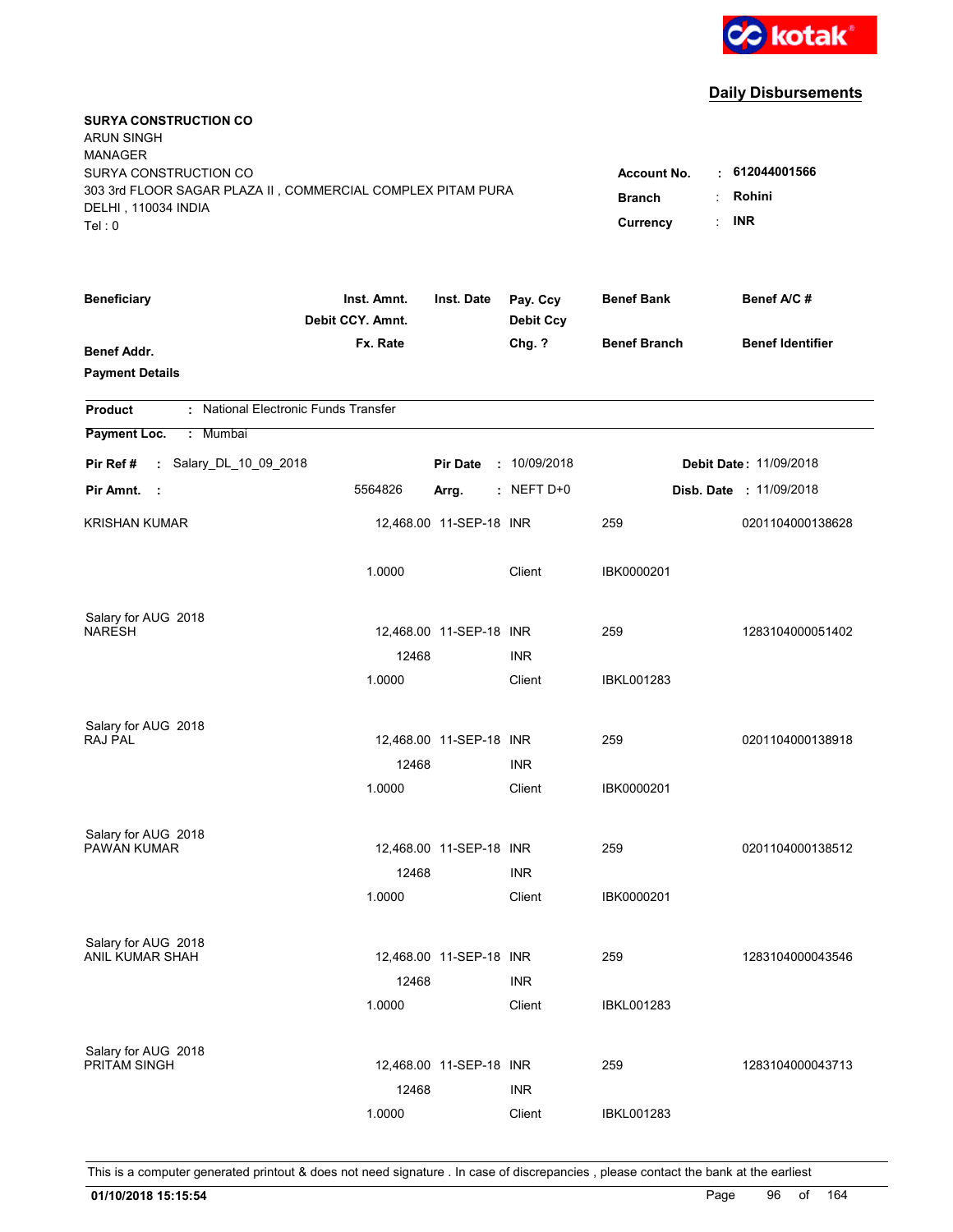

| <b>SURYA CONSTRUCTION CO</b><br><b>ARUN SINGH</b><br><b>MANAGER</b><br>SURYA CONSTRUCTION CO<br>303 3rd FLOOR SAGAR PLAZA II, COMMERCIAL COMPLEX PITAM PURA<br>DELHI, 110034 INDIA<br>Tel: 0 | <b>Account No.</b><br><b>Branch</b><br>Currency | $\cdot$ 612044001566<br>Rohini<br>÷<br><b>INR</b><br>÷ |                              |                     |                                |
|----------------------------------------------------------------------------------------------------------------------------------------------------------------------------------------------|-------------------------------------------------|--------------------------------------------------------|------------------------------|---------------------|--------------------------------|
| <b>Beneficiary</b>                                                                                                                                                                           | Inst. Amnt.<br>Debit CCY. Amnt.                 | Inst. Date                                             | Pay. Ccy<br><b>Debit Ccy</b> | <b>Benef Bank</b>   | Benef A/C #                    |
| <b>Benef Addr.</b><br><b>Payment Details</b>                                                                                                                                                 | Fx. Rate                                        |                                                        | Chg. ?                       | <b>Benef Branch</b> | <b>Benef Identifier</b>        |
| : National Electronic Funds Transfer<br><b>Product</b>                                                                                                                                       |                                                 |                                                        |                              |                     |                                |
| Payment Loc.<br>: Mumbai                                                                                                                                                                     |                                                 |                                                        |                              |                     |                                |
| : Salary_DL_10_09_2018<br>Pir Ref #                                                                                                                                                          |                                                 | <b>Pir Date</b>                                        | : 10/09/2018                 |                     | <b>Debit Date: 11/09/2018</b>  |
| Pir Amnt.<br>- 1                                                                                                                                                                             | 5564826                                         | Arrg.                                                  | $:$ NEFT D+0                 |                     | <b>Disb. Date : 11/09/2018</b> |
| <b>PRITAM SINGH</b>                                                                                                                                                                          |                                                 | 12,468.00 11-SEP-18 INR                                |                              | 259                 | 1283104000043713               |
|                                                                                                                                                                                              | 1.0000                                          |                                                        | Client                       | <b>IBKL001283</b>   |                                |
| Salary for AUG 2018                                                                                                                                                                          |                                                 |                                                        |                              |                     |                                |
| MANJEET                                                                                                                                                                                      |                                                 | 12,468.00 11-SEP-18 INR                                |                              | 259                 | 1283104000046181               |
|                                                                                                                                                                                              | 12468<br>1.0000                                 |                                                        | <b>INR</b><br>Client         | <b>IBKL001283</b>   |                                |
|                                                                                                                                                                                              |                                                 |                                                        |                              |                     |                                |
| Salary for AUG 2018                                                                                                                                                                          |                                                 |                                                        |                              |                     |                                |
| ARJUN                                                                                                                                                                                        |                                                 | 12,468.00 11-SEP-18 INR                                |                              | 259                 | 0201104000145305               |
|                                                                                                                                                                                              | 12468                                           |                                                        | <b>INR</b>                   |                     |                                |
|                                                                                                                                                                                              | 1.0000                                          |                                                        | Client                       | IBK0000201          |                                |
| Salary for AUG 2018                                                                                                                                                                          |                                                 |                                                        |                              |                     |                                |
| <b>RAHUL</b>                                                                                                                                                                                 |                                                 | 12,468.00 11-SEP-18 INR                                |                              | 259                 | 1283104000049009               |
|                                                                                                                                                                                              | 12468                                           |                                                        | <b>INR</b>                   |                     |                                |
|                                                                                                                                                                                              | 1.0000                                          |                                                        | Client                       | <b>IBKL001283</b>   |                                |
| Salary for AUG 2018                                                                                                                                                                          |                                                 |                                                        |                              |                     |                                |
| CHHOTAKAN MUKHIYA                                                                                                                                                                            |                                                 | 12,468.00 11-SEP-18 INR                                |                              | 259                 | 0201104000138888               |
|                                                                                                                                                                                              | 12468                                           |                                                        | <b>INR</b>                   |                     |                                |
|                                                                                                                                                                                              | 1.0000                                          |                                                        | Client                       | IBK0000201          |                                |
| Salary for AUG 2018                                                                                                                                                                          |                                                 |                                                        |                              |                     |                                |
| ANUJ KUMAR TIWARI                                                                                                                                                                            |                                                 | 12,468.00 11-SEP-18 INR                                |                              | 259                 | 0201104000138505               |
|                                                                                                                                                                                              | 12468                                           |                                                        | <b>INR</b>                   |                     |                                |
|                                                                                                                                                                                              | 1.0000                                          |                                                        | Client                       | IBK0000201          |                                |
|                                                                                                                                                                                              |                                                 |                                                        |                              |                     |                                |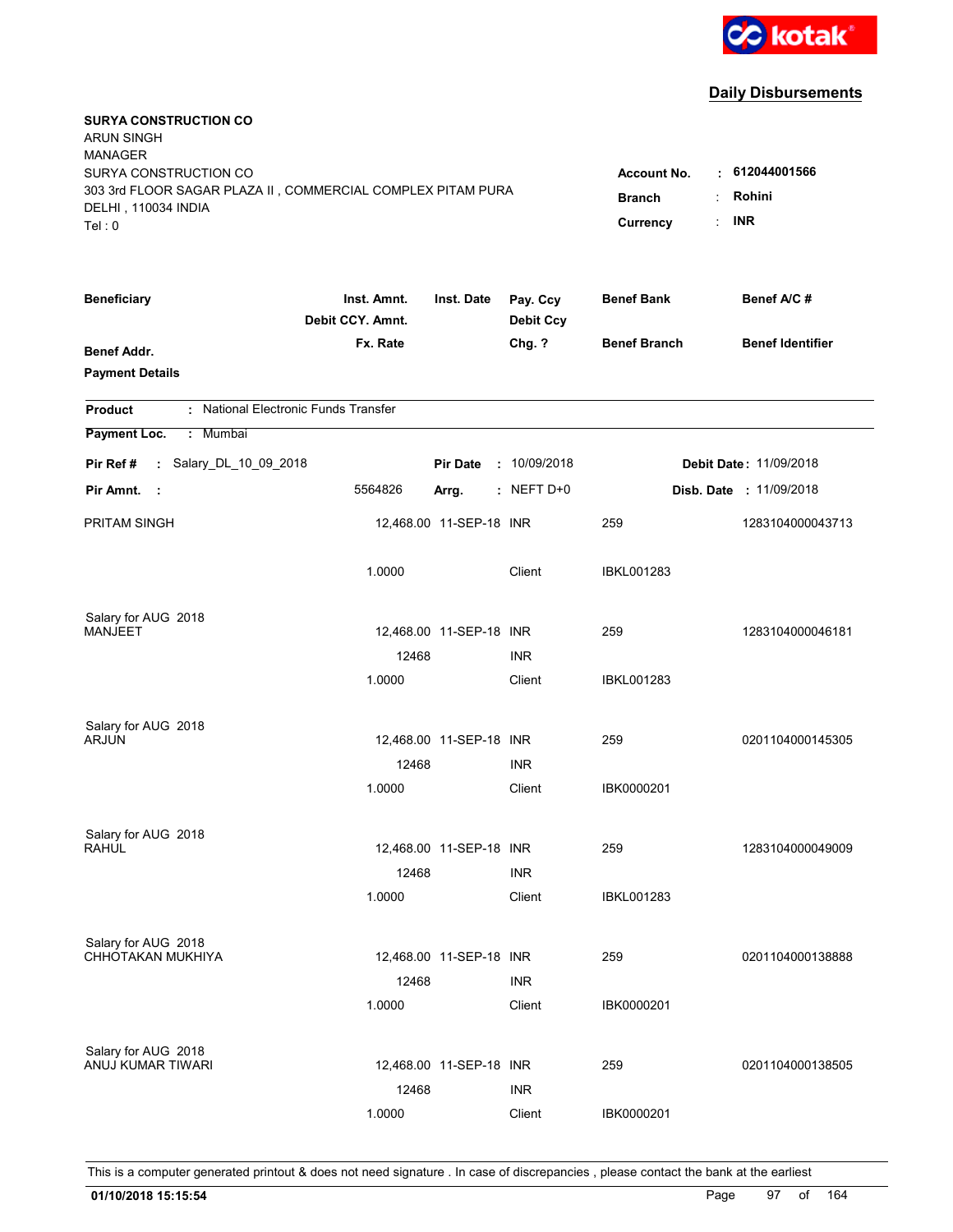

| <b>SURYA CONSTRUCTION CO</b><br><b>ARUN SINGH</b><br><b>MANAGER</b><br>SURYA CONSTRUCTION CO<br>303 3rd FLOOR SAGAR PLAZA II, COMMERCIAL COMPLEX PITAM PURA<br>DELHI, 110034 INDIA<br>Tel: 0 | <b>Account No.</b><br><b>Branch</b><br>Currency | $\cdot$ 612044001566<br>Rohini<br>÷<br><b>INR</b><br>÷ |                              |                          |                         |
|----------------------------------------------------------------------------------------------------------------------------------------------------------------------------------------------|-------------------------------------------------|--------------------------------------------------------|------------------------------|--------------------------|-------------------------|
| <b>Beneficiary</b>                                                                                                                                                                           | Inst. Amnt.<br>Debit CCY. Amnt.                 | Inst. Date                                             | Pay. Ccy<br><b>Debit Ccy</b> | <b>Benef Bank</b>        | Benef A/C#              |
| <b>Benef Addr.</b><br><b>Payment Details</b>                                                                                                                                                 | Fx. Rate                                        |                                                        | Chg. ?                       | <b>Benef Branch</b>      | <b>Benef Identifier</b> |
| : National Electronic Funds Transfer<br><b>Product</b>                                                                                                                                       |                                                 |                                                        |                              |                          |                         |
| Payment Loc.<br>: Mumbai                                                                                                                                                                     |                                                 |                                                        |                              |                          |                         |
| : Salary_DL_10_09_2018<br>Pir Ref #                                                                                                                                                          |                                                 | <b>Pir Date</b>                                        | : 10/09/2018                 |                          | Debit Date: 11/09/2018  |
| Pir Amnt.<br>- 1                                                                                                                                                                             | 5564826                                         | Arrg.                                                  | $:$ NEFT D+0                 |                          | Disb. Date : 11/09/2018 |
| ANUJ KUMAR TIWARI                                                                                                                                                                            |                                                 | 12,468.00 11-SEP-18 INR                                |                              | 259                      | 0201104000138505        |
|                                                                                                                                                                                              | 1.0000                                          |                                                        | Client                       | IBK0000201               |                         |
| Salary for AUG 2018                                                                                                                                                                          |                                                 |                                                        |                              |                          |                         |
| SHYAMABABU                                                                                                                                                                                   | 2413                                            | 2,413.00 11-SEP-18 INR                                 | <b>INR</b>                   | 016                      | 2979409211              |
|                                                                                                                                                                                              | 1.0000                                          |                                                        | Client                       | CBIN282924               |                         |
| Salary for AUG 2018<br><b>VIPIN KUMAR</b>                                                                                                                                                    |                                                 | 26,500.00 11-SEP-18 INR                                |                              | 259                      | 1283104000047250        |
|                                                                                                                                                                                              | 26500<br>1.0000                                 |                                                        | <b>INR</b><br>Client         | <b>IBKL001283</b>        |                         |
| Salary for AUG 2018<br><b>PYARE LAL</b>                                                                                                                                                      | 15126                                           | 15,126.00 11-SEP-18 INR                                | <b>INR</b>                   | 259                      | 201104000043245         |
|                                                                                                                                                                                              | 1.0000                                          |                                                        | Client                       | IBK0000201               |                         |
| Salary for AUG 2018<br><b>DHARAM SINGH</b>                                                                                                                                                   | 15126<br>1.0000                                 | 15,126.00 11-SEP-18 INR                                | <b>INR</b><br>Client         | 259<br><b>IBKL001283</b> | 1283104000043698        |
| Salary for AUG 2018<br><b>RAM LAKHAN</b>                                                                                                                                                     | 15126                                           | 15,126.00 11-SEP-18 INR                                | <b>INR</b>                   | 259                      | 1283104000043786        |
|                                                                                                                                                                                              | 1.0000                                          |                                                        | Client                       | <b>IBKL001283</b>        |                         |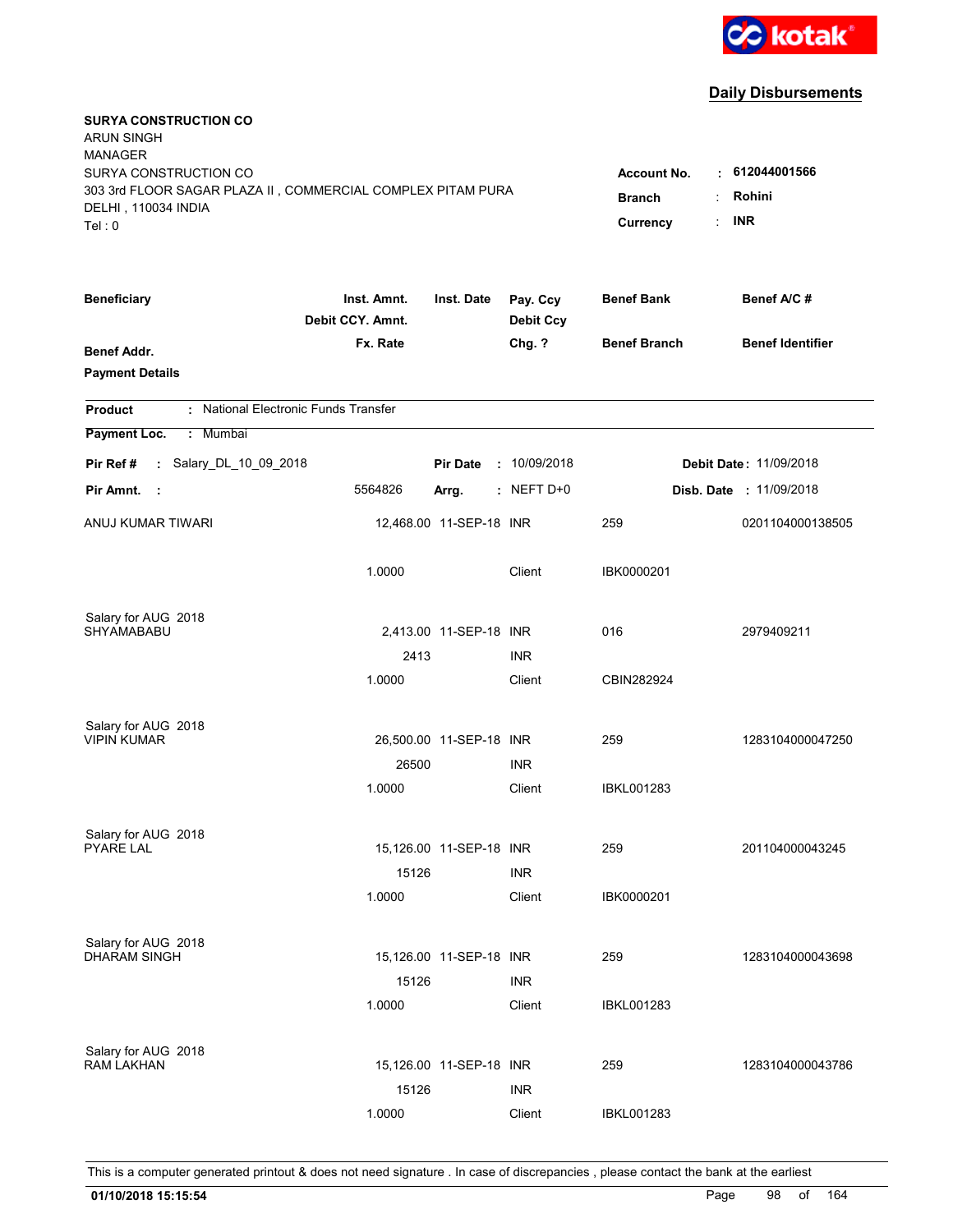

| <b>SURYA CONSTRUCTION CO</b><br><b>ARUN SINGH</b><br><b>MANAGER</b><br>SURYA CONSTRUCTION CO<br>303 3rd FLOOR SAGAR PLAZA II, COMMERCIAL COMPLEX PITAM PURA<br>DELHI, 110034 INDIA<br>Tel: 0 | <b>Account No.</b><br><b>Branch</b><br>Currency | . 612044001566<br>Rohini<br><b>INR</b><br>$\ddot{\phantom{a}}$ |                              |                     |                               |
|----------------------------------------------------------------------------------------------------------------------------------------------------------------------------------------------|-------------------------------------------------|----------------------------------------------------------------|------------------------------|---------------------|-------------------------------|
| <b>Beneficiary</b>                                                                                                                                                                           | Inst. Amnt.<br>Debit CCY. Amnt.                 | Inst. Date                                                     | Pay. Ccy<br><b>Debit Ccy</b> | <b>Benef Bank</b>   | Benef A/C#                    |
| <b>Benef Addr.</b><br><b>Payment Details</b>                                                                                                                                                 | Fx. Rate                                        |                                                                | Chg. ?                       | <b>Benef Branch</b> | <b>Benef Identifier</b>       |
| : National Electronic Funds Transfer<br><b>Product</b>                                                                                                                                       |                                                 |                                                                |                              |                     |                               |
| Payment Loc.<br>Mumbai<br>÷.                                                                                                                                                                 |                                                 |                                                                |                              |                     |                               |
| : Salary_DL_10_09_2018<br>Pir Ref#                                                                                                                                                           |                                                 | <b>Pir Date</b>                                                | : 10/09/2018                 |                     | <b>Debit Date: 11/09/2018</b> |
| Pir Amnt.<br>- 1                                                                                                                                                                             | 5564826                                         | Arrg.                                                          | $:$ NEFT D+0                 |                     | Disb. Date : 11/09/2018       |
| <b>RAM LAKHAN</b>                                                                                                                                                                            |                                                 | 15,126.00 11-SEP-18 INR                                        |                              | 259                 | 1283104000043786              |
|                                                                                                                                                                                              | 1.0000                                          |                                                                | Client                       | <b>IBKL001283</b>   |                               |
| Salary for AUG 2018                                                                                                                                                                          |                                                 |                                                                |                              |                     |                               |
| <b>NAROTTAM</b>                                                                                                                                                                              | 15126                                           | 15,126.00 11-SEP-18 INR                                        | <b>INR</b>                   | 259                 | 1283104000043810              |
|                                                                                                                                                                                              | 1.0000                                          |                                                                | Client                       | <b>IBKL001283</b>   |                               |
| Salary for AUG 2018<br><b>SANDEEP</b>                                                                                                                                                        | 15126                                           | 15,126.00  11-SEP-18  INR                                      | <b>INR</b>                   | 259                 | 0201104000139069              |
|                                                                                                                                                                                              | 1.0000                                          |                                                                | Client                       | IBK0000201          |                               |
| Salary for AUG 2018<br><b>DINESH SAROHA</b>                                                                                                                                                  | 15126<br>1.0000                                 | 15,126.00 11-SEP-18 INR                                        | <b>INR</b><br>Client         | 259<br>IBKL001283   | 1283104000043953              |
|                                                                                                                                                                                              |                                                 |                                                                |                              |                     |                               |
| Salary for AUG 2018<br><b>KRISHAN KUMAR</b>                                                                                                                                                  | 15126<br>1.0000                                 | 15,126.00 11-SEP-18 INR                                        | <b>INR</b><br>Client         | 259<br>IBKL001283   | 1283104000044350              |
| Salary for AUG 2018<br><b>MANOJ SINGH</b>                                                                                                                                                    | 15126                                           | 15,126.00 11-SEP-18 INR                                        | <b>INR</b>                   | 259                 | 1283104000043980              |
|                                                                                                                                                                                              | 1.0000                                          |                                                                | Client                       | <b>IBKL001283</b>   |                               |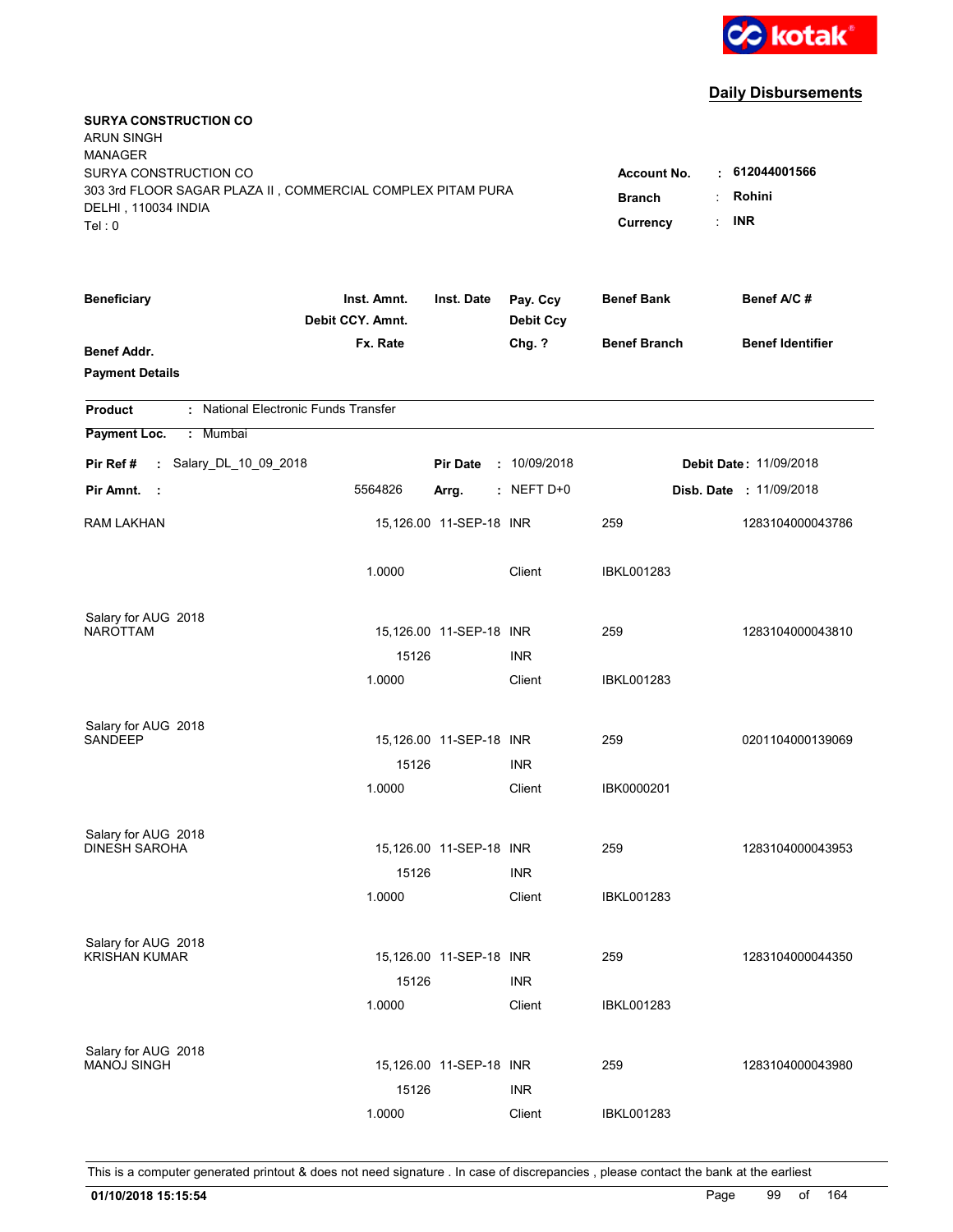

| <b>SURYA CONSTRUCTION CO</b><br><b>ARUN SINGH</b><br><b>MANAGER</b><br>SURYA CONSTRUCTION CO<br>303 3rd FLOOR SAGAR PLAZA II, COMMERCIAL COMPLEX PITAM PURA<br>DELHI, 110034 INDIA<br>Tel: 0 | <b>Account No.</b><br><b>Branch</b><br>Currency | $\cdot$ 612044001566<br>Rohini<br><b>INR</b> |                              |                     |                                |
|----------------------------------------------------------------------------------------------------------------------------------------------------------------------------------------------|-------------------------------------------------|----------------------------------------------|------------------------------|---------------------|--------------------------------|
| <b>Beneficiary</b>                                                                                                                                                                           | Inst. Amnt.<br>Debit CCY. Amnt.                 | Inst. Date                                   | Pay. Ccy<br><b>Debit Ccy</b> | <b>Benef Bank</b>   | Benef A/C #                    |
| <b>Benef Addr.</b><br><b>Payment Details</b>                                                                                                                                                 | Fx. Rate                                        |                                              | Chg. ?                       | <b>Benef Branch</b> | <b>Benef Identifier</b>        |
| : National Electronic Funds Transfer<br><b>Product</b>                                                                                                                                       |                                                 |                                              |                              |                     |                                |
| Payment Loc.<br>: Mumbai                                                                                                                                                                     |                                                 |                                              |                              |                     |                                |
| : Salary_DL_10_09_2018<br>Pir Ref #                                                                                                                                                          |                                                 | <b>Pir Date</b>                              | : 10/09/2018                 |                     | <b>Debit Date: 11/09/2018</b>  |
| Pir Amnt.<br>- 1                                                                                                                                                                             | 5564826                                         | Arrg.                                        | $:$ NEFT D+0                 |                     | <b>Disb. Date : 11/09/2018</b> |
| <b>MANOJ SINGH</b>                                                                                                                                                                           |                                                 | 15,126.00 11-SEP-18 INR                      |                              | 259                 | 1283104000043980               |
|                                                                                                                                                                                              | 1.0000                                          |                                              | Client                       | IBKL001283          |                                |
| Salary for AUG 2018<br><b>SATISH</b>                                                                                                                                                         |                                                 |                                              |                              |                     |                                |
|                                                                                                                                                                                              | 15126                                           | 15,126.00 11-SEP-18 INR                      | <b>INR</b>                   | 259                 | 0201104000138734               |
|                                                                                                                                                                                              | 1.0000                                          |                                              | Client                       | IBK0000201          |                                |
| Salary for AUG 2018                                                                                                                                                                          |                                                 |                                              |                              |                     |                                |
| <b>RAJ KUMAR</b>                                                                                                                                                                             |                                                 | 15,126.00 11-SEP-18 INR                      |                              | 259                 | 1283104000044280               |
|                                                                                                                                                                                              | 15126                                           |                                              | <b>INR</b>                   |                     |                                |
|                                                                                                                                                                                              | 1.0000                                          |                                              | Client                       | IBKL001283          |                                |
| Salary for AUG 2018                                                                                                                                                                          |                                                 |                                              |                              |                     |                                |
| <b>LALIT</b>                                                                                                                                                                                 |                                                 | 15,126.00 11-SEP-18 INR                      |                              | 259                 | 1283104000044323               |
|                                                                                                                                                                                              | 15126                                           |                                              | <b>INR</b>                   |                     |                                |
|                                                                                                                                                                                              | 1.0000                                          |                                              | Client                       | <b>IBKL001283</b>   |                                |
| Salary for AUG 2018                                                                                                                                                                          |                                                 |                                              |                              |                     |                                |
| <b>SULTAN SINGH TOMER</b>                                                                                                                                                                    |                                                 | 15,126.00 11-SEP-18 INR                      |                              | 259                 | 1283104000043847               |
|                                                                                                                                                                                              | 15126<br>1.0000                                 |                                              | <b>INR</b><br>Client         | IBKL001283          |                                |
|                                                                                                                                                                                              |                                                 |                                              |                              |                     |                                |
| Salary for AUG 2018<br>DAYAKANT THAKUR                                                                                                                                                       |                                                 |                                              |                              |                     |                                |
|                                                                                                                                                                                              |                                                 | 15,126.00 11-SEP-18 INR                      |                              | 259                 | 1283104000043926               |
|                                                                                                                                                                                              | 15126<br>1.0000                                 |                                              | <b>INR</b><br>Client         |                     |                                |
|                                                                                                                                                                                              |                                                 |                                              |                              | <b>IBKL001283</b>   |                                |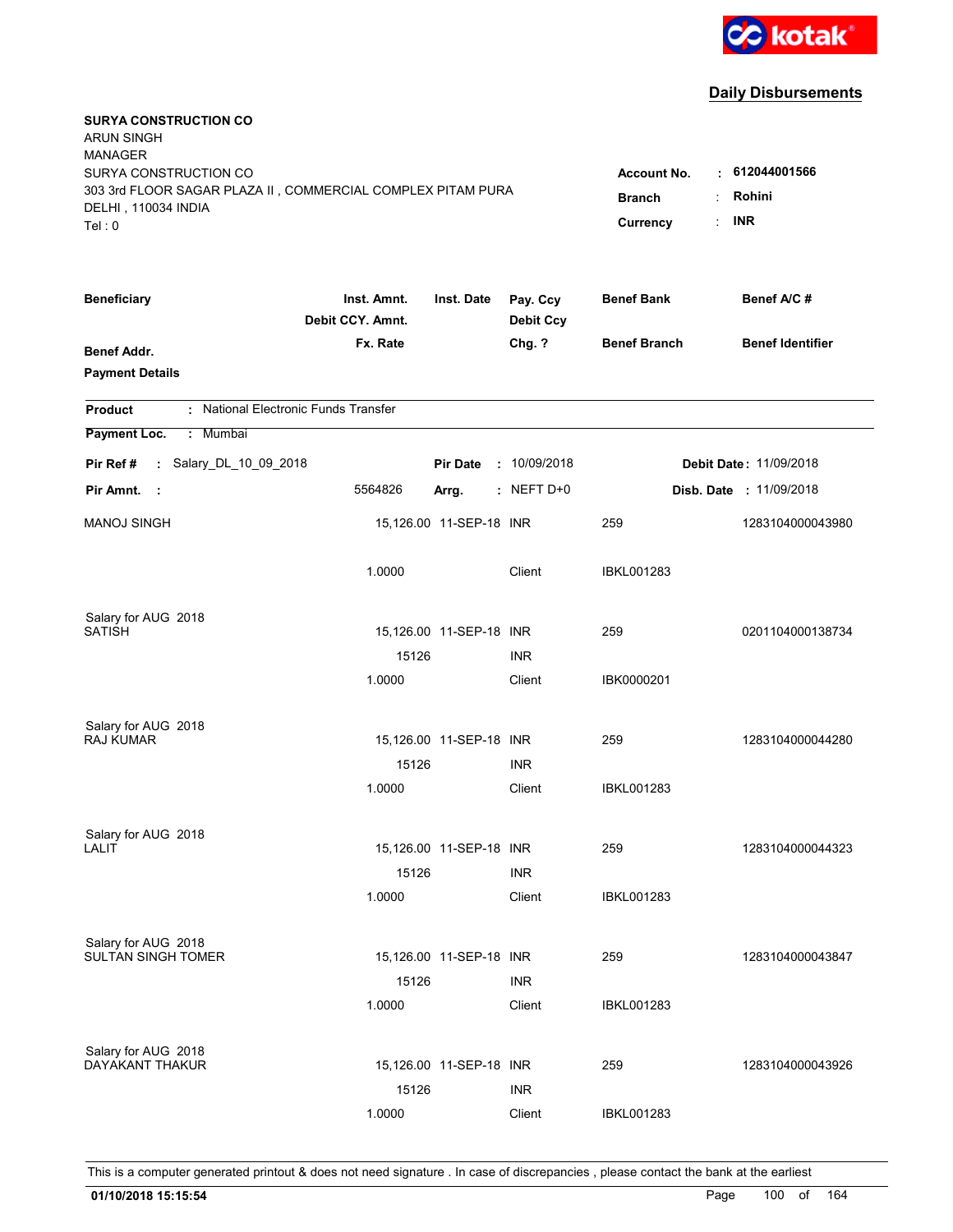

| <b>SURYA CONSTRUCTION CO</b><br><b>ARUN SINGH</b><br><b>MANAGER</b>                                                   |                                                           |                                              |                      |                     |                                |
|-----------------------------------------------------------------------------------------------------------------------|-----------------------------------------------------------|----------------------------------------------|----------------------|---------------------|--------------------------------|
| SURYA CONSTRUCTION CO<br>303 3rd FLOOR SAGAR PLAZA II, COMMERCIAL COMPLEX PITAM PURA<br>DELHI, 110034 INDIA<br>Tel: 0 | <b>Account No.</b><br><b>Branch</b><br>÷<br>÷<br>Currency | $\cdot$ 612044001566<br>Rohini<br><b>INR</b> |                      |                     |                                |
|                                                                                                                       | Inst. Amnt.                                               | Inst. Date                                   | Pay. Ccy             | <b>Benef Bank</b>   | Benef A/C#                     |
| <b>Beneficiary</b>                                                                                                    | Debit CCY. Amnt.                                          |                                              | <b>Debit Ccy</b>     |                     |                                |
| <b>Benef Addr.</b><br><b>Payment Details</b>                                                                          | Fx. Rate                                                  |                                              | Chg. ?               | <b>Benef Branch</b> | <b>Benef Identifier</b>        |
| : National Electronic Funds Transfer<br><b>Product</b>                                                                |                                                           |                                              |                      |                     |                                |
| Payment Loc.<br>: Mumbai                                                                                              |                                                           |                                              |                      |                     |                                |
| : Salary_DL_10_09_2018<br>Pir Ref#                                                                                    |                                                           | <b>Pir Date</b>                              | : 10/09/2018         |                     | <b>Debit Date: 11/09/2018</b>  |
| Pir Amnt.<br>- 11                                                                                                     | 5564826                                                   | Arrg.                                        | $:$ NEFT D+0         |                     | <b>Disb. Date : 11/09/2018</b> |
| DAYAKANT THAKUR                                                                                                       |                                                           | 15,126.00 11-SEP-18 INR                      |                      | 259                 | 1283104000043926               |
|                                                                                                                       | 1.0000                                                    |                                              | Client               | <b>IBKL001283</b>   |                                |
| Salary for AUG 2018                                                                                                   |                                                           |                                              |                      |                     |                                |
| <b>SAJJAN SINGH</b>                                                                                                   |                                                           | 15,126.00 11-SEP-18 INR                      |                      | 002                 | 31011481045                    |
|                                                                                                                       | 15126<br>1.0000                                           |                                              | <b>INR</b><br>Client | 110002165           |                                |
|                                                                                                                       |                                                           |                                              |                      |                     |                                |
| Salary for AUG 2018                                                                                                   |                                                           |                                              |                      |                     |                                |
| <b>MUKESH KUMAR</b>                                                                                                   |                                                           | 15,126.00 11-SEP-18 INR                      |                      | 259                 | 1283104000048994               |
|                                                                                                                       | 15126<br>1.0000                                           |                                              | <b>INR</b><br>Client | <b>IBKL001283</b>   |                                |
|                                                                                                                       |                                                           |                                              |                      |                     |                                |
| Salary for AUG 2018                                                                                                   |                                                           |                                              |                      |                     |                                |
| <b>SHIVSHANKAR</b>                                                                                                    |                                                           | 12,468.00 11-SEP-18 INR                      |                      | 259                 | 1283104000043962               |
|                                                                                                                       | 12468                                                     |                                              | <b>INR</b>           |                     |                                |
|                                                                                                                       | 1.0000                                                    |                                              | Client               | <b>IBKL001283</b>   |                                |
| Salary for AUG 2018                                                                                                   |                                                           |                                              |                      |                     |                                |
| <b>DEEPAK PAL</b>                                                                                                     |                                                           | 12,468.00 11-SEP-18 INR                      |                      | 259                 | 1283104000044138               |
|                                                                                                                       | 12468                                                     |                                              | <b>INR</b>           |                     |                                |
|                                                                                                                       | 1.0000                                                    |                                              | Client               | <b>IBKL001283</b>   |                                |
| Salary for AUG 2018                                                                                                   |                                                           |                                              |                      |                     |                                |
| <b>NARESH KUMAR</b>                                                                                                   |                                                           | 12,468.00 11-SEP-18 INR                      |                      | 259                 | 1283104000043528               |
|                                                                                                                       | 12468                                                     |                                              | <b>INR</b>           |                     |                                |
|                                                                                                                       | 1.0000                                                    |                                              | Client               | <b>IBKL001283</b>   |                                |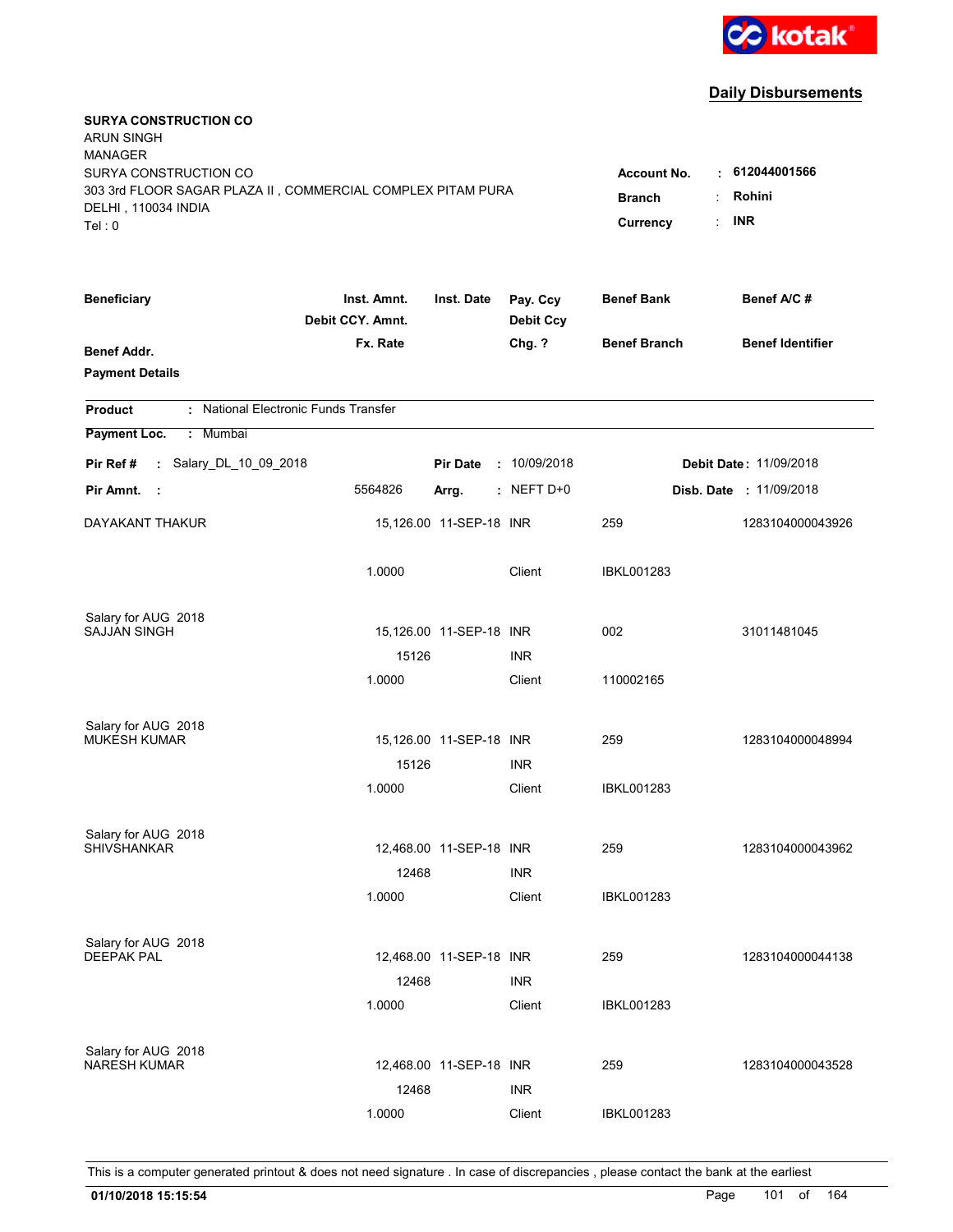

| <b>SURYA CONSTRUCTION CO</b><br><b>ARUN SINGH</b><br><b>MANAGER</b>                                                   |                                                 |                                              |                              |                     |                                |
|-----------------------------------------------------------------------------------------------------------------------|-------------------------------------------------|----------------------------------------------|------------------------------|---------------------|--------------------------------|
| SURYA CONSTRUCTION CO<br>303 3rd FLOOR SAGAR PLAZA II, COMMERCIAL COMPLEX PITAM PURA<br>DELHI, 110034 INDIA<br>Tel: 0 | <b>Account No.</b><br><b>Branch</b><br>Currency | $\cdot$ 612044001566<br>Rohini<br><b>INR</b> |                              |                     |                                |
| <b>Beneficiary</b>                                                                                                    | Inst. Amnt.<br>Debit CCY. Amnt.                 | Inst. Date                                   | Pay. Ccy<br><b>Debit Ccy</b> | <b>Benef Bank</b>   | Benef A/C#                     |
| <b>Benef Addr.</b><br><b>Payment Details</b>                                                                          | Fx. Rate                                        |                                              | Chg. ?                       | <b>Benef Branch</b> | <b>Benef Identifier</b>        |
| : National Electronic Funds Transfer<br><b>Product</b>                                                                |                                                 |                                              |                              |                     |                                |
| Payment Loc.<br>Mumbai<br>÷.                                                                                          |                                                 |                                              |                              |                     |                                |
| : Salary_DL_10_09_2018<br>Pir Ref #                                                                                   |                                                 | <b>Pir Date</b>                              | : 10/09/2018                 |                     | <b>Debit Date: 11/09/2018</b>  |
| Pir Amnt.<br>- 1                                                                                                      | 5564826                                         | Arrg.                                        | $:$ NEFT D+0                 |                     | <b>Disb. Date : 11/09/2018</b> |
| <b>NARESH KUMAR</b>                                                                                                   |                                                 | 12,468.00 11-SEP-18 INR                      |                              | 259                 | 1283104000043528               |
|                                                                                                                       | 1.0000                                          |                                              | Client                       | <b>IBKL001283</b>   |                                |
| Salary for AUG 2018                                                                                                   |                                                 |                                              |                              |                     |                                |
| <b>RAMESH KUMAR</b>                                                                                                   |                                                 | 12,468.00 11-SEP-18 INR                      |                              | 259                 | 1283104000058414               |
|                                                                                                                       | 12468                                           |                                              | <b>INR</b>                   |                     |                                |
|                                                                                                                       | 1.0000                                          |                                              | Client                       | <b>IBKL001283</b>   |                                |
| Salary for AUG 2018                                                                                                   |                                                 |                                              |                              |                     |                                |
| <b>KRISHAN PAL</b>                                                                                                    |                                                 | 12,468.00 11-SEP-18 INR                      |                              | 259                 | 0201104000138536               |
|                                                                                                                       | 12468                                           |                                              | <b>INR</b>                   |                     |                                |
|                                                                                                                       | 1.0000                                          |                                              | Client                       | IBK0000201          |                                |
| Salary for AUG 2018                                                                                                   |                                                 |                                              |                              |                     |                                |
| <b>BIJENDER SINGH</b>                                                                                                 |                                                 | 12,468.00 11-SEP-18 INR                      |                              | 259                 | 0201104000138680               |
|                                                                                                                       | 12468                                           |                                              | <b>INR</b>                   |                     |                                |
|                                                                                                                       | 1.0000                                          |                                              | Client                       | IBK0000201          |                                |
| Salary for AUG 2018                                                                                                   |                                                 |                                              |                              |                     |                                |
| AMAR NATH                                                                                                             |                                                 | 12,468.00 11-SEP-18 INR                      |                              | 259                 | 1283104000043555               |
|                                                                                                                       | 12468                                           |                                              | <b>INR</b>                   |                     |                                |
|                                                                                                                       | 1.0000                                          |                                              | Client                       | IBKL001283          |                                |
| Salary for AUG 2018                                                                                                   |                                                 |                                              |                              |                     |                                |
| <b>MANI KANT JHA</b>                                                                                                  |                                                 | 12,468.00 11-SEP-18 INR                      |                              | 259                 | 1283104000044493               |
|                                                                                                                       | 12468                                           |                                              | <b>INR</b>                   |                     |                                |
|                                                                                                                       | 1.0000                                          |                                              | Client                       | <b>IBKL001283</b>   |                                |
|                                                                                                                       |                                                 |                                              |                              |                     |                                |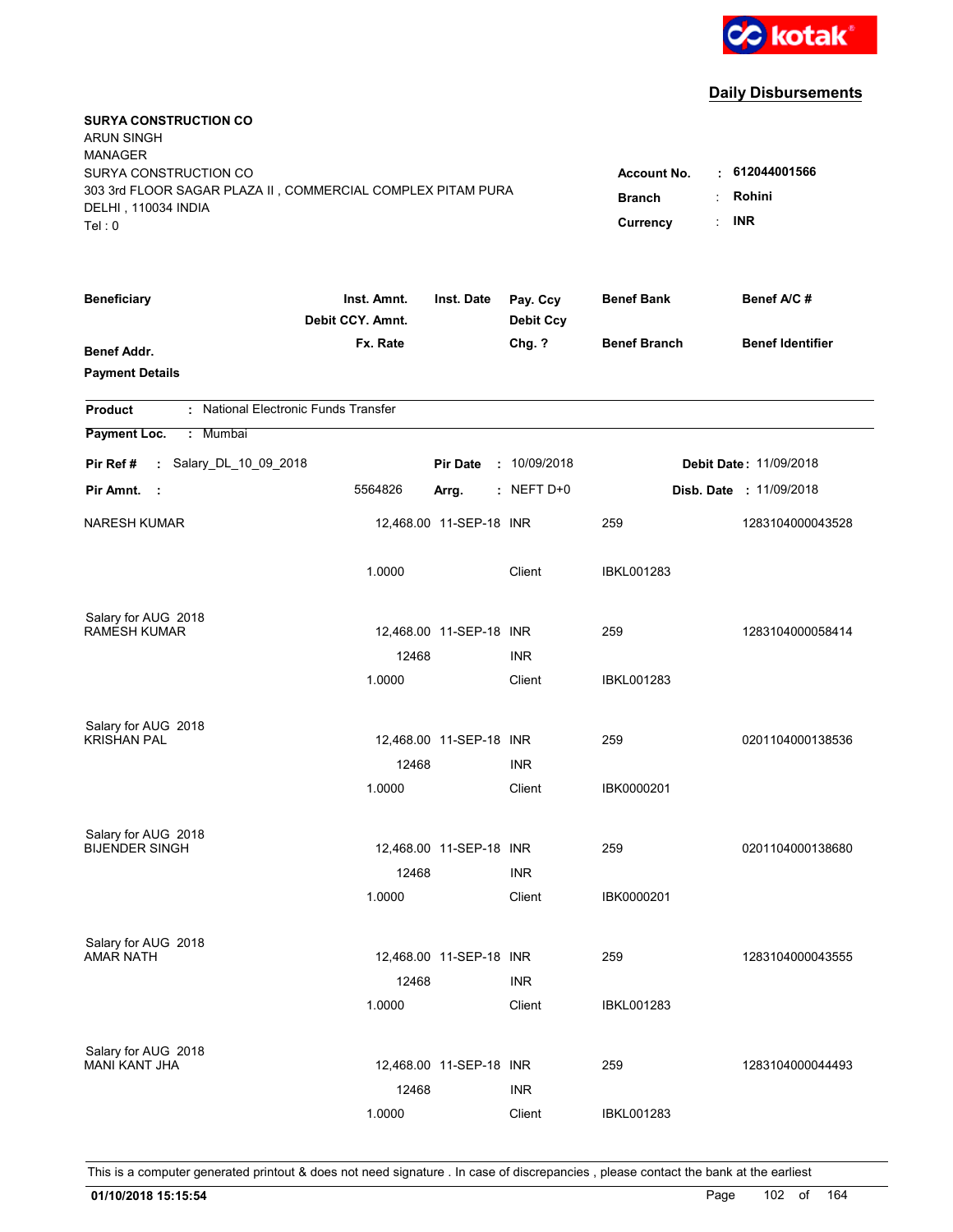

| <b>SURYA CONSTRUCTION CO</b><br><b>ARUN SINGH</b><br><b>MANAGER</b><br>SURYA CONSTRUCTION CO<br>303 3rd FLOOR SAGAR PLAZA II, COMMERCIAL COMPLEX PITAM PURA<br>DELHI, 110034 INDIA<br>Tel: 0 | <b>Account No.</b><br><b>Branch</b><br>Currency | $\cdot$ 612044001566<br>Rohini<br><b>INR</b> |                              |                     |                                |
|----------------------------------------------------------------------------------------------------------------------------------------------------------------------------------------------|-------------------------------------------------|----------------------------------------------|------------------------------|---------------------|--------------------------------|
| <b>Beneficiary</b>                                                                                                                                                                           | Inst. Amnt.<br>Debit CCY. Amnt.                 | Inst. Date                                   | Pay. Ccy<br><b>Debit Ccy</b> | <b>Benef Bank</b>   | Benef A/C #                    |
| <b>Benef Addr.</b><br><b>Payment Details</b>                                                                                                                                                 | Fx. Rate                                        |                                              | Chg. ?                       | <b>Benef Branch</b> | <b>Benef Identifier</b>        |
| : National Electronic Funds Transfer<br><b>Product</b>                                                                                                                                       |                                                 |                                              |                              |                     |                                |
| Payment Loc.<br>: Mumbai                                                                                                                                                                     |                                                 |                                              |                              |                     |                                |
| : Salary_DL_10_09_2018<br>Pir Ref #                                                                                                                                                          |                                                 | <b>Pir Date</b>                              | : 10/09/2018                 |                     | <b>Debit Date: 11/09/2018</b>  |
| Pir Amnt.<br>- 1                                                                                                                                                                             | 5564826                                         | Arrg.                                        | $:$ NEFT D+0                 |                     | <b>Disb. Date : 11/09/2018</b> |
| <b>MANI KANT JHA</b>                                                                                                                                                                         |                                                 | 12,468.00 11-SEP-18 INR                      |                              | 259                 | 1283104000044493               |
|                                                                                                                                                                                              | 1.0000                                          |                                              | Client                       | <b>IBKL001283</b>   |                                |
| Salary for AUG 2018                                                                                                                                                                          |                                                 |                                              |                              |                     |                                |
| SUBHASH SAH                                                                                                                                                                                  | 12468                                           | 12,468.00 11-SEP-18 INR                      | <b>INR</b>                   | 259                 | 1283104000043412               |
|                                                                                                                                                                                              | 1.0000                                          |                                              | Client                       | <b>IBKL001283</b>   |                                |
| Salary for AUG 2018<br><b>NARESH</b>                                                                                                                                                         |                                                 | 12,468.00 11-SEP-18 INR                      |                              | 259                 | 1283104000048967               |
|                                                                                                                                                                                              | 12468                                           |                                              | <b>INR</b>                   |                     |                                |
|                                                                                                                                                                                              | 1.0000                                          |                                              | Client                       | <b>IBKL001283</b>   |                                |
| Salary for AUG 2018                                                                                                                                                                          |                                                 |                                              |                              |                     |                                |
| <b>KAMLESH KUMAR</b>                                                                                                                                                                         |                                                 | 12,468.00 11-SEP-18 INR                      |                              | 259                 | 0201104000138550               |
|                                                                                                                                                                                              | 12468<br>1.0000                                 |                                              | <b>INR</b><br>Client         | IBK0000201          |                                |
|                                                                                                                                                                                              |                                                 |                                              |                              |                     |                                |
| Salary for AUG 2018<br><b>MURLI MANOHAR</b>                                                                                                                                                  |                                                 | 12,468.00 11-SEP-18 INR                      |                              | 259                 | 0201104000138765               |
|                                                                                                                                                                                              | 12468                                           |                                              | <b>INR</b>                   |                     |                                |
|                                                                                                                                                                                              | 1.0000                                          |                                              | Client                       | IBK0000201          |                                |
| Salary for AUG 2018                                                                                                                                                                          |                                                 |                                              |                              |                     |                                |
| <b>RAVINDER</b>                                                                                                                                                                              |                                                 | 12,468.00 11-SEP-18 INR                      |                              | 259                 | 1283104000043971               |
|                                                                                                                                                                                              | 12468                                           |                                              | <b>INR</b>                   |                     |                                |
|                                                                                                                                                                                              | 1.0000                                          |                                              | Client                       | <b>IBKL001283</b>   |                                |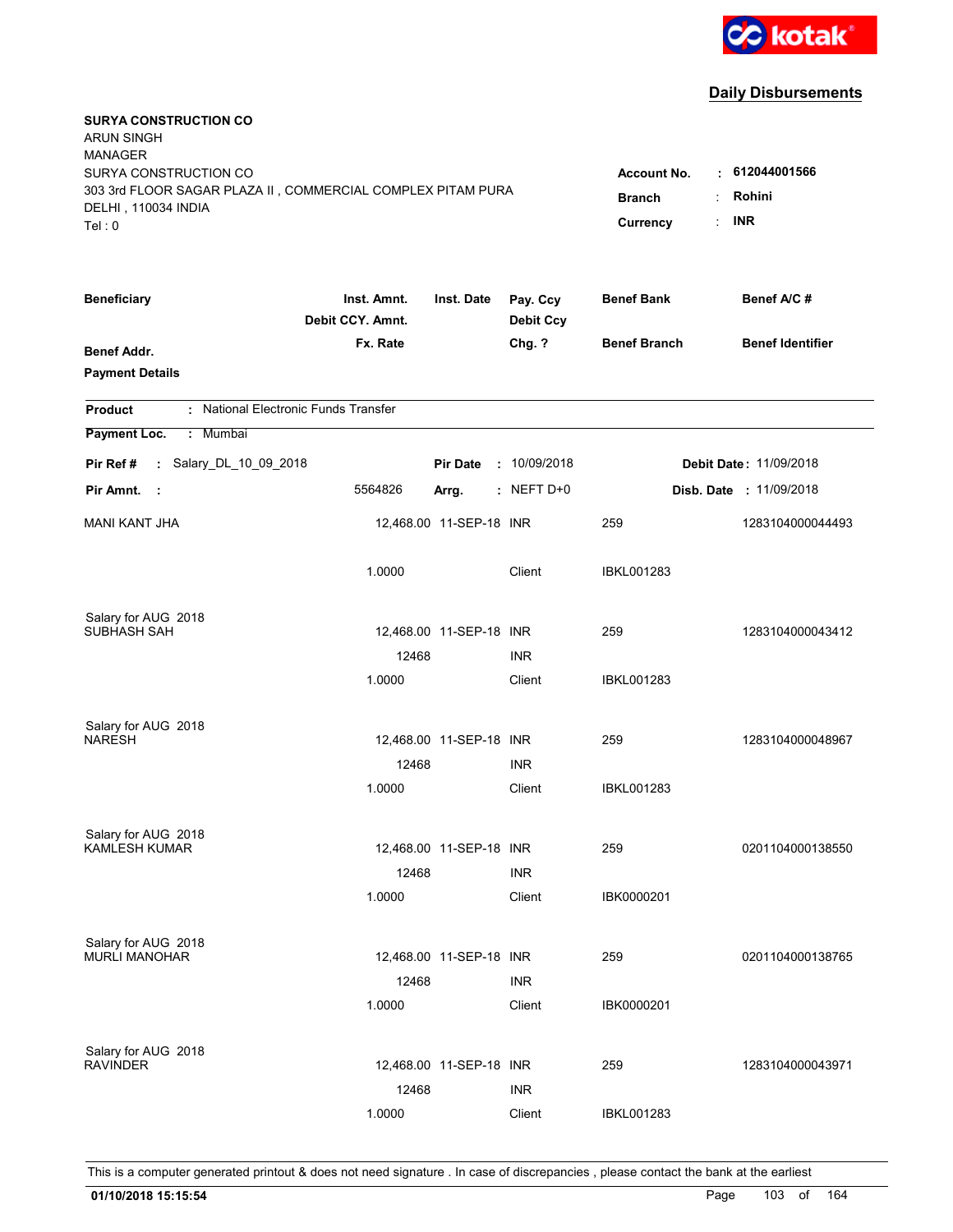

| <b>SURYA CONSTRUCTION CO</b><br><b>ARUN SINGH</b><br><b>MANAGER</b><br>SURYA CONSTRUCTION CO<br>303 3rd FLOOR SAGAR PLAZA II, COMMERCIAL COMPLEX PITAM PURA<br>DELHI, 110034 INDIA<br>Tel: 0 | <b>Account No.</b><br><b>Branch</b><br>Currency | $\cdot$ 612044001566<br>Rohini<br>÷<br><b>INR</b> |                              |                          |                                |
|----------------------------------------------------------------------------------------------------------------------------------------------------------------------------------------------|-------------------------------------------------|---------------------------------------------------|------------------------------|--------------------------|--------------------------------|
| <b>Beneficiary</b>                                                                                                                                                                           | Inst. Amnt.<br>Debit CCY. Amnt.                 | Inst. Date                                        | Pay. Ccy<br><b>Debit Ccy</b> | <b>Benef Bank</b>        | Benef A/C #                    |
| <b>Benef Addr.</b><br><b>Payment Details</b>                                                                                                                                                 | Fx. Rate                                        |                                                   | Chg. ?                       | <b>Benef Branch</b>      | <b>Benef Identifier</b>        |
| : National Electronic Funds Transfer<br><b>Product</b>                                                                                                                                       |                                                 |                                                   |                              |                          |                                |
| Payment Loc.<br>: Mumbai                                                                                                                                                                     |                                                 |                                                   |                              |                          |                                |
| : Salary_DL_10_09_2018<br>Pir Ref #                                                                                                                                                          |                                                 | <b>Pir Date</b>                                   | : 10/09/2018                 |                          | Debit Date: 11/09/2018         |
| Pir Amnt.<br>- 1                                                                                                                                                                             | 5564826                                         | Arrg.                                             | $:$ NEFT D+0                 |                          | <b>Disb. Date : 11/09/2018</b> |
| <b>RAVINDER</b>                                                                                                                                                                              |                                                 | 12,468.00 11-SEP-18 INR                           |                              | 259                      | 1283104000043971               |
|                                                                                                                                                                                              | 1.0000                                          |                                                   | Client                       | <b>IBKL001283</b>        |                                |
| Salary for AUG 2018                                                                                                                                                                          |                                                 |                                                   |                              |                          |                                |
| <b>LEKH RAJ</b>                                                                                                                                                                              | 12468                                           | 12,468.00 11-SEP-18 INR                           | <b>INR</b>                   | 259                      | 1283104000044448               |
|                                                                                                                                                                                              | 1.0000                                          |                                                   | Client                       | <b>IBKL001283</b>        |                                |
| Salary for AUG 2018<br>PANKAJ KUMAR<br><b>CHAUDHARI</b>                                                                                                                                      | 12468<br>1.0000                                 | 12,468.00 11-SEP-18 INR                           | <b>INR</b><br>Client         | 259<br><b>IBKL001283</b> | 1283104000047959               |
|                                                                                                                                                                                              |                                                 |                                                   |                              |                          |                                |
| Salary for AUG 2018<br><b>KISHORI LAL</b>                                                                                                                                                    | 13175                                           | 13,175.00 11-SEP-18 INR                           | <b>INR</b>                   | 259                      | 1283104000046163               |
|                                                                                                                                                                                              | 1.0000                                          |                                                   | Client                       | <b>IBKL001283</b>        |                                |
| Salary for AUG 2018<br><b>VINOD KUMAR</b>                                                                                                                                                    | 35000<br>1.0000                                 | 35,000.00 11-SEP-18 INR                           | <b>INR</b><br>Client         | 240<br>110240060         | 03931050007835                 |
| Salary for AUG 2018<br><b>RIZWAN</b>                                                                                                                                                         | 6435                                            | 6,435.00 11-SEP-18 INR                            | <b>INR</b>                   | 017                      | 520101265318013                |
|                                                                                                                                                                                              | 1.0000                                          |                                                   | Client                       | 110017075                |                                |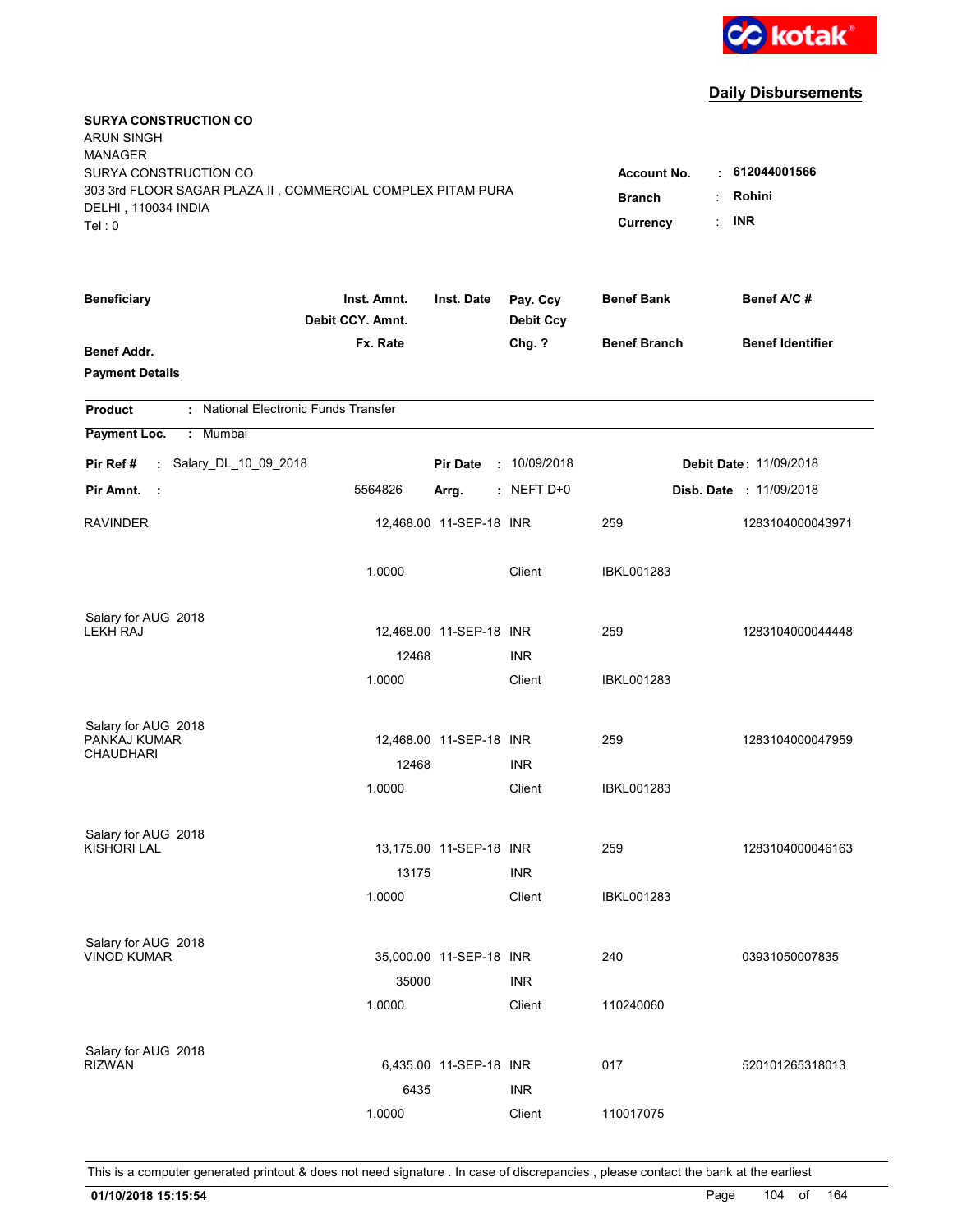

| <b>SURYA CONSTRUCTION CO</b><br><b>ARUN SINGH</b><br><b>MANAGER</b><br>SURYA CONSTRUCTION CO<br>303 3rd FLOOR SAGAR PLAZA II, COMMERCIAL COMPLEX PITAM PURA<br>DELHI, 110034 INDIA<br>Tel: 0 | <b>Account No.</b><br><b>Branch</b><br>Currency | $\cdot$ 612044001566<br>Rohini<br><b>INR</b><br>t. |                              |                     |                                |
|----------------------------------------------------------------------------------------------------------------------------------------------------------------------------------------------|-------------------------------------------------|----------------------------------------------------|------------------------------|---------------------|--------------------------------|
| <b>Beneficiary</b>                                                                                                                                                                           | Inst. Amnt.<br>Debit CCY. Amnt.                 | Inst. Date                                         | Pay. Ccy<br><b>Debit Ccy</b> | <b>Benef Bank</b>   | Benef A/C #                    |
| Benef Addr.<br><b>Payment Details</b>                                                                                                                                                        | Fx. Rate                                        |                                                    | Chg. ?                       | <b>Benef Branch</b> | <b>Benef Identifier</b>        |
| : National Electronic Funds Transfer<br><b>Product</b>                                                                                                                                       |                                                 |                                                    |                              |                     |                                |
| Payment Loc.<br>: Mumbai                                                                                                                                                                     |                                                 |                                                    |                              |                     |                                |
| : Salary_DL_10_09_2018<br>Pir Ref #                                                                                                                                                          |                                                 | <b>Pir Date</b>                                    | : 10/09/2018                 |                     | <b>Debit Date: 11/09/2018</b>  |
| Pir Amnt.<br>- 11                                                                                                                                                                            | 5564826                                         | Arrg.                                              | $:$ NEFT D+0                 |                     | <b>Disb. Date : 11/09/2018</b> |
| <b>RIZWAN</b>                                                                                                                                                                                |                                                 | 6,435.00 11-SEP-18 INR                             |                              | 017                 | 520101265318013                |
|                                                                                                                                                                                              | 1.0000                                          |                                                    | Client                       | 110017075           |                                |
| Salary for AUG 2018                                                                                                                                                                          |                                                 |                                                    |                              |                     |                                |
| <b>DHARAMBIR</b>                                                                                                                                                                             | 12468                                           | 12,468.00 11-SEP-18 INR                            | <b>INR</b>                   | 007                 | 65142213425                    |
|                                                                                                                                                                                              | 1.0000                                          |                                                    | Client                       | 110007030           |                                |
| Salary for AUG 2018<br><b>DINESH</b>                                                                                                                                                         |                                                 | 15,126.00 11-SEP-18 INR                            |                              | 259                 | 1283104000062471               |
|                                                                                                                                                                                              | 15126                                           |                                                    | <b>INR</b>                   |                     |                                |
|                                                                                                                                                                                              | 1.0000                                          |                                                    | Client                       | <b>IBKL001283</b>   |                                |
| Salary for AUG 2018                                                                                                                                                                          |                                                 |                                                    |                              |                     |                                |
| <b>KARAM BIR</b>                                                                                                                                                                             |                                                 | 8,849.00 11-SEP-18 INR                             |                              | 002                 | 10920319471                    |
|                                                                                                                                                                                              | 8849                                            |                                                    | <b>INR</b>                   |                     |                                |
|                                                                                                                                                                                              | 1.0000                                          |                                                    | Client                       | RSBI000721          |                                |
| Salary for AUG 2018                                                                                                                                                                          |                                                 |                                                    |                              |                     |                                |
| YOGESH KUMAR                                                                                                                                                                                 |                                                 | 15,126.00 11-SEP-18 INR                            |                              | 053                 | 4112166000012710               |
|                                                                                                                                                                                              | 15126<br>1.0000                                 |                                                    | <b>INR</b><br>Client         | KVBL004112          |                                |
|                                                                                                                                                                                              |                                                 |                                                    |                              |                     |                                |
| Salary for AUG 2018                                                                                                                                                                          |                                                 |                                                    |                              |                     |                                |
| <b>DEVENDER KUMAR</b>                                                                                                                                                                        |                                                 | 12,468.00 11-SEP-18 INR                            |                              | 053                 | 4112166000013251               |
|                                                                                                                                                                                              | 12468                                           |                                                    | <b>INR</b>                   |                     |                                |
|                                                                                                                                                                                              | 1.0000                                          |                                                    | Client                       | KVBL004112          |                                |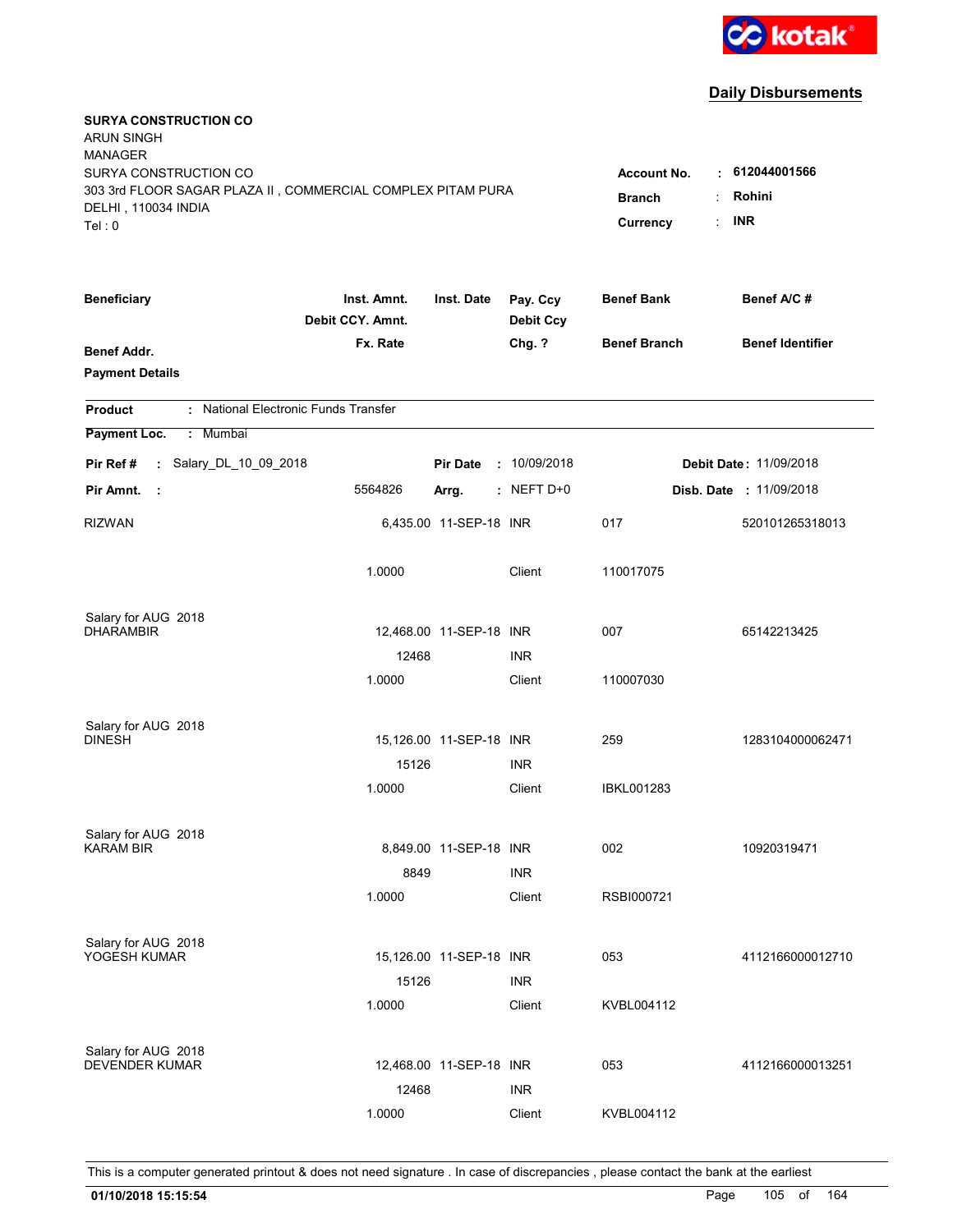

| <b>SURYA CONSTRUCTION CO</b><br><b>ARUN SINGH</b><br><b>MANAGER</b><br>SURYA CONSTRUCTION CO<br>303 3rd FLOOR SAGAR PLAZA II, COMMERCIAL COMPLEX PITAM PURA<br>DELHI, 110034 INDIA<br>Tel: 0 | <b>Account No.</b><br><b>Branch</b><br>Currency | $-612044001566$<br>Rohini<br><b>INR</b> |                              |                     |                               |
|----------------------------------------------------------------------------------------------------------------------------------------------------------------------------------------------|-------------------------------------------------|-----------------------------------------|------------------------------|---------------------|-------------------------------|
| <b>Beneficiary</b>                                                                                                                                                                           | Inst. Amnt.<br>Debit CCY. Amnt.                 | Inst. Date                              | Pay. Ccy<br><b>Debit Ccy</b> | <b>Benef Bank</b>   | Benef A/C#                    |
| <b>Benef Addr.</b><br><b>Payment Details</b>                                                                                                                                                 | Fx. Rate                                        |                                         | Chg. ?                       | <b>Benef Branch</b> | <b>Benef Identifier</b>       |
| : National Electronic Funds Transfer<br><b>Product</b>                                                                                                                                       |                                                 |                                         |                              |                     |                               |
| Payment Loc.<br>Mumbai<br>÷.                                                                                                                                                                 |                                                 |                                         |                              |                     |                               |
| : Salary_DL_10_09_2018<br>Pir Ref#                                                                                                                                                           |                                                 | <b>Pir Date</b>                         | : 10/09/2018                 |                     | <b>Debit Date: 11/09/2018</b> |
| Pir Amnt.<br>- 1                                                                                                                                                                             | 5564826                                         | Arrg.                                   | $:$ NEFT D+0                 |                     | Disb. Date: 11/09/2018        |
| <b>DEVENDER KUMAR</b>                                                                                                                                                                        |                                                 | 12,468.00 11-SEP-18 INR                 |                              | 053                 | 4112166000013251              |
|                                                                                                                                                                                              | 1.0000                                          |                                         | Client                       | KVBL004112          |                               |
| Salary for AUG 2018                                                                                                                                                                          |                                                 |                                         |                              |                     |                               |
| JAG MOHAN                                                                                                                                                                                    | 15126                                           | 15,126.00 11-SEP-18 INR                 | <b>INR</b>                   | 053                 | 4112166000007470              |
|                                                                                                                                                                                              | 1.0000                                          |                                         | Client                       | KVBL004112          |                               |
| Salary for AUG 2018                                                                                                                                                                          |                                                 |                                         |                              |                     |                               |
| <b>MUKESH KUMAR</b>                                                                                                                                                                          |                                                 | 12,468.00 11-SEP-18 INR                 |                              | 053                 | 4112166000013931              |
|                                                                                                                                                                                              | 12468                                           |                                         | <b>INR</b>                   |                     |                               |
|                                                                                                                                                                                              | 1.0000                                          |                                         | Client                       | KVBL004112          |                               |
| Salary for AUG 2018                                                                                                                                                                          |                                                 |                                         |                              |                     |                               |
| <b>NARESH</b>                                                                                                                                                                                |                                                 | 12,468.00 11-SEP-18 INR                 |                              | 053                 | 4112166000012663              |
|                                                                                                                                                                                              | 12468                                           |                                         | <b>INR</b>                   |                     |                               |
|                                                                                                                                                                                              | 1.0000                                          |                                         | Client                       | KVBL004112          |                               |
| Salary for AUG 2018                                                                                                                                                                          |                                                 |                                         |                              |                     |                               |
| <b>RAM KHILAWAN</b>                                                                                                                                                                          |                                                 | 12,468.00 11-SEP-18 INR                 |                              | 053                 | 4112166000012601              |
|                                                                                                                                                                                              | 12468<br>1.0000                                 |                                         | <b>INR</b><br>Client         | KVBL004112          |                               |
|                                                                                                                                                                                              |                                                 |                                         |                              |                     |                               |
| Salary for AUG 2018<br><b>RAM SUMER</b>                                                                                                                                                      |                                                 | 12,468.00 11-SEP-18 INR                 |                              | 053                 | 4112166000012580              |
|                                                                                                                                                                                              |                                                 |                                         |                              |                     |                               |
|                                                                                                                                                                                              | 12468                                           |                                         | <b>INR</b>                   |                     |                               |
|                                                                                                                                                                                              | 1.0000                                          |                                         | Client                       | KVBL004112          |                               |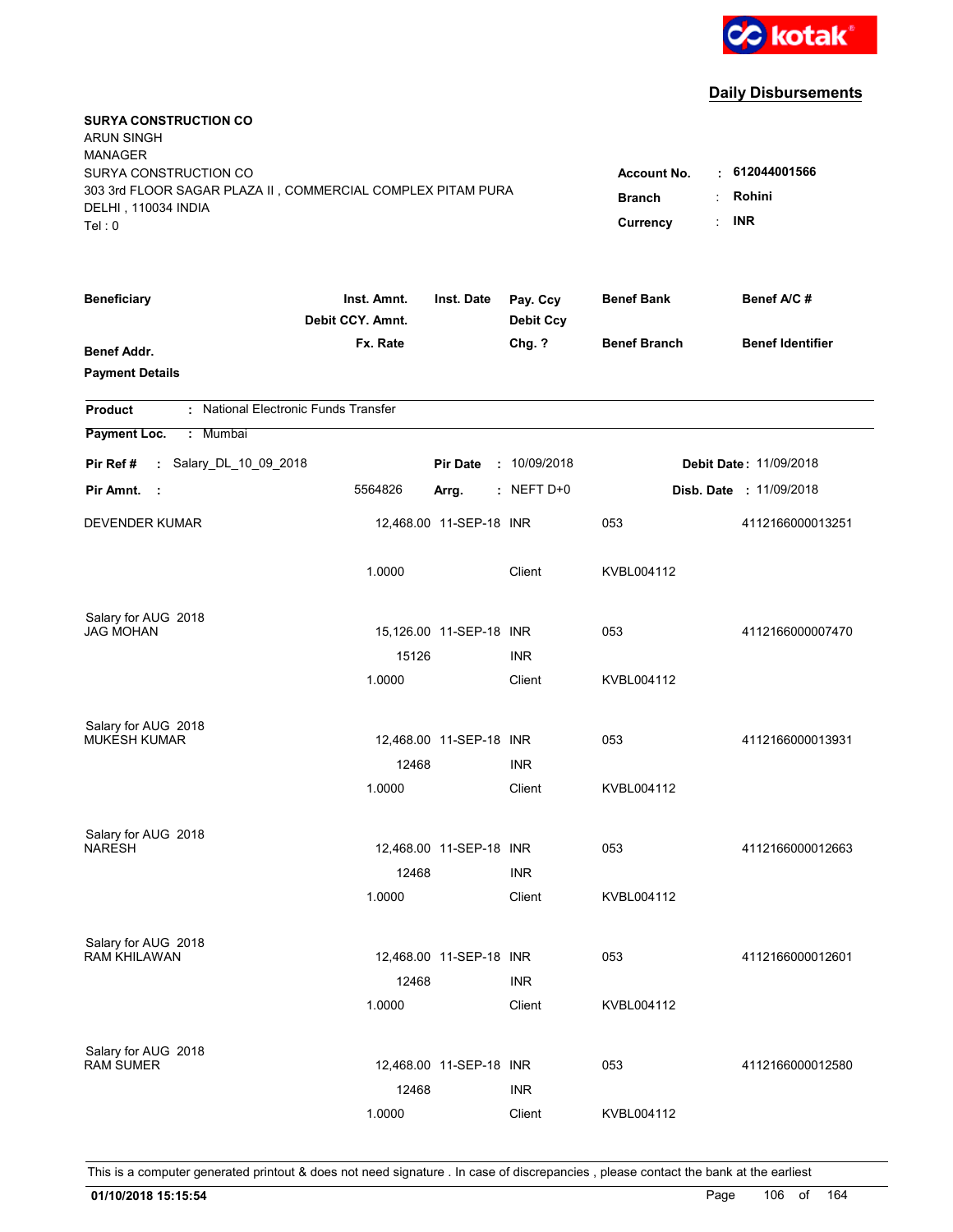

| <b>SURYA CONSTRUCTION CO</b><br><b>ARUN SINGH</b><br><b>MANAGER</b><br>SURYA CONSTRUCTION CO<br>303 3rd FLOOR SAGAR PLAZA II, COMMERCIAL COMPLEX PITAM PURA |                                 |                         |                              | <b>Account No.</b><br><b>Branch</b> | $-612044001566$<br>Rohini      |
|-------------------------------------------------------------------------------------------------------------------------------------------------------------|---------------------------------|-------------------------|------------------------------|-------------------------------------|--------------------------------|
| DELHI, 110034 INDIA<br>Tel: 0                                                                                                                               |                                 |                         |                              | Currency                            | <b>INR</b>                     |
| <b>Beneficiary</b>                                                                                                                                          | Inst. Amnt.<br>Debit CCY. Amnt. | Inst. Date              | Pay. Ccy<br><b>Debit Ccy</b> | <b>Benef Bank</b>                   | Benef A/C #                    |
| <b>Benef Addr.</b><br><b>Payment Details</b>                                                                                                                | Fx. Rate                        |                         | Chg. ?                       | <b>Benef Branch</b>                 | <b>Benef Identifier</b>        |
| : National Electronic Funds Transfer<br><b>Product</b>                                                                                                      |                                 |                         |                              |                                     |                                |
| Payment Loc.<br>: Mumbai                                                                                                                                    |                                 |                         |                              |                                     |                                |
| : Salary_DL_10_09_2018<br>Pir Ref #                                                                                                                         |                                 | <b>Pir Date</b>         | : 10/09/2018                 |                                     | <b>Debit Date: 11/09/2018</b>  |
| Pir Amnt.<br>- 1                                                                                                                                            | 5564826                         | Arrg.                   | $:$ NEFT D+0                 |                                     | <b>Disb. Date : 11/09/2018</b> |
| <b>RAM SUMER</b>                                                                                                                                            |                                 | 12,468.00 11-SEP-18 INR |                              | 053                                 | 4112166000012580               |
|                                                                                                                                                             | 1.0000                          |                         | Client                       | KVBL004112                          |                                |
| Salary for AUG 2018                                                                                                                                         |                                 |                         |                              |                                     |                                |
| <b>RANJEET</b>                                                                                                                                              | 12468                           | 12,468.00 11-SEP-18 INR | <b>INR</b>                   | 053                                 | 4112166000012682               |
|                                                                                                                                                             | 1.0000                          |                         | Client                       | KVBL004112                          |                                |
|                                                                                                                                                             |                                 |                         |                              |                                     |                                |
| Salary for AUG 2018<br><b>SATYA NARAYAN</b>                                                                                                                 |                                 | 12,468.00 11-SEP-18 INR |                              | 053                                 | 4112166000014152               |
|                                                                                                                                                             | 12468                           |                         | <b>INR</b>                   |                                     |                                |
|                                                                                                                                                             | 1.0000                          |                         | Client                       | KVBL004112                          |                                |
|                                                                                                                                                             |                                 |                         |                              |                                     |                                |
| Salary for AUG 2018                                                                                                                                         |                                 |                         |                              |                                     |                                |
| <b>SHIV NARAYAN</b>                                                                                                                                         |                                 | 15,126.00 11-SEP-18 INR |                              | 053                                 | 4112166000012542               |
|                                                                                                                                                             | 15126<br>1.0000                 |                         | <b>INR</b><br>Client         | KVBL004112                          |                                |
|                                                                                                                                                             |                                 |                         |                              |                                     |                                |
| Salary for AUG 2018                                                                                                                                         |                                 |                         |                              |                                     |                                |
| <b>VISHNU PANDIT</b>                                                                                                                                        |                                 | 15,126.00 11-SEP-18 INR |                              | 053                                 | 4112166000007534               |
|                                                                                                                                                             | 15126                           |                         | <b>INR</b>                   |                                     |                                |
|                                                                                                                                                             | 1.0000                          |                         | Client                       | KVBL004112                          |                                |
| Salary for AUG 2018                                                                                                                                         |                                 |                         |                              |                                     |                                |
| KAILASH RAJPUT                                                                                                                                              |                                 | 15,126.00 11-SEP-18 INR |                              | 053                                 | 4112166000013794               |
|                                                                                                                                                             | 15126                           |                         | <b>INR</b>                   |                                     |                                |
|                                                                                                                                                             | 1.0000                          |                         | Client                       | KVBL004112                          |                                |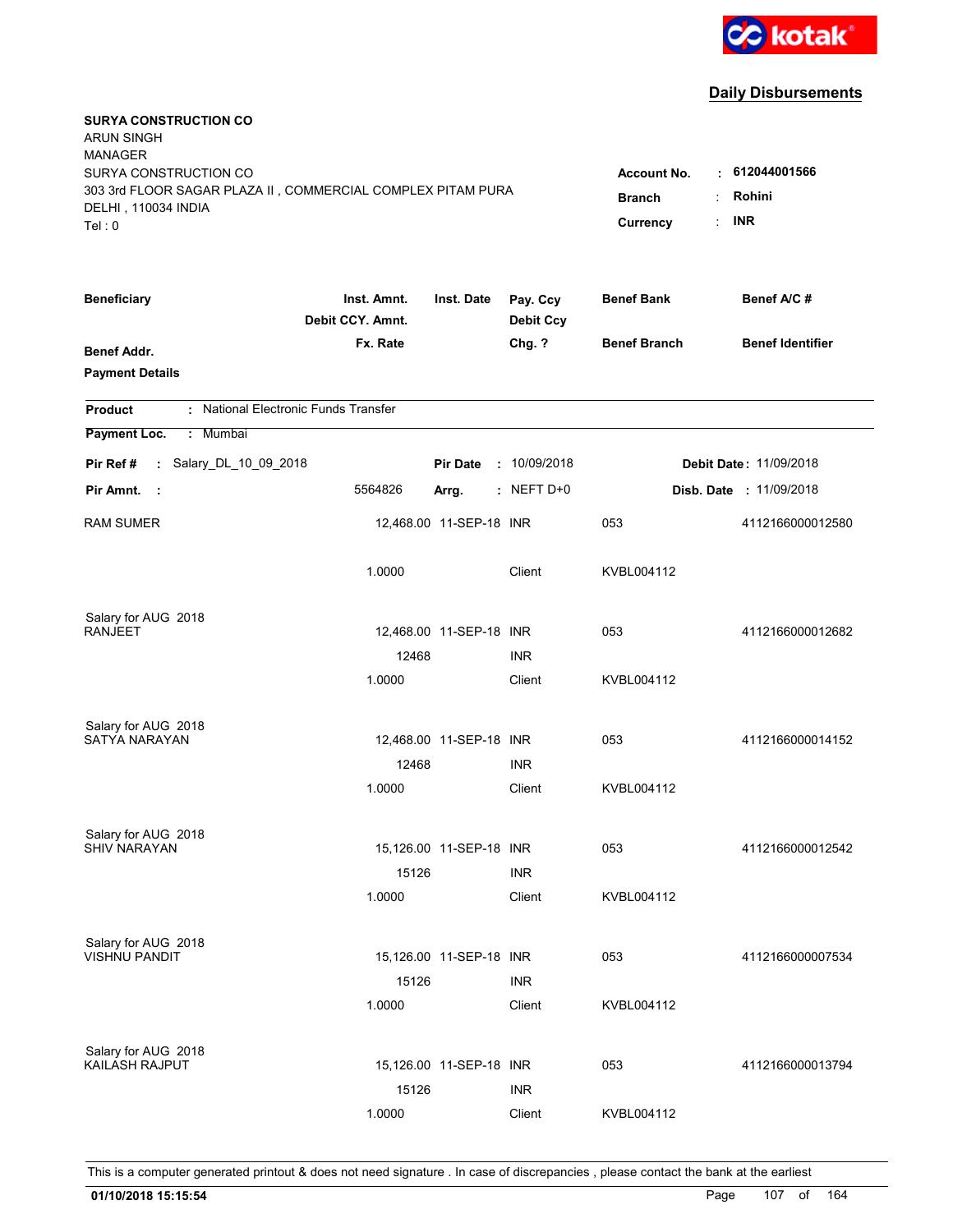

| <b>SURYA CONSTRUCTION CO</b><br><b>ARUN SINGH</b>                                  |                                 |                         |                              |                     |                                    |
|------------------------------------------------------------------------------------|---------------------------------|-------------------------|------------------------------|---------------------|------------------------------------|
| <b>MANAGER</b>                                                                     |                                 |                         |                              |                     |                                    |
| SURYA CONSTRUCTION CO                                                              |                                 |                         |                              | <b>Account No.</b>  | $\cdot$ 612044001566               |
| 303 3rd FLOOR SAGAR PLAZA II, COMMERCIAL COMPLEX PITAM PURA<br>DELHI, 110034 INDIA | <b>Branch</b>                   | Rohini                  |                              |                     |                                    |
| Tel: 0                                                                             |                                 |                         |                              | Currency            | <b>INR</b><br>$\ddot{\phantom{a}}$ |
|                                                                                    |                                 |                         |                              |                     |                                    |
| <b>Beneficiary</b>                                                                 | Inst. Amnt.<br>Debit CCY. Amnt. | Inst. Date              | Pay. Ccy<br><b>Debit Ccy</b> | <b>Benef Bank</b>   | Benef A/C #                        |
| <b>Benef Addr.</b>                                                                 | Fx. Rate                        |                         | Chg. ?                       | <b>Benef Branch</b> | <b>Benef Identifier</b>            |
| <b>Payment Details</b>                                                             |                                 |                         |                              |                     |                                    |
| : National Electronic Funds Transfer<br><b>Product</b>                             |                                 |                         |                              |                     |                                    |
| Payment Loc.<br>: Mumbai                                                           |                                 |                         |                              |                     |                                    |
| : Salary_DL_10_09_2018<br>Pir Ref#                                                 |                                 | <b>Pir Date</b>         | : 10/09/2018                 |                     | Debit Date: 11/09/2018             |
| Pir Amnt.<br>- 1                                                                   | 5564826                         | Arrg.                   | $:$ NEFT D+0                 |                     | <b>Disb. Date : 11/09/2018</b>     |
| KAILASH RAJPUT                                                                     |                                 | 15,126.00 11-SEP-18 INR |                              | 053                 | 4112166000013794                   |
|                                                                                    | 1.0000                          |                         | Client                       | KVBL004112          |                                    |
| Salary for AUG 2018                                                                |                                 |                         |                              |                     |                                    |
| <b>RAKESH SAROHA</b>                                                               |                                 | 15,126.00 11-SEP-18 INR |                              | 053                 | 4112166000012722                   |
|                                                                                    | 15126                           |                         | <b>INR</b>                   |                     |                                    |
|                                                                                    | 1.0000                          |                         | Client                       | KVBL004112          |                                    |
| Salary for AUG 2018                                                                |                                 |                         |                              |                     |                                    |
| <b>BHOPAL</b>                                                                      |                                 | 15,126.00 11-SEP-18 INR |                              | 053                 | 4112166000012812                   |
|                                                                                    | 15126                           |                         | <b>INR</b>                   |                     |                                    |
|                                                                                    | 1.0000                          |                         | Client                       | KVBL004112          |                                    |
| Salary for AUG 2018                                                                |                                 |                         |                              |                     |                                    |
| <b>JITENDER</b>                                                                    |                                 | 12,468.00 11-SEP-18 INR |                              | 053                 | 4112166000013533                   |
|                                                                                    | 12468                           |                         | <b>INR</b>                   |                     |                                    |
|                                                                                    | 1.0000                          |                         | Client                       | KVBL004112          |                                    |
| Salary for AUG 2018                                                                |                                 |                         |                              |                     |                                    |
| PINTOO YADAV                                                                       |                                 | 12,468.00 11-SEP-18 INR |                              | 053                 | 4112166000013310                   |
|                                                                                    | 12468                           |                         | <b>INR</b>                   |                     |                                    |
|                                                                                    | 1.0000                          |                         | Client                       | KVBL004112          |                                    |
| Salary for AUG 2018                                                                |                                 |                         |                              |                     |                                    |
| <b>SURENDER KUMAR</b>                                                              |                                 | 15,126.00 11-SEP-18 INR |                              | 053                 | 4112166000012566                   |
|                                                                                    | 15126                           |                         | <b>INR</b>                   |                     |                                    |
|                                                                                    | 1.0000                          |                         | Client                       | KVBL004112          |                                    |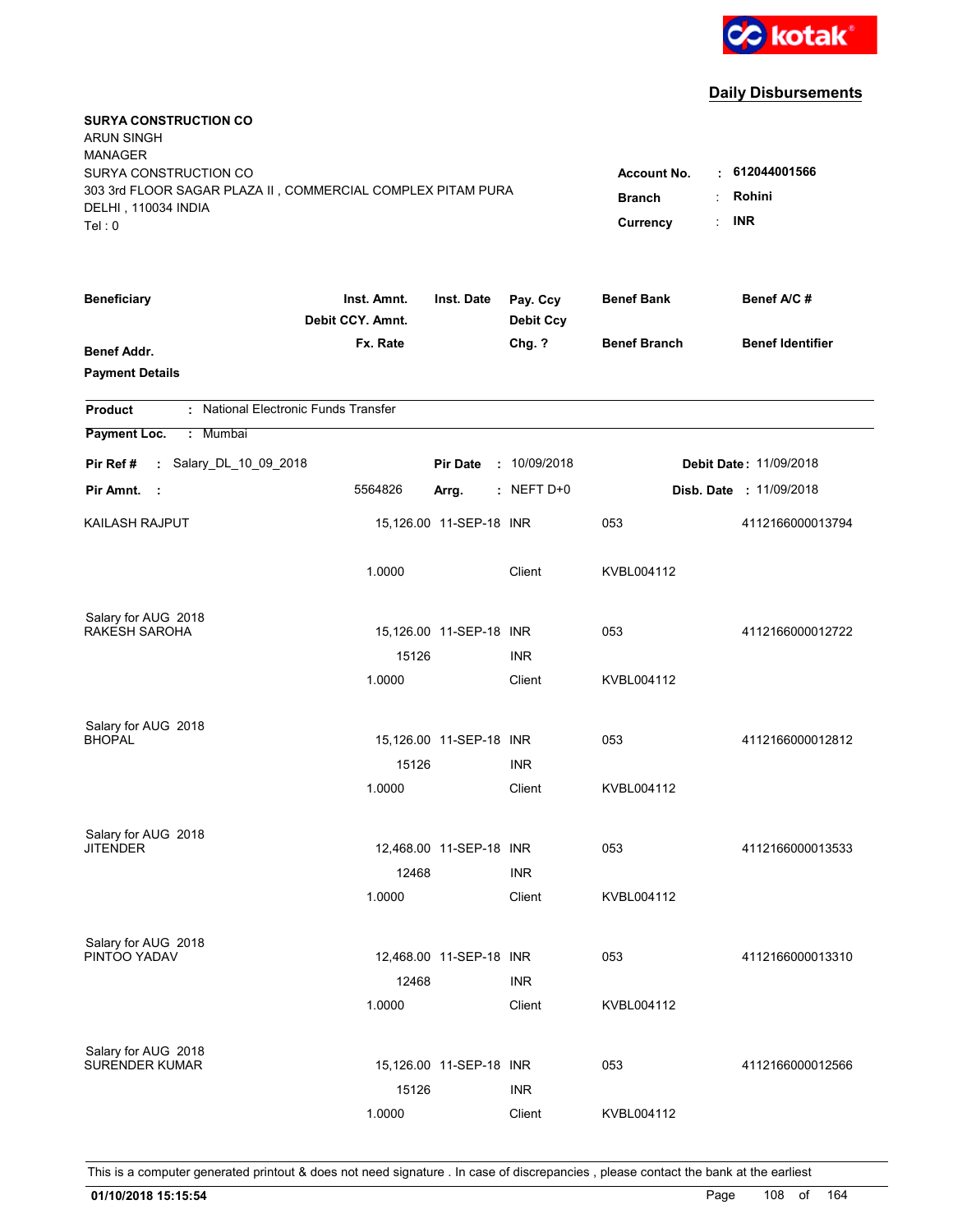

| <b>SURYA CONSTRUCTION CO</b><br><b>ARUN SINGH</b><br><b>MANAGER</b><br>SURYA CONSTRUCTION CO<br>303 3rd FLOOR SAGAR PLAZA II, COMMERCIAL COMPLEX PITAM PURA<br>DELHI, 110034 INDIA<br>Tel: 0 | <b>Account No.</b><br><b>Branch</b><br>Currency | $\cdot$ 612044001566<br>Rohini<br><b>INR</b> |                              |                     |                                |
|----------------------------------------------------------------------------------------------------------------------------------------------------------------------------------------------|-------------------------------------------------|----------------------------------------------|------------------------------|---------------------|--------------------------------|
| <b>Beneficiary</b>                                                                                                                                                                           | Inst. Amnt.<br>Debit CCY. Amnt.                 | Inst. Date                                   | Pay. Ccy<br><b>Debit Ccy</b> | <b>Benef Bank</b>   | Benef A/C #                    |
| <b>Benef Addr.</b><br><b>Payment Details</b>                                                                                                                                                 | Fx. Rate                                        |                                              | Chg. ?                       | <b>Benef Branch</b> | <b>Benef Identifier</b>        |
| : National Electronic Funds Transfer<br><b>Product</b>                                                                                                                                       |                                                 |                                              |                              |                     |                                |
| Payment Loc.<br>: Mumbai                                                                                                                                                                     |                                                 |                                              |                              |                     |                                |
| : Salary_DL_10_09_2018<br>Pir Ref #                                                                                                                                                          |                                                 | <b>Pir Date</b>                              | : 10/09/2018                 |                     | <b>Debit Date: 11/09/2018</b>  |
| Pir Amnt.<br>- 1                                                                                                                                                                             | 5564826                                         | Arrg.                                        | $:$ NEFT D+0                 |                     | <b>Disb. Date : 11/09/2018</b> |
| <b>SURENDER KUMAR</b>                                                                                                                                                                        |                                                 | 15,126.00 11-SEP-18 INR                      |                              | 053                 | 4112166000012566               |
|                                                                                                                                                                                              | 1.0000                                          |                                              | Client                       | KVBL004112          |                                |
| Salary for AUG 2018                                                                                                                                                                          |                                                 |                                              |                              |                     |                                |
| RAJVEER SHARMA                                                                                                                                                                               | 15126                                           | 15,126.00 11-SEP-18 INR                      | <b>INR</b>                   | 053                 | 4112166000013263               |
|                                                                                                                                                                                              | 1.0000                                          |                                              | Client                       | KVBL004112          |                                |
| Salary for AUG 2018                                                                                                                                                                          |                                                 |                                              |                              |                     |                                |
| <b>RAMESH YADAV</b>                                                                                                                                                                          |                                                 | 15,126.00 11-SEP-18 INR                      |                              | 053                 | 4112166000013372               |
|                                                                                                                                                                                              | 15126                                           |                                              | <b>INR</b>                   |                     |                                |
|                                                                                                                                                                                              | 1.0000                                          |                                              | Client                       | KVBL004112          |                                |
| Salary for AUG 2018                                                                                                                                                                          |                                                 |                                              |                              |                     |                                |
| <b>RAVINDER PAL</b>                                                                                                                                                                          |                                                 | 15,126.00 11-SEP-18 INR                      |                              | 053                 | 4112166000012578               |
|                                                                                                                                                                                              | 15126                                           |                                              | <b>INR</b>                   |                     |                                |
|                                                                                                                                                                                              | 1.0000                                          |                                              | Client                       | KVBL004112          |                                |
| Salary for AUG 2018<br>SUBHASH YADAV                                                                                                                                                         |                                                 | 15,126.00 11-SEP-18 INR                      |                              | 053                 | 4112166000012824               |
|                                                                                                                                                                                              | 15126                                           |                                              | <b>INR</b>                   |                     |                                |
|                                                                                                                                                                                              | 1.0000                                          |                                              | Client                       | KVBL004112          |                                |
| Salary for AUG 2018                                                                                                                                                                          |                                                 |                                              |                              |                     |                                |
| <b>UMESH YADAV</b>                                                                                                                                                                           |                                                 | 12,066.00 11-SEP-18 INR                      |                              | 053                 | 4112166000012850               |
|                                                                                                                                                                                              | 12066                                           |                                              | <b>INR</b>                   |                     |                                |
|                                                                                                                                                                                              | 1.0000                                          |                                              | Client                       | KVBL004112          |                                |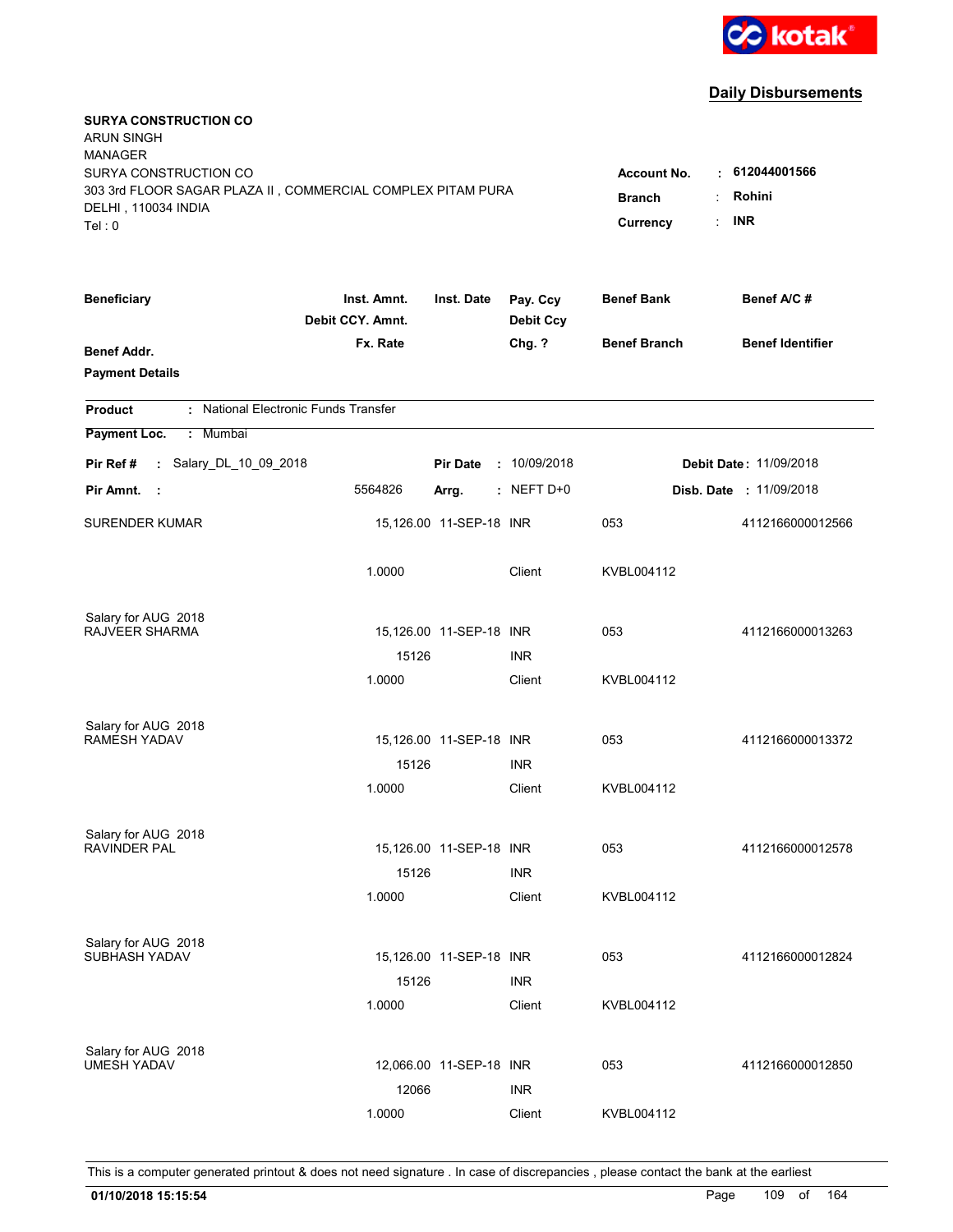

| <b>SURYA CONSTRUCTION CO</b><br><b>ARUN SINGH</b><br><b>MANAGER</b><br>SURYA CONSTRUCTION CO |                                                                                |                         |                              | <b>Account No.</b>  | $\cdot$ 612044001566           |
|----------------------------------------------------------------------------------------------|--------------------------------------------------------------------------------|-------------------------|------------------------------|---------------------|--------------------------------|
| 303 3rd FLOOR SAGAR PLAZA II, COMMERCIAL COMPLEX PITAM PURA<br>DELHI, 110034 INDIA<br>Tel: 0 | Rohini<br><b>Branch</b><br>÷<br><b>INR</b><br>$\ddot{\phantom{a}}$<br>Currency |                         |                              |                     |                                |
| <b>Beneficiary</b>                                                                           | Inst. Amnt.<br>Debit CCY. Amnt.                                                | Inst. Date              | Pay. Ccy<br><b>Debit Ccy</b> | <b>Benef Bank</b>   | Benef A/C#                     |
| <b>Benef Addr.</b><br><b>Payment Details</b>                                                 | Fx. Rate                                                                       |                         | Chg. ?                       | <b>Benef Branch</b> | <b>Benef Identifier</b>        |
| : National Electronic Funds Transfer<br><b>Product</b>                                       |                                                                                |                         |                              |                     |                                |
| Payment Loc.<br>: Mumbai                                                                     |                                                                                |                         |                              |                     |                                |
| : Salary_DL_10_09_2018<br>Pir Ref #                                                          |                                                                                | <b>Pir Date</b>         | : 10/09/2018                 |                     | Debit Date: 11/09/2018         |
| Pir Amnt.<br>- 1                                                                             | 5564826                                                                        | Arrg.                   | $:$ NEFT D+0                 |                     | <b>Disb. Date : 11/09/2018</b> |
| <b>UMESH YADAV</b>                                                                           |                                                                                | 12,066.00 11-SEP-18 INR |                              | 053                 | 4112166000012850               |
|                                                                                              | 1.0000                                                                         |                         | Client                       | KVBL004112          |                                |
| Salary for AUG 2018<br><b>VIJAY KUMAR</b>                                                    |                                                                                | 15,126.00 11-SEP-18 INR |                              | 053                 | 4112166000012789               |
|                                                                                              | 15126                                                                          |                         | <b>INR</b>                   |                     |                                |
|                                                                                              | 1.0000                                                                         |                         | Client                       | KVBL004112          |                                |
| Salary for AUG 2018                                                                          |                                                                                |                         |                              |                     |                                |
| <b>SATPAL</b>                                                                                |                                                                                | 15,126.00 11-SEP-18 INR |                              | 053                 | 4112166000013900               |
|                                                                                              | 15126<br>1.0000                                                                |                         | <b>INR</b><br>Client         | KVBL004112          |                                |
|                                                                                              |                                                                                |                         |                              |                     |                                |
| Salary for AUG 2018                                                                          |                                                                                |                         |                              |                     |                                |
| <b>VASHIST</b>                                                                               |                                                                                | 12,468.00 11-SEP-18 INR |                              | 053                 | 4112166000012753               |
|                                                                                              | 12468<br>1.0000                                                                |                         | <b>INR</b><br>Client         | KVBL004112          |                                |
|                                                                                              |                                                                                |                         |                              |                     |                                |
| Salary for AUG 2018                                                                          |                                                                                |                         |                              |                     |                                |
| RAJ KUMAR YADAV                                                                              |                                                                                | 15,126.00 11-SEP-18 INR |                              | 053                 | 4112166000012765               |
|                                                                                              | 15126                                                                          |                         | <b>INR</b>                   |                     |                                |
|                                                                                              | 1.0000                                                                         |                         | Client                       | KVBL004112          |                                |
| Salary for AUG 2018                                                                          |                                                                                |                         |                              |                     |                                |
| <b>GREAT MINZ</b>                                                                            |                                                                                | 12,468.00 11-SEP-18 INR |                              | 053                 | 4112166000012800               |
|                                                                                              | 12468                                                                          |                         | <b>INR</b>                   |                     |                                |
|                                                                                              | 1.0000                                                                         |                         | Client                       | KVBL004112          |                                |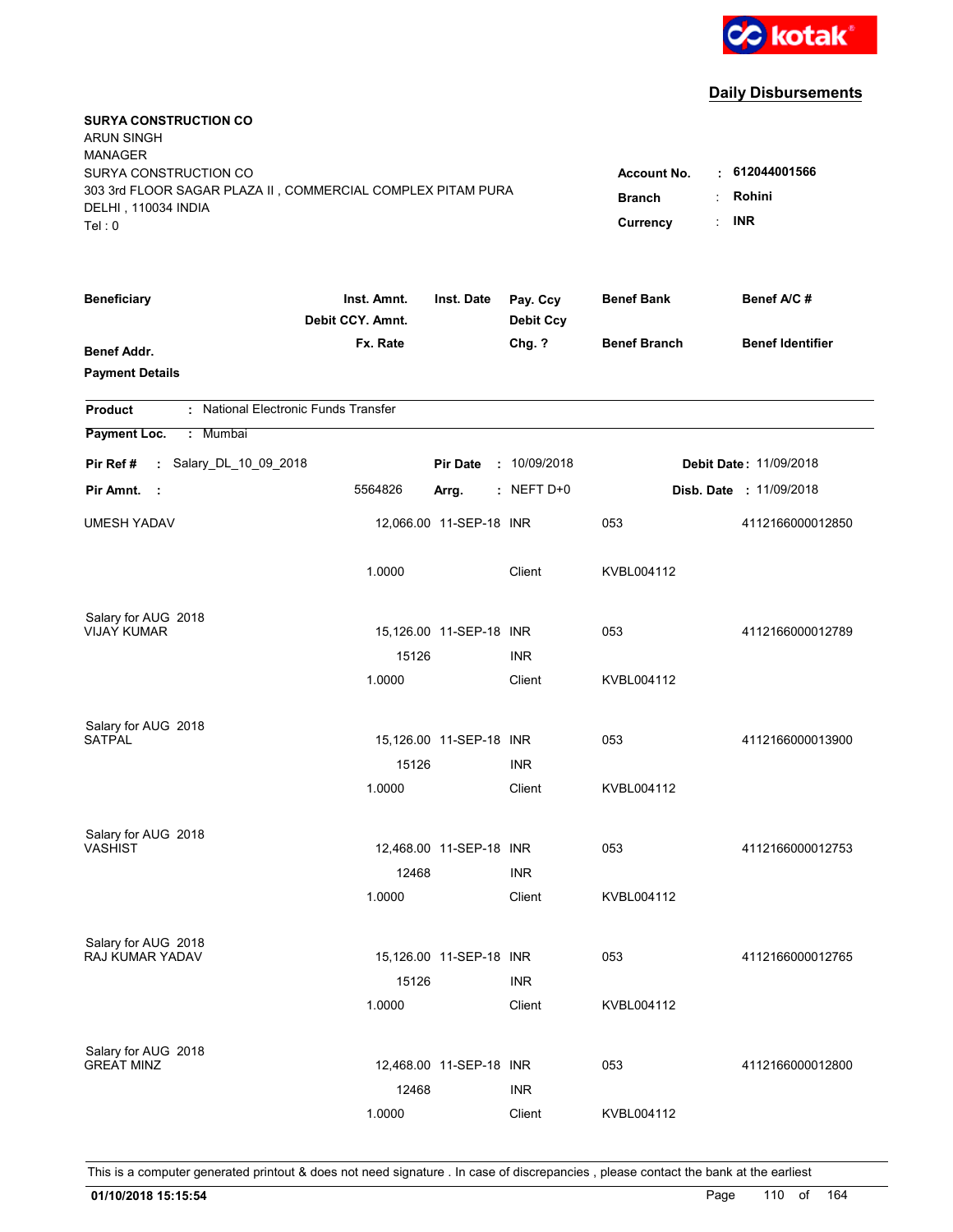

| <b>SURYA CONSTRUCTION CO</b><br><b>ARUN SINGH</b><br><b>MANAGER</b><br>SURYA CONSTRUCTION CO<br>303 3rd FLOOR SAGAR PLAZA II, COMMERCIAL COMPLEX PITAM PURA<br>DELHI, 110034 INDIA<br>Tel: 0 | <b>Account No.</b><br><b>Branch</b><br>Currency | $\cdot$ 612044001566<br>Rohini<br><b>INR</b> |                              |                     |                                |
|----------------------------------------------------------------------------------------------------------------------------------------------------------------------------------------------|-------------------------------------------------|----------------------------------------------|------------------------------|---------------------|--------------------------------|
| <b>Beneficiary</b>                                                                                                                                                                           | Inst. Amnt.<br>Debit CCY. Amnt.                 | Inst. Date                                   | Pay. Ccy<br><b>Debit Ccy</b> | <b>Benef Bank</b>   | Benef A/C #                    |
| <b>Benef Addr.</b><br><b>Payment Details</b>                                                                                                                                                 | Fx. Rate                                        |                                              | Chg. ?                       | <b>Benef Branch</b> | <b>Benef Identifier</b>        |
| : National Electronic Funds Transfer<br><b>Product</b>                                                                                                                                       |                                                 |                                              |                              |                     |                                |
| Payment Loc.<br>: Mumbai                                                                                                                                                                     |                                                 |                                              |                              |                     |                                |
| : Salary_DL_10_09_2018<br>Pir Ref #                                                                                                                                                          |                                                 | <b>Pir Date</b>                              | : 10/09/2018                 |                     | <b>Debit Date: 11/09/2018</b>  |
| Pir Amnt.<br>- 1                                                                                                                                                                             | 5564826                                         | Arrg.                                        | $:$ NEFT D+0                 |                     | <b>Disb. Date : 11/09/2018</b> |
| <b>GREAT MINZ</b>                                                                                                                                                                            |                                                 | 12,468.00 11-SEP-18 INR                      |                              | 053                 | 4112166000012800               |
|                                                                                                                                                                                              | 1.0000                                          |                                              | Client                       | KVBL004112          |                                |
| Salary for AUG 2018                                                                                                                                                                          |                                                 |                                              |                              |                     |                                |
| <b>SHYAM LAL</b>                                                                                                                                                                             | 15126                                           | 15,126.00 11-SEP-18 INR                      | <b>INR</b>                   | 053                 | 4112166000012848               |
|                                                                                                                                                                                              | 1.0000                                          |                                              | Client                       | KVBL004112          |                                |
| Salary for AUG 2018                                                                                                                                                                          |                                                 |                                              |                              |                     |                                |
| <b>ASHOK KUMAR</b>                                                                                                                                                                           |                                                 | 12,468.00 11-SEP-18 INR                      |                              | 053                 | 4112166000014164               |
|                                                                                                                                                                                              | 12468                                           |                                              | <b>INR</b>                   |                     |                                |
|                                                                                                                                                                                              | 1.0000                                          |                                              | Client                       | KVBL004112          |                                |
| Salary for AUG 2018                                                                                                                                                                          |                                                 |                                              |                              |                     |                                |
| <b>OM PRAKASH</b>                                                                                                                                                                            |                                                 | 15,126.00 11-SEP-18 INR                      |                              | 053                 | 4112166000013673               |
|                                                                                                                                                                                              | 15126                                           |                                              | <b>INR</b>                   |                     |                                |
|                                                                                                                                                                                              | 1.0000                                          |                                              | Client                       | KVBL004112          |                                |
| Salary for AUG 2018<br>SURESH PAL                                                                                                                                                            |                                                 | 12,468.00 11-SEP-18 INR                      |                              | 053                 | 4112166000013685               |
|                                                                                                                                                                                              | 12468                                           |                                              | <b>INR</b>                   |                     |                                |
|                                                                                                                                                                                              | 1.0000                                          |                                              | Client                       | KVBL004112          |                                |
|                                                                                                                                                                                              |                                                 |                                              |                              |                     |                                |
| Salary for AUG 2018<br><b>SANDEEP KUMAR</b>                                                                                                                                                  |                                                 | 12,468.00 11-SEP-18 INR                      |                              | 053                 | 4112166000013514               |
|                                                                                                                                                                                              | 12468                                           |                                              | <b>INR</b>                   |                     |                                |
|                                                                                                                                                                                              | 1.0000                                          |                                              | Client                       | KVBL004112          |                                |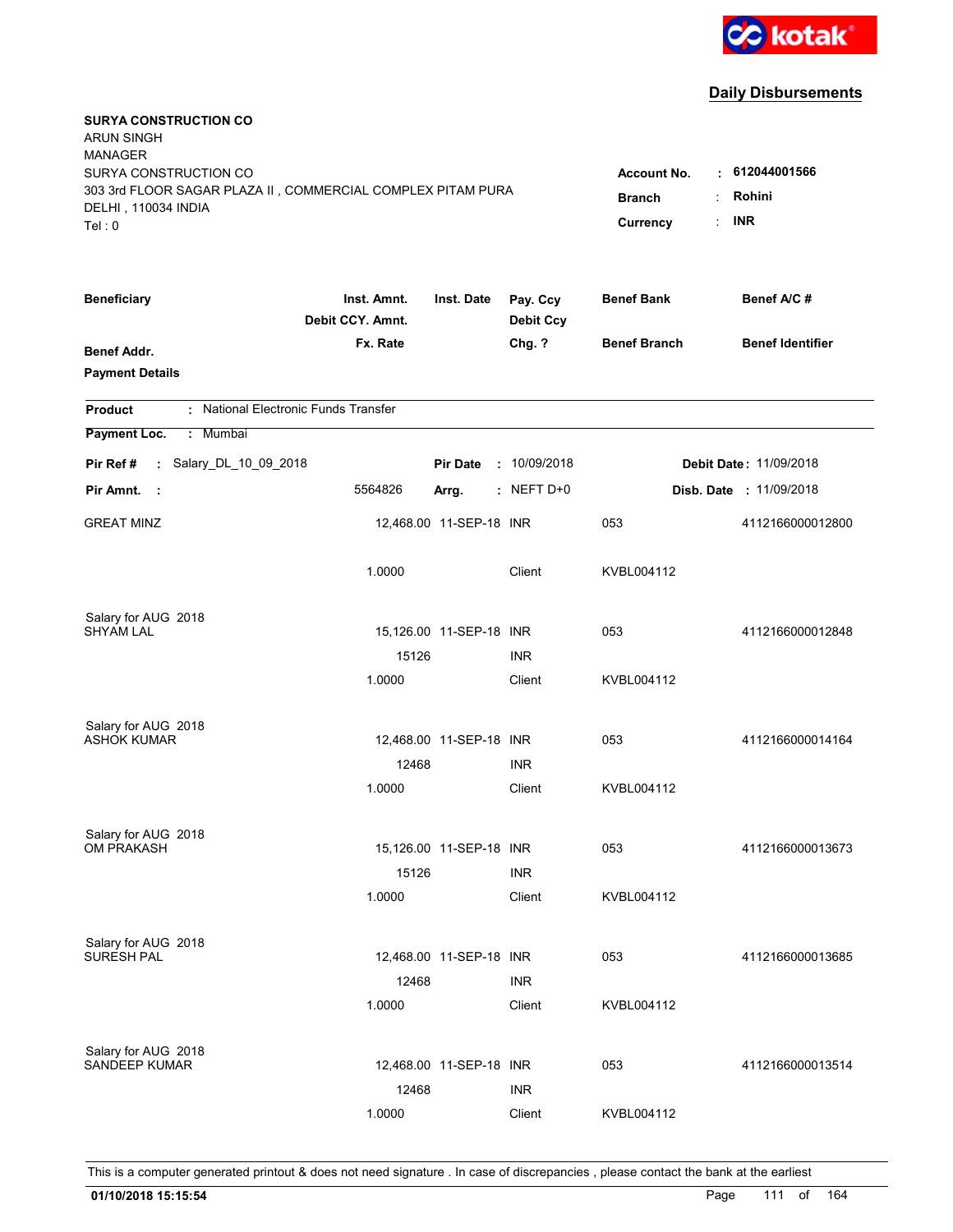

| <b>SURYA CONSTRUCTION CO</b><br><b>ARUN SINGH</b><br><b>MANAGER</b><br>SURYA CONSTRUCTION CO<br>303 3rd FLOOR SAGAR PLAZA II, COMMERCIAL COMPLEX PITAM PURA<br>DELHI, 110034 INDIA<br>Tel: 0 | <b>Account No.</b><br><b>Branch</b><br>Currency | $\cdot$ 612044001566<br>Rohini<br><b>INR</b> |                              |                     |                                |
|----------------------------------------------------------------------------------------------------------------------------------------------------------------------------------------------|-------------------------------------------------|----------------------------------------------|------------------------------|---------------------|--------------------------------|
| <b>Beneficiary</b>                                                                                                                                                                           | Inst. Amnt.<br>Debit CCY. Amnt.                 | Inst. Date                                   | Pay. Ccy<br><b>Debit Ccy</b> | <b>Benef Bank</b>   | Benef A/C #                    |
| <b>Benef Addr.</b><br><b>Payment Details</b>                                                                                                                                                 | Fx. Rate                                        |                                              | Chg. ?                       | <b>Benef Branch</b> | <b>Benef Identifier</b>        |
| : National Electronic Funds Transfer<br><b>Product</b>                                                                                                                                       |                                                 |                                              |                              |                     |                                |
| Payment Loc.<br>: Mumbai                                                                                                                                                                     |                                                 |                                              |                              |                     |                                |
| : Salary_DL_10_09_2018<br>Pir Ref #                                                                                                                                                          |                                                 | <b>Pir Date</b>                              | : 10/09/2018                 |                     | <b>Debit Date: 11/09/2018</b>  |
| Pir Amnt.<br>- 1                                                                                                                                                                             | 5564826                                         | Arrg.                                        | $:$ NEFT D+0                 |                     | <b>Disb. Date : 11/09/2018</b> |
| <b>SANDEEP KUMAR</b>                                                                                                                                                                         |                                                 | 12,468.00 11-SEP-18 INR                      |                              | 053                 | 4112166000013514               |
|                                                                                                                                                                                              | 1.0000                                          |                                              | Client                       | KVBL004112          |                                |
| Salary for AUG 2018<br><b>RANJEET</b>                                                                                                                                                        |                                                 |                                              |                              |                     |                                |
|                                                                                                                                                                                              | 15126                                           | 15,126.00 11-SEP-18 INR                      | <b>INR</b>                   | 053                 | 4112166000013924               |
|                                                                                                                                                                                              | 1.0000                                          |                                              | Client                       | KVBL004112          |                                |
| Salary for AUG 2018                                                                                                                                                                          |                                                 |                                              |                              |                     |                                |
| <b>RAM NARESH</b>                                                                                                                                                                            |                                                 | 15,126.00 11-SEP-18 INR                      |                              | 053                 | 4112166000013744               |
|                                                                                                                                                                                              | 15126                                           |                                              | <b>INR</b>                   |                     |                                |
|                                                                                                                                                                                              | 1.0000                                          |                                              | Client                       | KVBL004112          |                                |
| Salary for AUG 2018                                                                                                                                                                          |                                                 |                                              |                              |                     |                                |
| <b>JAGDISH YADAV</b>                                                                                                                                                                         |                                                 | 12,468.00 11-SEP-18 INR                      |                              | 053                 | 4112166000013860               |
|                                                                                                                                                                                              | 12468                                           |                                              | <b>INR</b>                   |                     |                                |
|                                                                                                                                                                                              | 1.0000                                          |                                              | Client                       | KVBL004112          |                                |
| Salary for AUG 2018<br><b>AMOD KUMAR</b>                                                                                                                                                     |                                                 | 12,468.00 11-SEP-18 INR                      |                              | 053                 | 4112166000013628               |
|                                                                                                                                                                                              | 12468                                           |                                              | <b>INR</b>                   |                     |                                |
|                                                                                                                                                                                              | 1.0000                                          |                                              | Client                       | KVBL004112          |                                |
|                                                                                                                                                                                              |                                                 |                                              |                              |                     |                                |
| Salary for AUG 2018<br><b>JATA SHANKAR</b>                                                                                                                                                   |                                                 | 15,126.00 11-SEP-18 INR                      |                              | 053                 | 4112166000013642               |
|                                                                                                                                                                                              | 15126                                           |                                              | <b>INR</b>                   |                     |                                |
|                                                                                                                                                                                              | 1.0000                                          |                                              | Client                       | KVBL004112          |                                |
|                                                                                                                                                                                              |                                                 |                                              |                              |                     |                                |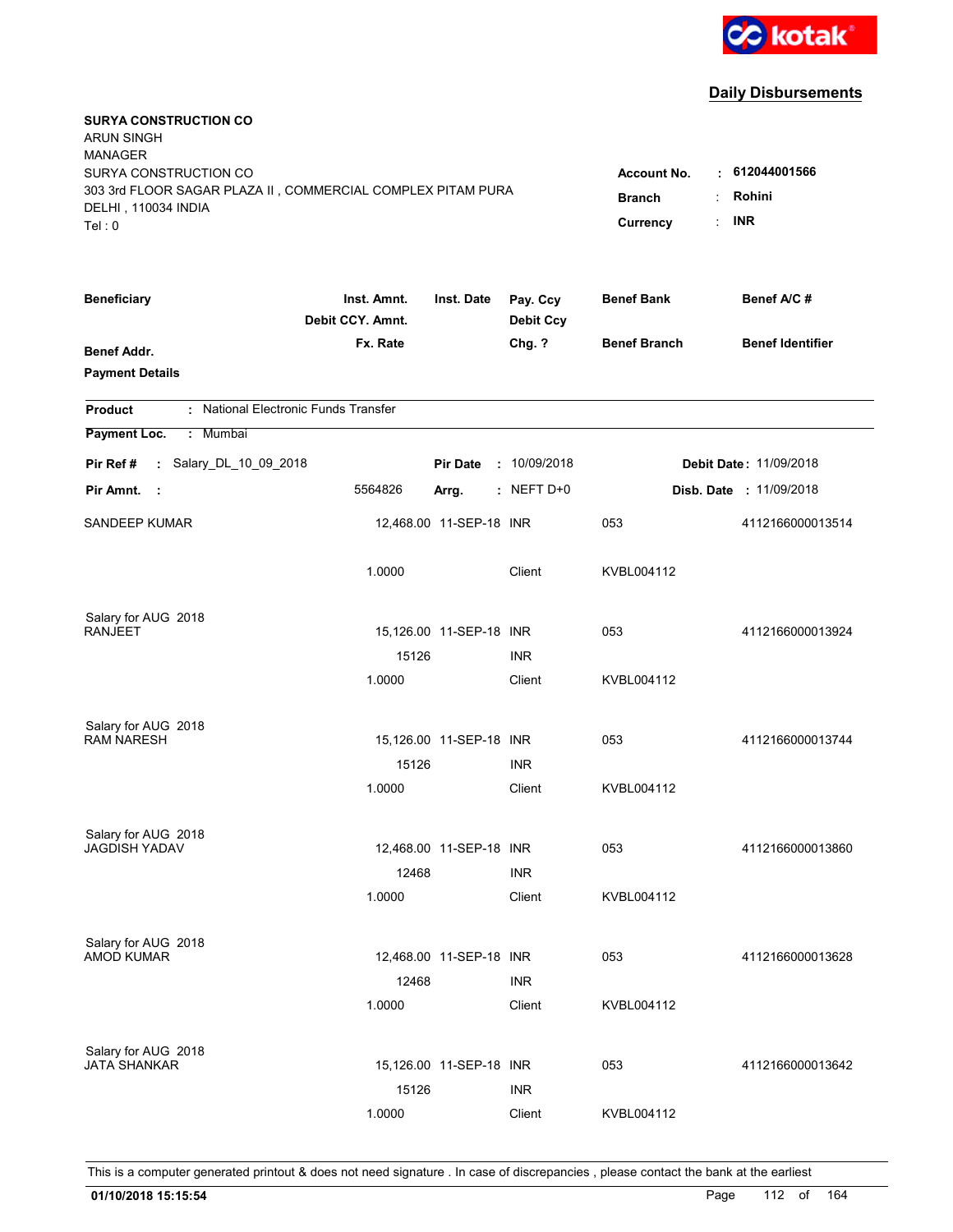

| <b>SURYA CONSTRUCTION CO</b><br><b>ARUN SINGH</b><br><b>MANAGER</b><br>SURYA CONSTRUCTION CO<br>303 3rd FLOOR SAGAR PLAZA II, COMMERCIAL COMPLEX PITAM PURA<br>DELHI, 110034 INDIA<br>Tel: 0 | <b>Account No.</b><br><b>Branch</b><br>Currency | $\cdot$ 612044001566<br>Rohini<br><b>INR</b> |                              |                     |                                |
|----------------------------------------------------------------------------------------------------------------------------------------------------------------------------------------------|-------------------------------------------------|----------------------------------------------|------------------------------|---------------------|--------------------------------|
| <b>Beneficiary</b>                                                                                                                                                                           | Inst. Amnt.<br>Debit CCY. Amnt.                 | Inst. Date                                   | Pay. Ccy<br><b>Debit Ccy</b> | <b>Benef Bank</b>   | Benef A/C #                    |
| <b>Benef Addr.</b><br><b>Payment Details</b>                                                                                                                                                 | Fx. Rate                                        |                                              | Chg. ?                       | <b>Benef Branch</b> | <b>Benef Identifier</b>        |
| : National Electronic Funds Transfer<br><b>Product</b>                                                                                                                                       |                                                 |                                              |                              |                     |                                |
| Payment Loc.<br>: Mumbai                                                                                                                                                                     |                                                 |                                              |                              |                     |                                |
| : Salary_DL_10_09_2018<br>Pir Ref #                                                                                                                                                          |                                                 | <b>Pir Date</b>                              | : 10/09/2018                 |                     | <b>Debit Date: 11/09/2018</b>  |
| Pir Amnt.<br>- 1                                                                                                                                                                             | 5564826                                         | Arrg.                                        | $:$ NEFT D+0                 |                     | <b>Disb. Date : 11/09/2018</b> |
| <b>JATA SHANKAR</b>                                                                                                                                                                          |                                                 | 15,126.00 11-SEP-18 INR                      |                              | 053                 | 4112166000013642               |
|                                                                                                                                                                                              | 1.0000                                          |                                              | Client                       | KVBL004112          |                                |
| Salary for AUG 2018                                                                                                                                                                          |                                                 |                                              |                              |                     |                                |
| <b>MANSA RAM</b>                                                                                                                                                                             | 12468                                           | 12,468.00 11-SEP-18 INR                      | <b>INR</b>                   | 053                 | 4112166000013604               |
|                                                                                                                                                                                              | 1.0000                                          |                                              | Client                       | KVBL004112          |                                |
| Salary for AUG 2018                                                                                                                                                                          |                                                 |                                              |                              |                     |                                |
| <b>MUKESH KUMAR</b>                                                                                                                                                                          |                                                 | 12,468.00 11-SEP-18 INR                      |                              | 053                 | 4112166000013713               |
|                                                                                                                                                                                              | 12468                                           |                                              | <b>INR</b>                   |                     |                                |
|                                                                                                                                                                                              | 1.0000                                          |                                              | Client                       | KVBL004112          |                                |
| Salary for AUG 2018                                                                                                                                                                          |                                                 |                                              |                              |                     |                                |
| NATHU RAM                                                                                                                                                                                    |                                                 | 15,126.00 11-SEP-18 INR                      |                              | 053                 | 4112166000013993               |
|                                                                                                                                                                                              | 15126                                           |                                              | <b>INR</b>                   |                     |                                |
|                                                                                                                                                                                              | 1.0000                                          |                                              | Client                       | KVBL004112          |                                |
| Salary for AUG 2018<br><b>RAJINDER PAL</b>                                                                                                                                                   |                                                 | 12,468.00 11-SEP-18 INR                      |                              | 053                 | 4112166000013756               |
|                                                                                                                                                                                              | 12468                                           |                                              | <b>INR</b>                   |                     |                                |
|                                                                                                                                                                                              | 1.0000                                          |                                              | Client                       | KVBL004112          |                                |
| Salary for AUG 2018                                                                                                                                                                          |                                                 |                                              |                              |                     |                                |
| RAJ KARAN                                                                                                                                                                                    |                                                 | 12,468.00 11-SEP-18 INR                      |                              | 053                 | 4112166000013545               |
|                                                                                                                                                                                              | 12468                                           |                                              | <b>INR</b>                   |                     |                                |
|                                                                                                                                                                                              | 1.0000                                          |                                              | Client                       | KVBL004112          |                                |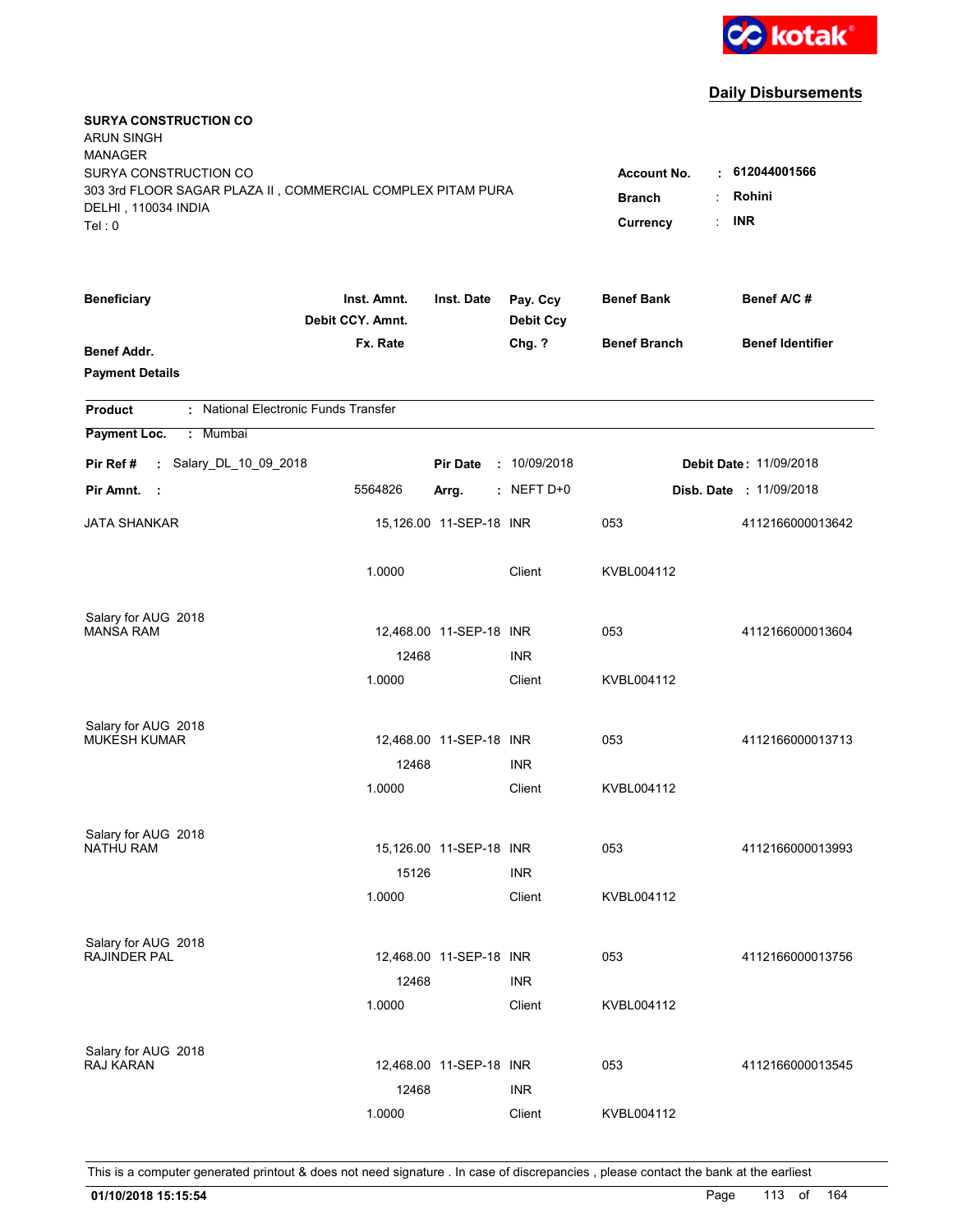

| <b>SURYA CONSTRUCTION CO</b><br><b>ARUN SINGH</b><br><b>MANAGER</b><br>SURYA CONSTRUCTION CO<br>303 3rd FLOOR SAGAR PLAZA II, COMMERCIAL COMPLEX PITAM PURA<br>DELHI, 110034 INDIA<br>Tel: 0 | <b>Account No.</b><br><b>Branch</b><br>Currency | . 612044001566<br>Rohini<br><b>INR</b><br>÷ |                              |                     |                               |
|----------------------------------------------------------------------------------------------------------------------------------------------------------------------------------------------|-------------------------------------------------|---------------------------------------------|------------------------------|---------------------|-------------------------------|
| <b>Beneficiary</b>                                                                                                                                                                           | Inst. Amnt.<br>Debit CCY. Amnt.                 | Inst. Date                                  | Pay. Ccy<br><b>Debit Ccy</b> | <b>Benef Bank</b>   | Benef A/C #                   |
| Benef Addr.<br><b>Payment Details</b>                                                                                                                                                        | Fx. Rate                                        |                                             | Chg. ?                       | <b>Benef Branch</b> | <b>Benef Identifier</b>       |
| : National Electronic Funds Transfer<br><b>Product</b>                                                                                                                                       |                                                 |                                             |                              |                     |                               |
| Payment Loc.<br>: Mumbai                                                                                                                                                                     |                                                 |                                             |                              |                     |                               |
| : Salary_DL_10_09_2018<br>Pir Ref#                                                                                                                                                           |                                                 | <b>Pir Date</b>                             | : 10/09/2018                 |                     | <b>Debit Date: 11/09/2018</b> |
| Pir Amnt.<br>- 1                                                                                                                                                                             | 5564826                                         | Arrg.                                       | $:$ NEFT D+0                 |                     | Disb. Date: 11/09/2018        |
| RAJ KARAN                                                                                                                                                                                    |                                                 | 12,468.00 11-SEP-18 INR                     |                              | 053                 | 4112166000013545              |
|                                                                                                                                                                                              | 1.0000                                          |                                             | Client                       | KVBL004112          |                               |
| Salary for AUG 2018                                                                                                                                                                          |                                                 |                                             |                              |                     |                               |
| KANAHIYA LAL                                                                                                                                                                                 | 15126                                           | 15,126.00 11-SEP-18 INR                     | <b>INR</b>                   | 051                 | 0001040100009362              |
|                                                                                                                                                                                              | 1.0000                                          |                                             | Client                       | 110051002           |                               |
|                                                                                                                                                                                              |                                                 |                                             |                              |                     |                               |
| Salary for AUG 2018<br><b>RAM SAROOP</b>                                                                                                                                                     |                                                 | 15,126.00 11-SEP-18 INR                     |                              | 053                 | 4112166000013872              |
|                                                                                                                                                                                              | 15126                                           |                                             | <b>INR</b>                   |                     |                               |
|                                                                                                                                                                                              | 1.0000                                          |                                             | Client                       | KVBL004112          |                               |
|                                                                                                                                                                                              |                                                 |                                             |                              |                     |                               |
| Salary for AUG 2018<br><b>SHIV KUMAR</b>                                                                                                                                                     |                                                 | 15,126.00 11-SEP-18 INR                     |                              | 053                 | 4112166000013853              |
|                                                                                                                                                                                              | 15126                                           |                                             | <b>INR</b>                   |                     |                               |
|                                                                                                                                                                                              | 1.0000                                          |                                             | Client                       | KVBL004112          |                               |
|                                                                                                                                                                                              |                                                 |                                             |                              |                     |                               |
| Salary for AUG 2018<br>SHREE CHAND                                                                                                                                                           |                                                 | 12,468.00 11-SEP-18 INR                     |                              | 053                 | 4112166000013569              |
|                                                                                                                                                                                              | 12468                                           |                                             | <b>INR</b>                   |                     |                               |
|                                                                                                                                                                                              | 1.0000                                          |                                             | Client                       | KVBL004112          |                               |
| Salary for AUG 2018                                                                                                                                                                          |                                                 |                                             |                              |                     |                               |
| <b>SUSHIL KUMAR</b>                                                                                                                                                                          |                                                 | 15,126.00 11-SEP-18 INR                     |                              | 053                 | 4112166000013654              |
|                                                                                                                                                                                              | 15126                                           |                                             | <b>INR</b>                   |                     |                               |
|                                                                                                                                                                                              | 1.0000                                          |                                             | Client                       | KVBL004112          |                               |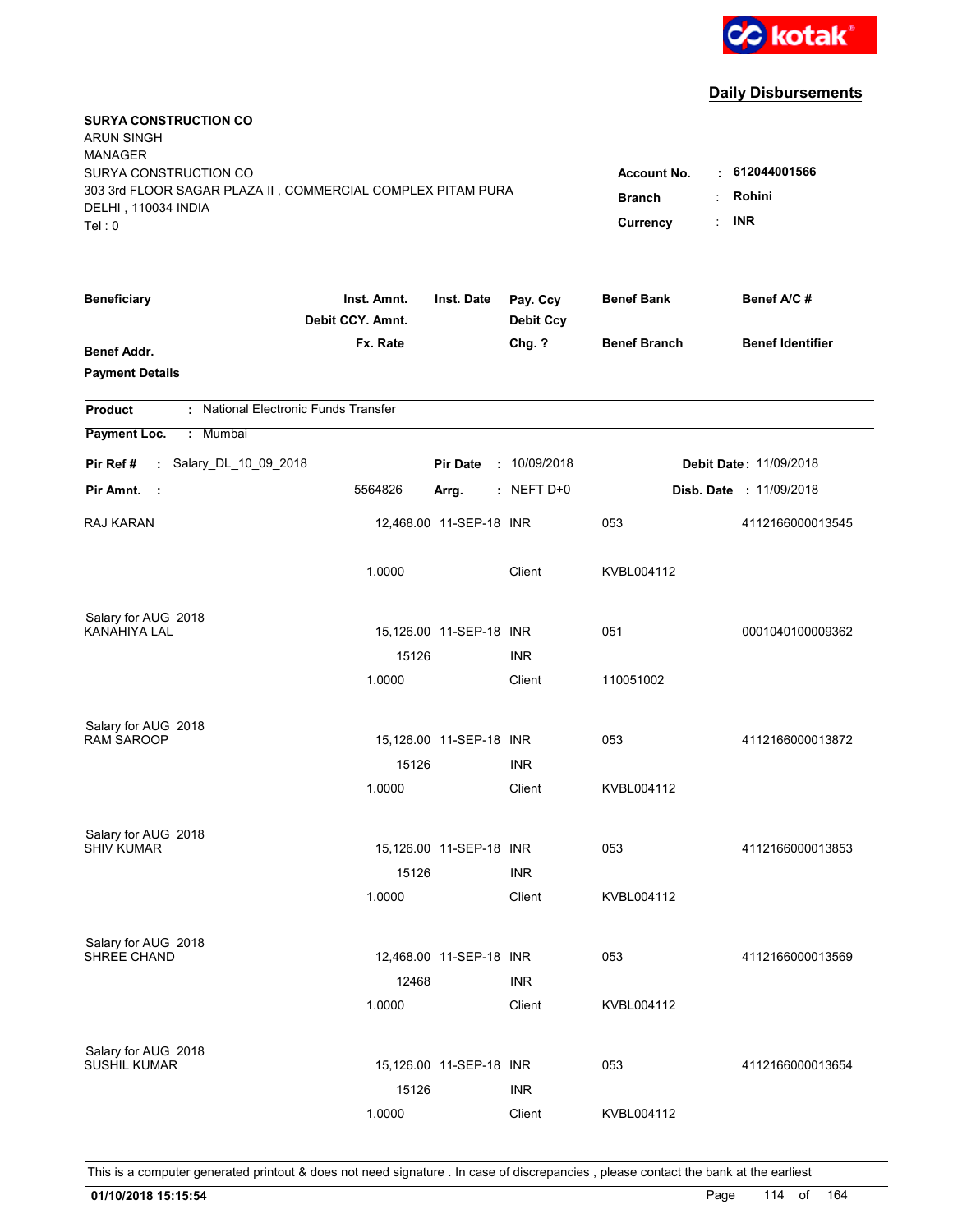

| <b>SURYA CONSTRUCTION CO</b><br><b>ARUN SINGH</b><br><b>MANAGER</b><br>SURYA CONSTRUCTION CO<br>303 3rd FLOOR SAGAR PLAZA II, COMMERCIAL COMPLEX PITAM PURA<br>DELHI, 110034 INDIA<br>Tel: 0 | <b>Account No.</b><br><b>Branch</b><br>Currency | $\cdot$ 612044001566<br>Rohini<br><b>INR</b> |                              |                     |                                |
|----------------------------------------------------------------------------------------------------------------------------------------------------------------------------------------------|-------------------------------------------------|----------------------------------------------|------------------------------|---------------------|--------------------------------|
| <b>Beneficiary</b>                                                                                                                                                                           | Inst. Amnt.<br>Debit CCY. Amnt.                 | Inst. Date                                   | Pay. Ccy<br><b>Debit Ccy</b> | <b>Benef Bank</b>   | Benef A/C #                    |
| <b>Benef Addr.</b><br><b>Payment Details</b>                                                                                                                                                 | Fx. Rate                                        |                                              | Chg. ?                       | <b>Benef Branch</b> | <b>Benef Identifier</b>        |
| : National Electronic Funds Transfer<br><b>Product</b>                                                                                                                                       |                                                 |                                              |                              |                     |                                |
| Payment Loc.<br>: Mumbai                                                                                                                                                                     |                                                 |                                              |                              |                     |                                |
| : Salary_DL_10_09_2018<br>Pir Ref #                                                                                                                                                          |                                                 | <b>Pir Date</b>                              | : 10/09/2018                 |                     | <b>Debit Date: 11/09/2018</b>  |
| Pir Amnt.<br>- 1                                                                                                                                                                             | 5564826                                         | Arrg.                                        | $:$ NEFT D+0                 |                     | <b>Disb. Date : 11/09/2018</b> |
| <b>SUSHIL KUMAR</b>                                                                                                                                                                          |                                                 | 15,126.00 11-SEP-18 INR                      |                              | 053                 | 4112166000013654               |
|                                                                                                                                                                                              | 1.0000                                          |                                              | Client                       | KVBL004112          |                                |
| Salary for AUG 2018                                                                                                                                                                          |                                                 |                                              |                              |                     |                                |
| UDAY KUMAR                                                                                                                                                                                   | 15126                                           | 15,126.00 11-SEP-18 INR                      | <b>INR</b>                   | 053                 | 4112166000014000               |
|                                                                                                                                                                                              | 1.0000                                          |                                              | Client                       | KVBL004112          |                                |
|                                                                                                                                                                                              |                                                 |                                              |                              |                     |                                |
| Salary for AUG 2018                                                                                                                                                                          |                                                 |                                              |                              |                     |                                |
| <b>VIPIN KUMAR</b>                                                                                                                                                                           |                                                 | 12,468.00 11-SEP-18 INR                      |                              | 053                 | 4112166000013701               |
|                                                                                                                                                                                              | 12468                                           |                                              | <b>INR</b>                   |                     |                                |
|                                                                                                                                                                                              | 1.0000                                          |                                              | Client                       | KVBL004112          |                                |
| Salary for AUG 2018                                                                                                                                                                          |                                                 |                                              |                              |                     |                                |
| RAJ PAL                                                                                                                                                                                      |                                                 | 15,126.00 11-SEP-18 INR                      |                              | 053                 | 4112166000013841               |
|                                                                                                                                                                                              | 15126                                           |                                              | <b>INR</b>                   |                     |                                |
|                                                                                                                                                                                              | 1.0000                                          |                                              | Client                       | KVBL004112          |                                |
| Salary for AUG 2018                                                                                                                                                                          |                                                 |                                              |                              |                     |                                |
| RAMU CHAUHAN                                                                                                                                                                                 |                                                 | 12,468.00 11-SEP-18 INR                      |                              | 053                 | 4112166000013981               |
|                                                                                                                                                                                              | 12468                                           |                                              | <b>INR</b>                   |                     |                                |
|                                                                                                                                                                                              | 1.0000                                          |                                              | Client                       | KVBL004112          |                                |
|                                                                                                                                                                                              |                                                 |                                              |                              |                     |                                |
| Salary for AUG 2018<br>SUBHASH SINGH                                                                                                                                                         |                                                 | 15,126.00 11-SEP-18 INR                      |                              | 053                 | 4112166000013803               |
|                                                                                                                                                                                              | 15126                                           |                                              | <b>INR</b>                   |                     |                                |
|                                                                                                                                                                                              | 1.0000                                          |                                              | Client                       | KVBL004112          |                                |
|                                                                                                                                                                                              |                                                 |                                              |                              |                     |                                |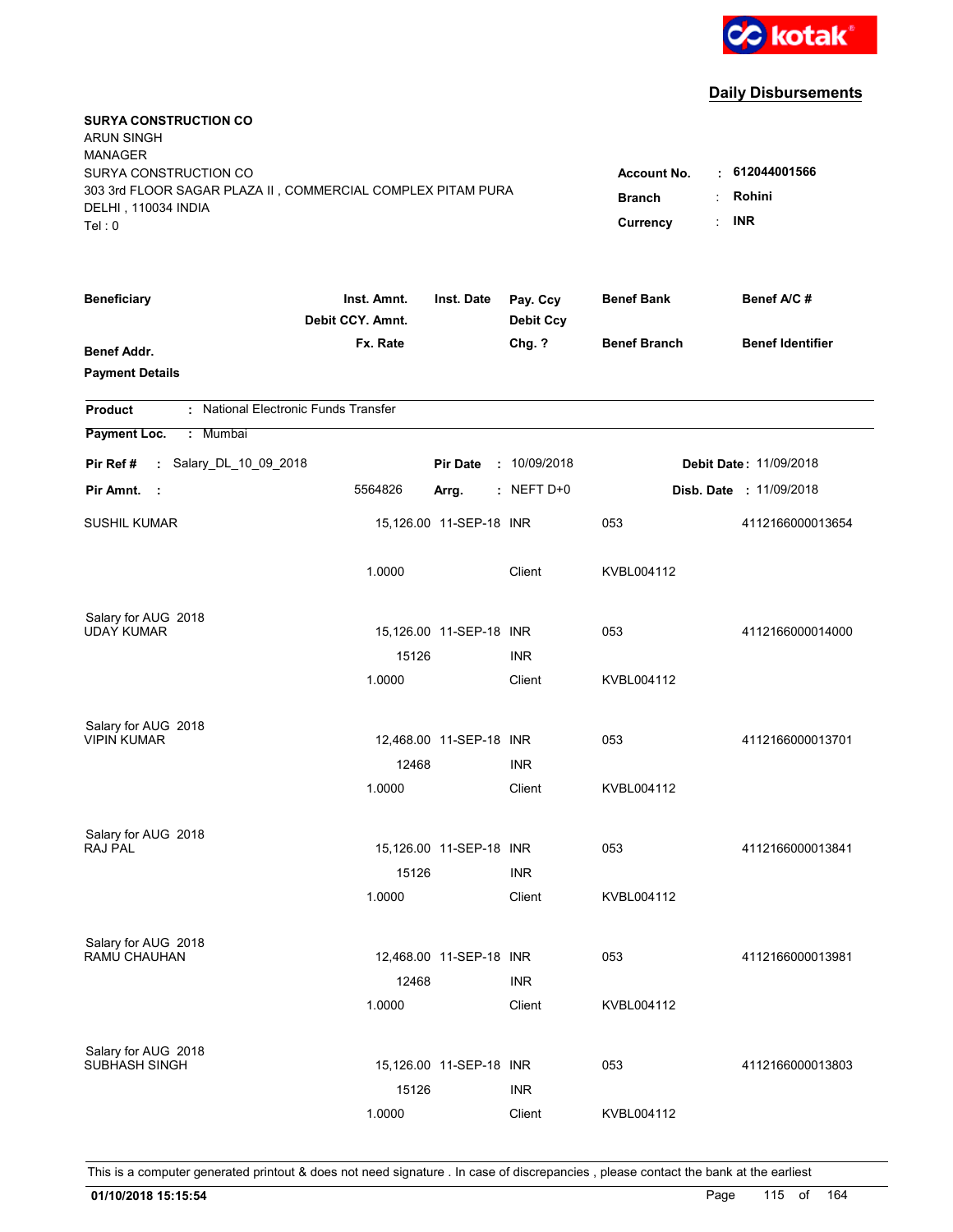

| <b>SURYA CONSTRUCTION CO</b><br><b>ARUN SINGH</b><br><b>MANAGER</b><br>SURYA CONSTRUCTION CO<br>303 3rd FLOOR SAGAR PLAZA II, COMMERCIAL COMPLEX PITAM PURA<br>DELHI, 110034 INDIA<br>Tel: 0 | <b>Account No.</b><br><b>Branch</b><br>Currency | $\cdot$ 612044001566<br>Rohini<br><b>INR</b> |                              |                     |                                |
|----------------------------------------------------------------------------------------------------------------------------------------------------------------------------------------------|-------------------------------------------------|----------------------------------------------|------------------------------|---------------------|--------------------------------|
| <b>Beneficiary</b>                                                                                                                                                                           | Inst. Amnt.<br>Debit CCY. Amnt.                 | Inst. Date                                   | Pay. Ccy<br><b>Debit Ccy</b> | <b>Benef Bank</b>   | Benef A/C #                    |
| <b>Benef Addr.</b><br><b>Payment Details</b>                                                                                                                                                 | Fx. Rate                                        |                                              | Chg. ?                       | <b>Benef Branch</b> | <b>Benef Identifier</b>        |
| : National Electronic Funds Transfer<br><b>Product</b>                                                                                                                                       |                                                 |                                              |                              |                     |                                |
| Payment Loc.<br>: Mumbai                                                                                                                                                                     |                                                 |                                              |                              |                     |                                |
| : Salary_DL_10_09_2018<br>Pir Ref #                                                                                                                                                          |                                                 | <b>Pir Date</b>                              | : 10/09/2018                 |                     | <b>Debit Date: 11/09/2018</b>  |
| Pir Amnt.<br>- 1                                                                                                                                                                             | 5564826                                         | Arrg.                                        | $:$ NEFT D+0                 |                     | <b>Disb. Date : 11/09/2018</b> |
| SUBHASH SINGH                                                                                                                                                                                |                                                 | 15,126.00 11-SEP-18 INR                      |                              | 053                 | 4112166000013803               |
|                                                                                                                                                                                              | 1.0000                                          |                                              | Client                       | KVBL004112          |                                |
| Salary for AUG 2018                                                                                                                                                                          |                                                 |                                              |                              |                     |                                |
| SONE LAL                                                                                                                                                                                     | 12468                                           | 12,468.00 11-SEP-18 INR                      | <b>INR</b>                   | 053                 | 4112166000013912               |
|                                                                                                                                                                                              | 1.0000                                          |                                              | Client                       | KVBL004112          |                                |
|                                                                                                                                                                                              |                                                 |                                              |                              |                     |                                |
| Salary for AUG 2018                                                                                                                                                                          |                                                 |                                              |                              |                     |                                |
| <b>ASHOK VERMA</b>                                                                                                                                                                           |                                                 | 15,126.00 11-SEP-18 INR                      |                              | 053                 | 4112166000013697               |
|                                                                                                                                                                                              | 15126<br>1.0000                                 |                                              | <b>INR</b><br>Client         | KVBL004112          |                                |
|                                                                                                                                                                                              |                                                 |                                              |                              |                     |                                |
| Salary for AUG 2018                                                                                                                                                                          |                                                 |                                              |                              |                     |                                |
| <b>RAM SURAT YADAV</b>                                                                                                                                                                       |                                                 | 15,126.00 11-SEP-18 INR                      |                              | 053                 | 4112166000013884               |
|                                                                                                                                                                                              | 15126                                           |                                              | <b>INR</b>                   |                     |                                |
|                                                                                                                                                                                              | 1.0000                                          |                                              | Client                       | KVBL004112          |                                |
| Salary for AUG 2018                                                                                                                                                                          |                                                 |                                              |                              |                     |                                |
| SUKHBIR SINGH                                                                                                                                                                                |                                                 | 12,468.00 11-SEP-18 INR                      |                              | 053                 | 4112166000014024               |
|                                                                                                                                                                                              | 12468                                           |                                              | <b>INR</b>                   |                     |                                |
|                                                                                                                                                                                              | 1.0000                                          |                                              | Client                       | KVBL004112          |                                |
| Salary for AUG 2018                                                                                                                                                                          |                                                 |                                              |                              |                     |                                |
| <b>NARESH KUMAR</b>                                                                                                                                                                          |                                                 | 15,126.00 11-SEP-18 INR                      |                              | 053                 | 4112166000013630               |
|                                                                                                                                                                                              | 15126                                           |                                              | <b>INR</b>                   |                     |                                |
|                                                                                                                                                                                              | 1.0000                                          |                                              | Client                       | KVBL004112          |                                |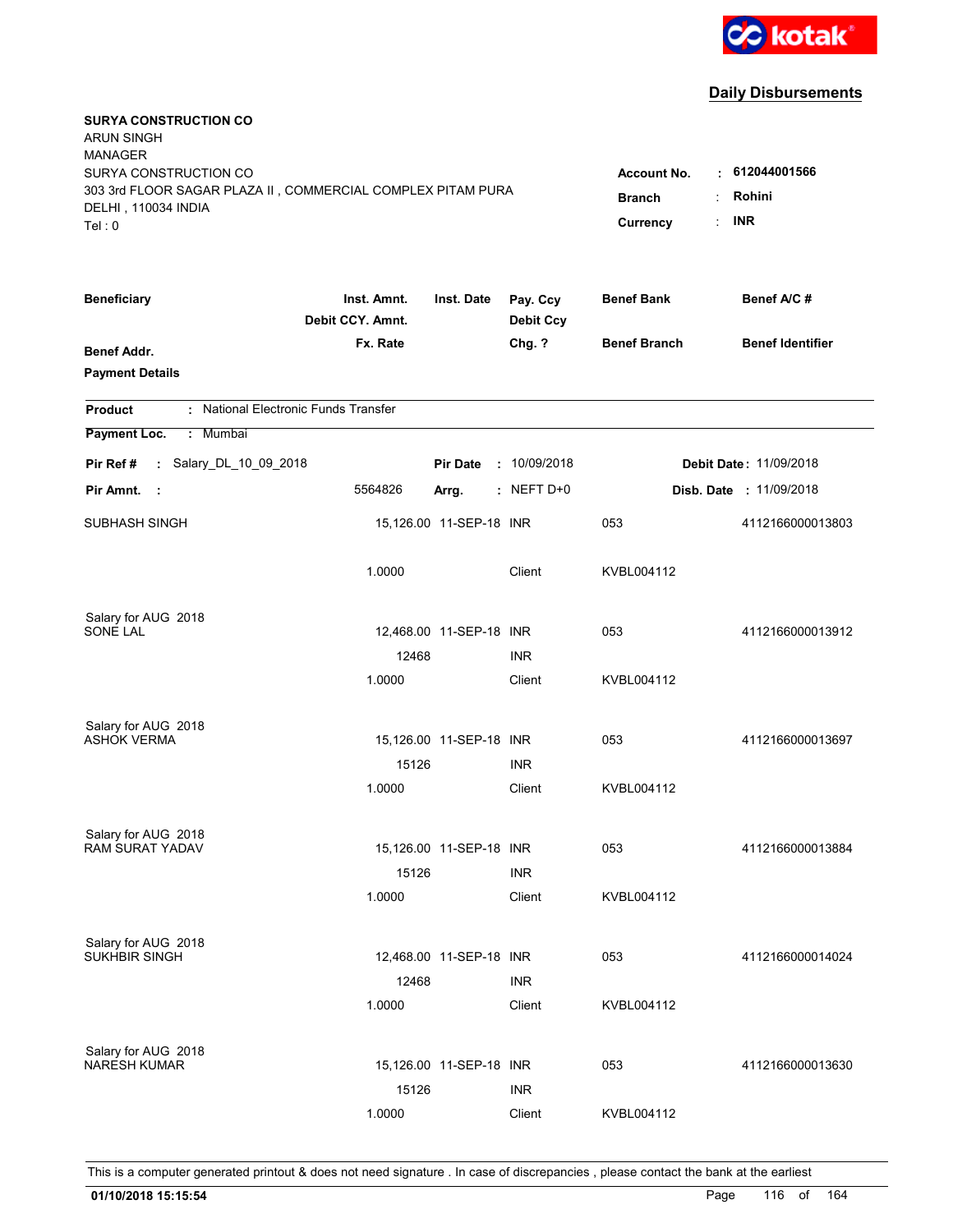

| <b>SURYA CONSTRUCTION CO</b><br><b>ARUN SINGH</b>                                  |                                 |                         |                              |                     |                                    |
|------------------------------------------------------------------------------------|---------------------------------|-------------------------|------------------------------|---------------------|------------------------------------|
| <b>MANAGER</b>                                                                     |                                 |                         |                              |                     |                                    |
| SURYA CONSTRUCTION CO                                                              |                                 |                         |                              | <b>Account No.</b>  | $\cdot$ 612044001566               |
| 303 3rd FLOOR SAGAR PLAZA II, COMMERCIAL COMPLEX PITAM PURA<br>DELHI, 110034 INDIA | <b>Branch</b>                   | Rohini                  |                              |                     |                                    |
| Tel: 0                                                                             |                                 |                         |                              | Currency            | <b>INR</b><br>$\ddot{\phantom{a}}$ |
|                                                                                    |                                 |                         |                              |                     |                                    |
| <b>Beneficiary</b>                                                                 | Inst. Amnt.<br>Debit CCY. Amnt. | Inst. Date              | Pay. Ccy<br><b>Debit Ccy</b> | <b>Benef Bank</b>   | Benef A/C #                        |
| <b>Benef Addr.</b>                                                                 | Fx. Rate                        |                         | Chg. ?                       | <b>Benef Branch</b> | <b>Benef Identifier</b>            |
| <b>Payment Details</b>                                                             |                                 |                         |                              |                     |                                    |
| : National Electronic Funds Transfer<br><b>Product</b>                             |                                 |                         |                              |                     |                                    |
| Payment Loc.<br>: Mumbai                                                           |                                 |                         |                              |                     |                                    |
| : Salary_DL_10_09_2018<br>Pir Ref#                                                 |                                 | <b>Pir Date</b>         | : 10/09/2018                 |                     | Debit Date: 11/09/2018             |
| Pir Amnt.<br>- 1                                                                   | 5564826                         | Arrg.                   | $:$ NEFT D+0                 |                     | <b>Disb. Date : 11/09/2018</b>     |
| <b>NARESH KUMAR</b>                                                                |                                 | 15,126.00 11-SEP-18 INR |                              | 053                 | 4112166000013630                   |
|                                                                                    | 1.0000                          |                         | Client                       | KVBL004112          |                                    |
| Salary for AUG 2018                                                                |                                 |                         |                              |                     |                                    |
| SOMPAL SINGH                                                                       |                                 | 12,468.00 11-SEP-18 INR |                              | 053                 | 4112166000013770                   |
|                                                                                    | 12468                           |                         | <b>INR</b>                   |                     |                                    |
|                                                                                    | 1.0000                          |                         | Client                       | KVBL004112          |                                    |
| Salary for AUG 2018                                                                |                                 |                         |                              |                     |                                    |
| <b>RAJ KUMAR</b>                                                                   |                                 | 12,468.00 11-SEP-18 INR |                              | 053                 | 4112166000013720                   |
|                                                                                    | 12468                           |                         | <b>INR</b>                   |                     |                                    |
|                                                                                    | 1.0000                          |                         | Client                       | KVBL004112          |                                    |
| Salary for AUG 2018                                                                |                                 |                         |                              |                     |                                    |
| PARMOD KUMAR                                                                       |                                 | 12,468.00 11-SEP-18 INR |                              | 053                 | 4112166000013827                   |
|                                                                                    | 12468                           |                         | <b>INR</b>                   |                     |                                    |
|                                                                                    | 1.0000                          |                         | Client                       | KVBL004112          |                                    |
| Salary for AUG 2018                                                                |                                 |                         |                              |                     |                                    |
| MAHADEV YADAV                                                                      |                                 | 12,468.00 11-SEP-18 INR |                              | 053                 | 4112166000013322                   |
|                                                                                    | 12468                           |                         | <b>INR</b>                   |                     |                                    |
|                                                                                    | 1.0000                          |                         | Client                       | KVBL004112          |                                    |
| Salary for AUG 2018                                                                |                                 |                         |                              |                     |                                    |
| MAHAVEER PRASAD                                                                    |                                 | 15,126.00 11-SEP-18 INR |                              | 053                 | 4112166000013590                   |
|                                                                                    | 15126                           |                         | <b>INR</b>                   |                     |                                    |
|                                                                                    | 1.0000                          |                         | Client                       | KVBL004112          |                                    |
|                                                                                    |                                 |                         |                              |                     |                                    |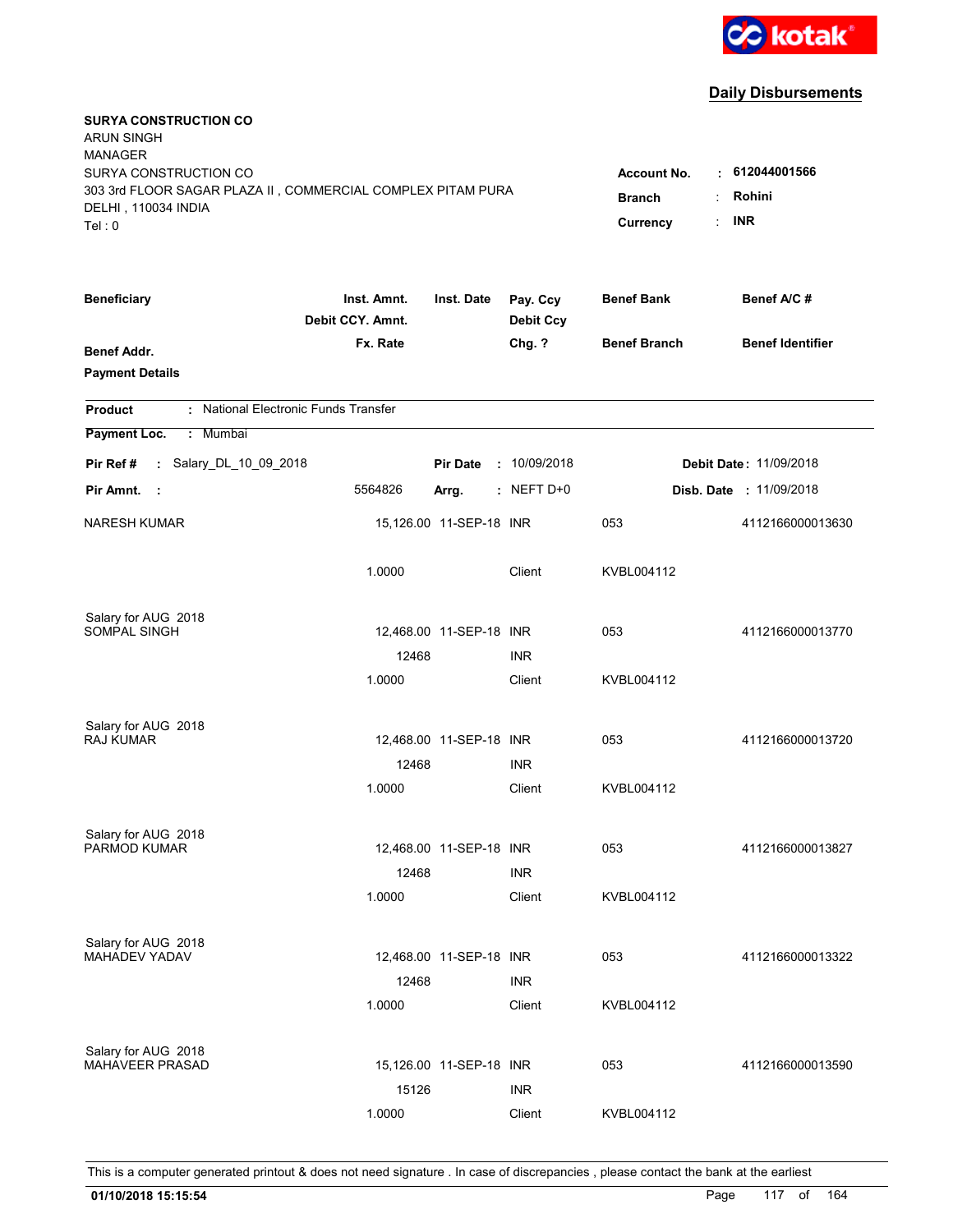

| <b>SURYA CONSTRUCTION CO</b><br><b>ARUN SINGH</b>                                  |                                 |                         |                              |                     |                                    |
|------------------------------------------------------------------------------------|---------------------------------|-------------------------|------------------------------|---------------------|------------------------------------|
| <b>MANAGER</b>                                                                     |                                 |                         |                              |                     |                                    |
| SURYA CONSTRUCTION CO                                                              |                                 |                         |                              | <b>Account No.</b>  | $\cdot$ 612044001566               |
| 303 3rd FLOOR SAGAR PLAZA II, COMMERCIAL COMPLEX PITAM PURA<br>DELHI, 110034 INDIA | <b>Branch</b>                   | Rohini                  |                              |                     |                                    |
| Tel: 0                                                                             |                                 |                         |                              | Currency            | <b>INR</b><br>$\ddot{\phantom{a}}$ |
|                                                                                    |                                 |                         |                              |                     |                                    |
| <b>Beneficiary</b>                                                                 | Inst. Amnt.<br>Debit CCY. Amnt. | Inst. Date              | Pay. Ccy<br><b>Debit Ccy</b> | <b>Benef Bank</b>   | Benef A/C #                        |
| <b>Benef Addr.</b>                                                                 | Fx. Rate                        |                         | Chg. ?                       | <b>Benef Branch</b> | <b>Benef Identifier</b>            |
| <b>Payment Details</b>                                                             |                                 |                         |                              |                     |                                    |
| : National Electronic Funds Transfer<br><b>Product</b>                             |                                 |                         |                              |                     |                                    |
| Payment Loc.<br>: Mumbai                                                           |                                 |                         |                              |                     |                                    |
| : Salary_DL_10_09_2018<br>Pir Ref#                                                 |                                 | <b>Pir Date</b>         | : 10/09/2018                 |                     | Debit Date: 11/09/2018             |
| Pir Amnt.<br>- 1                                                                   | 5564826                         | Arrg.                   | $:$ NEFT D+0                 |                     | <b>Disb. Date : 11/09/2018</b>     |
| <b>MAHAVEER PRASAD</b>                                                             |                                 | 15,126.00 11-SEP-18 INR |                              | 053                 | 4112166000013590                   |
|                                                                                    | 1.0000                          |                         | Client                       | KVBL004112          |                                    |
| Salary for AUG 2018                                                                |                                 |                         |                              |                     |                                    |
| <b>ASHOK</b>                                                                       |                                 | 12,468.00 11-SEP-18 INR |                              | 053                 | 4112166000013732                   |
|                                                                                    | 12468                           |                         | <b>INR</b>                   |                     |                                    |
|                                                                                    | 1.0000                          |                         | Client                       | KVBL004112          |                                    |
| Salary for AUG 2018                                                                |                                 |                         |                              |                     |                                    |
| <b>SIVASANKAR</b>                                                                  |                                 | 12,468.00 11-SEP-18 INR |                              | 053                 | 4112166000012592                   |
|                                                                                    | 12468                           |                         | <b>INR</b>                   |                     |                                    |
|                                                                                    | 1.0000                          |                         | Client                       | KVBL004112          |                                    |
| Salary for AUG 2018                                                                |                                 |                         |                              |                     |                                    |
| AMOD KUMAR                                                                         |                                 | 15,126.00 11-SEP-18 INR |                              | 053                 | 4112166000013616                   |
|                                                                                    | 15126                           |                         | <b>INR</b>                   |                     |                                    |
|                                                                                    | 1.0000                          |                         | Client                       | KVBL004112          |                                    |
| Salary for AUG 2018                                                                |                                 |                         |                              |                     |                                    |
| <b>VIVEK TYAGI</b>                                                                 |                                 | 15,126.00 11-SEP-18 INR |                              | 053                 | 4112166000013896                   |
|                                                                                    | 15126                           |                         | <b>INR</b>                   |                     |                                    |
|                                                                                    | 1.0000                          |                         | Client                       | KVBL004112          |                                    |
| Salary for AUG 2018                                                                |                                 |                         |                              |                     |                                    |
| PRADEEP CHAUHAN                                                                    |                                 | 29,500.00 11-SEP-18 INR |                              | 053                 | 4112166000012741                   |
|                                                                                    | 29500                           |                         | <b>INR</b>                   |                     |                                    |
|                                                                                    | 1.0000                          |                         | Client                       | KVBL004112          |                                    |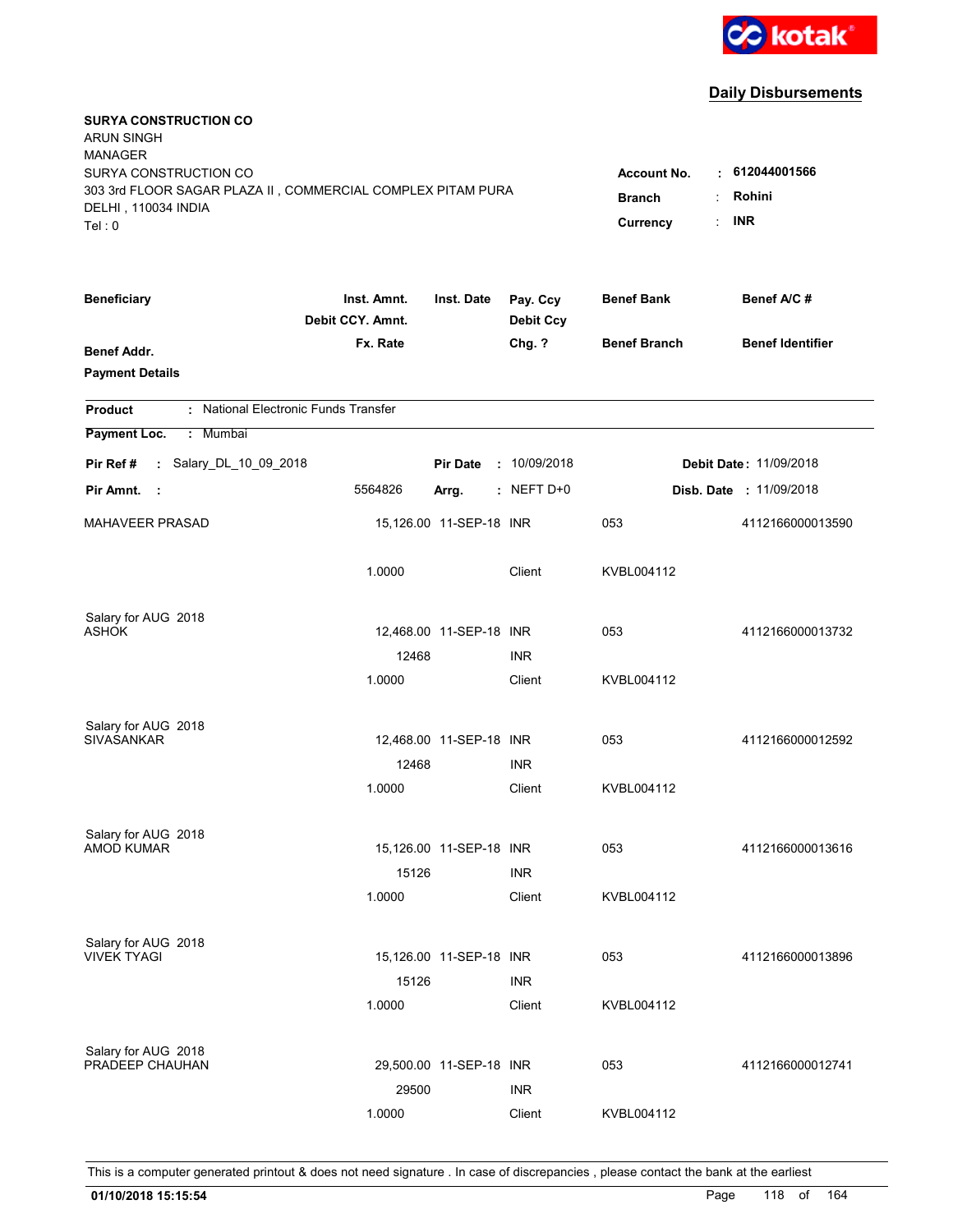

| <b>SURYA CONSTRUCTION CO</b><br><b>ARUN SINGH</b>           |                                 |                         |                              |                     |                         |
|-------------------------------------------------------------|---------------------------------|-------------------------|------------------------------|---------------------|-------------------------|
| <b>MANAGER</b>                                              |                                 |                         |                              |                     |                         |
| SURYA CONSTRUCTION CO                                       |                                 |                         |                              | <b>Account No.</b>  | $\cdot$ 612044001566    |
| 303 3rd FLOOR SAGAR PLAZA II, COMMERCIAL COMPLEX PITAM PURA | <b>Branch</b><br>÷              | Rohini                  |                              |                     |                         |
| DELHI, 110034 INDIA<br>Tel: 0                               |                                 |                         |                              | ÷<br>Currency       | <b>INR</b>              |
|                                                             |                                 |                         |                              |                     |                         |
| <b>Beneficiary</b>                                          | Inst. Amnt.<br>Debit CCY. Amnt. | Inst. Date              | Pay. Ccy<br><b>Debit Ccy</b> | <b>Benef Bank</b>   | Benef A/C#              |
| Benef Addr.                                                 | Fx. Rate                        |                         | Chg. ?                       | <b>Benef Branch</b> | <b>Benef Identifier</b> |
| <b>Payment Details</b>                                      |                                 |                         |                              |                     |                         |
| : National Electronic Funds Transfer<br><b>Product</b>      |                                 |                         |                              |                     |                         |
| Payment Loc.<br>: Mumbai                                    |                                 |                         |                              |                     |                         |
| : Salary_DL_10_09_2018<br>Pir Ref#                          |                                 | <b>Pir Date</b>         | : 10/09/2018                 |                     | Debit Date: 11/09/2018  |
| Pir Amnt.<br>- 11                                           | 5564826                         | Arrg.                   | $:$ NEFT D+0                 |                     | Disb. Date : 11/09/2018 |
| PRADEEP CHAUHAN                                             |                                 | 29,500.00 11-SEP-18 INR |                              | 053                 | 4112166000012741        |
|                                                             | 1.0000                          |                         | Client                       | KVBL004112          |                         |
| Salary for AUG 2018                                         |                                 |                         |                              |                     |                         |
| <b>VEER PAL</b>                                             |                                 | 12,468.00 11-SEP-18 INR |                              | 053                 | 4112166000012791        |
|                                                             | 12468                           |                         | INR                          |                     |                         |
|                                                             | 1.0000                          |                         | Client                       | KVBL004112          |                         |
| Salary for AUG 2018                                         |                                 |                         |                              |                     |                         |
| <b>NARENDER</b>                                             |                                 | 12,468.00 11-SEP-18 INR |                              | 053                 | 4112166000013815        |
|                                                             | 12468                           |                         | <b>INR</b>                   |                     |                         |
|                                                             | 1.0000                          |                         | Client                       | KVBL004112          |                         |
| Salary for AUG 2018                                         |                                 |                         |                              |                     |                         |
| JANMEJAY                                                    |                                 | 15,126.00 11-SEP-18 INR |                              | 053                 | 4112166000012734        |
|                                                             | 15126                           |                         | <b>INR</b>                   |                     |                         |
|                                                             | 1.0000                          |                         | Client                       | KVBL004112          |                         |
| Salary for AUG 2018                                         |                                 |                         |                              |                     |                         |
| <b>SHRIDHAR</b>                                             |                                 | 16,562.00 11-SEP-18 INR |                              | 053                 | 4112166000013431        |
|                                                             | 16562                           |                         | <b>INR</b>                   |                     |                         |
|                                                             | 1.0000                          |                         | Client                       | KVBL004112          |                         |
| Salary for AUG 2018                                         |                                 |                         |                              |                     |                         |
| <b>SUMIT</b>                                                |                                 | 24,000.00 11-SEP-18 INR |                              | 053                 | 4112166000013521        |
|                                                             | 24000                           |                         | <b>INR</b>                   |                     |                         |
|                                                             | 1.0000                          |                         | Client                       | KVBL004112          |                         |
|                                                             |                                 |                         |                              |                     |                         |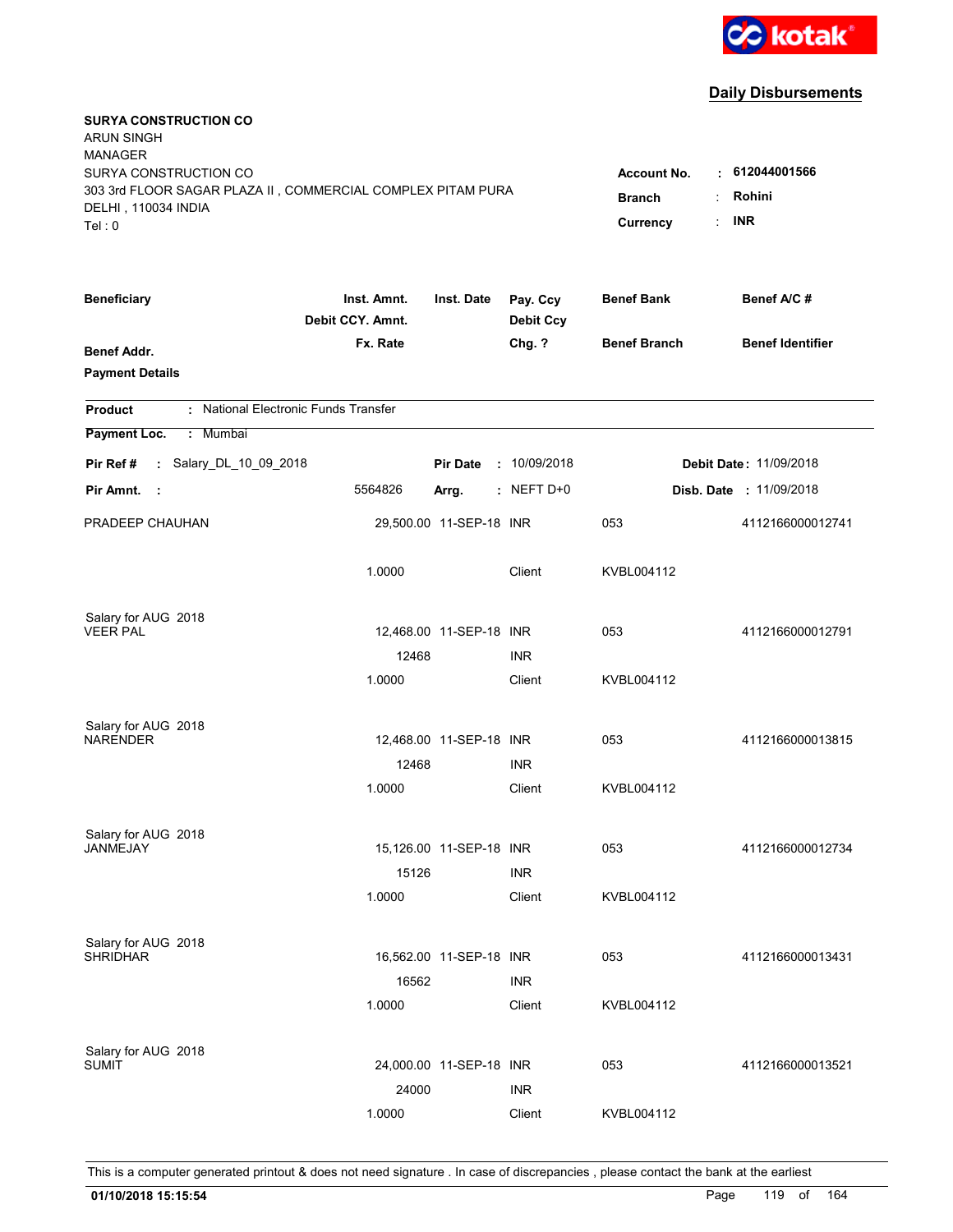

| <b>SURYA CONSTRUCTION CO</b><br><b>ARUN SINGH</b><br><b>MANAGER</b><br>SURYA CONSTRUCTION CO<br>303 3rd FLOOR SAGAR PLAZA II, COMMERCIAL COMPLEX PITAM PURA |                                 |                         |                              | <b>Account No.</b><br><b>Branch</b> | $\cdot$ 612044001566<br>Rohini<br>÷ |
|-------------------------------------------------------------------------------------------------------------------------------------------------------------|---------------------------------|-------------------------|------------------------------|-------------------------------------|-------------------------------------|
| DELHI, 110034 INDIA<br>Tel: 0                                                                                                                               | Currency                        | <b>INR</b>              |                              |                                     |                                     |
| <b>Beneficiary</b>                                                                                                                                          | Inst. Amnt.<br>Debit CCY. Amnt. | Inst. Date              | Pay. Ccy<br><b>Debit Ccy</b> | <b>Benef Bank</b>                   | Benef A/C #                         |
| <b>Benef Addr.</b><br><b>Payment Details</b>                                                                                                                | Fx. Rate                        |                         | Chg. ?                       | <b>Benef Branch</b>                 | <b>Benef Identifier</b>             |
| : National Electronic Funds Transfer<br><b>Product</b>                                                                                                      |                                 |                         |                              |                                     |                                     |
| Payment Loc.<br>: Mumbai                                                                                                                                    |                                 |                         |                              |                                     |                                     |
| : Salary_DL_10_09_2018<br>Pir Ref #                                                                                                                         |                                 | <b>Pir Date</b>         | : 10/09/2018                 |                                     | <b>Debit Date: 11/09/2018</b>       |
| Pir Amnt.<br>- 1                                                                                                                                            | 5564826                         | Arrg.                   | $:$ NEFT D+0                 |                                     | <b>Disb. Date : 11/09/2018</b>      |
| <b>SUMIT</b>                                                                                                                                                |                                 | 24,000.00 11-SEP-18 INR |                              | 053                                 | 4112166000013521                    |
|                                                                                                                                                             | 1.0000                          |                         | Client                       | KVBL004112                          |                                     |
| Salary for AUG 2018                                                                                                                                         |                                 |                         |                              |                                     |                                     |
| RAJ NARAYAN                                                                                                                                                 | 16562                           | 16,562.00 11-SEP-18 INR | <b>INR</b>                   | 053                                 | 4112166000012777                    |
|                                                                                                                                                             | 1.0000                          |                         | Client                       | KVBL004112                          |                                     |
| Salary for AUG 2018                                                                                                                                         |                                 |                         |                              |                                     |                                     |
| <b>VIMAL</b>                                                                                                                                                |                                 | 12,468.00 11-SEP-18 INR |                              | 053                                 | 4112166000014140                    |
|                                                                                                                                                             | 12468                           |                         | <b>INR</b>                   |                                     |                                     |
|                                                                                                                                                             | 1.0000                          |                         | Client                       | KVBL004112                          |                                     |
| Salary for AUG 2018                                                                                                                                         |                                 |                         |                              |                                     |                                     |
| LAXMAN                                                                                                                                                      |                                 | 12,468.00 11-SEP-18 INR |                              | 053                                 | 4112166000008172                    |
|                                                                                                                                                             | 12468                           |                         | <b>INR</b>                   |                                     |                                     |
|                                                                                                                                                             | 1.0000                          |                         | Client                       | KVBL004112                          |                                     |
| Salary for AUG 2018<br>RAM SAGAR                                                                                                                            |                                 | 16,562.00 11-SEP-18 INR |                              | 053                                 | 4112166000013571                    |
|                                                                                                                                                             | 16562                           |                         | <b>INR</b>                   |                                     |                                     |
|                                                                                                                                                             | 1.0000                          |                         | Client                       | KVBL004112                          |                                     |
|                                                                                                                                                             |                                 |                         |                              |                                     |                                     |
| Salary for AUG 2018<br><b>SARVAN PAL</b>                                                                                                                    |                                 | 12,468.00 11-SEP-18 INR |                              | 053                                 | 4112166000013557                    |
|                                                                                                                                                             | 12468                           |                         | <b>INR</b>                   |                                     |                                     |
|                                                                                                                                                             | 1.0000                          |                         | Client                       | KVBL004112                          |                                     |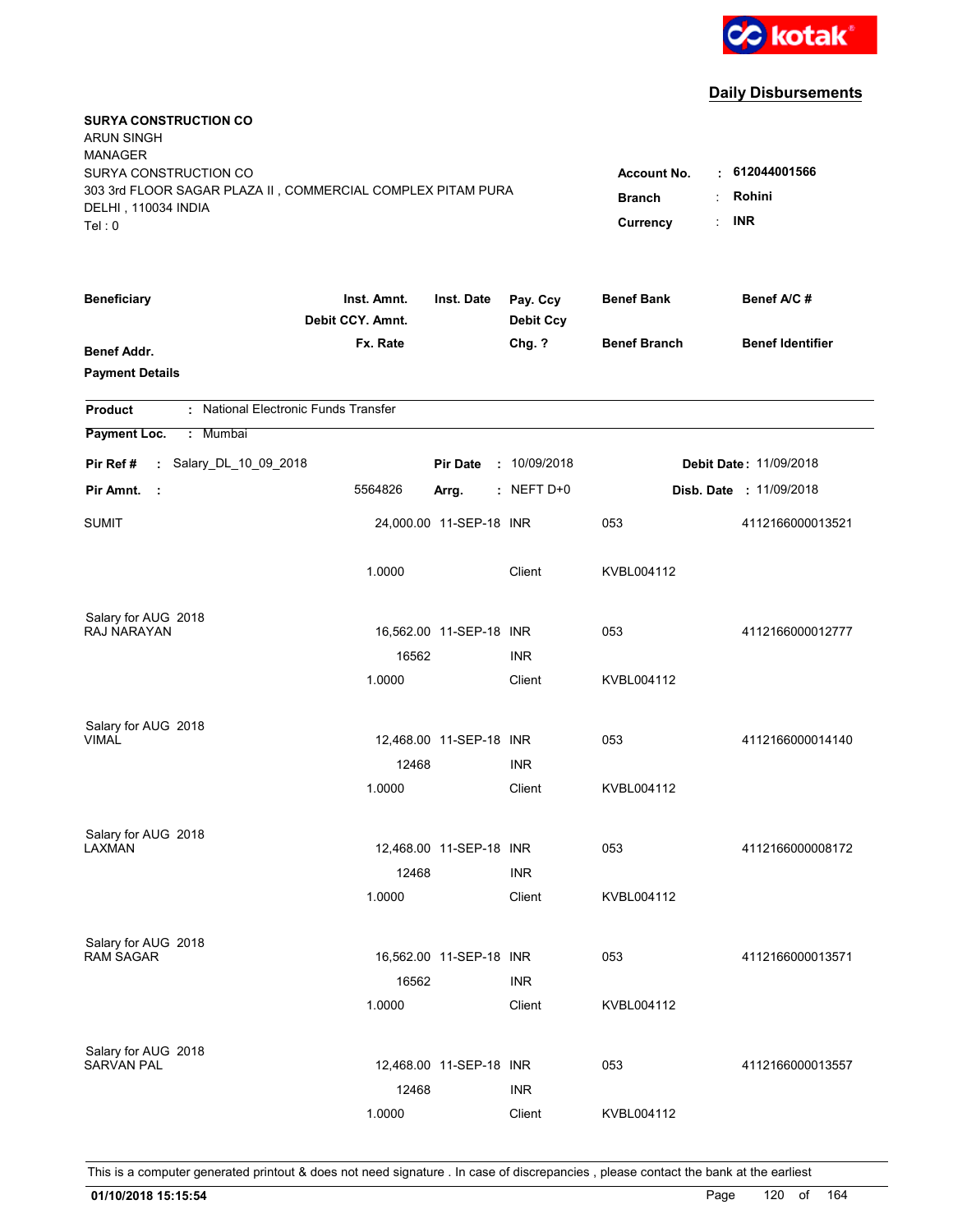

| <b>SURYA CONSTRUCTION CO</b><br><b>ARUN SINGH</b><br><b>MANAGER</b><br>SURYA CONSTRUCTION CO<br>303 3rd FLOOR SAGAR PLAZA II, COMMERCIAL COMPLEX PITAM PURA<br>DELHI, 110034 INDIA |                                 |                         |                              | <b>Account No.</b><br><b>Branch</b> | $\cdot$ 612044001566<br>Rohini |
|------------------------------------------------------------------------------------------------------------------------------------------------------------------------------------|---------------------------------|-------------------------|------------------------------|-------------------------------------|--------------------------------|
| Tel: 0                                                                                                                                                                             |                                 |                         |                              | Currency                            | <b>INR</b>                     |
| <b>Beneficiary</b>                                                                                                                                                                 | Inst. Amnt.<br>Debit CCY. Amnt. | Inst. Date              | Pay. Ccy<br><b>Debit Ccy</b> | <b>Benef Bank</b>                   | Benef A/C #                    |
| <b>Benef Addr.</b><br><b>Payment Details</b>                                                                                                                                       | Fx. Rate                        |                         | Chg. ?                       | <b>Benef Branch</b>                 | <b>Benef Identifier</b>        |
| : National Electronic Funds Transfer<br><b>Product</b>                                                                                                                             |                                 |                         |                              |                                     |                                |
| Payment Loc.<br>: Mumbai                                                                                                                                                           |                                 |                         |                              |                                     |                                |
| : Salary_DL_10_09_2018<br>Pir Ref #                                                                                                                                                |                                 | <b>Pir Date</b>         | : 10/09/2018                 |                                     | <b>Debit Date: 11/09/2018</b>  |
| Pir Amnt.<br>- 1                                                                                                                                                                   | 5564826                         | Arrg.                   | $:$ NEFT D+0                 |                                     | <b>Disb. Date : 11/09/2018</b> |
| <b>SARVAN PAL</b>                                                                                                                                                                  |                                 | 12,468.00 11-SEP-18 INR |                              | 053                                 | 4112166000013557               |
|                                                                                                                                                                                    | 1.0000                          |                         | Client                       | KVBL004112                          |                                |
| Salary for AUG 2018                                                                                                                                                                |                                 |                         |                              |                                     |                                |
| <b>VEERENDER PAL</b>                                                                                                                                                               |                                 | 12,468.00 11-SEP-18 INR |                              | 053                                 | 4112166000013782               |
|                                                                                                                                                                                    | 12468<br>1.0000                 |                         | <b>INR</b><br>Client         | KVBL004112                          |                                |
|                                                                                                                                                                                    |                                 |                         |                              |                                     |                                |
| Salary for AUG 2018                                                                                                                                                                |                                 |                         |                              |                                     |                                |
| <b>SACHIN KUMAR SHARMA</b>                                                                                                                                                         |                                 | 24,000.00 11-SEP-18 INR |                              | 053                                 | 4112166000003570               |
|                                                                                                                                                                                    | 24000<br>1.0000                 |                         | <b>INR</b><br>Client         | KVBL004112                          |                                |
|                                                                                                                                                                                    |                                 |                         |                              |                                     |                                |
| Salary for AUG 2018                                                                                                                                                                |                                 |                         |                              |                                     |                                |
| <b>RAJEEV</b>                                                                                                                                                                      |                                 | 15,126.00 11-SEP-18 INR |                              | 053                                 | 4112166000008160               |
|                                                                                                                                                                                    | 15126                           |                         | <b>INR</b>                   |                                     |                                |
|                                                                                                                                                                                    | 1.0000                          |                         | Client                       | KVBL004112                          |                                |
| Salary for AUG 2018                                                                                                                                                                |                                 |                         |                              |                                     |                                |
| <b>DHRAMPAL</b>                                                                                                                                                                    |                                 | 12,468.00 11-SEP-18 INR |                              | 053                                 | 4112166000008231               |
|                                                                                                                                                                                    | 12468                           |                         | <b>INR</b>                   |                                     |                                |
|                                                                                                                                                                                    | 1.0000                          |                         | Client                       | KVBL004112                          |                                |
|                                                                                                                                                                                    |                                 |                         |                              |                                     |                                |
| Salary for AUG 2018<br>SANJAY                                                                                                                                                      |                                 | 12,468.00 11-SEP-18 INR |                              | 053                                 | 4112166000009921               |
|                                                                                                                                                                                    | 12468                           |                         | <b>INR</b>                   |                                     |                                |
|                                                                                                                                                                                    | 1.0000                          |                         | Client                       | KVBL004112                          |                                |
|                                                                                                                                                                                    |                                 |                         |                              |                                     |                                |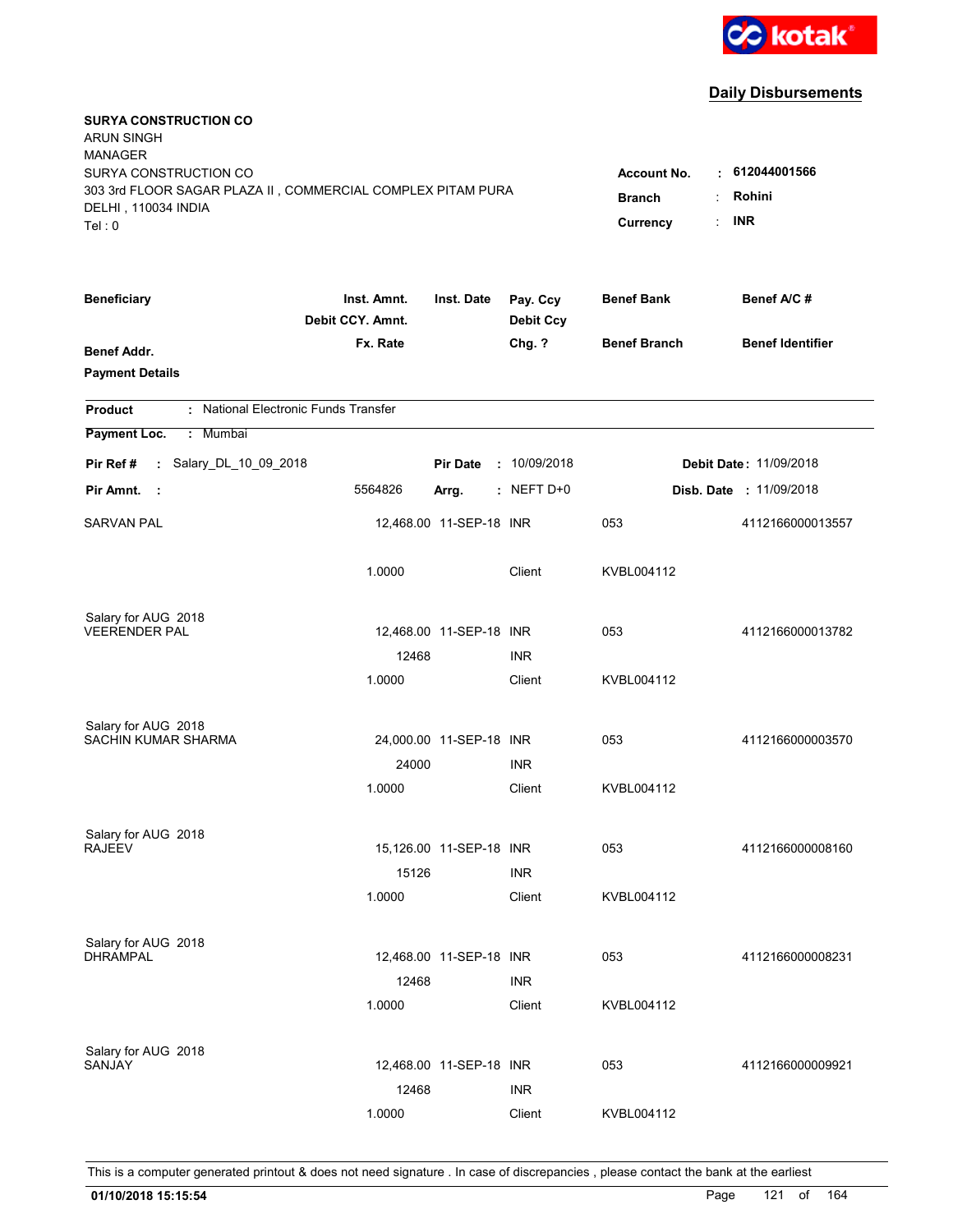

| <b>SURYA CONSTRUCTION CO</b><br><b>ARUN SINGH</b><br><b>MANAGER</b>                                                   |                                                 |                                              |                              |                     |                                |
|-----------------------------------------------------------------------------------------------------------------------|-------------------------------------------------|----------------------------------------------|------------------------------|---------------------|--------------------------------|
| SURYA CONSTRUCTION CO<br>303 3rd FLOOR SAGAR PLAZA II, COMMERCIAL COMPLEX PITAM PURA<br>DELHI, 110034 INDIA<br>Tel: 0 | <b>Account No.</b><br><b>Branch</b><br>Currency | $\cdot$ 612044001566<br>Rohini<br><b>INR</b> |                              |                     |                                |
| <b>Beneficiary</b>                                                                                                    | Inst. Amnt.<br>Debit CCY. Amnt.                 | Inst. Date                                   | Pay. Ccy<br><b>Debit Ccy</b> | <b>Benef Bank</b>   | Benef A/C #                    |
| <b>Benef Addr.</b><br><b>Payment Details</b>                                                                          | Fx. Rate                                        |                                              | Chg. ?                       | <b>Benef Branch</b> | <b>Benef Identifier</b>        |
| : National Electronic Funds Transfer<br><b>Product</b>                                                                |                                                 |                                              |                              |                     |                                |
| Payment Loc.<br>: Mumbai                                                                                              |                                                 |                                              |                              |                     |                                |
| : Salary_DL_10_09_2018<br>Pir Ref #                                                                                   |                                                 | <b>Pir Date</b>                              | : 10/09/2018                 |                     | <b>Debit Date: 11/09/2018</b>  |
| Pir Amnt.<br>- 1                                                                                                      | 5564826                                         | Arrg.                                        | $:$ NEFT D+0                 |                     | <b>Disb. Date : 11/09/2018</b> |
| SANJAY                                                                                                                |                                                 | 12,468.00 11-SEP-18 INR                      |                              | 053                 | 4112166000009921               |
|                                                                                                                       | 1.0000                                          |                                              | Client                       | KVBL004112          |                                |
| Salary for AUG 2018                                                                                                   |                                                 |                                              |                              |                     |                                |
| <b>RAJESH KUMAR</b>                                                                                                   |                                                 | 15,126.00 11-SEP-18 INR                      |                              | 053                 | 4112166000009632               |
|                                                                                                                       | 15126                                           |                                              | <b>INR</b>                   |                     |                                |
|                                                                                                                       | 1.0000                                          |                                              | Client                       | KVBL004112          |                                |
| Salary for AUG 2018                                                                                                   |                                                 |                                              |                              |                     |                                |
| <b>TARANJET SINGH</b>                                                                                                 |                                                 | 12,468.00 11-SEP-18 INR                      |                              | 053                 | 4112166000009644               |
|                                                                                                                       | 12468                                           |                                              | <b>INR</b>                   |                     |                                |
|                                                                                                                       | 1.0000                                          |                                              | Client                       | KVBL004112          |                                |
| Salary for AUG 2018                                                                                                   |                                                 |                                              |                              |                     |                                |
| SONU                                                                                                                  |                                                 | 15,126.00 11-SEP-18 INR                      |                              | 053                 | 4112166000009990               |
|                                                                                                                       | 15126                                           |                                              | <b>INR</b>                   |                     |                                |
|                                                                                                                       | 1.0000                                          |                                              | Client                       | KVBL004112          |                                |
| Salary for AUG 2018                                                                                                   |                                                 |                                              |                              |                     |                                |
| <b>DEVENDRA KUMAR</b>                                                                                                 |                                                 | 15,126.00 11-SEP-18 INR                      |                              | 053                 | 4112166000009971               |
|                                                                                                                       | 15126                                           |                                              | <b>INR</b>                   |                     |                                |
|                                                                                                                       | 1.0000                                          |                                              | Client                       | KVBL004112          |                                |
|                                                                                                                       |                                                 |                                              |                              |                     |                                |
| Salary for AUG 2018<br><b>GANESH YADAV</b>                                                                            |                                                 | 15,126.00 11-SEP-18 INR                      |                              | 053                 | 4112166000003520               |
|                                                                                                                       | 15126                                           |                                              | <b>INR</b>                   |                     |                                |
|                                                                                                                       | 1.0000                                          |                                              | Client                       | KVBL004112          |                                |
|                                                                                                                       |                                                 |                                              |                              |                     |                                |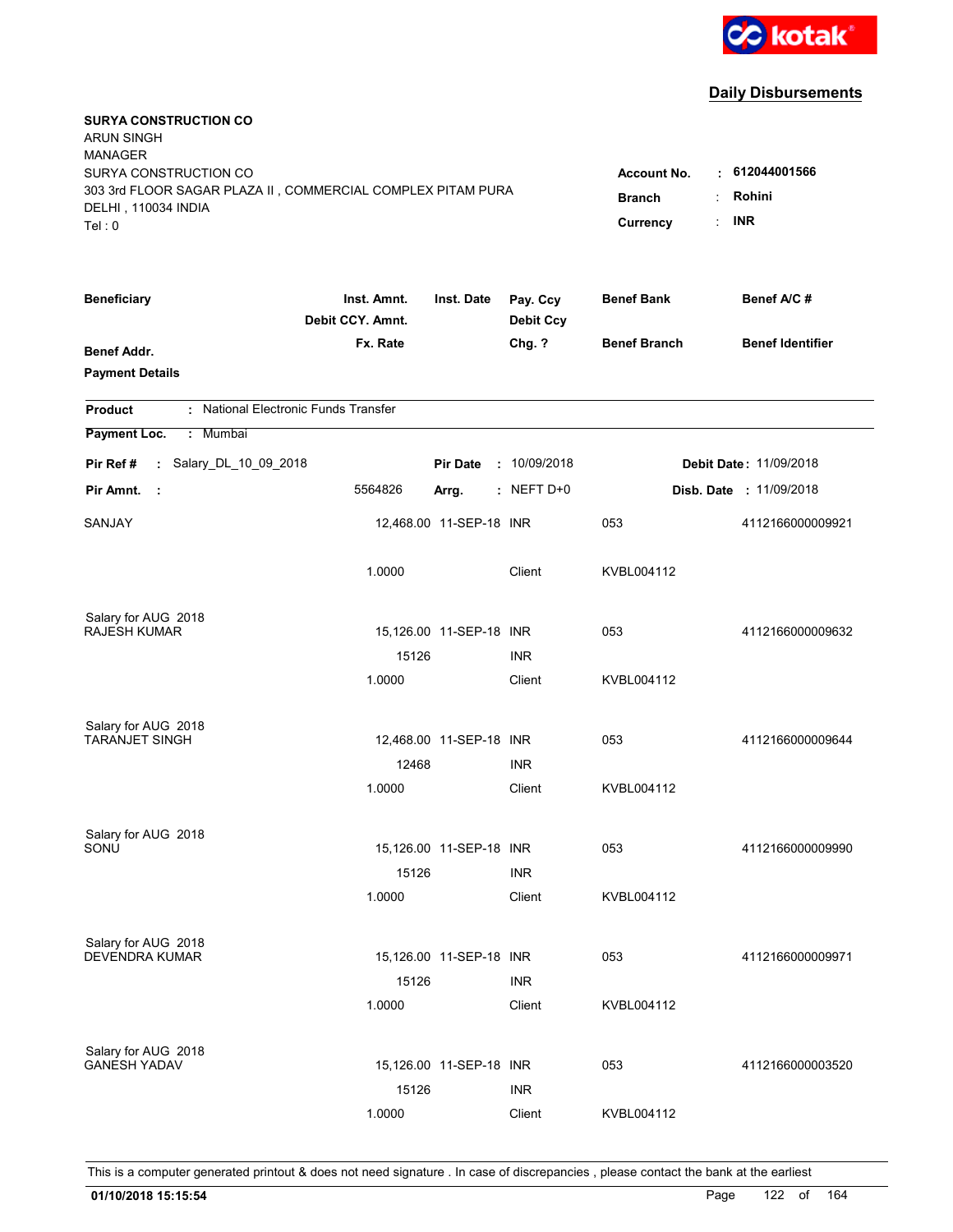

| <b>SURYA CONSTRUCTION CO</b><br><b>ARUN SINGH</b><br><b>MANAGER</b><br>SURYA CONSTRUCTION CO |                                                        |                         |                              | <b>Account No.</b>  | . 612044001566                |
|----------------------------------------------------------------------------------------------|--------------------------------------------------------|-------------------------|------------------------------|---------------------|-------------------------------|
| 303 3rd FLOOR SAGAR PLAZA II, COMMERCIAL COMPLEX PITAM PURA<br>DELHI, 110034 INDIA<br>Tel: 0 | Rohini<br><b>Branch</b><br><b>INR</b><br>÷<br>Currency |                         |                              |                     |                               |
| <b>Beneficiary</b>                                                                           | Inst. Amnt.<br>Debit CCY. Amnt.                        | Inst. Date              | Pay. Ccy<br><b>Debit Ccy</b> | <b>Benef Bank</b>   | Benef A/C #                   |
| Benef Addr.<br><b>Payment Details</b>                                                        | Fx. Rate                                               |                         | Chg. ?                       | <b>Benef Branch</b> | <b>Benef Identifier</b>       |
| : National Electronic Funds Transfer<br><b>Product</b>                                       |                                                        |                         |                              |                     |                               |
| Payment Loc.<br>: Mumbai                                                                     |                                                        |                         |                              |                     |                               |
| : Salary_DL_10_09_2018<br>Pir Ref #                                                          |                                                        | <b>Pir Date</b>         | : 10/09/2018                 |                     | <b>Debit Date: 11/09/2018</b> |
| Pir Amnt.<br>- 1                                                                             | 5564826                                                | Arrg.                   | $:$ NEFT D+0                 |                     | Disb. Date : 11/09/2018       |
| <b>GANESH YADAV</b>                                                                          |                                                        | 15,126.00 11-SEP-18 INR |                              | 053                 | 4112166000003520              |
|                                                                                              | 1.0000                                                 |                         | Client                       | KVBL004112          |                               |
| Salary for AUG 2018                                                                          |                                                        |                         |                              |                     |                               |
| <b>DEVENDER KUMAR</b>                                                                        | 15126                                                  | 15,126.00 11-SEP-18 INR | <b>INR</b>                   | 025                 | 96602200000899                |
|                                                                                              | 1.0000                                                 |                         | Client                       | SYNB009660          |                               |
| Salary for AUG 2018                                                                          |                                                        |                         |                              |                     |                               |
| SURENDRA YADAV                                                                               |                                                        | 15,126.00 11-SEP-18 INR |                              | 015                 | 6092101002969                 |
|                                                                                              | 15126                                                  |                         | <b>INR</b>                   |                     |                               |
|                                                                                              | 1.0000                                                 |                         | Client                       | CNRB006092          |                               |
| Salary for AUG 2018                                                                          |                                                        |                         |                              |                     |                               |
| KAILASH KUMAR KAUSHIK                                                                        |                                                        | 12,468.00 11-SEP-18 INR |                              | 053                 | 4112178000001741              |
|                                                                                              | 12468                                                  |                         | <b>INR</b>                   |                     |                               |
|                                                                                              | 1.0000                                                 |                         | Client                       | KVBL004112          |                               |
| Salary for AUG 2018                                                                          |                                                        |                         |                              |                     |                               |
| <b>AMAR SINGH</b>                                                                            |                                                        | 15,126.00 11-SEP-18 INR |                              | 019                 | 603552742                     |
|                                                                                              | 15126<br>1.0000                                        |                         | <b>INR</b><br>Client         | 110019056           |                               |
|                                                                                              |                                                        |                         |                              |                     |                               |
| Salary for AUG 2018                                                                          |                                                        |                         |                              |                     |                               |
| ANKUR                                                                                        |                                                        | 16,449.00 11-SEP-18 INR |                              | 240                 | 50100224554620                |
|                                                                                              | 16449                                                  |                         | <b>INR</b>                   |                     |                               |
|                                                                                              | 1.0000                                                 |                         | Client                       | HDFC009191          |                               |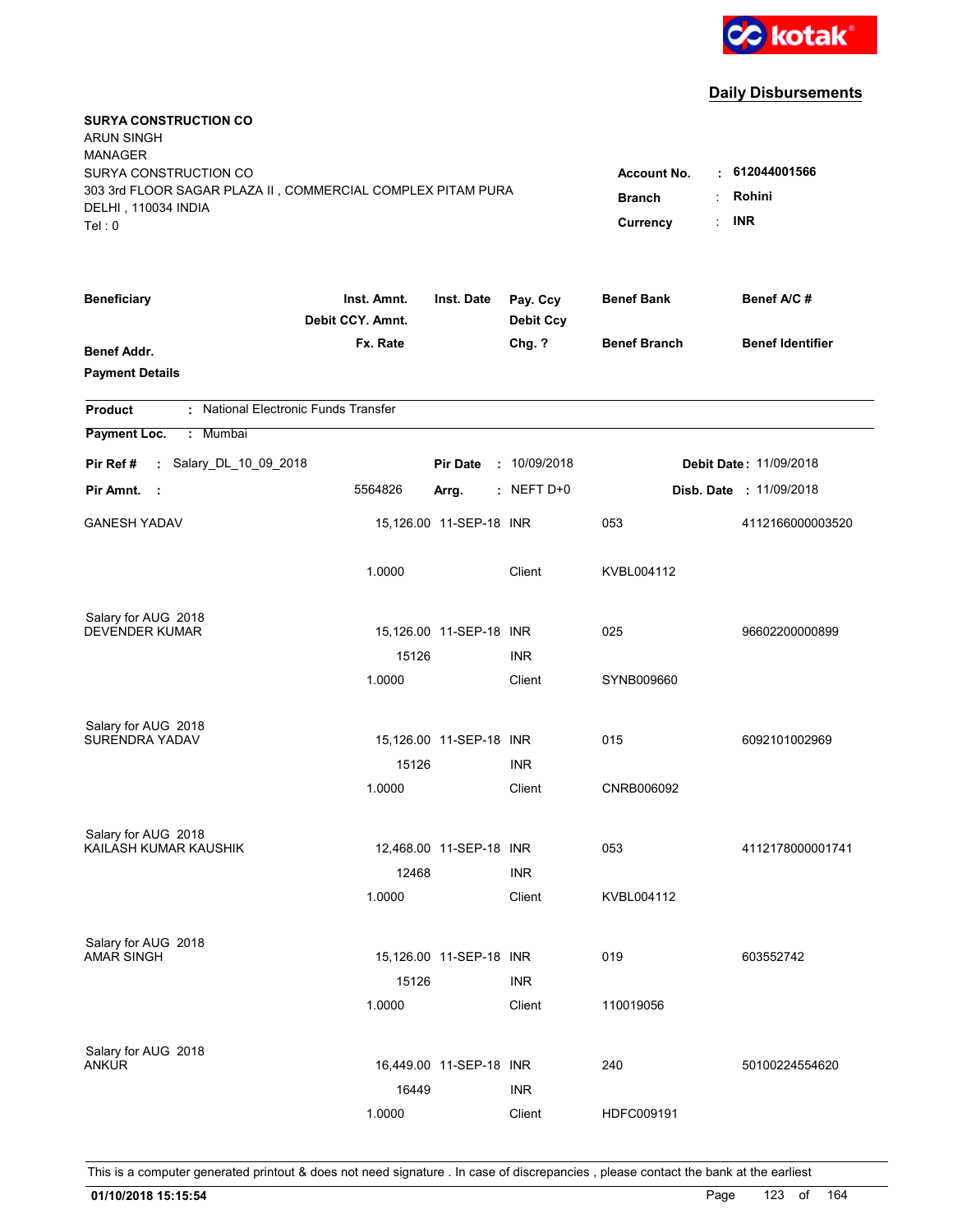

| <b>SURYA CONSTRUCTION CO</b><br><b>ARUN SINGH</b><br><b>MANAGER</b><br>SURYA CONSTRUCTION CO<br>303 3rd FLOOR SAGAR PLAZA II, COMMERCIAL COMPLEX PITAM PURA<br>DELHI, 110034 INDIA<br>Tel: 0 | <b>Account No.</b><br><b>Branch</b><br>Currency | 612044001566<br>t.<br>Rohini<br>÷<br><b>INR</b><br>÷. |                              |                     |                                |
|----------------------------------------------------------------------------------------------------------------------------------------------------------------------------------------------|-------------------------------------------------|-------------------------------------------------------|------------------------------|---------------------|--------------------------------|
| <b>Beneficiary</b>                                                                                                                                                                           | Inst. Amnt.<br>Debit CCY. Amnt.                 | Inst. Date                                            | Pay. Ccy<br><b>Debit Ccy</b> | <b>Benef Bank</b>   | Benef A/C#                     |
| <b>Benef Addr.</b><br><b>Payment Details</b>                                                                                                                                                 | Fx. Rate                                        |                                                       | Chg. ?                       | <b>Benef Branch</b> | <b>Benef Identifier</b>        |
| : National Electronic Funds Transfer<br><b>Product</b>                                                                                                                                       |                                                 |                                                       |                              |                     |                                |
| Payment Loc.<br>Mumbai<br>÷.                                                                                                                                                                 |                                                 |                                                       |                              |                     |                                |
| : Salary_DL_10_09_2018<br>Pir Ref #                                                                                                                                                          |                                                 | <b>Pir Date</b>                                       | : 10/09/2018                 |                     | <b>Debit Date: 11/09/2018</b>  |
| Pir Amnt.<br>- 11                                                                                                                                                                            | 5564826                                         | Arrg.                                                 | $:$ NEFT D+0                 |                     | <b>Disb. Date : 11/09/2018</b> |
| <b>ANKUR</b>                                                                                                                                                                                 |                                                 | 16,449.00 11-SEP-18 INR                               |                              | 240                 | 50100224554620                 |
|                                                                                                                                                                                              | 1.0000                                          |                                                       | Client                       | HDFC009191          |                                |
| Salary for AUG 2018                                                                                                                                                                          |                                                 |                                                       |                              |                     |                                |
| ANUJ KUMAR                                                                                                                                                                                   | 15126                                           | 15,126.00 11-SEP-18 INR                               | <b>INR</b>                   | 019                 | 600225127                      |
|                                                                                                                                                                                              | 1.0000                                          |                                                       | Client                       | 110019056           |                                |
| Salary for AUG 2018<br><b>ANVAR ANSARI</b>                                                                                                                                                   |                                                 | 15,126.00 11-SEP-18 INR                               |                              | 019                 | 600224768                      |
|                                                                                                                                                                                              | 15126                                           |                                                       | <b>INR</b>                   |                     |                                |
|                                                                                                                                                                                              | 1.0000                                          |                                                       | Client                       | 110019056           |                                |
| Salary for AUG 2018                                                                                                                                                                          |                                                 |                                                       |                              |                     |                                |
| <b>ASHOK KUMAR</b>                                                                                                                                                                           |                                                 | 28,700.00 11-SEP-18 INR                               |                              | 024                 | 0903001500002884               |
|                                                                                                                                                                                              | 28700                                           |                                                       | <b>INR</b>                   |                     |                                |
|                                                                                                                                                                                              | 1.0000                                          |                                                       | Client                       | PUN0090300          |                                |
| Salary for AUG 2018                                                                                                                                                                          |                                                 |                                                       |                              |                     |                                |
| <b>ASHOK KUMAR</b>                                                                                                                                                                           |                                                 | 12,468.00 11-SEP-18 INR                               |                              | 019                 | 600224372                      |
|                                                                                                                                                                                              | 12468<br>1.0000                                 |                                                       | <b>INR</b><br>Client         | 110019056           |                                |
|                                                                                                                                                                                              |                                                 |                                                       |                              |                     |                                |
| Salary for AUG 2018<br><b>BHAGWAN DEEN</b>                                                                                                                                                   |                                                 | 12,468.00 11-SEP-18 INR                               |                              | 019                 | 600224225                      |
|                                                                                                                                                                                              | 12468                                           |                                                       | <b>INR</b>                   |                     |                                |
|                                                                                                                                                                                              | 1.0000                                          |                                                       | Client                       | 110019056           |                                |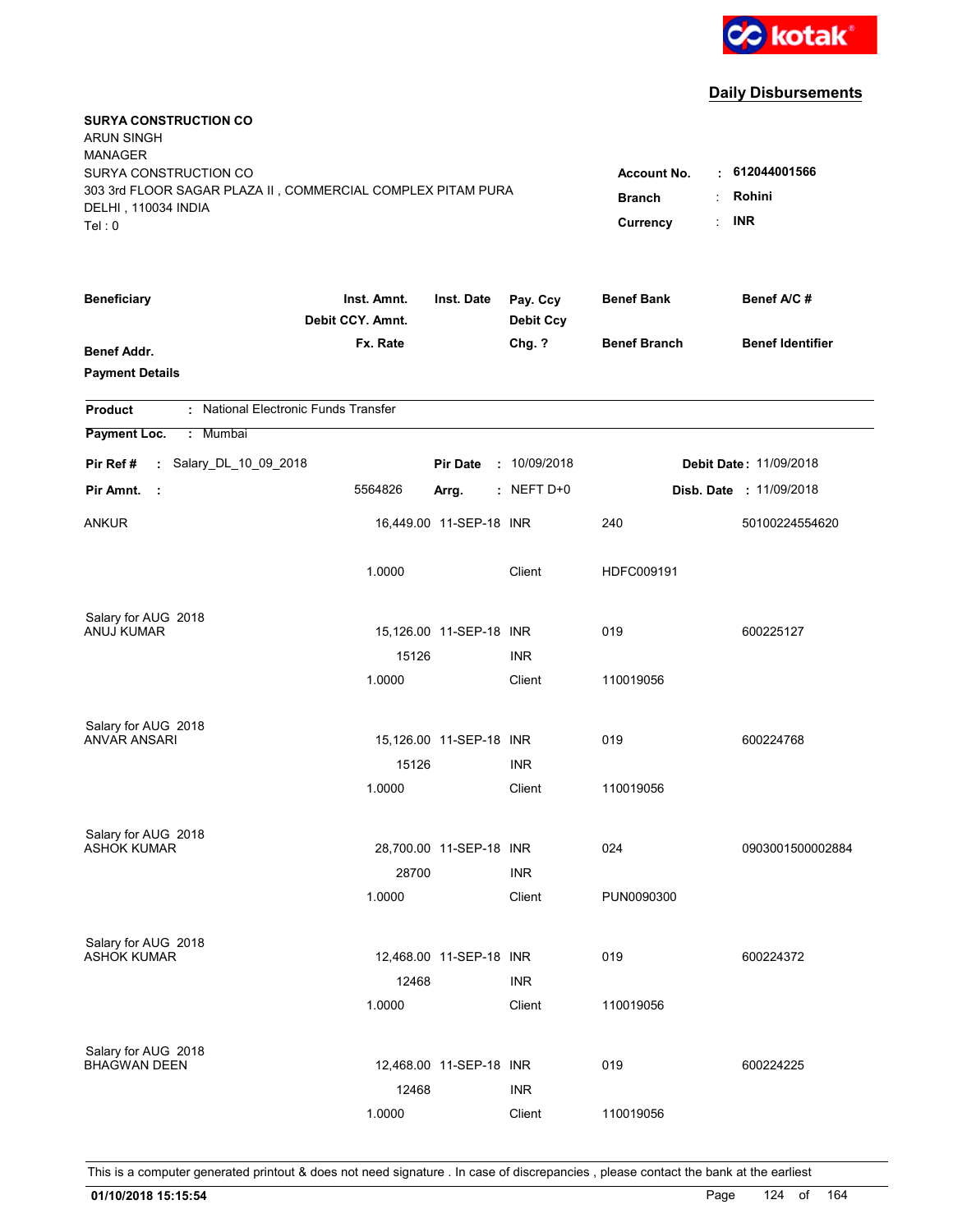

| <b>SURYA CONSTRUCTION CO</b><br><b>ARUN SINGH</b><br><b>MANAGER</b><br>SURYA CONSTRUCTION CO<br>303 3rd FLOOR SAGAR PLAZA II, COMMERCIAL COMPLEX PITAM PURA |                                 |                         |                              | <b>Account No.</b><br>٠.  | 612044001566<br>Rohini         |
|-------------------------------------------------------------------------------------------------------------------------------------------------------------|---------------------------------|-------------------------|------------------------------|---------------------------|--------------------------------|
| DELHI, 110034 INDIA<br>Tel: 0                                                                                                                               |                                 |                         |                              | <b>Branch</b><br>Currency | <b>INR</b>                     |
| <b>Beneficiary</b>                                                                                                                                          | Inst. Amnt.<br>Debit CCY. Amnt. | Inst. Date              | Pay. Ccy<br><b>Debit Ccy</b> | <b>Benef Bank</b>         | Benef A/C#                     |
| Benef Addr.<br><b>Payment Details</b>                                                                                                                       | Fx. Rate                        |                         | Chg. ?                       | <b>Benef Branch</b>       | <b>Benef Identifier</b>        |
| : National Electronic Funds Transfer<br><b>Product</b>                                                                                                      |                                 |                         |                              |                           |                                |
| Payment Loc.<br>: Mumbai                                                                                                                                    |                                 |                         |                              |                           |                                |
| : Salary_DL_10_09_2018<br>Pir Ref#                                                                                                                          |                                 | <b>Pir Date</b>         | : 10/09/2018                 |                           | <b>Debit Date: 11/09/2018</b>  |
| Pir Amnt.<br>- 1                                                                                                                                            | 5564826                         | Arrg.                   | $:$ NEFT D+0                 |                           | <b>Disb. Date : 11/09/2018</b> |
| <b>BHAGWAN DEEN</b>                                                                                                                                         |                                 | 12,468.00 11-SEP-18 INR |                              | 019                       | 600224225                      |
|                                                                                                                                                             | 1.0000                          |                         | Client                       | 110019056                 |                                |
| Salary for AUG 2018<br><b>BUDDHAN JHA</b>                                                                                                                   |                                 | 12,468.00 11-SEP-18 INR |                              | 019                       | 603552276                      |
|                                                                                                                                                             | 12468                           |                         | <b>INR</b>                   |                           |                                |
|                                                                                                                                                             | 1.0000                          |                         | Client                       | 110019056                 |                                |
| Salary for AUG 2018                                                                                                                                         |                                 |                         |                              |                           |                                |
| CHHEDA LAL SHARMA                                                                                                                                           |                                 | 15,126.00 11-SEP-18 INR |                              | 019                       | 600224713                      |
|                                                                                                                                                             | 15126                           |                         | <b>INR</b>                   |                           |                                |
|                                                                                                                                                             | 1.0000                          |                         | Client                       | 110019056                 |                                |
| Salary for AUG 2018                                                                                                                                         |                                 |                         |                              |                           |                                |
| <b>DEVENDER SINGH</b>                                                                                                                                       |                                 | 12,468.00 11-SEP-18 INR |                              | 019                       | 600224292                      |
|                                                                                                                                                             | 12468                           |                         | <b>INR</b>                   |                           |                                |
|                                                                                                                                                             | 1.0000                          |                         | Client                       | 110019056                 |                                |
| Salary for AUG 2018                                                                                                                                         |                                 |                         |                              |                           |                                |
| <b>DINESH KUMAR</b>                                                                                                                                         |                                 | 15,126.00 11-SEP-18 INR |                              | 019                       | 600224928                      |
|                                                                                                                                                             | 15126                           |                         | <b>INR</b>                   |                           |                                |
|                                                                                                                                                             | 1.0000                          |                         | Client                       | 110019056                 |                                |
| Salary for AUG 2018                                                                                                                                         |                                 |                         |                              |                           |                                |
| DINESH KUMAR PAL                                                                                                                                            |                                 | 15,126.00 11-SEP-18 INR |                              | 012                       | 53110100004076                 |
|                                                                                                                                                             | 15126                           |                         | <b>INR</b>                   |                           |                                |
|                                                                                                                                                             | 1.0000                          |                         | Client                       | <b>BARBROHSEC</b>         |                                |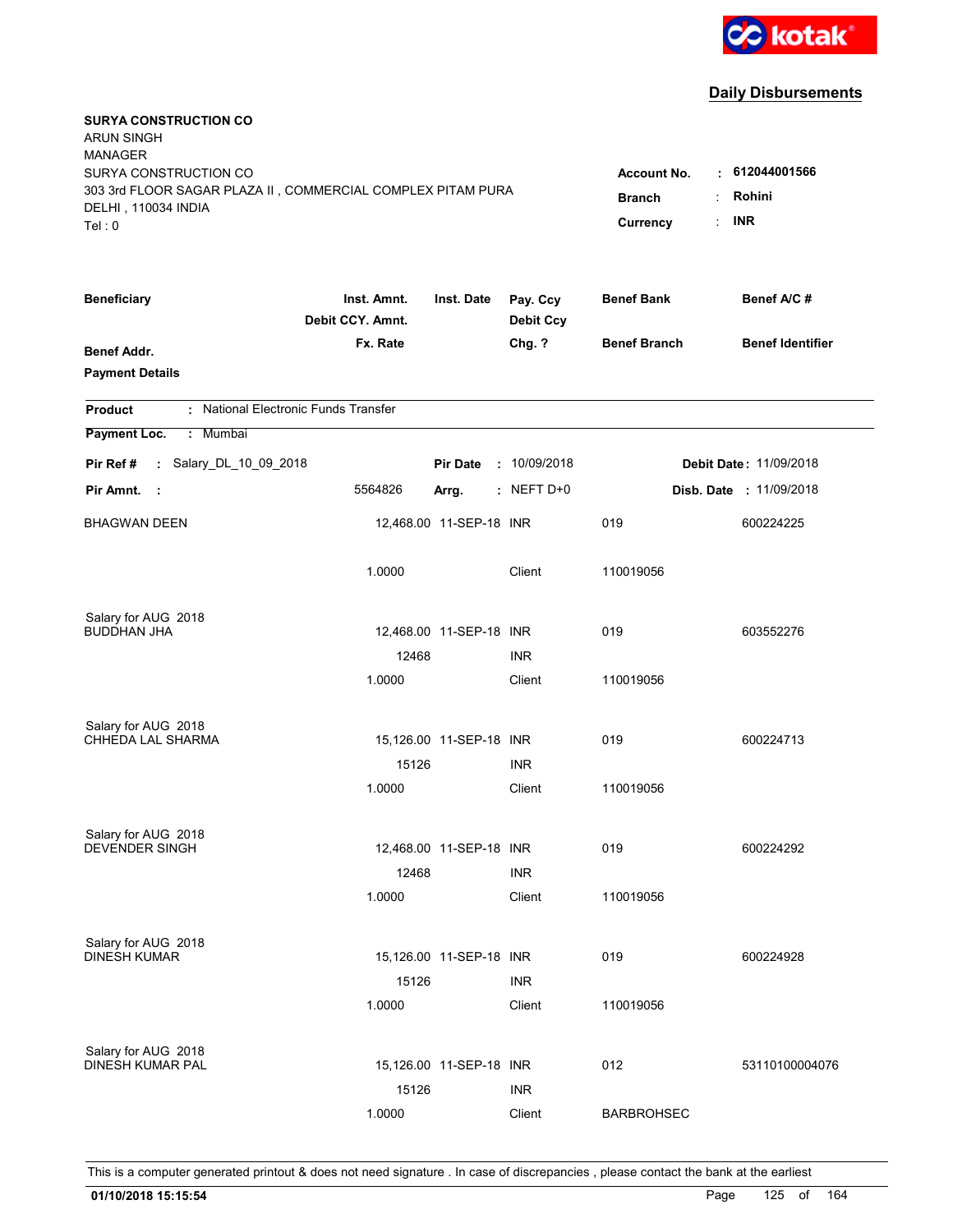

| <b>SURYA CONSTRUCTION CO</b><br><b>ARUN SINGH</b>                                  |                                 |                         |                              |                     |                                |
|------------------------------------------------------------------------------------|---------------------------------|-------------------------|------------------------------|---------------------|--------------------------------|
| <b>MANAGER</b>                                                                     |                                 |                         |                              |                     |                                |
| SURYA CONSTRUCTION CO                                                              |                                 |                         |                              | <b>Account No.</b>  | $\div$ 612044001566            |
| 303 3rd FLOOR SAGAR PLAZA II, COMMERCIAL COMPLEX PITAM PURA<br>DELHI, 110034 INDIA | <b>Branch</b><br>÷              | Rohini                  |                              |                     |                                |
| Tel: 0                                                                             |                                 |                         |                              | ÷<br>Currency       | <b>INR</b>                     |
|                                                                                    |                                 |                         |                              |                     |                                |
| <b>Beneficiary</b>                                                                 | Inst. Amnt.<br>Debit CCY. Amnt. | Inst. Date              | Pay. Ccy<br><b>Debit Ccy</b> | <b>Benef Bank</b>   | Benef A/C#                     |
| Benef Addr.                                                                        | Fx. Rate                        |                         | Chg. ?                       | <b>Benef Branch</b> | <b>Benef Identifier</b>        |
| <b>Payment Details</b>                                                             |                                 |                         |                              |                     |                                |
| : National Electronic Funds Transfer<br><b>Product</b>                             |                                 |                         |                              |                     |                                |
| Payment Loc.<br>: Mumbai                                                           |                                 |                         |                              |                     |                                |
| : Salary_DL_10_09_2018<br>Pir Ref#                                                 |                                 | <b>Pir Date</b>         | : 10/09/2018                 |                     | <b>Debit Date: 11/09/2018</b>  |
| Pir Amnt.<br>$\sim$ 1.                                                             | 5564826                         | Arrg.                   | $:$ NEFT D+0                 |                     | <b>Disb. Date : 11/09/2018</b> |
| DINESH KUMAR PAL                                                                   |                                 | 15,126.00 11-SEP-18 INR |                              | 012                 | 53110100004076                 |
|                                                                                    | 1.0000                          |                         | Client                       | <b>BARBROHSEC</b>   |                                |
| Salary for AUG 2018                                                                |                                 |                         |                              |                     |                                |
| <b>DURGESH</b>                                                                     |                                 | 15,126.00 11-SEP-18 INR |                              | 019                 | 600224655                      |
|                                                                                    | 15126                           |                         | INR                          |                     |                                |
|                                                                                    | 1.0000                          |                         | Client                       | 110019056           |                                |
| Salary for AUG 2018                                                                |                                 |                         |                              |                     |                                |
| <b>HARENDER PAL</b>                                                                |                                 | 15,126.00 11-SEP-18 INR |                              | 019                 | 604837873                      |
|                                                                                    | 15126                           |                         | <b>INR</b>                   |                     |                                |
|                                                                                    | 1.0000                          |                         | Client                       | 110019056           |                                |
| Salary for AUG 2018                                                                |                                 |                         |                              |                     |                                |
| <b>HARI KISHORE DAS</b>                                                            |                                 | 12,468.00 11-SEP-18 INR |                              | 019                 | 604838265                      |
|                                                                                    | 12468                           |                         | <b>INR</b>                   |                     |                                |
|                                                                                    | 1.0000                          |                         | Client                       | 110019056           |                                |
| Salary for AUG 2018                                                                |                                 |                         |                              |                     |                                |
| HARIKESH                                                                           |                                 | 12,468.00 11-SEP-18 INR |                              | 019                 | 600224236                      |
|                                                                                    | 12468                           |                         | <b>INR</b>                   |                     |                                |
|                                                                                    | 1.0000                          |                         | Client                       | 110019056           |                                |
| Salary for AUG 2018                                                                |                                 |                         |                              |                     |                                |
| <b>JAGESHWAR</b>                                                                   |                                 | 15,126.00 11-SEP-18 INR |                              | 019                 | 600225116                      |
|                                                                                    | 15126                           |                         | <b>INR</b>                   |                     |                                |
|                                                                                    | 1.0000                          |                         | Client                       | 110019056           |                                |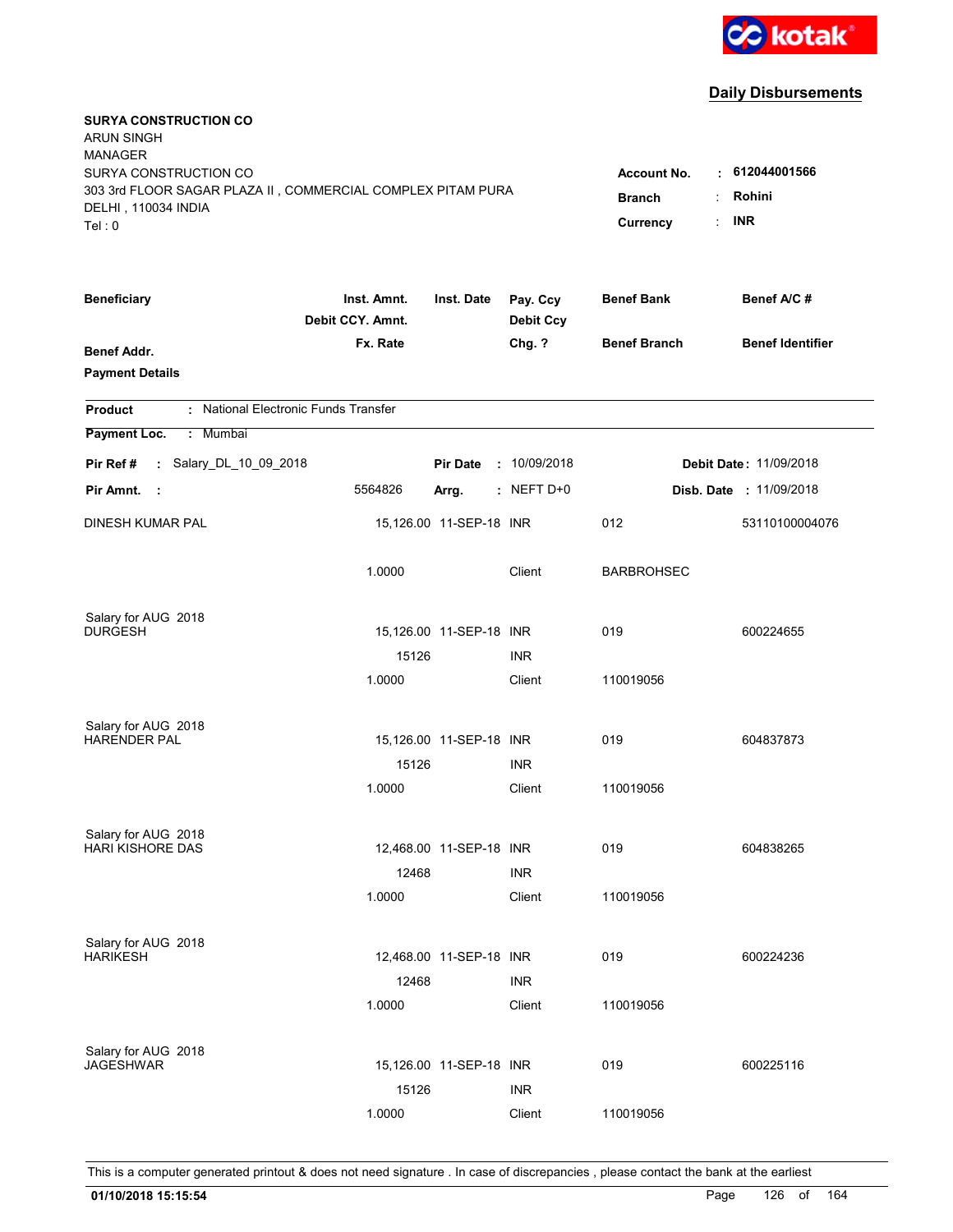

| <b>SURYA CONSTRUCTION CO</b><br><b>ARUN SINGH</b><br><b>MANAGER</b>                                                   |                                                 |                                                         |                              |                     |                                |
|-----------------------------------------------------------------------------------------------------------------------|-------------------------------------------------|---------------------------------------------------------|------------------------------|---------------------|--------------------------------|
| SURYA CONSTRUCTION CO<br>303 3rd FLOOR SAGAR PLAZA II, COMMERCIAL COMPLEX PITAM PURA<br>DELHI, 110034 INDIA<br>Tel: 0 | <b>Account No.</b><br><b>Branch</b><br>Currency | $\cdot$ 612044001566<br>Rohini<br>÷<br><b>INR</b><br>÷. |                              |                     |                                |
| <b>Beneficiary</b>                                                                                                    | Inst. Amnt.<br>Debit CCY. Amnt.                 | Inst. Date                                              | Pay. Ccy<br><b>Debit Ccy</b> | <b>Benef Bank</b>   | Benef A/C#                     |
| <b>Benef Addr.</b><br><b>Payment Details</b>                                                                          | Fx. Rate                                        |                                                         | Chg. ?                       | <b>Benef Branch</b> | <b>Benef Identifier</b>        |
| : National Electronic Funds Transfer<br><b>Product</b>                                                                |                                                 |                                                         |                              |                     |                                |
| Payment Loc.<br>Mumbai<br>÷.                                                                                          |                                                 |                                                         |                              |                     |                                |
| : Salary_DL_10_09_2018<br>Pir Ref #                                                                                   |                                                 | <b>Pir Date</b>                                         | : 10/09/2018                 |                     | <b>Debit Date: 11/09/2018</b>  |
| Pir Amnt.<br>- 11                                                                                                     | 5564826                                         | Arrg.                                                   | $:$ NEFT D+0                 |                     | <b>Disb. Date : 11/09/2018</b> |
| <b>JAGESHWAR</b>                                                                                                      |                                                 | 15,126.00 11-SEP-18 INR                                 |                              | 019                 | 600225116                      |
|                                                                                                                       | 1.0000                                          |                                                         | Client                       | 110019056           |                                |
| Salary for AUG 2018                                                                                                   |                                                 |                                                         |                              |                     |                                |
| JAI KUMAR                                                                                                             | 12468                                           | 12,468.00 11-SEP-18 INR                                 | <b>INR</b>                   | 019                 | 600224361                      |
|                                                                                                                       | 1.0000                                          |                                                         | Client                       | 110019056           |                                |
|                                                                                                                       |                                                 |                                                         |                              |                     |                                |
| Salary for AUG 2018<br><b>JAWAHAR RAI</b>                                                                             |                                                 | 15,126.00 11-SEP-18 INR                                 |                              | 019                 | 600224871                      |
|                                                                                                                       | 15126                                           |                                                         | <b>INR</b>                   |                     |                                |
|                                                                                                                       | 1.0000                                          |                                                         | Client                       | 110019056           |                                |
|                                                                                                                       |                                                 |                                                         |                              |                     |                                |
| Salary for AUG 2018<br><b>JITENDER PAL</b>                                                                            |                                                 | 15,126.00 11-SEP-18 INR                                 |                              | 019                 | 602907800                      |
|                                                                                                                       | 15126                                           |                                                         | <b>INR</b>                   |                     |                                |
|                                                                                                                       | 1.0000                                          |                                                         | Client                       | 110019056           |                                |
|                                                                                                                       |                                                 |                                                         |                              |                     |                                |
| Salary for AUG 2018<br><b>JITENDER PATHAK</b>                                                                         |                                                 |                                                         |                              | 019                 | 600224917                      |
|                                                                                                                       | 12468                                           | 12,468.00 11-SEP-18 INR                                 | <b>INR</b>                   |                     |                                |
|                                                                                                                       | 1.0000                                          |                                                         | Client                       | 110019056           |                                |
|                                                                                                                       |                                                 |                                                         |                              |                     |                                |
| Salary for AUG 2018                                                                                                   |                                                 |                                                         |                              |                     |                                |
| KADIR ANSARI                                                                                                          |                                                 | 15,126.00 11-SEP-18 INR                                 |                              | 019                 | 600224906                      |
|                                                                                                                       | 15126<br>1.0000                                 |                                                         | <b>INR</b><br>Client         | 110019056           |                                |
|                                                                                                                       |                                                 |                                                         |                              |                     |                                |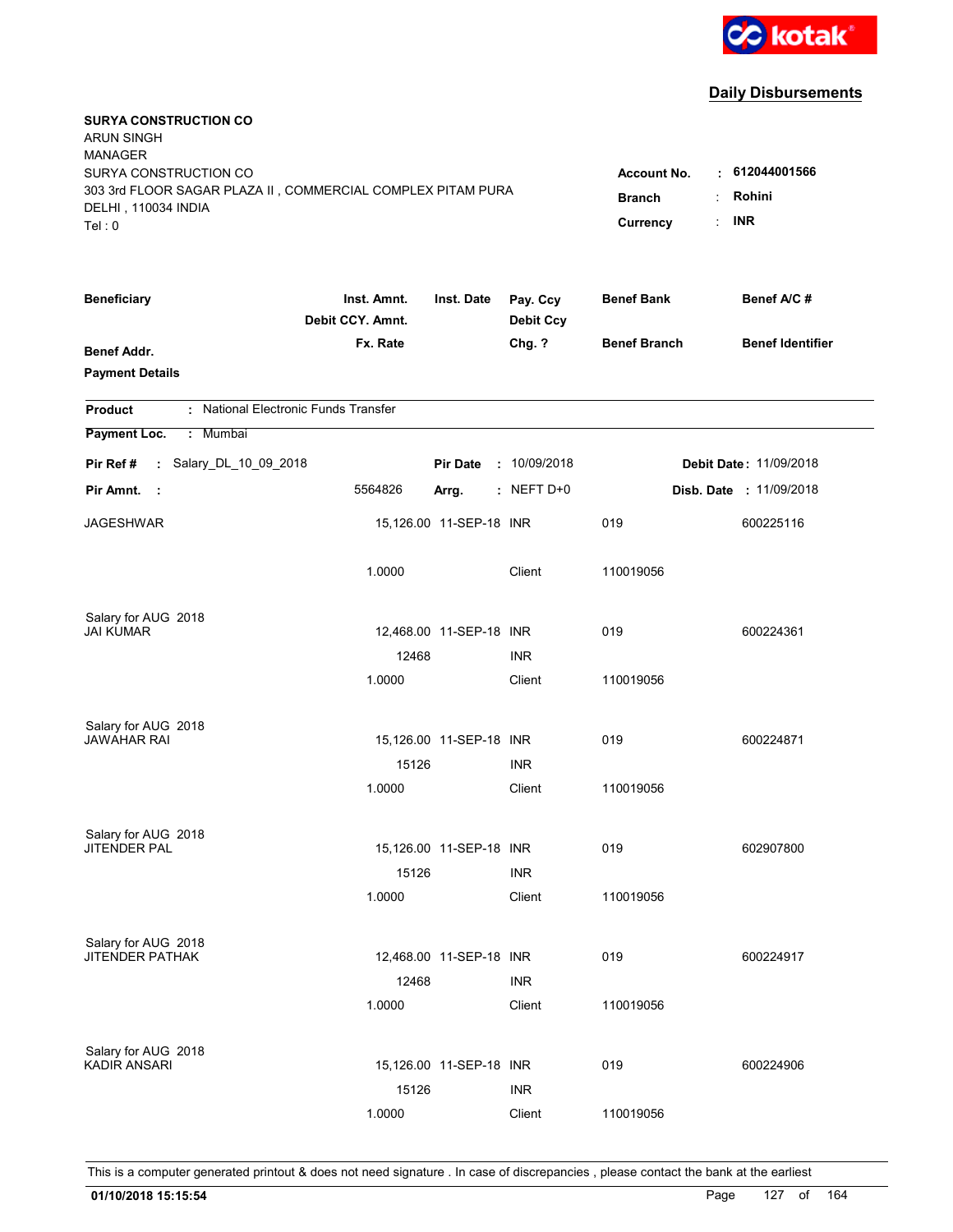

| <b>SURYA CONSTRUCTION CO</b><br><b>ARUN SINGH</b><br><b>MANAGER</b><br>SURYA CONSTRUCTION CO<br>303 3rd FLOOR SAGAR PLAZA II, COMMERCIAL COMPLEX PITAM PURA<br>DELHI, 110034 INDIA<br>Tel: 0 | <b>Account No.</b><br><b>Branch</b><br>Currency | . 612044001566<br>Rohini<br><b>INR</b> |                              |                     |                                |
|----------------------------------------------------------------------------------------------------------------------------------------------------------------------------------------------|-------------------------------------------------|----------------------------------------|------------------------------|---------------------|--------------------------------|
| <b>Beneficiary</b>                                                                                                                                                                           | Inst. Amnt.<br>Debit CCY. Amnt.                 | Inst. Date                             | Pay. Ccy<br><b>Debit Ccy</b> | <b>Benef Bank</b>   | Benef A/C #                    |
| <b>Benef Addr.</b><br><b>Payment Details</b>                                                                                                                                                 | Fx. Rate                                        |                                        | Chg. ?                       | <b>Benef Branch</b> | <b>Benef Identifier</b>        |
| : National Electronic Funds Transfer<br><b>Product</b>                                                                                                                                       |                                                 |                                        |                              |                     |                                |
| Payment Loc.<br>: Mumbai                                                                                                                                                                     |                                                 |                                        |                              |                     |                                |
| : Salary_DL_10_09_2018<br>Pir Ref#                                                                                                                                                           |                                                 | <b>Pir Date</b>                        | : 10/09/2018                 |                     | <b>Debit Date: 11/09/2018</b>  |
| Pir Amnt. :                                                                                                                                                                                  | 5564826                                         | Arrg.                                  | $:$ NEFT D+0                 |                     | <b>Disb. Date : 11/09/2018</b> |
| <b>KADIR ANSARI</b>                                                                                                                                                                          |                                                 | 15,126.00 11-SEP-18 INR                |                              | 019                 | 600224906                      |
|                                                                                                                                                                                              | 1.0000                                          |                                        | Client                       | 110019056           |                                |
| Salary for AUG 2018                                                                                                                                                                          |                                                 |                                        |                              |                     |                                |
| KAILASH CHAND                                                                                                                                                                                |                                                 | 12,468.00 11-SEP-18 INR                |                              | 019                 | 600224327                      |
|                                                                                                                                                                                              | 12468<br>1.0000                                 |                                        | <b>INR</b><br>Client         | 110019056           |                                |
|                                                                                                                                                                                              |                                                 |                                        |                              |                     |                                |
| Salary for AUG 2018                                                                                                                                                                          |                                                 |                                        |                              |                     |                                |
| <b>KAMLESH KUMAR</b>                                                                                                                                                                         |                                                 | 15,126.00 11-SEP-18 INR                |                              | 019                 | 600224826                      |
|                                                                                                                                                                                              | 15126                                           |                                        | <b>INR</b>                   |                     |                                |
|                                                                                                                                                                                              | 1.0000                                          |                                        | Client                       | 110019056           |                                |
| Salary for AUG 2018                                                                                                                                                                          |                                                 |                                        |                              |                     |                                |
| <b>KRISHAN KUMAR</b>                                                                                                                                                                         |                                                 | 15,126.00 11-SEP-18 INR                |                              | 019                 | 604838016                      |
|                                                                                                                                                                                              | 15126                                           |                                        | <b>INR</b>                   |                     |                                |
|                                                                                                                                                                                              | 1.0000                                          |                                        | Client                       | 110019056           |                                |
| Salary for AUG 2018                                                                                                                                                                          |                                                 |                                        |                              |                     |                                |
| <b>LAL BABU</b>                                                                                                                                                                              |                                                 | 12,468.00 11-SEP-18 INR                |                              | 019                 | 600224485                      |
|                                                                                                                                                                                              | 12468                                           |                                        | <b>INR</b>                   |                     |                                |
|                                                                                                                                                                                              | 1.0000                                          |                                        | Client                       | 110019056           |                                |
| Salary for AUG 2018                                                                                                                                                                          |                                                 |                                        |                              |                     |                                |
| <b>LAL BIHARI</b>                                                                                                                                                                            |                                                 | 15,126.00 11-SEP-18 INR                |                              | 012                 | 53110100002352                 |
|                                                                                                                                                                                              | 15126                                           |                                        | <b>INR</b>                   |                     |                                |
|                                                                                                                                                                                              | 1.0000                                          |                                        | Client                       | <b>BARBROHSEC</b>   |                                |
|                                                                                                                                                                                              |                                                 |                                        |                              |                     |                                |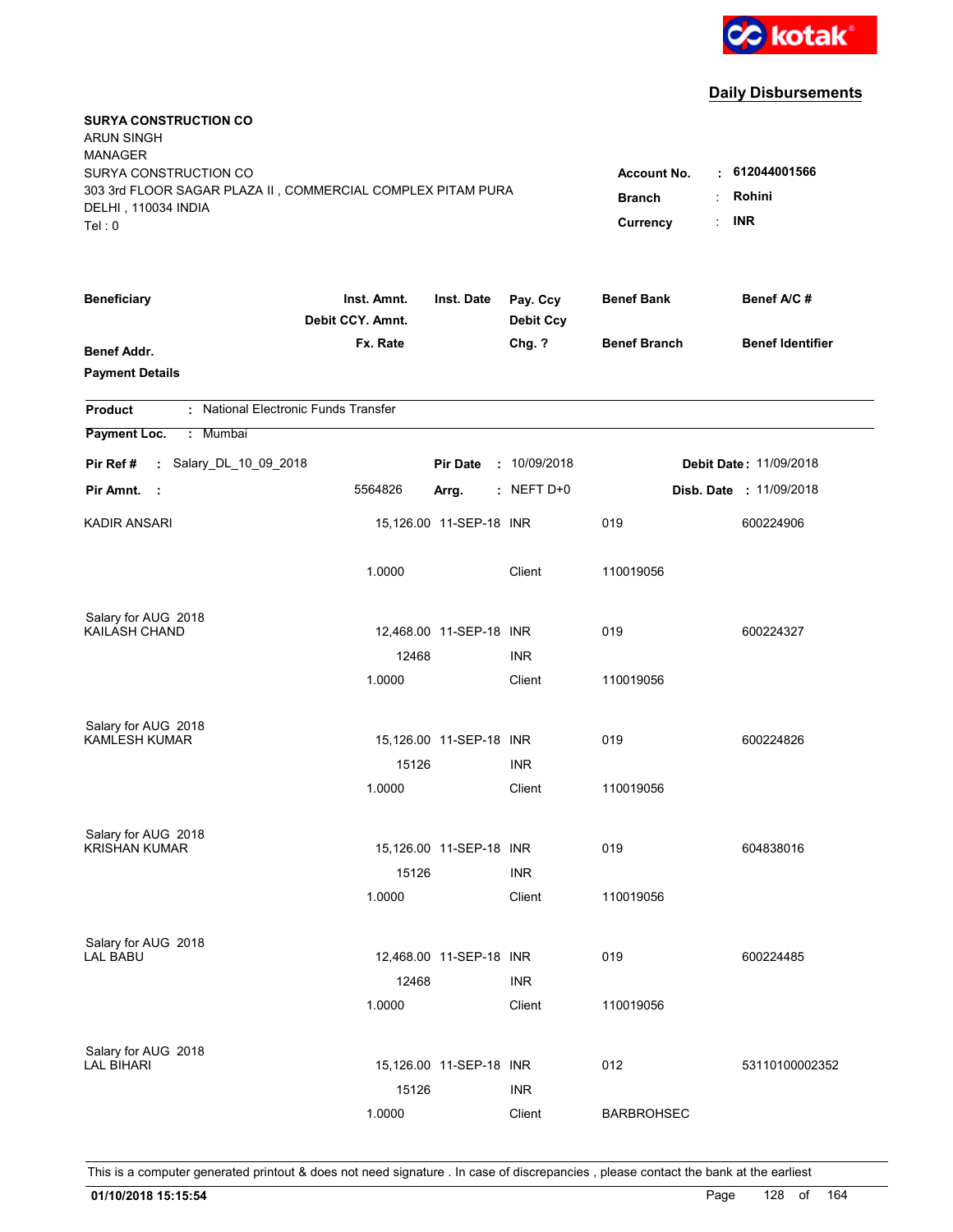

| <b>SURYA CONSTRUCTION CO</b><br><b>ARUN SINGH</b>                                  |                                 |                         |                              |                     |                                |
|------------------------------------------------------------------------------------|---------------------------------|-------------------------|------------------------------|---------------------|--------------------------------|
| <b>MANAGER</b>                                                                     |                                 |                         |                              |                     |                                |
| SURYA CONSTRUCTION CO                                                              |                                 |                         |                              | <b>Account No.</b>  | : 612044001566                 |
| 303 3rd FLOOR SAGAR PLAZA II, COMMERCIAL COMPLEX PITAM PURA<br>DELHI, 110034 INDIA | <b>Branch</b><br>÷              | Rohini                  |                              |                     |                                |
| Tel: 0                                                                             |                                 |                         |                              | ÷<br>Currency       | <b>INR</b>                     |
|                                                                                    |                                 |                         |                              |                     |                                |
| <b>Beneficiary</b>                                                                 | Inst. Amnt.<br>Debit CCY. Amnt. | Inst. Date              | Pay. Ccy<br><b>Debit Ccy</b> | <b>Benef Bank</b>   | Benef A/C#                     |
| Benef Addr.                                                                        | Fx. Rate                        |                         | Chg. ?                       | <b>Benef Branch</b> | <b>Benef Identifier</b>        |
| <b>Payment Details</b>                                                             |                                 |                         |                              |                     |                                |
| : National Electronic Funds Transfer<br><b>Product</b>                             |                                 |                         |                              |                     |                                |
| Payment Loc.<br>: Mumbai                                                           |                                 |                         |                              |                     |                                |
| : Salary_DL_10_09_2018<br>Pir Ref#                                                 |                                 | <b>Pir Date</b>         | : 10/09/2018                 |                     | <b>Debit Date: 11/09/2018</b>  |
| Pir Amnt.<br>$\sim$ 1.                                                             | 5564826                         | Arrg.                   | $:$ NEFT D+0                 |                     | <b>Disb. Date : 11/09/2018</b> |
| <b>LAL BIHARI</b>                                                                  |                                 | 15,126.00 11-SEP-18 INR |                              | 012                 | 53110100002352                 |
|                                                                                    | 1.0000                          |                         | Client                       | <b>BARBROHSEC</b>   |                                |
| Salary for AUG 2018                                                                |                                 |                         |                              |                     |                                |
| <b>LALLAN RAWAT</b>                                                                |                                 | 15,126.00 11-SEP-18 INR |                              | 019                 | 600224203                      |
|                                                                                    | 15126                           |                         | INR.                         |                     |                                |
|                                                                                    | 1.0000                          |                         | Client                       | 110019056           |                                |
| Salary for AUG 2018                                                                |                                 |                         |                              |                     |                                |
| <b>MAHESH</b>                                                                      |                                 | 12,468.00 11-SEP-18 INR |                              | 019                 | 600224699                      |
|                                                                                    | 12468                           |                         | <b>INR</b>                   |                     |                                |
|                                                                                    | 1.0000                          |                         | Client                       | 110019056           |                                |
| Salary for AUG 2018                                                                |                                 |                         |                              |                     |                                |
| <b>MANOJ KUMAR</b>                                                                 |                                 | 12,468.00 11-SEP-18 INR |                              | 019                 | 600224644                      |
|                                                                                    | 12468                           |                         | <b>INR</b>                   |                     |                                |
|                                                                                    | 1.0000                          |                         | Client                       | 110019056           |                                |
| Salary for AUG 2018                                                                |                                 |                         |                              |                     |                                |
| <b>MANOJ KUMAR</b>                                                                 |                                 | 15,126.00 11-SEP-18 INR |                              | 019                 | 600224156                      |
|                                                                                    | 15126                           |                         | <b>INR</b>                   |                     |                                |
|                                                                                    | 1.0000                          |                         | Client                       | 110019056           |                                |
| Salary for AUG 2018                                                                |                                 |                         |                              |                     |                                |
| <b>MINTOO MANDAL</b>                                                               |                                 | 15,126.00 11-SEP-18 INR |                              | 019                 | 600225047                      |
|                                                                                    | 15126                           |                         | <b>INR</b>                   |                     |                                |
|                                                                                    | 1.0000                          |                         | Client                       | 110019056           |                                |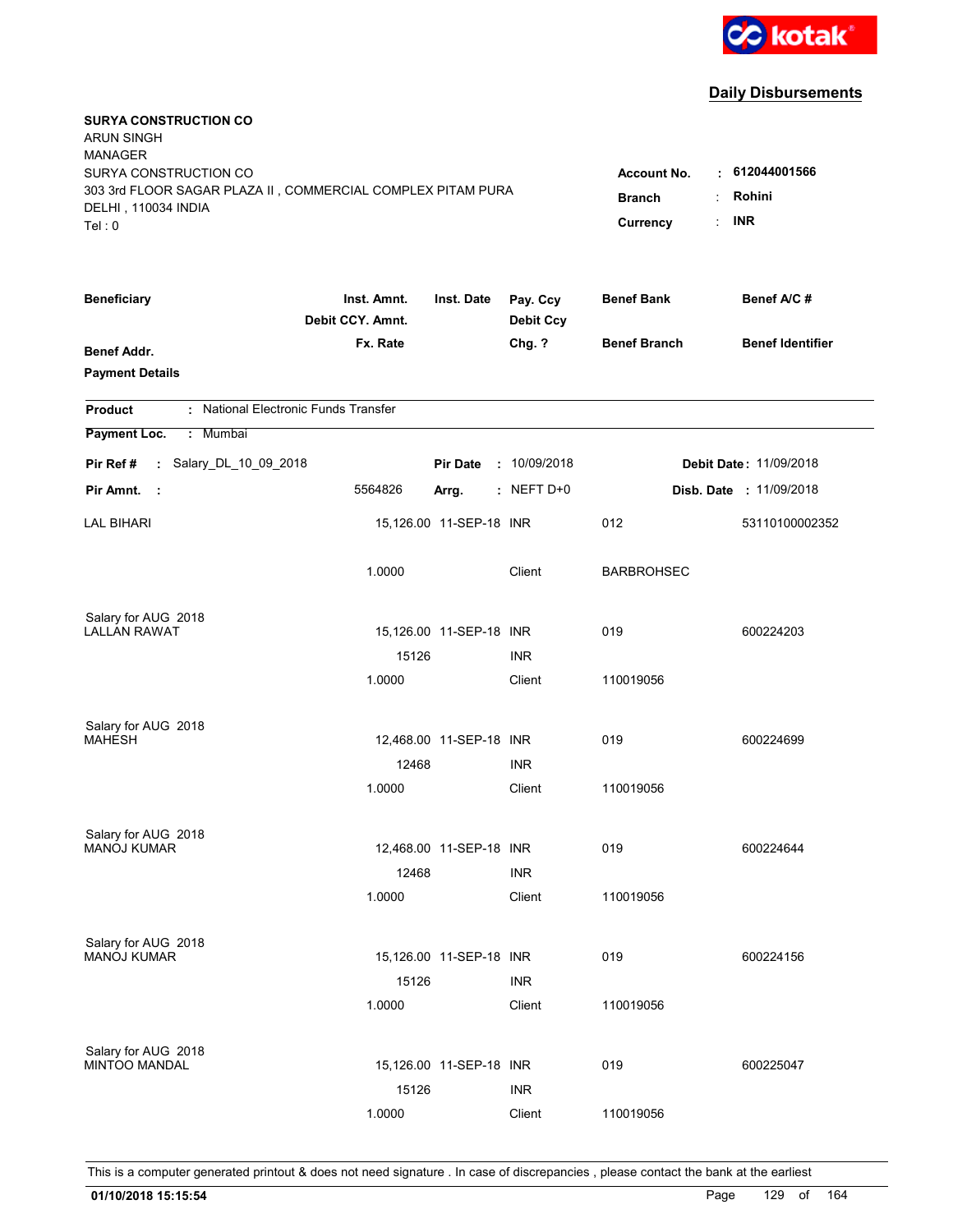

| <b>SURYA CONSTRUCTION CO</b><br><b>ARUN SINGH</b><br><b>MANAGER</b><br>SURYA CONSTRUCTION CO<br>303 3rd FLOOR SAGAR PLAZA II, COMMERCIAL COMPLEX PITAM PURA<br>DELHI, 110034 INDIA<br>Tel: 0 | <b>Account No.</b><br><b>Branch</b><br>Currency | $\cdot$ 612044001566<br>Rohini<br><b>INR</b> |                              |                     |                                |
|----------------------------------------------------------------------------------------------------------------------------------------------------------------------------------------------|-------------------------------------------------|----------------------------------------------|------------------------------|---------------------|--------------------------------|
| <b>Beneficiary</b>                                                                                                                                                                           | Inst. Amnt.<br>Debit CCY. Amnt.                 | Inst. Date                                   | Pay. Ccy<br><b>Debit Ccy</b> | <b>Benef Bank</b>   | Benef A/C #                    |
| <b>Benef Addr.</b><br><b>Payment Details</b>                                                                                                                                                 | Fx. Rate                                        |                                              | Chg. ?                       | <b>Benef Branch</b> | <b>Benef Identifier</b>        |
| : National Electronic Funds Transfer<br><b>Product</b>                                                                                                                                       |                                                 |                                              |                              |                     |                                |
| Payment Loc.<br>: Mumbai                                                                                                                                                                     |                                                 |                                              |                              |                     |                                |
| : Salary_DL_10_09_2018<br>Pir Ref #                                                                                                                                                          |                                                 | <b>Pir Date</b>                              | : 10/09/2018                 |                     | <b>Debit Date: 11/09/2018</b>  |
| Pir Amnt.<br>$\sim$ 1                                                                                                                                                                        | 5564826                                         | Arrg.                                        | $:$ NEFT D+0                 |                     | <b>Disb. Date : 11/09/2018</b> |
| <b>MINTOO MANDAL</b>                                                                                                                                                                         |                                                 | 15,126.00 11-SEP-18 INR                      |                              | 019                 | 600225047                      |
|                                                                                                                                                                                              | 1.0000                                          |                                              | Client                       | 110019056           |                                |
| Salary for AUG 2018<br><b>MOHAN LAL</b>                                                                                                                                                      |                                                 | 12,468.00 11-SEP-18 INR                      |                              | 019                 | 600225070                      |
|                                                                                                                                                                                              | 12468                                           |                                              | <b>INR</b>                   |                     |                                |
|                                                                                                                                                                                              | 1.0000                                          |                                              | Client                       | 110019056           |                                |
| Salary for AUG 2018<br><b>MOHAN LAL</b>                                                                                                                                                      |                                                 | 12,468.00 11-SEP-18 INR                      |                              | 019                 | 600224123                      |
|                                                                                                                                                                                              | 12468                                           |                                              | <b>INR</b>                   |                     |                                |
|                                                                                                                                                                                              | 1.0000                                          |                                              | Client                       | 110019056           |                                |
| Salary for AUG 2018<br>MOHAN LAL YADAV                                                                                                                                                       |                                                 | 10,054.00 11-SEP-18 INR                      |                              | 019                 | 601249727                      |
|                                                                                                                                                                                              | 10054                                           |                                              | <b>INR</b>                   |                     |                                |
|                                                                                                                                                                                              | 1.0000                                          |                                              | Client                       | 110019056           |                                |
| Salary for AUG 2018<br><b>MOHIT KUMAR</b>                                                                                                                                                    | 16449                                           | 16,449.00 11-SEP-18 INR                      | <b>INR</b>                   | 017                 | 128200101002262                |
|                                                                                                                                                                                              | 1.0000                                          |                                              | Client                       | CORP001282          |                                |
| Salary for AUG 2018<br><b>MUKESH KUMAR</b>                                                                                                                                                   | 2439                                            | 2,439.00 11-SEP-18 INR                       | <b>INR</b>                   | 019                 | 604837737                      |
|                                                                                                                                                                                              | 1.0000                                          |                                              | Client                       | 110019056           |                                |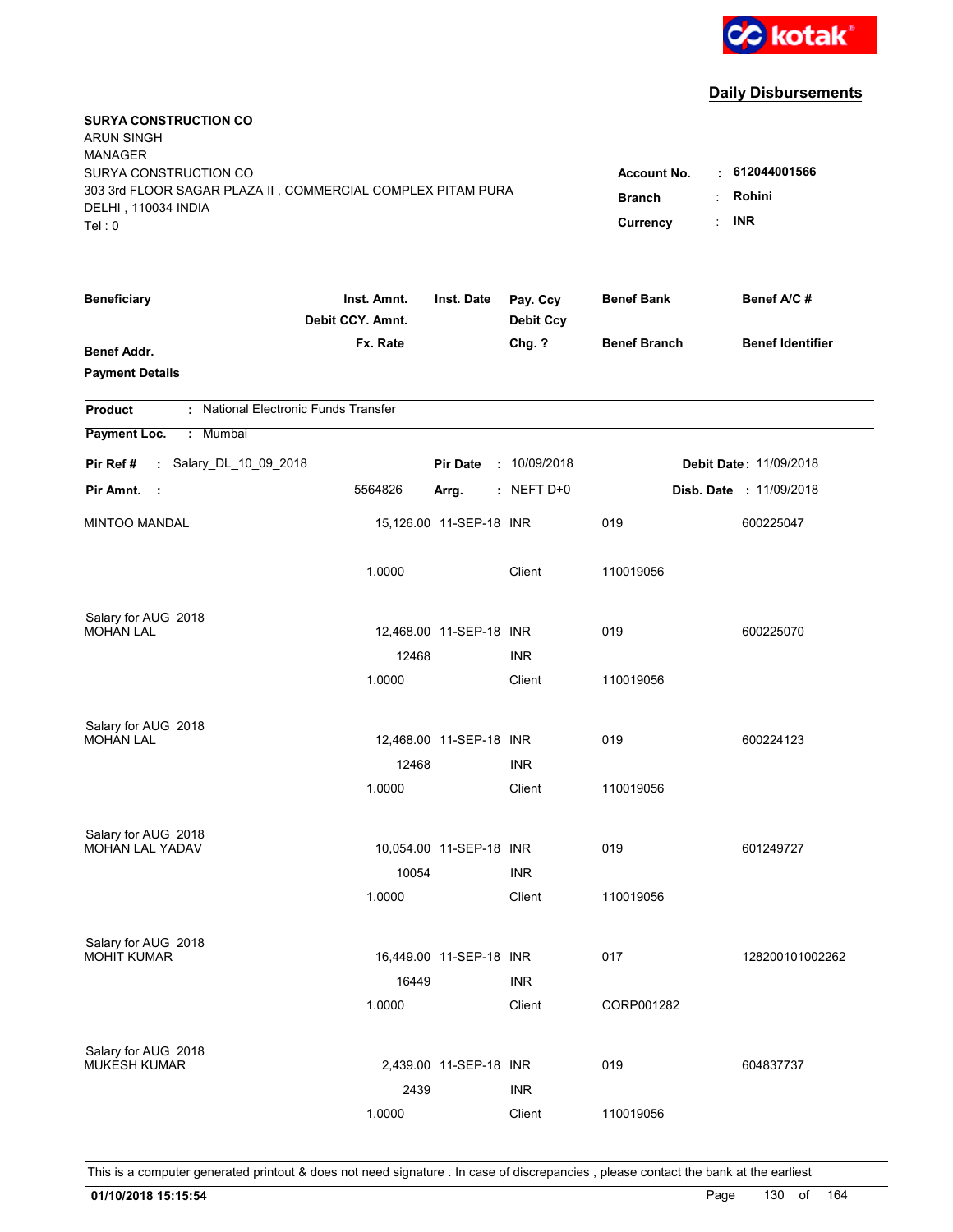

| <b>SURYA CONSTRUCTION CO</b><br><b>ARUN SINGH</b>                                  |                                 |                         |                              |                     |                               |
|------------------------------------------------------------------------------------|---------------------------------|-------------------------|------------------------------|---------------------|-------------------------------|
| <b>MANAGER</b>                                                                     |                                 |                         |                              |                     |                               |
| SURYA CONSTRUCTION CO                                                              |                                 |                         |                              | <b>Account No.</b>  | $\cdot$ 612044001566          |
| 303 3rd FLOOR SAGAR PLAZA II, COMMERCIAL COMPLEX PITAM PURA<br>DELHI, 110034 INDIA | <b>Branch</b>                   | Rohini<br>÷             |                              |                     |                               |
| Tel: 0                                                                             |                                 |                         |                              | Currency            | <b>INR</b><br>÷               |
|                                                                                    |                                 |                         |                              |                     |                               |
| <b>Beneficiary</b>                                                                 | Inst. Amnt.<br>Debit CCY. Amnt. | Inst. Date              | Pay. Ccy<br><b>Debit Ccy</b> | <b>Benef Bank</b>   | Benef A/C#                    |
| Benef Addr.                                                                        | Fx. Rate                        |                         | Chg. ?                       | <b>Benef Branch</b> | <b>Benef Identifier</b>       |
| <b>Payment Details</b>                                                             |                                 |                         |                              |                     |                               |
| : National Electronic Funds Transfer<br><b>Product</b>                             |                                 |                         |                              |                     |                               |
| Payment Loc.<br>: Mumbai                                                           |                                 |                         |                              |                     |                               |
| : Salary_DL_10_09_2018<br>Pir Ref#                                                 |                                 | <b>Pir Date</b>         | : 10/09/2018                 |                     | <b>Debit Date: 11/09/2018</b> |
| Pir Amnt.<br>$\sim$ 1.                                                             | 5564826                         | Arrg.                   | $:$ NEFT D+0                 |                     | Disb. Date : 11/09/2018       |
| <b>MUKESH KUMAR</b>                                                                |                                 | 2,439.00 11-SEP-18 INR  |                              | 019                 | 604837737                     |
|                                                                                    | 1.0000                          |                         | Client                       | 110019056           |                               |
| Salary for AUG 2018                                                                |                                 |                         |                              |                     |                               |
| <b>MUNENDER</b>                                                                    |                                 | 15,126.00 11-SEP-18 INR |                              | 022                 | 08462281003156                |
|                                                                                    | 15126                           |                         | INR.                         |                     |                               |
|                                                                                    | 1.0000                          |                         | Client                       | 110022077           |                               |
| Salary for AUG 2018                                                                |                                 |                         |                              |                     |                               |
| <b>NARESH KUMAR</b>                                                                |                                 | 12,468.00 11-SEP-18 INR |                              | 019                 | 600224973                     |
|                                                                                    | 12468                           |                         | <b>INR</b>                   |                     |                               |
|                                                                                    | 1.0000                          |                         | Client                       | 110019056           |                               |
| Salary for AUG 2018                                                                |                                 |                         |                              |                     |                               |
| <b>NATHU SINGH</b>                                                                 |                                 | 15,126.00 11-SEP-18 INR |                              | 019                 | 600224622                     |
|                                                                                    | 15126                           |                         | <b>INR</b>                   |                     |                               |
|                                                                                    | 1.0000                          |                         | Client                       | 110019056           |                               |
| Salary for AUG 2018                                                                |                                 |                         |                              |                     |                               |
| OM PRAKASH                                                                         |                                 | 15,126.00 11-SEP-18 INR |                              | 019                 | 600224532                     |
|                                                                                    | 15126                           |                         | <b>INR</b>                   |                     |                               |
|                                                                                    | 1.0000                          |                         | Client                       | 110019056           |                               |
| Salary for AUG 2018                                                                |                                 |                         |                              |                     |                               |
| <b>PANKAJ</b>                                                                      |                                 | 15,126.00 11-SEP-18 INR |                              | 019                 | 6384356467                    |
|                                                                                    | 15126                           |                         | <b>INR</b>                   |                     |                               |
|                                                                                    | 1.0000                          |                         | Client                       | 110019056           |                               |
|                                                                                    |                                 |                         |                              |                     |                               |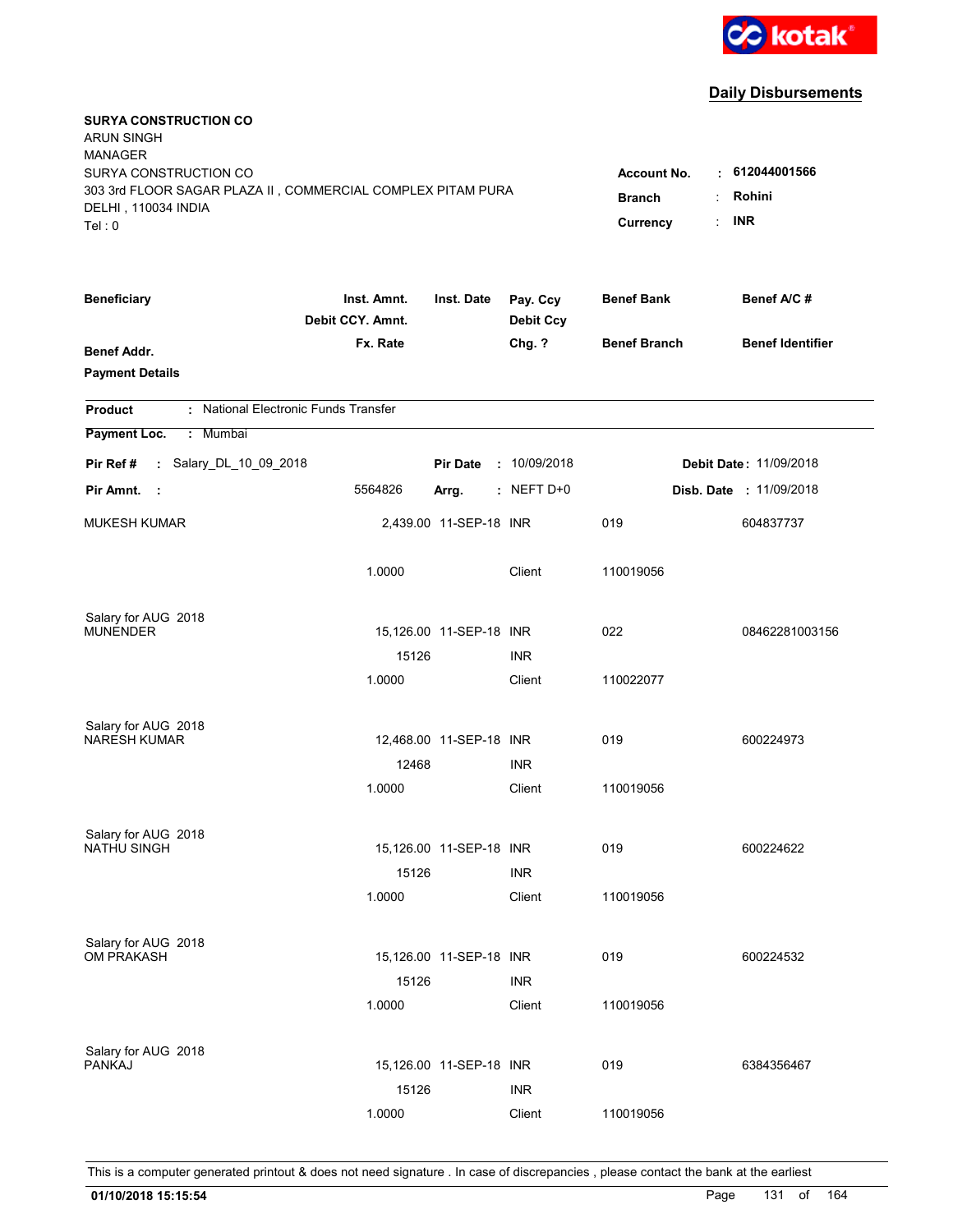

| <b>SURYA CONSTRUCTION CO</b><br><b>ARUN SINGH</b><br><b>MANAGER</b><br>SURYA CONSTRUCTION CO<br>303 3rd FLOOR SAGAR PLAZA II, COMMERCIAL COMPLEX PITAM PURA<br>DELHI, 110034 INDIA<br>Tel: 0 | <b>Account No.</b><br><b>Branch</b><br>Currency | 612044001566<br>٠<br>Rohini<br><b>INR</b><br>÷. |                              |                     |                               |
|----------------------------------------------------------------------------------------------------------------------------------------------------------------------------------------------|-------------------------------------------------|-------------------------------------------------|------------------------------|---------------------|-------------------------------|
| <b>Beneficiary</b>                                                                                                                                                                           | Inst. Amnt.<br>Debit CCY. Amnt.                 | Inst. Date                                      | Pay. Ccy<br><b>Debit Ccy</b> | <b>Benef Bank</b>   | Benef A/C#                    |
| Benef Addr.<br><b>Payment Details</b>                                                                                                                                                        | Fx. Rate                                        |                                                 | Chg. ?                       | <b>Benef Branch</b> | <b>Benef Identifier</b>       |
| : National Electronic Funds Transfer<br><b>Product</b>                                                                                                                                       |                                                 |                                                 |                              |                     |                               |
| Payment Loc.<br>: Mumbai                                                                                                                                                                     |                                                 |                                                 |                              |                     |                               |
| : Salary_DL_10_09_2018<br>Pir Ref#                                                                                                                                                           |                                                 | <b>Pir Date</b>                                 | : 10/09/2018                 |                     | <b>Debit Date: 11/09/2018</b> |
| Pir Amnt.<br>- 1                                                                                                                                                                             | 5564826                                         | Arrg.                                           | $:$ NEFT D+0                 |                     | Disb. Date : 11/09/2018       |
| <b>PANKAJ</b>                                                                                                                                                                                |                                                 | 15,126.00 11-SEP-18 INR                         |                              | 019                 | 6384356467                    |
|                                                                                                                                                                                              | 1.0000                                          |                                                 | Client                       | 110019056           |                               |
| Salary for AUG 2018                                                                                                                                                                          |                                                 |                                                 |                              |                     |                               |
| <b>PAPPU RAJBHAR</b>                                                                                                                                                                         |                                                 | 12,468.00 11-SEP-18 INR                         |                              | 019                 | 601250776                     |
|                                                                                                                                                                                              | 12468                                           |                                                 | <b>INR</b>                   |                     |                               |
|                                                                                                                                                                                              | 1.0000                                          |                                                 | Client                       | 110019056           |                               |
| Salary for AUG 2018                                                                                                                                                                          |                                                 |                                                 |                              |                     |                               |
| RADHEY SHYAM                                                                                                                                                                                 |                                                 | 12,468.00 11-SEP-18 INR                         |                              | 019                 | 600225241                     |
|                                                                                                                                                                                              | 12468                                           |                                                 | <b>INR</b>                   |                     |                               |
|                                                                                                                                                                                              | 1.0000                                          |                                                 | Client                       | 110019056           |                               |
| Salary for AUG 2018                                                                                                                                                                          |                                                 |                                                 |                              |                     |                               |
| <b>RAHUL</b>                                                                                                                                                                                 |                                                 | 12,468.00 11-SEP-18 INR                         |                              | 019                 | 603552855                     |
|                                                                                                                                                                                              | 12468                                           |                                                 | <b>INR</b>                   |                     |                               |
|                                                                                                                                                                                              | 1.0000                                          |                                                 | Client                       | 110019056           |                               |
| Salary for AUG 2018                                                                                                                                                                          |                                                 |                                                 |                              |                     |                               |
| RAJ KUMAR DAS                                                                                                                                                                                |                                                 | 15,126.00 11-SEP-18 INR                         |                              | 019                 | 600224984                     |
|                                                                                                                                                                                              | 15126                                           |                                                 | <b>INR</b>                   |                     |                               |
|                                                                                                                                                                                              | 1.0000                                          |                                                 | Client                       | 110019056           |                               |
|                                                                                                                                                                                              |                                                 |                                                 |                              |                     |                               |
| Salary for AUG 2018<br><b>RAJ PAL</b>                                                                                                                                                        |                                                 | 12,468.00 11-SEP-18 INR                         |                              | 019                 | 603552800                     |
|                                                                                                                                                                                              | 12468                                           |                                                 | <b>INR</b>                   |                     |                               |
|                                                                                                                                                                                              | 1.0000                                          |                                                 | Client                       | 110019056           |                               |
|                                                                                                                                                                                              |                                                 |                                                 |                              |                     |                               |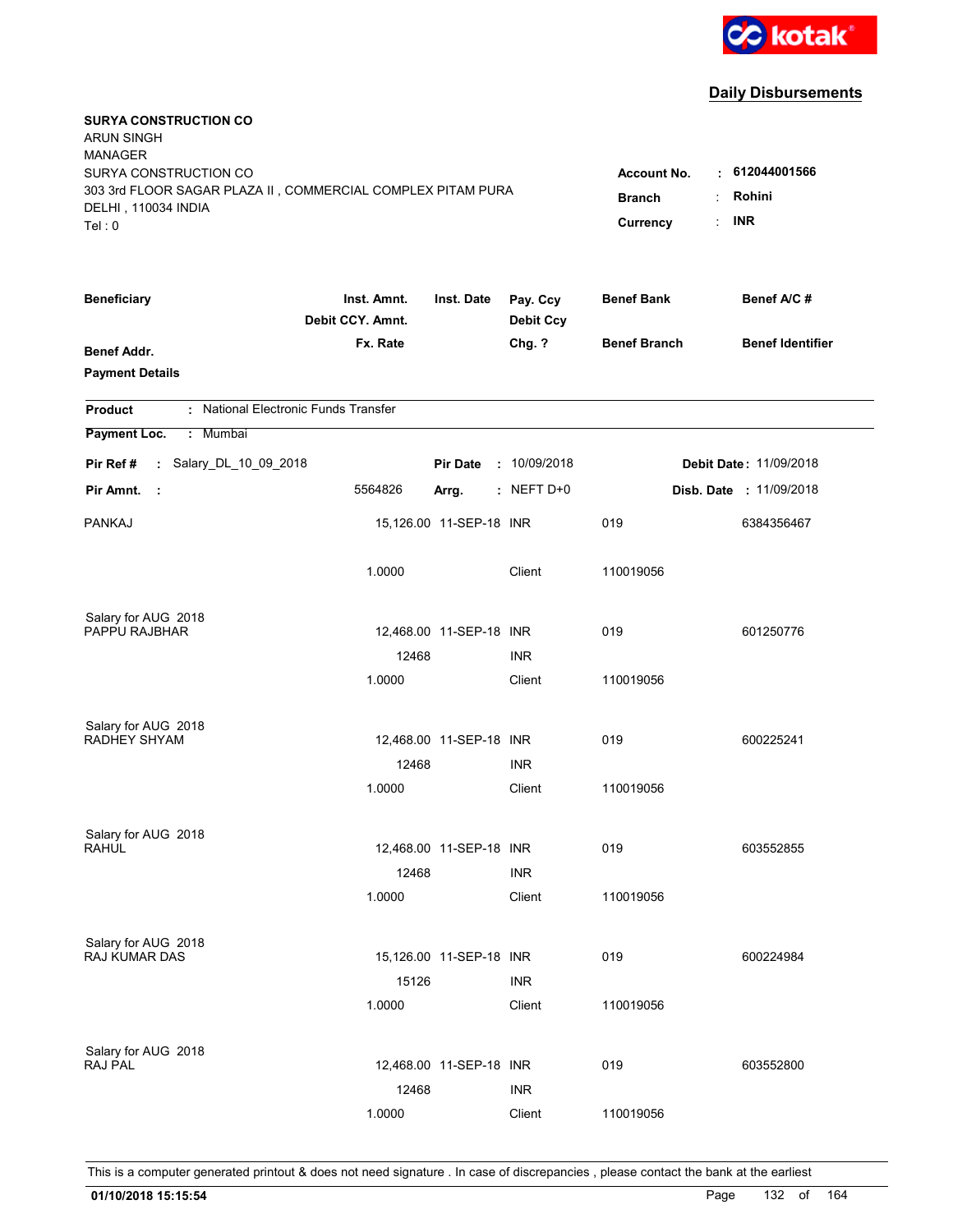

| <b>SURYA CONSTRUCTION CO</b><br><b>ARUN SINGH</b><br><b>MANAGER</b><br>SURYA CONSTRUCTION CO |                                     |                         |                              | <b>Account No.</b>  | 612044001566<br>t.            |
|----------------------------------------------------------------------------------------------|-------------------------------------|-------------------------|------------------------------|---------------------|-------------------------------|
| 303 3rd FLOOR SAGAR PLAZA II, COMMERCIAL COMPLEX PITAM PURA<br>DELHI, 110034 INDIA<br>Tel: 0 | <b>Branch</b><br>÷<br>÷<br>Currency | Rohini<br><b>INR</b>    |                              |                     |                               |
| <b>Beneficiary</b>                                                                           | Inst. Amnt.<br>Debit CCY. Amnt.     | Inst. Date              | Pay. Ccy<br><b>Debit Ccy</b> | <b>Benef Bank</b>   | Benef A/C#                    |
| <b>Benef Addr.</b><br><b>Payment Details</b>                                                 | Fx. Rate                            |                         | Chg. ?                       | <b>Benef Branch</b> | <b>Benef Identifier</b>       |
| : National Electronic Funds Transfer<br><b>Product</b>                                       |                                     |                         |                              |                     |                               |
| Payment Loc.<br>Mumbai<br>÷.                                                                 |                                     |                         |                              |                     |                               |
| : Salary_DL_10_09_2018<br>Pir Ref #                                                          |                                     | <b>Pir Date</b>         | : 10/09/2018                 |                     | <b>Debit Date: 11/09/2018</b> |
| Pir Amnt.<br>- 11                                                                            | 5564826                             | Arrg.                   | $:$ NEFT D+0                 |                     | Disb. Date : 11/09/2018       |
| <b>RAJ PAL</b>                                                                               |                                     | 12,468.00 11-SEP-18 INR |                              | 019                 | 603552800                     |
|                                                                                              | 1.0000                              |                         | Client                       | 110019056           |                               |
| Salary for AUG 2018                                                                          |                                     |                         |                              |                     |                               |
| RAJAN MAJHI                                                                                  | 15126                               | 15,126.00 11-SEP-18 INR | <b>INR</b>                   | 019                 | 601250562                     |
|                                                                                              | 1.0000                              |                         | Client                       | 110019056           |                               |
| Salary for AUG 2018                                                                          |                                     |                         |                              |                     |                               |
| <b>RAJESH GAUTAM</b>                                                                         | 8783                                | 8,783.00 11-SEP-18 INR  | <b>INR</b>                   | 024                 | 2113000100177517              |
|                                                                                              | 1.0000                              |                         | Client                       | PUN0211300          |                               |
| Salary for AUG 2018                                                                          |                                     |                         |                              |                     |                               |
| <b>RAJESH KUMAR</b>                                                                          |                                     | 15,126.00 11-SEP-18 INR |                              | 019                 | 602908441                     |
|                                                                                              | 15126                               |                         | <b>INR</b>                   |                     |                               |
|                                                                                              | 1.0000                              |                         | Client                       | 110019056           |                               |
| Salary for AUG 2018                                                                          |                                     |                         |                              |                     |                               |
| <b>RAJNISH</b>                                                                               |                                     | 15,126.00 11-SEP-18 INR |                              | 012                 | 21250100035373                |
|                                                                                              | 15126<br>1.0000                     |                         | <b>INR</b><br>Client         | 110012045           |                               |
| Salary for AUG 2018                                                                          |                                     |                         |                              |                     |                               |
| RAJU                                                                                         | 15126                               | 15,126.00 11-SEP-18 INR | <b>INR</b>                   | 019                 | 6361131858                    |
|                                                                                              | 1.0000                              |                         | Client                       | 110019056           |                               |
|                                                                                              |                                     |                         |                              |                     |                               |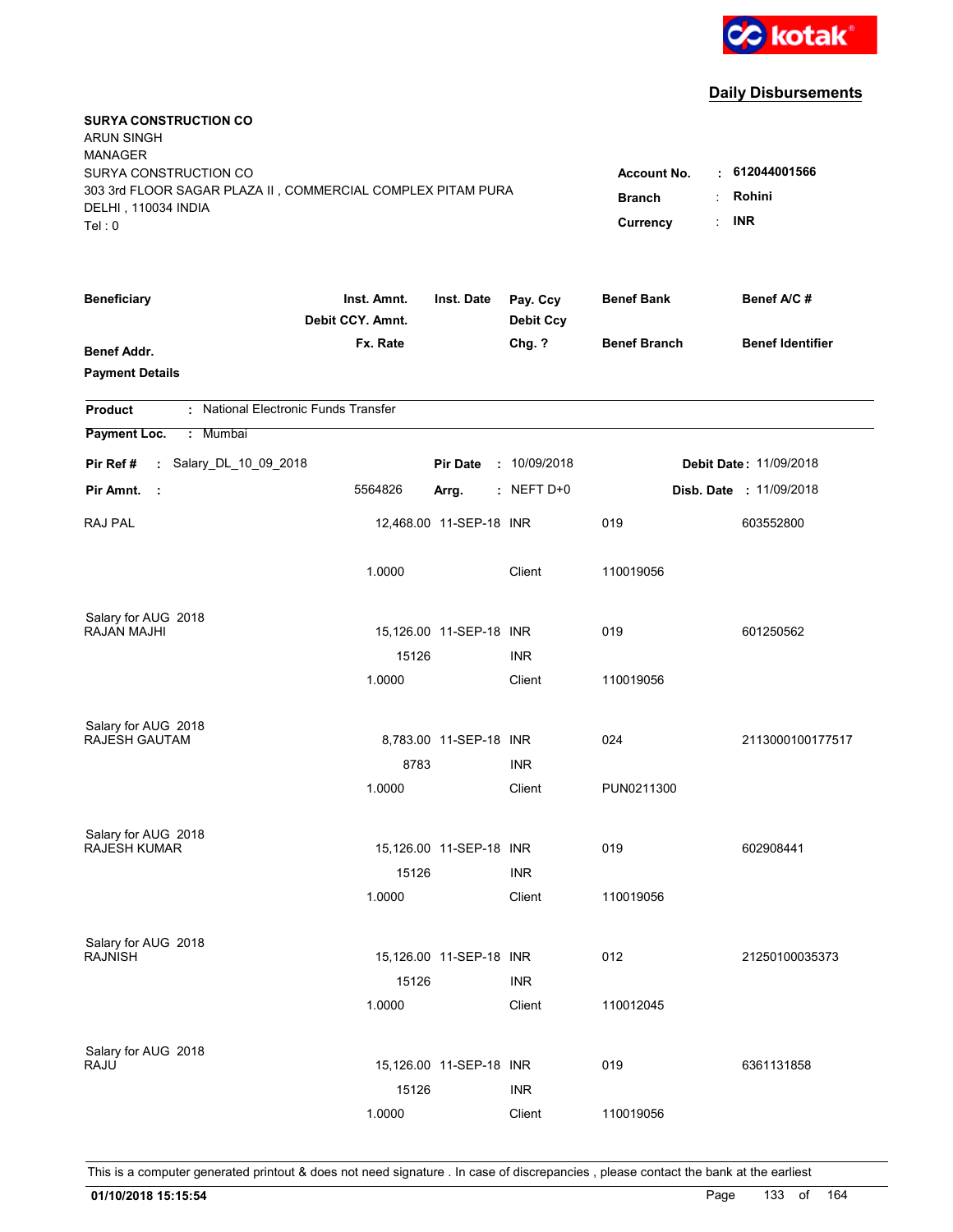

| <b>SURYA CONSTRUCTION CO</b><br><b>ARUN SINGH</b><br><b>MANAGER</b><br>SURYA CONSTRUCTION CO<br>303 3rd FLOOR SAGAR PLAZA II, COMMERCIAL COMPLEX PITAM PURA<br>DELHI, 110034 INDIA<br>Tel: 0 | <b>Account No.</b><br><b>Branch</b><br>Currency | 612044001566<br>٠<br>Rohini<br><b>INR</b><br>÷. |                              |                     |                               |
|----------------------------------------------------------------------------------------------------------------------------------------------------------------------------------------------|-------------------------------------------------|-------------------------------------------------|------------------------------|---------------------|-------------------------------|
| <b>Beneficiary</b>                                                                                                                                                                           | Inst. Amnt.<br>Debit CCY. Amnt.                 | Inst. Date                                      | Pay. Ccy<br><b>Debit Ccy</b> | <b>Benef Bank</b>   | Benef A/C#                    |
| Benef Addr.<br><b>Payment Details</b>                                                                                                                                                        | Fx. Rate                                        |                                                 | Chg. ?                       | <b>Benef Branch</b> | <b>Benef Identifier</b>       |
| : National Electronic Funds Transfer<br><b>Product</b>                                                                                                                                       |                                                 |                                                 |                              |                     |                               |
| Payment Loc.<br>: Mumbai                                                                                                                                                                     |                                                 |                                                 |                              |                     |                               |
| : Salary_DL_10_09_2018<br>Pir Ref#                                                                                                                                                           |                                                 | <b>Pir Date</b>                                 | : 10/09/2018                 |                     | <b>Debit Date: 11/09/2018</b> |
| Pir Amnt.<br>- 1                                                                                                                                                                             | 5564826                                         | Arrg.                                           | : NEFT D+0                   |                     | Disb. Date : 11/09/2018       |
| RAJU                                                                                                                                                                                         |                                                 | 15,126.00 11-SEP-18 INR                         |                              | 019                 | 6361131858                    |
|                                                                                                                                                                                              | 1.0000                                          |                                                 | Client                       | 110019056           |                               |
| Salary for AUG 2018                                                                                                                                                                          |                                                 |                                                 |                              |                     |                               |
| <b>RAKESH KUMAR</b>                                                                                                                                                                          |                                                 | 12,468.00 11-SEP-18 INR                         |                              | 019                 | 600224576                     |
|                                                                                                                                                                                              | 12468<br>1.0000                                 |                                                 | <b>INR</b><br>Client         | 110019056           |                               |
|                                                                                                                                                                                              |                                                 |                                                 |                              |                     |                               |
| Salary for AUG 2018                                                                                                                                                                          |                                                 |                                                 |                              |                     |                               |
| <b>RAM DULARE</b>                                                                                                                                                                            |                                                 | 15,126.00 11-SEP-18 INR                         |                              | 019                 | 602908474                     |
|                                                                                                                                                                                              | 15126                                           |                                                 | <b>INR</b>                   |                     |                               |
|                                                                                                                                                                                              | 1.0000                                          |                                                 | Client                       | 110019056           |                               |
| Salary for AUG 2018                                                                                                                                                                          |                                                 |                                                 |                              |                     |                               |
| <b>RAM NARAYAN</b>                                                                                                                                                                           |                                                 | 12,468.00 11-SEP-18 INR                         |                              | 019                 | 600224939                     |
|                                                                                                                                                                                              | 12468                                           |                                                 | <b>INR</b>                   |                     |                               |
|                                                                                                                                                                                              | 1.0000                                          |                                                 | Client                       | 110019056           |                               |
| Salary for AUG 2018                                                                                                                                                                          |                                                 |                                                 |                              |                     |                               |
| <b>RAM PRAVESH</b>                                                                                                                                                                           |                                                 | 15,126.00 11-SEP-18 INR                         |                              | 019                 | 602908190                     |
|                                                                                                                                                                                              | 15126                                           |                                                 | <b>INR</b>                   |                     |                               |
|                                                                                                                                                                                              | 1.0000                                          |                                                 | Client                       | 110019056           |                               |
| Salary for AUG 2018                                                                                                                                                                          |                                                 |                                                 |                              |                     |                               |
| <b>RAM PRAVESH</b>                                                                                                                                                                           |                                                 | 12,468.00 11-SEP-18 INR                         |                              | 019                 | 600224305                     |
|                                                                                                                                                                                              | 12468                                           |                                                 | <b>INR</b>                   |                     |                               |
|                                                                                                                                                                                              | 1.0000                                          |                                                 | Client                       | 110019056           |                               |
|                                                                                                                                                                                              |                                                 |                                                 |                              |                     |                               |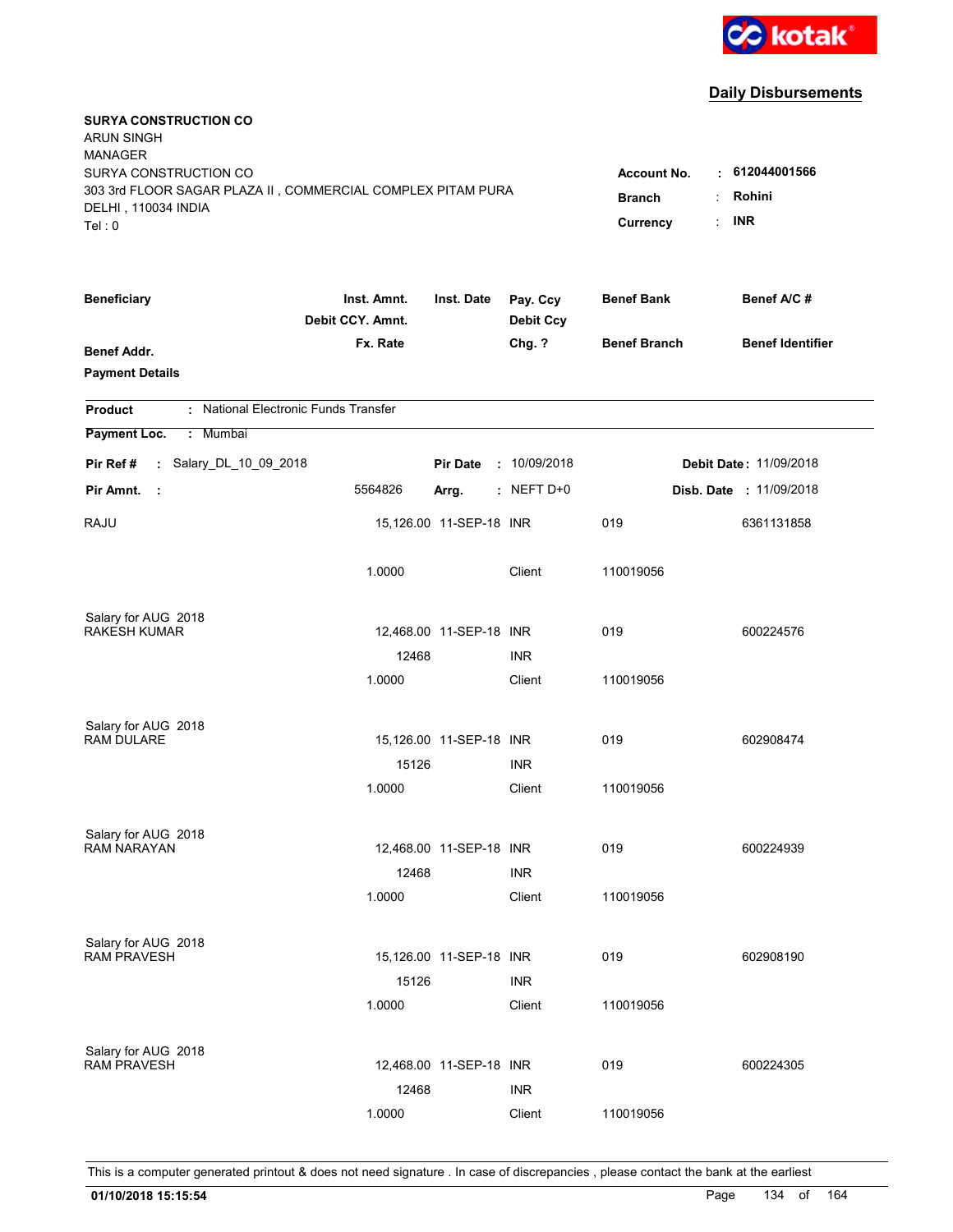

| <b>SURYA CONSTRUCTION CO</b><br><b>ARUN SINGH</b>                                  |                                 |                         |                              |                                  |                               |
|------------------------------------------------------------------------------------|---------------------------------|-------------------------|------------------------------|----------------------------------|-------------------------------|
| <b>MANAGER</b>                                                                     |                                 |                         |                              |                                  |                               |
| SURYA CONSTRUCTION CO                                                              |                                 |                         |                              | <b>Account No.</b>               | : 612044001566                |
| 303 3rd FLOOR SAGAR PLAZA II, COMMERCIAL COMPLEX PITAM PURA<br>DELHI, 110034 INDIA | <b>Branch</b>                   | Rohini                  |                              |                                  |                               |
| Tel: 0                                                                             |                                 |                         |                              | $\ddot{\phantom{a}}$<br>Currency | <b>INR</b>                    |
|                                                                                    |                                 |                         |                              |                                  |                               |
| <b>Beneficiary</b>                                                                 | Inst. Amnt.<br>Debit CCY. Amnt. | Inst. Date              | Pay. Ccy<br><b>Debit Ccy</b> | <b>Benef Bank</b>                | Benef A/C#                    |
| Benef Addr.                                                                        | Fx. Rate                        |                         | Chg. ?                       | <b>Benef Branch</b>              | <b>Benef Identifier</b>       |
| <b>Payment Details</b>                                                             |                                 |                         |                              |                                  |                               |
| : National Electronic Funds Transfer<br><b>Product</b>                             |                                 |                         |                              |                                  |                               |
| Payment Loc.<br>: Mumbai                                                           |                                 |                         |                              |                                  |                               |
| : Salary_DL_10_09_2018<br>Pir Ref#                                                 |                                 | <b>Pir Date</b>         | : 10/09/2018                 |                                  | <b>Debit Date: 11/09/2018</b> |
| Pir Amnt.<br>- 1                                                                   | 5564826                         | Arrg.                   | : NEFT D+0                   |                                  | Disb. Date : 11/09/2018       |
| <b>RAM PRAVESH</b>                                                                 |                                 | 12,468.00 11-SEP-18 INR |                              | 019                              | 600224305                     |
|                                                                                    | 1.0000                          |                         | Client                       | 110019056                        |                               |
| Salary for AUG 2018                                                                |                                 |                         |                              |                                  |                               |
| <b>RAM SHANKAR</b>                                                                 |                                 | 12,468.00 11-SEP-18 INR |                              | 012                              | 53110100001753                |
|                                                                                    | 12468                           |                         | <b>INR</b>                   |                                  |                               |
|                                                                                    | 1.0000                          |                         | Client                       | <b>BARBROHSEC</b>                |                               |
| Salary for AUG 2018                                                                |                                 |                         |                              |                                  |                               |
| <b>RAMAN</b>                                                                       |                                 | 7,319.00 11-SEP-18 INR  |                              | 019                              | 603552811                     |
|                                                                                    | 7319                            |                         | <b>INR</b>                   |                                  |                               |
|                                                                                    | 1.0000                          |                         | Client                       | 110019056                        |                               |
| Salary for AUG 2018                                                                |                                 |                         |                              |                                  |                               |
| <b>RAMESH CHAND</b>                                                                |                                 | 12,468.00 11-SEP-18 INR |                              | 019                              | 600224394                     |
|                                                                                    | 12468                           |                         | <b>INR</b>                   |                                  |                               |
|                                                                                    | 1.0000                          |                         | Client                       | 110019056                        |                               |
| Salary for AUG 2018                                                                |                                 |                         |                              |                                  |                               |
| <b>RAMESH PANDEY</b>                                                               |                                 | 12,468.00 11-SEP-18 INR |                              | 019                              | 600224316                     |
|                                                                                    | 12468                           |                         | <b>INR</b>                   |                                  |                               |
|                                                                                    | 1.0000                          |                         | Client                       | 110019056                        |                               |
| Salary for AUG 2018                                                                |                                 |                         |                              |                                  |                               |
| RANJEET BHARDWAJ                                                                   |                                 | 15,126.00 11-SEP-18 INR |                              | 019                              | 604838027                     |
|                                                                                    | 15126                           |                         | <b>INR</b>                   |                                  |                               |
|                                                                                    | 1.0000                          |                         | Client                       | 110019056                        |                               |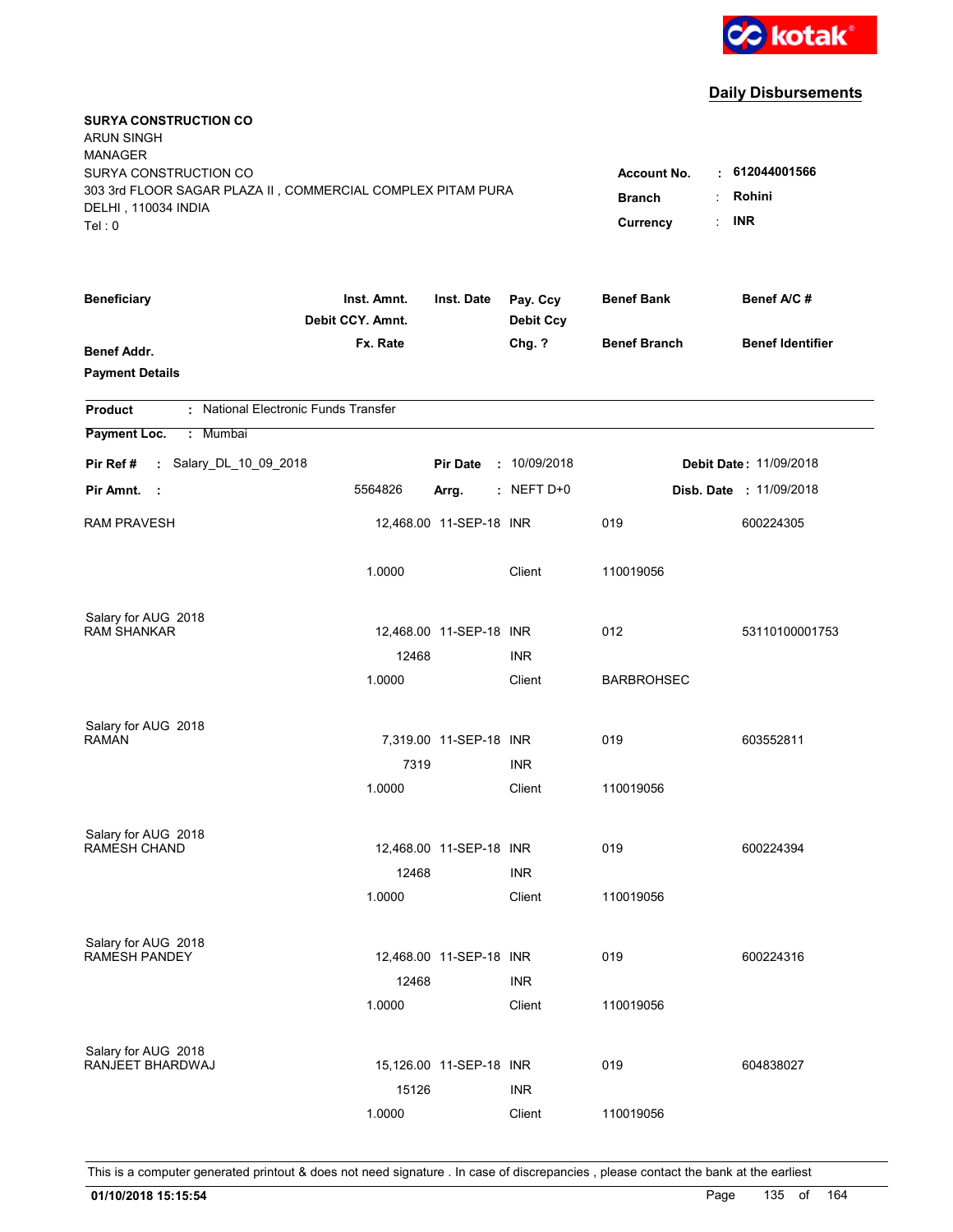

| <b>SURYA CONSTRUCTION CO</b><br><b>ARUN SINGH</b>           |                                 |                         |                              |                     |                               |
|-------------------------------------------------------------|---------------------------------|-------------------------|------------------------------|---------------------|-------------------------------|
| <b>MANAGER</b>                                              |                                 |                         |                              |                     |                               |
| SURYA CONSTRUCTION CO                                       |                                 |                         |                              | <b>Account No.</b>  | 612044001566<br>t.            |
| 303 3rd FLOOR SAGAR PLAZA II, COMMERCIAL COMPLEX PITAM PURA | <b>Branch</b>                   | Rohini<br>÷             |                              |                     |                               |
| DELHI, 110034 INDIA<br>Tel: 0                               |                                 |                         |                              | Currency            | <b>INR</b><br>÷               |
|                                                             |                                 |                         |                              |                     |                               |
| <b>Beneficiary</b>                                          | Inst. Amnt.<br>Debit CCY. Amnt. | Inst. Date              | Pay. Ccy<br><b>Debit Ccy</b> | <b>Benef Bank</b>   | Benef A/C#                    |
| <b>Benef Addr.</b>                                          | Fx. Rate                        |                         | Chg. ?                       | <b>Benef Branch</b> | <b>Benef Identifier</b>       |
| <b>Payment Details</b>                                      |                                 |                         |                              |                     |                               |
| : National Electronic Funds Transfer<br><b>Product</b>      |                                 |                         |                              |                     |                               |
| Payment Loc.<br>Mumbai<br>÷.                                |                                 |                         |                              |                     |                               |
| : Salary_DL_10_09_2018<br>Pir Ref#                          |                                 | <b>Pir Date</b>         | : 10/09/2018                 |                     | <b>Debit Date: 11/09/2018</b> |
| Pir Amnt.<br>- 11                                           | 5564826                         | Arrg.                   | $:$ NEFT D+0                 |                     | Disb. Date : 11/09/2018       |
| RANJEET BHARDWAJ                                            |                                 | 15,126.00 11-SEP-18 INR |                              | 019                 | 604838027                     |
|                                                             | 1.0000                          |                         | Client                       | 110019056           |                               |
| Salary for AUG 2018                                         |                                 |                         |                              |                     |                               |
| RANJEET MANDAL                                              |                                 | 6,837.00 11-SEP-18 INR  |                              | 019                 | 600225149                     |
|                                                             | 6837                            |                         | <b>INR</b>                   |                     |                               |
|                                                             | 1.0000                          |                         | Client                       | 110019056           |                               |
| Salary for AUG 2018                                         |                                 |                         |                              |                     |                               |
| <b>RANVIR KUMAR</b>                                         |                                 | 8,044.00 11-SEP-18 INR  |                              | 019                 | 604838163                     |
|                                                             | 8044                            |                         | <b>INR</b>                   |                     |                               |
|                                                             | 1.0000                          |                         | Client                       | 110019056           |                               |
| Salary for AUG 2018                                         |                                 |                         |                              |                     |                               |
| <b>ROHTASH</b>                                              |                                 | 12,468.00 11-SEP-18 INR |                              | 019                 | 600224677                     |
|                                                             | 12468                           |                         | <b>INR</b>                   |                     |                               |
|                                                             | 1.0000                          |                         | Client                       | 110019056           |                               |
| Salary for AUG 2018                                         |                                 |                         |                              |                     |                               |
| SAJJAN KUMAR SHARMA                                         |                                 | 15,126.00 11-SEP-18 INR |                              | 019                 | 600224145                     |
|                                                             | 15126                           |                         | <b>INR</b>                   |                     |                               |
|                                                             | 1.0000                          |                         | Client                       | 110019056           |                               |
| Salary for AUG 2018                                         |                                 |                         |                              |                     |                               |
| <b>SANJEEV KUMAR</b>                                        |                                 | 12,468.00 11-SEP-18 INR |                              | 002                 | 30580964403                   |
|                                                             | 12468                           |                         | <b>INR</b>                   |                     |                               |
|                                                             | 1.0000                          |                         | Client                       | 110002180           |                               |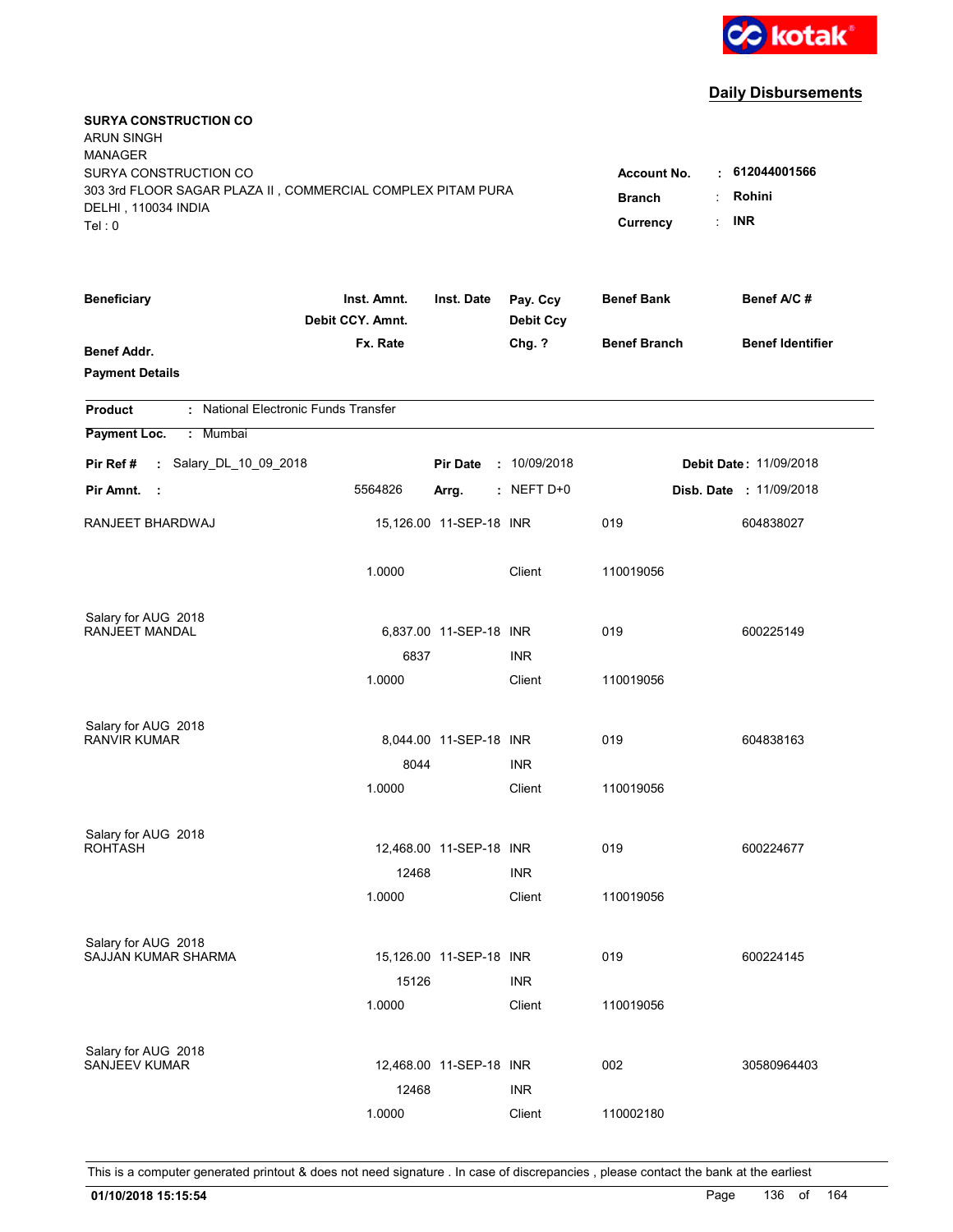

| <b>SURYA CONSTRUCTION CO</b><br><b>ARUN SINGH</b><br><b>MANAGER</b><br>SURYA CONSTRUCTION CO<br>303 3rd FLOOR SAGAR PLAZA II, COMMERCIAL COMPLEX PITAM PURA<br>DELHI, 110034 INDIA<br>Tel: 0 | <b>Account No.</b><br><b>Branch</b><br>Currency | 612044001566<br>٠.<br>Rohini<br><b>INR</b> |                              |                     |                                |
|----------------------------------------------------------------------------------------------------------------------------------------------------------------------------------------------|-------------------------------------------------|--------------------------------------------|------------------------------|---------------------|--------------------------------|
| <b>Beneficiary</b>                                                                                                                                                                           | Inst. Amnt.<br>Debit CCY. Amnt.                 | Inst. Date                                 | Pay. Ccy<br><b>Debit Ccy</b> | <b>Benef Bank</b>   | Benef A/C #                    |
| <b>Benef Addr.</b><br><b>Payment Details</b>                                                                                                                                                 | Fx. Rate                                        |                                            | Chg. ?                       | <b>Benef Branch</b> | <b>Benef Identifier</b>        |
| : National Electronic Funds Transfer<br><b>Product</b>                                                                                                                                       |                                                 |                                            |                              |                     |                                |
| Payment Loc.<br>: Mumbai                                                                                                                                                                     |                                                 |                                            |                              |                     |                                |
| : Salary_DL_10_09_2018<br>Pir Ref #                                                                                                                                                          |                                                 | <b>Pir Date</b>                            | : 10/09/2018                 |                     | <b>Debit Date: 11/09/2018</b>  |
| Pir Amnt.<br>$\sim$ 1                                                                                                                                                                        | 5564826                                         | Arrg.                                      | $:$ NEFT D+0                 |                     | <b>Disb. Date : 11/09/2018</b> |
| <b>SANJEEV KUMAR</b>                                                                                                                                                                         |                                                 | 12,468.00 11-SEP-18 INR                    |                              | 002                 | 30580964403                    |
|                                                                                                                                                                                              | 1.0000                                          |                                            | Client                       | 110002180           |                                |
| Salary for AUG 2018                                                                                                                                                                          |                                                 |                                            |                              |                     |                                |
| <b>SANOJ KUMAR</b>                                                                                                                                                                           | 12468                                           | 12,468.00 11-SEP-18 INR                    | <b>INR</b>                   | 019                 | 600224247                      |
|                                                                                                                                                                                              | 1.0000                                          |                                            | Client                       | 110019056           |                                |
| Salary for AUG 2018                                                                                                                                                                          |                                                 |                                            |                              |                     |                                |
| <b>SANTOSH DASS</b>                                                                                                                                                                          |                                                 | 12,468.00 11-SEP-18 INR                    |                              | 019                 | 601249669                      |
|                                                                                                                                                                                              | 12468                                           |                                            | <b>INR</b>                   |                     |                                |
|                                                                                                                                                                                              | 1.0000                                          |                                            | Client                       | 110019056           |                                |
| Salary for AUG 2018                                                                                                                                                                          |                                                 |                                            |                              |                     |                                |
| <b>SARVESH KUMAR</b>                                                                                                                                                                         |                                                 | 12,468.00 11-SEP-18 INR                    |                              | 019                 | 600224565                      |
|                                                                                                                                                                                              | 12468<br>1.0000                                 |                                            | <b>INR</b>                   |                     |                                |
|                                                                                                                                                                                              |                                                 |                                            | Client                       | 110019056           |                                |
| Salary for AUG 2018<br><b>SATENDER KUMAR</b>                                                                                                                                                 |                                                 | 10,458.00 11-SEP-18 INR                    |                              | 012                 | 53110100001799                 |
|                                                                                                                                                                                              | 10458                                           |                                            | <b>INR</b>                   |                     |                                |
|                                                                                                                                                                                              | 1.0000                                          |                                            | Client                       | <b>BARBROHSEC</b>   |                                |
| Salary for AUG 2018                                                                                                                                                                          |                                                 |                                            |                              |                     |                                |
| <b>SATENDER PATHAK</b>                                                                                                                                                                       |                                                 | 12,468.00 11-SEP-18 INR                    |                              | 017                 | 086000101006215                |
|                                                                                                                                                                                              | 12468                                           |                                            | <b>INR</b>                   |                     |                                |
|                                                                                                                                                                                              | 1.0000                                          |                                            | Client                       | 110017074           |                                |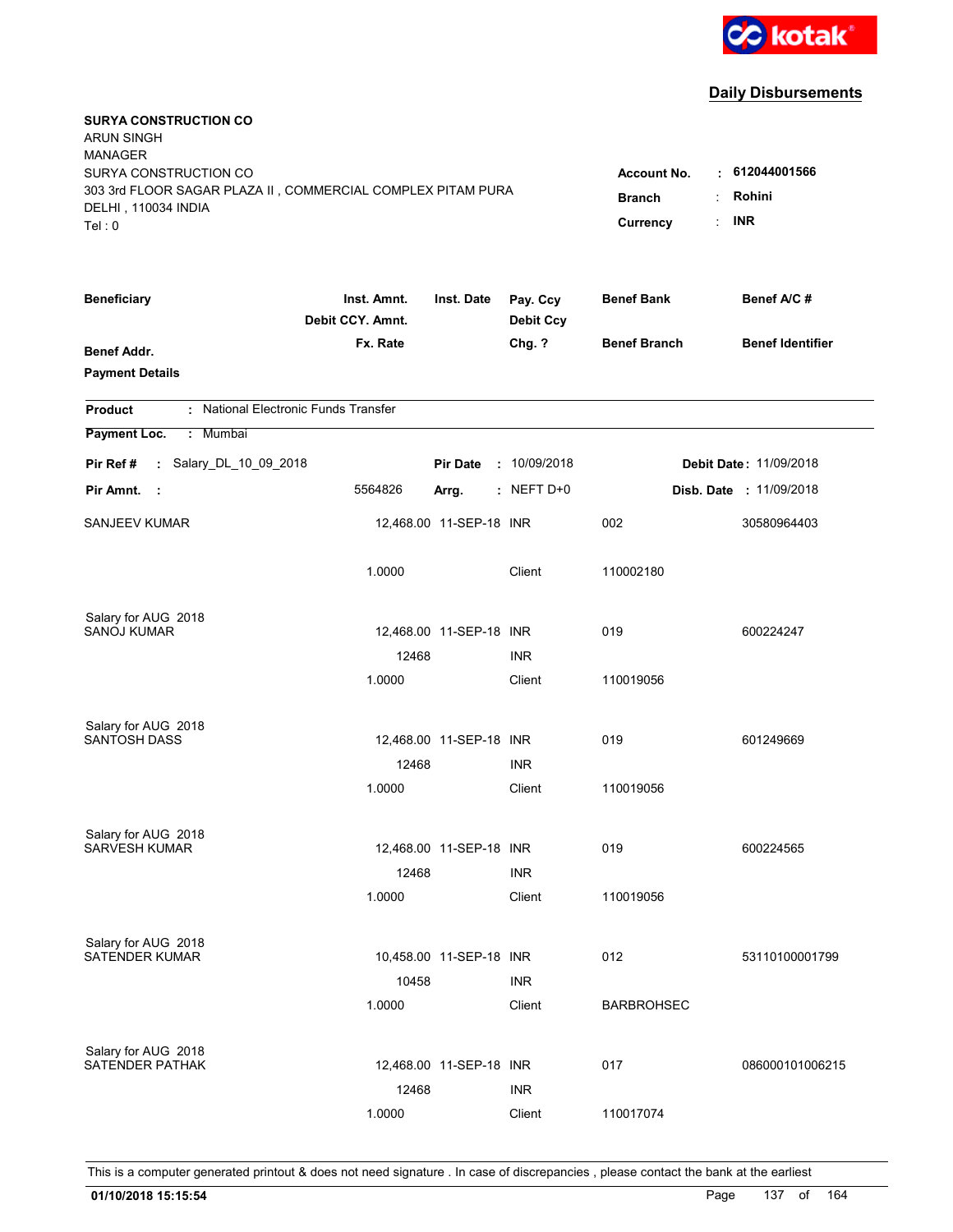

| <b>SURYA CONSTRUCTION CO</b><br><b>ARUN SINGH</b>                                    |                                 |                         |                              |                                  |                               |
|--------------------------------------------------------------------------------------|---------------------------------|-------------------------|------------------------------|----------------------------------|-------------------------------|
| <b>MANAGER</b>                                                                       |                                 |                         |                              |                                  |                               |
| SURYA CONSTRUCTION CO<br>303 3rd FLOOR SAGAR PLAZA II, COMMERCIAL COMPLEX PITAM PURA |                                 |                         |                              | <b>Account No.</b>               | : 612044001566                |
| DELHI, 110034 INDIA                                                                  | <b>Branch</b><br>÷              | Rohini                  |                              |                                  |                               |
| Tel: 0                                                                               |                                 |                         |                              | $\ddot{\phantom{a}}$<br>Currency | <b>INR</b>                    |
| <b>Beneficiary</b>                                                                   | Inst. Amnt.<br>Debit CCY. Amnt. | Inst. Date              | Pay. Ccy<br><b>Debit Ccy</b> | <b>Benef Bank</b>                | Benef A/C#                    |
| Benef Addr.                                                                          | Fx. Rate                        |                         | Chg. ?                       | <b>Benef Branch</b>              | <b>Benef Identifier</b>       |
| <b>Payment Details</b>                                                               |                                 |                         |                              |                                  |                               |
| : National Electronic Funds Transfer<br><b>Product</b>                               |                                 |                         |                              |                                  |                               |
| Payment Loc.<br>: Mumbai                                                             |                                 |                         |                              |                                  |                               |
| : Salary_DL_10_09_2018<br>Pir Ref#                                                   |                                 | <b>Pir Date</b>         | : 10/09/2018                 |                                  | <b>Debit Date: 11/09/2018</b> |
| Pir Amnt.<br>$\mathbf{r}$                                                            | 5564826                         | Arrg.                   | $:$ NEFT D+0                 |                                  | Disb. Date : 11/09/2018       |
| SATENDER PATHAK                                                                      |                                 | 12,468.00 11-SEP-18 INR |                              | 017                              | 086000101006215               |
|                                                                                      | 1.0000                          |                         | Client                       | 110017074                        |                               |
| Salary for AUG 2018                                                                  |                                 |                         |                              |                                  |                               |
| <b>SATENDR KUMAR</b>                                                                 |                                 | 9,758.00 11-SEP-18 INR  |                              | 015                              | 0998101022666                 |
|                                                                                      | 9758                            |                         | INR.                         |                                  |                               |
|                                                                                      | 1.0000                          |                         | Client                       | <b>CABPURDILN</b>                |                               |
| Salary for AUG 2018                                                                  |                                 |                         |                              |                                  |                               |
| <b>SHANKAR LAL</b>                                                                   |                                 | 15,126.00 11-SEP-18 INR |                              | 019                              | 600224190                     |
|                                                                                      | 15126                           |                         | <b>INR</b>                   |                                  |                               |
|                                                                                      | 1.0000                          |                         | Client                       | 110019056                        |                               |
| Salary for AUG 2018                                                                  |                                 |                         |                              |                                  |                               |
| <b>SHARVAN KUMAR</b>                                                                 |                                 | 12,468.00 11-SEP-18 INR |                              | 012                              | 53110100002061                |
|                                                                                      | 12468                           |                         | <b>INR</b>                   |                                  |                               |
|                                                                                      | 1.0000                          |                         | Client                       | <b>BARBROHSEC</b>                |                               |
| Salary for AUG 2018                                                                  |                                 |                         |                              |                                  |                               |
| SHEETAL PRASAD                                                                       |                                 | 12,468.00 11-SEP-18 INR |                              | 019                              | 602908383                     |
|                                                                                      | 12468                           |                         | <b>INR</b>                   |                                  |                               |
|                                                                                      | 1.0000                          |                         | Client                       | 110019056                        |                               |
| Salary for AUG 2018                                                                  |                                 |                         |                              |                                  |                               |
| <b>SHIV BAHADUR</b>                                                                  |                                 | 15,126.00 11-SEP-18 INR |                              | 019                              | 600225218                     |
|                                                                                      | 15126                           |                         | <b>INR</b>                   |                                  |                               |
|                                                                                      | 1.0000                          |                         | Client                       | 110019056                        |                               |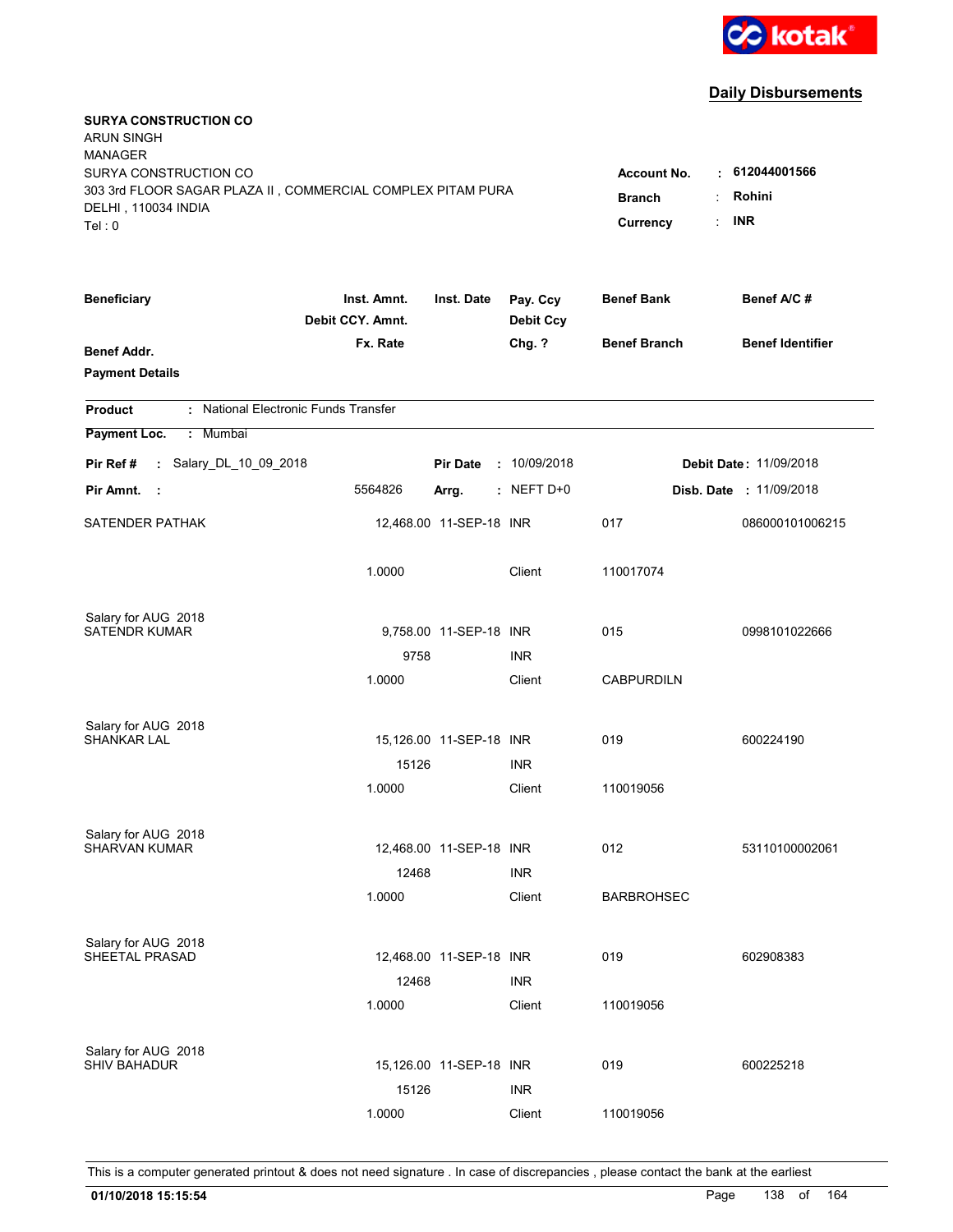

| <b>SURYA CONSTRUCTION CO</b><br><b>ARUN SINGH</b><br><b>MANAGER</b><br>SURYA CONSTRUCTION CO<br>303 3rd FLOOR SAGAR PLAZA II, COMMERCIAL COMPLEX PITAM PURA<br>DELHI, 110034 INDIA<br>Tel: 0 | <b>Account No.</b><br><b>Branch</b><br>Currency | $\cdot$ 612044001566<br>Rohini<br><b>INR</b><br>t. |                              |                     |                         |
|----------------------------------------------------------------------------------------------------------------------------------------------------------------------------------------------|-------------------------------------------------|----------------------------------------------------|------------------------------|---------------------|-------------------------|
| <b>Beneficiary</b>                                                                                                                                                                           | Inst. Amnt.<br>Debit CCY. Amnt.                 | Inst. Date                                         | Pay. Ccy<br><b>Debit Ccy</b> | <b>Benef Bank</b>   | Benef A/C #             |
| <b>Benef Addr.</b><br><b>Payment Details</b>                                                                                                                                                 | Fx. Rate                                        |                                                    | Chg. ?                       | <b>Benef Branch</b> | <b>Benef Identifier</b> |
| : National Electronic Funds Transfer<br><b>Product</b>                                                                                                                                       |                                                 |                                                    |                              |                     |                         |
| Payment Loc.<br>: Mumbai                                                                                                                                                                     |                                                 |                                                    |                              |                     |                         |
| : Salary_DL_10_09_2018<br>Pir Ref#                                                                                                                                                           |                                                 | <b>Pir Date</b>                                    | : 10/09/2018                 |                     | Debit Date: 11/09/2018  |
| Pir Amnt.<br>- 1                                                                                                                                                                             | 5564826                                         | Arrg.                                              | $:$ NEFT D+0                 |                     | Disb. Date : 11/09/2018 |
| <b>SHIV BAHADUR</b>                                                                                                                                                                          |                                                 | 15,126.00 11-SEP-18 INR                            |                              | 019                 | 600225218               |
|                                                                                                                                                                                              | 1.0000                                          |                                                    | Client                       | 110019056           |                         |
| Salary for AUG 2018                                                                                                                                                                          |                                                 |                                                    |                              |                     |                         |
| <b>SHIV LAL</b>                                                                                                                                                                              |                                                 | 12,468.00 11-SEP-18 INR                            |                              | 019                 | 600224995               |
|                                                                                                                                                                                              | 12468<br>1.0000                                 |                                                    | <b>INR</b><br>Client         | 110019056           |                         |
|                                                                                                                                                                                              |                                                 |                                                    |                              |                     |                         |
| Salary for AUG 2018                                                                                                                                                                          |                                                 |                                                    |                              |                     |                         |
| <b>SHIV NARAYAN</b>                                                                                                                                                                          |                                                 | 15,126.00 11-SEP-18 INR                            |                              | 019                 | 600224837               |
|                                                                                                                                                                                              | 15126                                           |                                                    | <b>INR</b>                   |                     |                         |
|                                                                                                                                                                                              | 1.0000                                          |                                                    | Client                       | 110019056           |                         |
| Salary for AUG 2018                                                                                                                                                                          |                                                 |                                                    |                              |                     |                         |
| SHIV NARAYAN MANJHI                                                                                                                                                                          |                                                 | 12,468.00 11-SEP-18 INR                            |                              | 012                 | 21188100001511          |
|                                                                                                                                                                                              | 12468                                           |                                                    | <b>INR</b>                   |                     |                         |
|                                                                                                                                                                                              | 1.0000                                          |                                                    | Client                       | 110012044           |                         |
| Salary for AUG 2018                                                                                                                                                                          |                                                 |                                                    |                              |                     |                         |
| <b>SHIV NARESH</b>                                                                                                                                                                           |                                                 | 12,468.00 11-SEP-18 INR                            |                              | 019                 | 600224951               |
|                                                                                                                                                                                              | 12468                                           |                                                    | <b>INR</b>                   |                     |                         |
|                                                                                                                                                                                              | 1.0000                                          |                                                    | Client                       | 110019056           |                         |
|                                                                                                                                                                                              |                                                 |                                                    |                              |                     |                         |
| Salary for AUG 2018<br><b>SHIV PRASHAD</b>                                                                                                                                                   |                                                 | 12,066.00 11-SEP-18 INR                            |                              | 019                 | 600224815               |
|                                                                                                                                                                                              | 12066                                           |                                                    | <b>INR</b>                   |                     |                         |
|                                                                                                                                                                                              | 1.0000                                          |                                                    | Client                       | 110019056           |                         |
|                                                                                                                                                                                              |                                                 |                                                    |                              |                     |                         |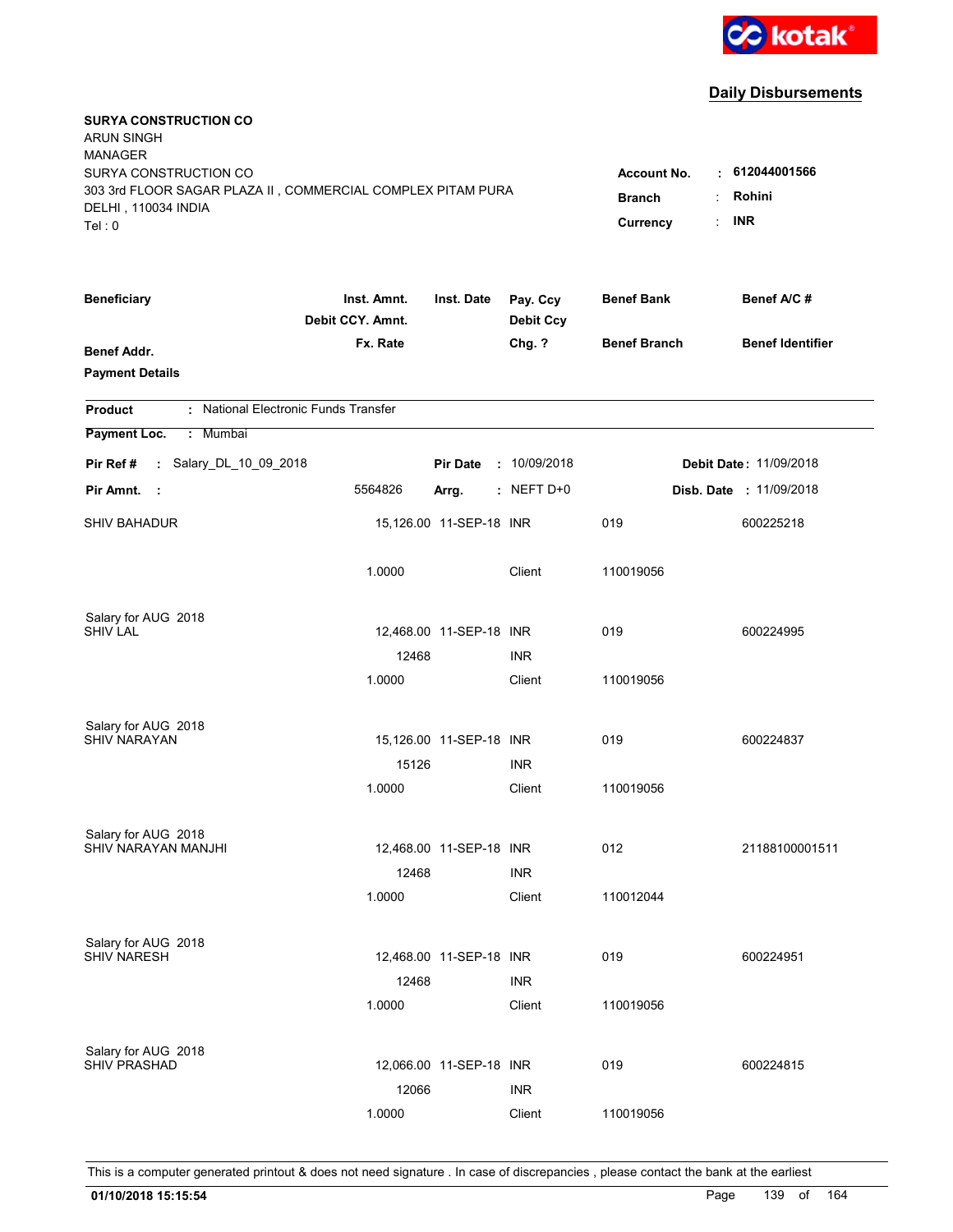

| <b>SURYA CONSTRUCTION CO</b><br><b>ARUN SINGH</b>                                  |                  |                         |                              |                     |                               |
|------------------------------------------------------------------------------------|------------------|-------------------------|------------------------------|---------------------|-------------------------------|
| <b>MANAGER</b>                                                                     |                  |                         |                              |                     |                               |
| SURYA CONSTRUCTION CO                                                              |                  |                         |                              | <b>Account No.</b>  | : 612044001566                |
| 303 3rd FLOOR SAGAR PLAZA II, COMMERCIAL COMPLEX PITAM PURA<br>DELHI, 110034 INDIA | <b>Branch</b>    | Rohini<br>÷             |                              |                     |                               |
| Tel: 0                                                                             |                  |                         |                              | Currency            | <b>INR</b><br>t.              |
|                                                                                    | Inst. Amnt.      |                         |                              | <b>Benef Bank</b>   | Benef A/C#                    |
| <b>Beneficiary</b>                                                                 | Debit CCY. Amnt. | Inst. Date              | Pay. Ccy<br><b>Debit Ccy</b> |                     |                               |
| Benef Addr.                                                                        | Fx. Rate         |                         | Chg. ?                       | <b>Benef Branch</b> | <b>Benef Identifier</b>       |
| <b>Payment Details</b>                                                             |                  |                         |                              |                     |                               |
| : National Electronic Funds Transfer<br><b>Product</b>                             |                  |                         |                              |                     |                               |
| Payment Loc.<br>: Mumbai                                                           |                  |                         |                              |                     |                               |
| : Salary_DL_10_09_2018<br>Pir Ref #                                                |                  | <b>Pir Date</b>         | : 10/09/2018                 |                     | <b>Debit Date: 11/09/2018</b> |
| Pir Amnt.<br>- 1                                                                   | 5564826          | Arrg.                   | $:$ NEFT D+0                 |                     | Disb. Date : 11/09/2018       |
| <b>SHIV PRASHAD</b>                                                                |                  | 12,066.00 11-SEP-18 INR |                              | 019                 | 600224815                     |
|                                                                                    | 1.0000           |                         | Client                       | 110019056           |                               |
| Salary for AUG 2018                                                                |                  |                         |                              |                     |                               |
| <b>SHIV PYARE</b>                                                                  |                  | 15,126.00 11-SEP-18 INR |                              | 019                 | 600225229                     |
|                                                                                    | 15126            |                         | <b>INR</b>                   |                     |                               |
|                                                                                    | 1.0000           |                         | Client                       | 110019056           |                               |
| Salary for AUG 2018                                                                |                  |                         |                              |                     |                               |
| <b>SHRI LAL</b>                                                                    |                  | 15,126.00 11-SEP-18 INR |                              | 019                 | 600224633                     |
|                                                                                    | 15126            |                         | <b>INR</b>                   |                     |                               |
|                                                                                    | 1.0000           |                         | Client                       | 110019056           |                               |
| Salary for AUG 2018                                                                |                  |                         |                              |                     |                               |
| <b>SHRI RAM</b>                                                                    |                  | 12,468.00 11-SEP-18 INR |                              | 019                 | 600225194                     |
|                                                                                    | 12468            |                         | <b>INR</b>                   |                     |                               |
|                                                                                    | 1.0000           |                         | Client                       | 110019056           |                               |
| Salary for AUG 2018                                                                |                  |                         |                              |                     |                               |
| <b>SUMIT KUMAR</b>                                                                 |                  | 12,468.00 11-SEP-18 INR |                              | 019                 | 6044614177                    |
|                                                                                    | 12468            |                         | <b>INR</b>                   |                     |                               |
|                                                                                    | 1.0000           |                         | Client                       | 110019056           |                               |
| Salary for AUG 2018<br><b>SURENDRA KUMAR</b>                                       |                  |                         |                              |                     |                               |
|                                                                                    |                  | 12,468.00 11-SEP-18 INR |                              | 019                 | 603552833                     |
|                                                                                    | 12468            |                         | <b>INR</b>                   |                     |                               |
|                                                                                    | 1.0000           |                         | Client                       | 110019056           |                               |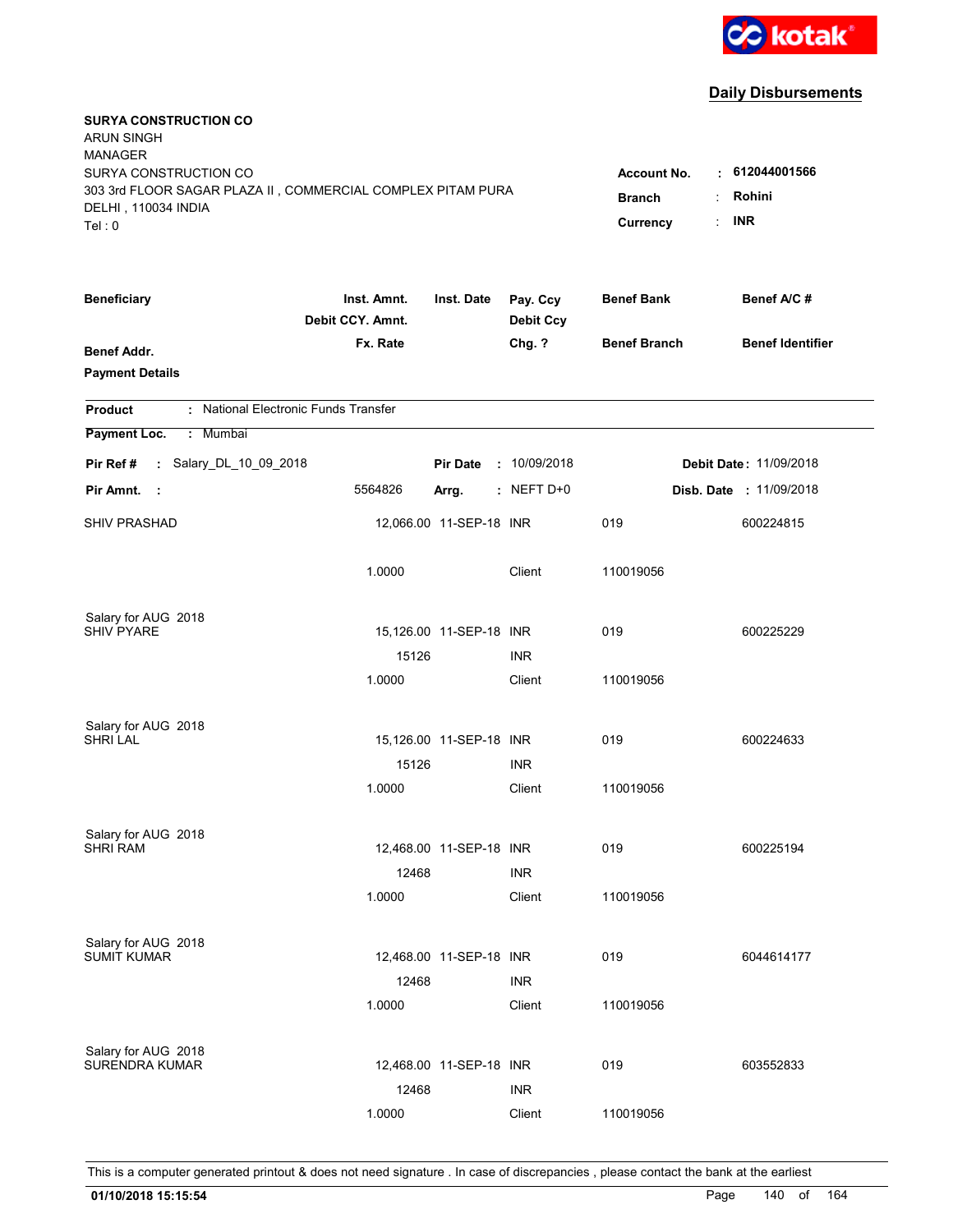

| <b>SURYA CONSTRUCTION CO</b><br><b>ARUN SINGH</b><br><b>MANAGER</b><br>SURYA CONSTRUCTION CO<br>303 3rd FLOOR SAGAR PLAZA II, COMMERCIAL COMPLEX PITAM PURA<br>DELHI, 110034 INDIA<br>Tel: 0 | <b>Account No.</b><br><b>Branch</b><br>Currency | . 612044001566<br>Rohini<br><b>INR</b> |                              |                     |                                |
|----------------------------------------------------------------------------------------------------------------------------------------------------------------------------------------------|-------------------------------------------------|----------------------------------------|------------------------------|---------------------|--------------------------------|
| <b>Beneficiary</b>                                                                                                                                                                           | Inst. Amnt.<br>Debit CCY. Amnt.                 | Inst. Date                             | Pay. Ccy<br><b>Debit Ccy</b> | <b>Benef Bank</b>   | Benef A/C #                    |
| <b>Benef Addr.</b><br><b>Payment Details</b>                                                                                                                                                 | Fx. Rate                                        |                                        | Chg. ?                       | <b>Benef Branch</b> | <b>Benef Identifier</b>        |
| : National Electronic Funds Transfer<br><b>Product</b>                                                                                                                                       |                                                 |                                        |                              |                     |                                |
| Payment Loc.<br>: Mumbai                                                                                                                                                                     |                                                 |                                        |                              |                     |                                |
| : Salary_DL_10_09_2018<br>Pir Ref#                                                                                                                                                           |                                                 | <b>Pir Date</b>                        | : 10/09/2018                 |                     | <b>Debit Date: 11/09/2018</b>  |
| Pir Amnt.<br>- 1                                                                                                                                                                             | 5564826                                         | Arrg.                                  | $:$ NEFT D+0                 |                     | <b>Disb. Date : 11/09/2018</b> |
| <b>SURENDRA KUMAR</b>                                                                                                                                                                        |                                                 | 12,468.00 11-SEP-18 INR                |                              | 019                 | 603552833                      |
|                                                                                                                                                                                              | 1.0000                                          |                                        | Client                       | 110019056           |                                |
| Salary for AUG 2018<br><b>SURYA BALI</b>                                                                                                                                                     |                                                 | 15,126.00 11-SEP-18 INR                |                              | 019                 | 600224791                      |
|                                                                                                                                                                                              | 15126                                           |                                        | <b>INR</b>                   |                     |                                |
|                                                                                                                                                                                              | 1.0000                                          |                                        | Client                       | 110019056           |                                |
| Salary for AUG 2018                                                                                                                                                                          |                                                 |                                        |                              |                     |                                |
| <b>UMESH KUMAR</b>                                                                                                                                                                           |                                                 | 7,641.00 11-SEP-18 INR                 |                              | 019                 | 6044613468                     |
|                                                                                                                                                                                              | 7641                                            |                                        | <b>INR</b>                   |                     |                                |
|                                                                                                                                                                                              | 1.0000                                          |                                        | Client                       | 110019056           |                                |
| Salary for AUG 2018                                                                                                                                                                          |                                                 |                                        |                              |                     |                                |
| <b>VIKASH</b>                                                                                                                                                                                |                                                 | 12,468.00 11-SEP-18 INR                |                              | 019                 | 6044609564                     |
|                                                                                                                                                                                              | 12468                                           |                                        | <b>INR</b>                   |                     |                                |
|                                                                                                                                                                                              | 1.0000                                          |                                        | Client                       | 110019056           |                                |
| Salary for AUG 2018                                                                                                                                                                          |                                                 |                                        |                              |                     |                                |
| <b>BIR SINGH</b>                                                                                                                                                                             |                                                 | 12,468.00 11-SEP-18 INR                |                              | 052                 | 3902500100341101               |
|                                                                                                                                                                                              | 12468                                           |                                        | <b>INR</b>                   |                     |                                |
|                                                                                                                                                                                              | 1.0000                                          |                                        | Client                       | KARB000390          |                                |
| Salary for AUG 2018                                                                                                                                                                          |                                                 |                                        |                              |                     |                                |
| <b>JITENDER</b>                                                                                                                                                                              |                                                 | 15,126.00 11-SEP-18 INR                |                              | 259                 | 1283104000066839               |
|                                                                                                                                                                                              | 15126                                           |                                        | <b>INR</b>                   |                     |                                |
|                                                                                                                                                                                              | 1.0000                                          |                                        | Client                       | <b>IBKL001283</b>   |                                |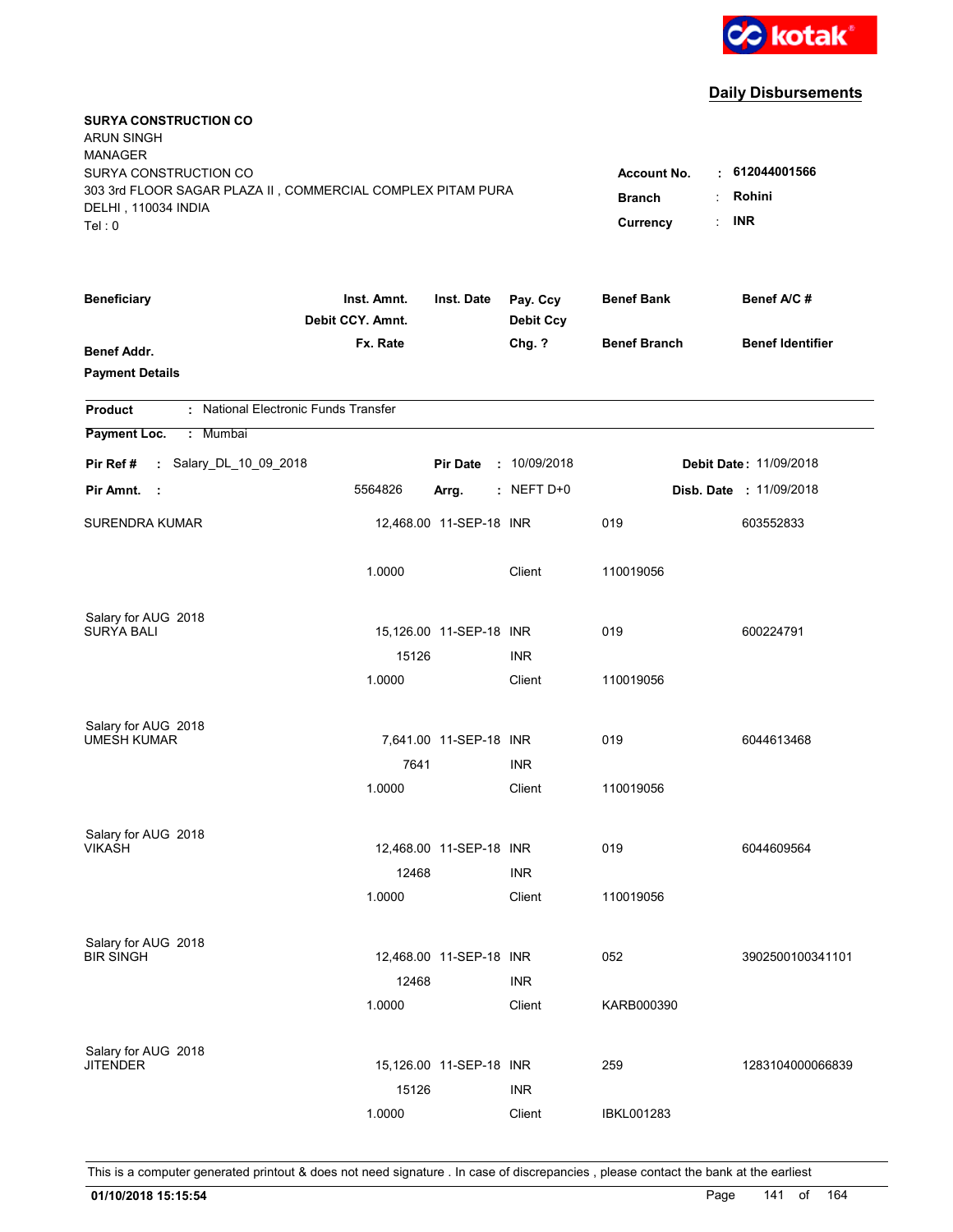

| <b>SURYA CONSTRUCTION CO</b><br><b>ARUN SINGH</b><br><b>MANAGER</b><br>SURYA CONSTRUCTION CO<br>303 3rd FLOOR SAGAR PLAZA II, COMMERCIAL COMPLEX PITAM PURA<br>DELHI, 110034 INDIA<br>Tel: 0 | <b>Account No.</b><br><b>Branch</b><br>Currency | $\cdot$ 612044001566<br>Rohini<br>÷<br><b>INR</b><br>÷ |                              |                     |                                |
|----------------------------------------------------------------------------------------------------------------------------------------------------------------------------------------------|-------------------------------------------------|--------------------------------------------------------|------------------------------|---------------------|--------------------------------|
| <b>Beneficiary</b>                                                                                                                                                                           | Inst. Amnt.<br>Debit CCY. Amnt.                 | Inst. Date                                             | Pay. Ccy<br><b>Debit Ccy</b> | <b>Benef Bank</b>   | Benef A/C#                     |
| <b>Benef Addr.</b><br><b>Payment Details</b>                                                                                                                                                 | Fx. Rate                                        |                                                        | Chg. ?                       | <b>Benef Branch</b> | <b>Benef Identifier</b>        |
| : National Electronic Funds Transfer<br><b>Product</b>                                                                                                                                       |                                                 |                                                        |                              |                     |                                |
| Payment Loc.<br>: Mumbai                                                                                                                                                                     |                                                 |                                                        |                              |                     |                                |
| : Salary_DL_10_09_2018<br>Pir Ref #                                                                                                                                                          |                                                 | <b>Pir Date</b>                                        | : 10/09/2018                 |                     | <b>Debit Date: 11/09/2018</b>  |
| Pir Amnt.<br>- 11                                                                                                                                                                            | 5564826                                         | Arrg.                                                  | $:$ NEFT D+0                 |                     | <b>Disb. Date : 11/09/2018</b> |
| <b>JITENDER</b>                                                                                                                                                                              |                                                 | 15,126.00 11-SEP-18 INR                                |                              | 259                 | 1283104000066839               |
|                                                                                                                                                                                              | 1.0000                                          |                                                        | Client                       | <b>IBKL001283</b>   |                                |
| Salary for AUG 2018                                                                                                                                                                          |                                                 |                                                        |                              |                     |                                |
| PRAVESH GAUTAM                                                                                                                                                                               | 12686                                           | 12,686.00 11-SEP-18 INR                                | <b>INR</b>                   | 751                 | 10014037157                    |
|                                                                                                                                                                                              | 1.0000                                          |                                                        | Client                       | IDFB020101          |                                |
| Salary for AUG 2018<br><b>DINESH</b>                                                                                                                                                         |                                                 | 14,638.00 11-SEP-18 INR                                |                              | 024                 | 2776000100850732               |
|                                                                                                                                                                                              | 14638                                           |                                                        | <b>INR</b>                   |                     |                                |
|                                                                                                                                                                                              | 1.0000                                          |                                                        | Client                       | PUN0277600          |                                |
| Salary for AUG 2018<br><b>JHOORI</b>                                                                                                                                                         | 15126                                           | 15,126.00 11-SEP-18 INR                                | <b>INR</b>                   | 053                 | 4112166000000270               |
|                                                                                                                                                                                              | 1.0000                                          |                                                        | Client                       | KVBL004112          |                                |
| Salary for AUG 2018<br><b>GANGA SEWAK</b>                                                                                                                                                    | 2439<br>1.0000                                  | 2,439.00 11-SEP-18 INR                                 | <b>INR</b><br>Client         | 053<br>KVBL004112   | 4112166000005130               |
| Salary for AUG 2018<br>JAI RAM                                                                                                                                                               | 7807                                            | 7,807.00 11-SEP-18 INR                                 | <b>INR</b>                   | 053                 | 4112166000000294               |
|                                                                                                                                                                                              | 1.0000                                          |                                                        | Client                       | KVBL004112          |                                |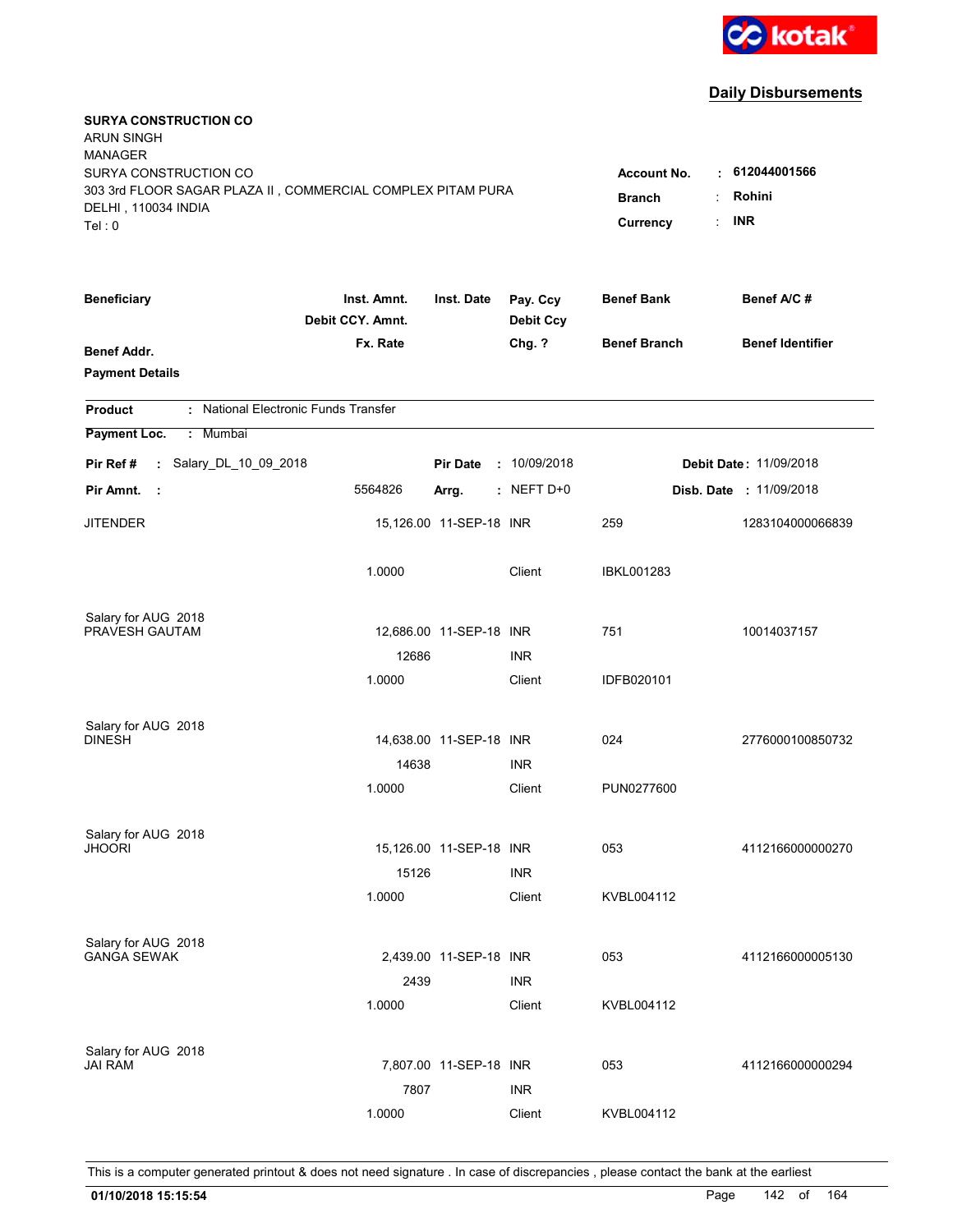

| <b>SURYA CONSTRUCTION CO</b><br><b>ARUN SINGH</b><br><b>MANAGER</b><br>SURYA CONSTRUCTION CO<br>303 3rd FLOOR SAGAR PLAZA II, COMMERCIAL COMPLEX PITAM PURA<br>DELHI, 110034 INDIA<br>Tel: 0 | <b>Account No.</b><br><b>Branch</b><br>Currency | . 612044001566<br>Rohini<br><b>INR</b><br>÷ |                              |                     |                               |
|----------------------------------------------------------------------------------------------------------------------------------------------------------------------------------------------|-------------------------------------------------|---------------------------------------------|------------------------------|---------------------|-------------------------------|
| <b>Beneficiary</b>                                                                                                                                                                           | Inst. Amnt.<br>Debit CCY. Amnt.                 | Inst. Date                                  | Pay. Ccy<br><b>Debit Ccy</b> | <b>Benef Bank</b>   | Benef A/C #                   |
| Benef Addr.<br><b>Payment Details</b>                                                                                                                                                        | Fx. Rate                                        |                                             | Chg. ?                       | <b>Benef Branch</b> | <b>Benef Identifier</b>       |
| : National Electronic Funds Transfer<br><b>Product</b>                                                                                                                                       |                                                 |                                             |                              |                     |                               |
| Payment Loc.<br>: Mumbai                                                                                                                                                                     |                                                 |                                             |                              |                     |                               |
| : Salary_DL_10_09_2018<br>Pir Ref #                                                                                                                                                          |                                                 | <b>Pir Date</b>                             | : 10/09/2018                 |                     | <b>Debit Date: 11/09/2018</b> |
| Pir Amnt.<br>- 11                                                                                                                                                                            | 5564826                                         | Arrg.                                       | $:$ NEFT D+0                 |                     | Disb. Date : 11/09/2018       |
| <b>JAI RAM</b>                                                                                                                                                                               |                                                 | 7,807.00 11-SEP-18 INR                      |                              | 053                 | 4112166000000294              |
|                                                                                                                                                                                              | 1.0000                                          |                                             | Client                       | KVBL004112          |                               |
| Salary for AUG 2018                                                                                                                                                                          |                                                 |                                             |                              |                     |                               |
| <b>MEVA RAM PAL</b>                                                                                                                                                                          |                                                 | 15,126.00 11-SEP-18 INR                     |                              | 053                 | 4112166000000770              |
|                                                                                                                                                                                              | 15126                                           |                                             | <b>INR</b>                   |                     |                               |
|                                                                                                                                                                                              | 1.0000                                          |                                             | Client                       | KVBL004112          |                               |
| Salary for AUG 2018                                                                                                                                                                          |                                                 |                                             |                              |                     |                               |
| <b>SHYAM LAL</b>                                                                                                                                                                             |                                                 | 12,199.00 11-SEP-18 INR                     |                              | 053                 | 4112155000009641              |
|                                                                                                                                                                                              | 12199                                           |                                             | <b>INR</b>                   |                     |                               |
|                                                                                                                                                                                              | 1.0000                                          |                                             | Client                       | KVBL004112          |                               |
| Salary for AUG 2018                                                                                                                                                                          |                                                 |                                             |                              |                     |                               |
| <b>SUNDER LAL</b>                                                                                                                                                                            |                                                 | 15,126.00 11-SEP-18 INR                     |                              | 002                 | 30289273340                   |
|                                                                                                                                                                                              | 15126                                           |                                             | <b>INR</b>                   |                     |                               |
|                                                                                                                                                                                              | 1.0000                                          |                                             | Client                       | SBI0009083          |                               |
| Salary for AUG 2018                                                                                                                                                                          |                                                 |                                             |                              |                     |                               |
| <b>RAMU VERMA</b>                                                                                                                                                                            |                                                 | 15,126.00 11-SEP-18 INR                     |                              | 053                 | 4112166000002311              |
|                                                                                                                                                                                              | 15126                                           |                                             | <b>INR</b>                   |                     |                               |
|                                                                                                                                                                                              | 1.0000                                          |                                             | Client                       | KVBL004112          |                               |
| Salary for AUG 2018                                                                                                                                                                          |                                                 |                                             |                              |                     |                               |
| <b>SANTOSH KUMAR</b>                                                                                                                                                                         |                                                 | 15,126.00 11-SEP-18 INR                     |                              | 053                 | 4112166000000642              |
|                                                                                                                                                                                              | 15126                                           |                                             | <b>INR</b>                   |                     |                               |
|                                                                                                                                                                                              | 1.0000                                          |                                             | Client                       | KVBL004112          |                               |
|                                                                                                                                                                                              |                                                 |                                             |                              |                     |                               |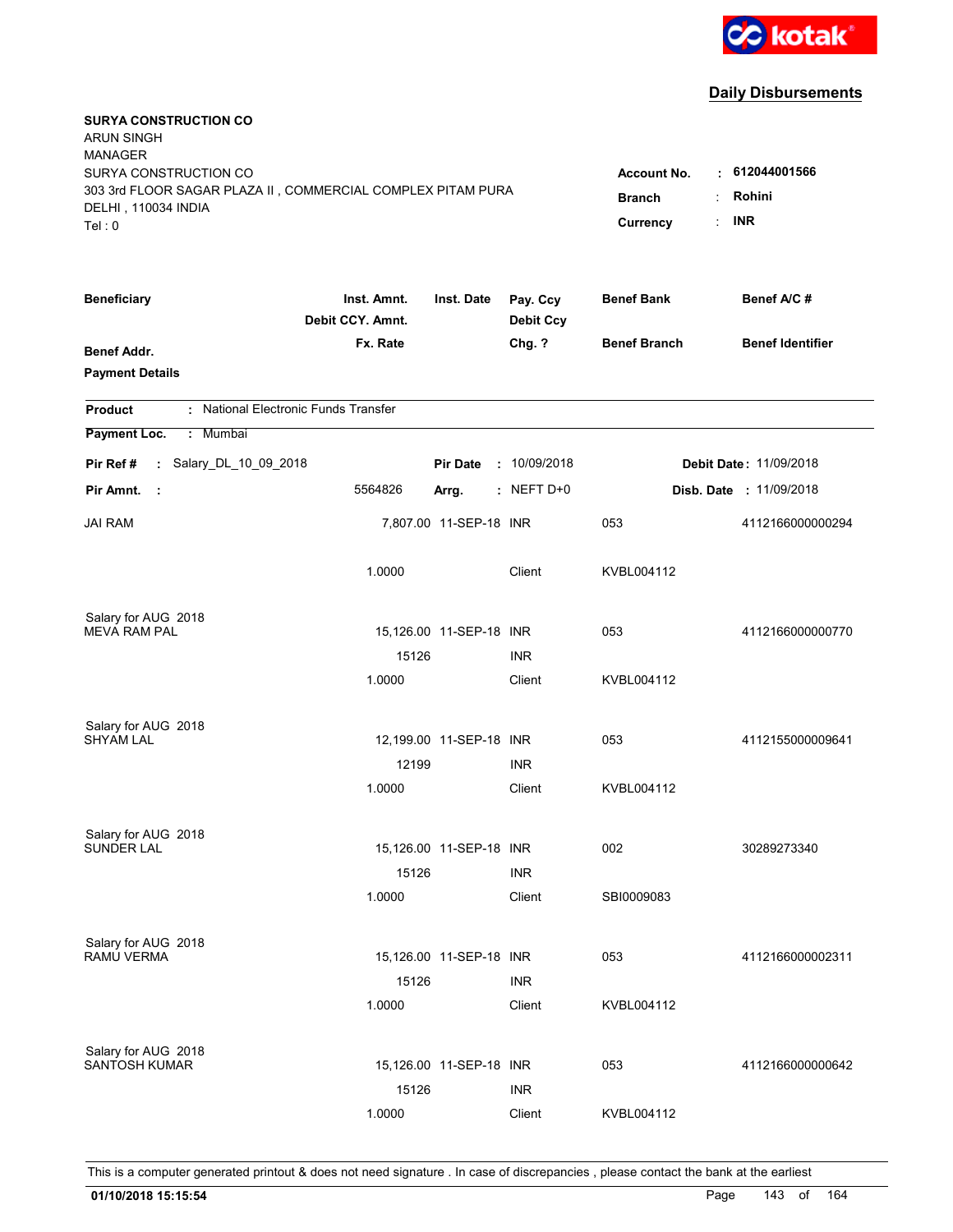

| <b>SURYA CONSTRUCTION CO</b><br><b>ARUN SINGH</b><br><b>MANAGER</b><br>SURYA CONSTRUCTION CO<br>303 3rd FLOOR SAGAR PLAZA II, COMMERCIAL COMPLEX PITAM PURA<br>DELHI, 110034 INDIA<br>Tel: 0 | <b>Account No.</b><br><b>Branch</b><br>Currency | $\cdot$ 612044001566<br>Rohini<br><b>INR</b> |                              |                     |                                |
|----------------------------------------------------------------------------------------------------------------------------------------------------------------------------------------------|-------------------------------------------------|----------------------------------------------|------------------------------|---------------------|--------------------------------|
| <b>Beneficiary</b>                                                                                                                                                                           | Inst. Amnt.<br>Debit CCY. Amnt.                 | Inst. Date                                   | Pay. Ccy<br><b>Debit Ccy</b> | <b>Benef Bank</b>   | Benef A/C #                    |
| <b>Benef Addr.</b><br><b>Payment Details</b>                                                                                                                                                 | Fx. Rate                                        |                                              | Chg. ?                       | <b>Benef Branch</b> | <b>Benef Identifier</b>        |
| : National Electronic Funds Transfer<br><b>Product</b>                                                                                                                                       |                                                 |                                              |                              |                     |                                |
| Payment Loc.<br>: Mumbai                                                                                                                                                                     |                                                 |                                              |                              |                     |                                |
| : Salary_DL_10_09_2018<br>Pir Ref #                                                                                                                                                          |                                                 | <b>Pir Date</b>                              | : 10/09/2018                 |                     | <b>Debit Date: 11/09/2018</b>  |
| Pir Amnt.<br>- 1                                                                                                                                                                             | 5564826                                         | Arrg.                                        | $:$ NEFT D+0                 |                     | <b>Disb. Date : 11/09/2018</b> |
| <b>SANTOSH KUMAR</b>                                                                                                                                                                         |                                                 | 15,126.00 11-SEP-18 INR                      |                              | 053                 | 4112166000000642               |
|                                                                                                                                                                                              | 1.0000                                          |                                              | Client                       | KVBL004112          |                                |
| Salary for AUG 2018                                                                                                                                                                          |                                                 |                                              |                              |                     |                                |
| PAWAN KUMAR                                                                                                                                                                                  | 12468                                           | 12,468.00 11-SEP-18 INR                      | <b>INR</b>                   | 053                 | 4112166000001730               |
|                                                                                                                                                                                              | 1.0000                                          |                                              | Client                       | KVBL004112          |                                |
|                                                                                                                                                                                              |                                                 |                                              |                              |                     |                                |
| Salary for AUG 2018<br><b>RAKESH KUMAR</b>                                                                                                                                                   |                                                 |                                              |                              |                     |                                |
|                                                                                                                                                                                              |                                                 | 5,631.00 11-SEP-18 INR                       |                              | 053                 | 4112166000005865               |
|                                                                                                                                                                                              | 5631<br>1.0000                                  |                                              | <b>INR</b><br>Client         |                     |                                |
|                                                                                                                                                                                              |                                                 |                                              |                              | KVBL004112          |                                |
| Salary for AUG 2018                                                                                                                                                                          |                                                 |                                              |                              |                     |                                |
| <b>RAM KARAN</b>                                                                                                                                                                             |                                                 | 12,468.00 11-SEP-18 INR                      |                              | 053                 | 4112166000000161               |
|                                                                                                                                                                                              | 12468                                           |                                              | <b>INR</b>                   |                     |                                |
|                                                                                                                                                                                              | 1.0000                                          |                                              | Client                       | KVBL004112          |                                |
| Salary for AUG 2018                                                                                                                                                                          |                                                 |                                              |                              |                     |                                |
| <b>ARVIND KUMAR</b>                                                                                                                                                                          |                                                 | 12,066.00 11-SEP-18 INR                      |                              | 053                 | 4112166000001927               |
|                                                                                                                                                                                              | 12066                                           |                                              | <b>INR</b>                   |                     |                                |
|                                                                                                                                                                                              | 1.0000                                          |                                              | Client                       | KVBL004112          |                                |
|                                                                                                                                                                                              |                                                 |                                              |                              |                     |                                |
| Salary for AUG 2018<br><b>DEEPAK KUMAR</b>                                                                                                                                                   |                                                 | 12,468.00 11-SEP-18 INR                      |                              | 053                 | 4112166000002238               |
|                                                                                                                                                                                              | 12468                                           |                                              | <b>INR</b>                   |                     |                                |
|                                                                                                                                                                                              | 1.0000                                          |                                              | Client                       | KVBL004112          |                                |
|                                                                                                                                                                                              |                                                 |                                              |                              |                     |                                |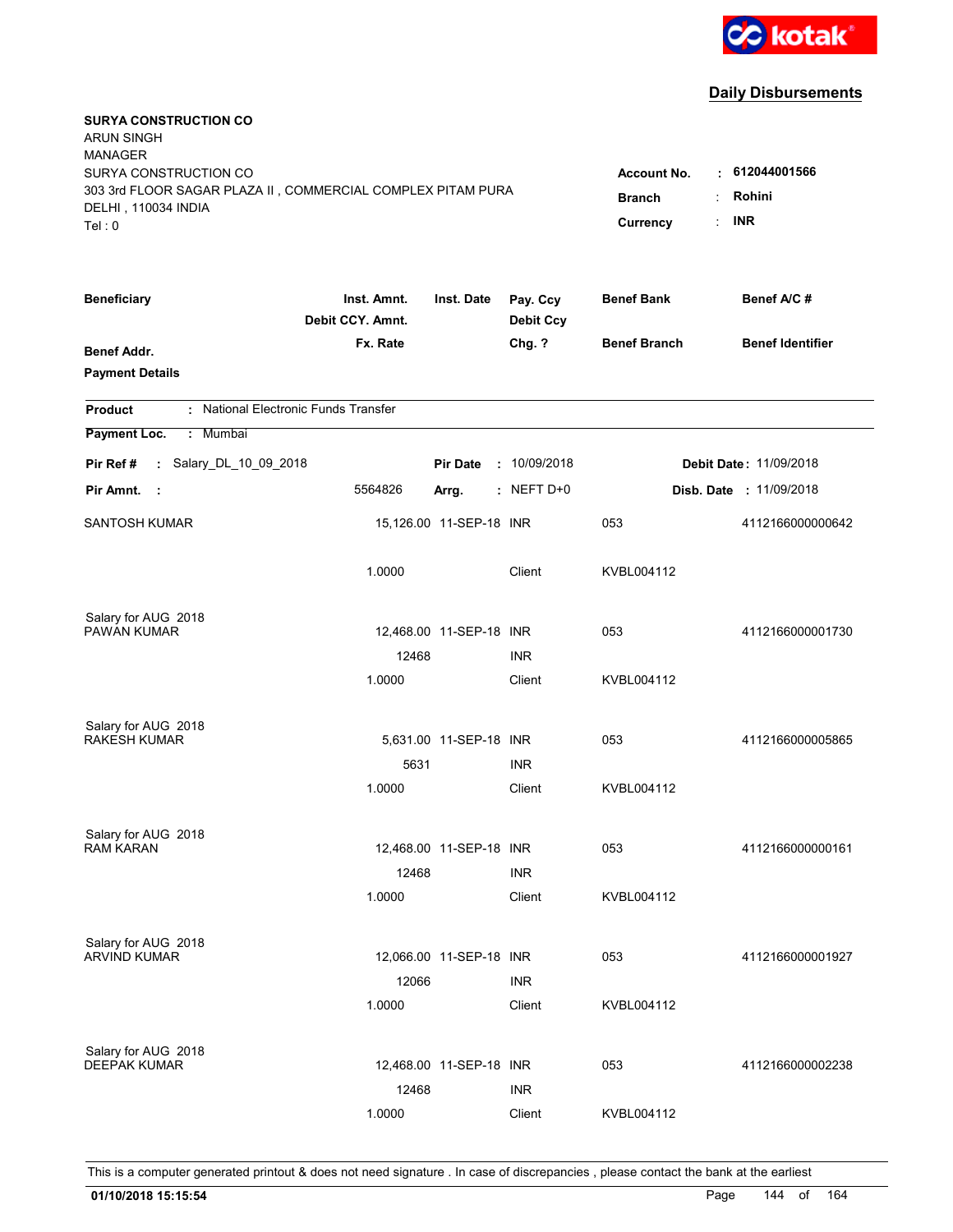

| <b>SURYA CONSTRUCTION CO</b><br><b>ARUN SINGH</b><br><b>MANAGER</b>                                                   |                                                 |                                              |                              |                     |                                |
|-----------------------------------------------------------------------------------------------------------------------|-------------------------------------------------|----------------------------------------------|------------------------------|---------------------|--------------------------------|
| SURYA CONSTRUCTION CO<br>303 3rd FLOOR SAGAR PLAZA II, COMMERCIAL COMPLEX PITAM PURA<br>DELHI, 110034 INDIA<br>Tel: 0 | <b>Account No.</b><br><b>Branch</b><br>Currency | $\cdot$ 612044001566<br>Rohini<br><b>INR</b> |                              |                     |                                |
| <b>Beneficiary</b>                                                                                                    | Inst. Amnt.<br>Debit CCY. Amnt.                 | Inst. Date                                   | Pay. Ccy<br><b>Debit Ccy</b> | <b>Benef Bank</b>   | Benef A/C #                    |
| <b>Benef Addr.</b><br><b>Payment Details</b>                                                                          | Fx. Rate                                        |                                              | Chg. ?                       | <b>Benef Branch</b> | <b>Benef Identifier</b>        |
| : National Electronic Funds Transfer<br><b>Product</b>                                                                |                                                 |                                              |                              |                     |                                |
| Payment Loc.<br>: Mumbai                                                                                              |                                                 |                                              |                              |                     |                                |
| : Salary_DL_10_09_2018<br>Pir Ref #                                                                                   |                                                 | <b>Pir Date</b>                              | : 10/09/2018                 |                     | <b>Debit Date: 11/09/2018</b>  |
| Pir Amnt.<br>- 1                                                                                                      | 5564826                                         | Arrg.                                        | $:$ NEFT D+0                 |                     | <b>Disb. Date : 11/09/2018</b> |
| <b>DEEPAK KUMAR</b>                                                                                                   |                                                 | 12,468.00 11-SEP-18 INR                      |                              | 053                 | 4112166000002238               |
|                                                                                                                       | 1.0000                                          |                                              | Client                       | KVBL004112          |                                |
| Salary for AUG 2018                                                                                                   |                                                 |                                              |                              |                     |                                |
| <b>RAM NARESH</b>                                                                                                     |                                                 | 8,849.00 11-SEP-18 INR                       |                              | 053                 | 4112166000000763               |
|                                                                                                                       | 8849                                            |                                              | <b>INR</b>                   |                     |                                |
|                                                                                                                       | 1.0000                                          |                                              | Client                       | KVBL004112          |                                |
| Salary for AUG 2018                                                                                                   |                                                 |                                              |                              |                     |                                |
| <b>RAVI SHANKAR</b>                                                                                                   |                                                 | 12,468.00 11-SEP-18 INR                      |                              | 053                 | 4112166000002181               |
|                                                                                                                       | 12468                                           |                                              | <b>INR</b>                   |                     |                                |
|                                                                                                                       | 1.0000                                          |                                              | Client                       | KVBL004112          |                                |
| Salary for AUG 2018                                                                                                   |                                                 |                                              |                              |                     |                                |
| <b>SHIV PRAKASH</b>                                                                                                   |                                                 | 12,468.00 11-SEP-18 INR                      |                              | 053                 | 4112166000005737               |
|                                                                                                                       | 12468                                           |                                              | <b>INR</b>                   |                     |                                |
|                                                                                                                       | 1.0000                                          |                                              | Client                       | KVBL004112          |                                |
| Salary for AUG 2018                                                                                                   |                                                 |                                              |                              |                     |                                |
| <b>VINOD KUMAR</b>                                                                                                    |                                                 | 12,066.00 11-SEP-18 INR                      |                              | 053                 | 4112166000000692               |
|                                                                                                                       | 12066                                           |                                              | <b>INR</b>                   |                     |                                |
|                                                                                                                       | 1.0000                                          |                                              | Client                       | KVBL004112          |                                |
|                                                                                                                       |                                                 |                                              |                              |                     |                                |
| Salary for AUG 2018<br><b>SUMAN RAI</b>                                                                               |                                                 | 15,126.00 11-SEP-18 INR                      |                              | 053                 | 4112166000000609               |
|                                                                                                                       | 15126                                           |                                              | <b>INR</b>                   |                     |                                |
|                                                                                                                       | 1.0000                                          |                                              | Client                       | KVBL004112          |                                |
|                                                                                                                       |                                                 |                                              |                              |                     |                                |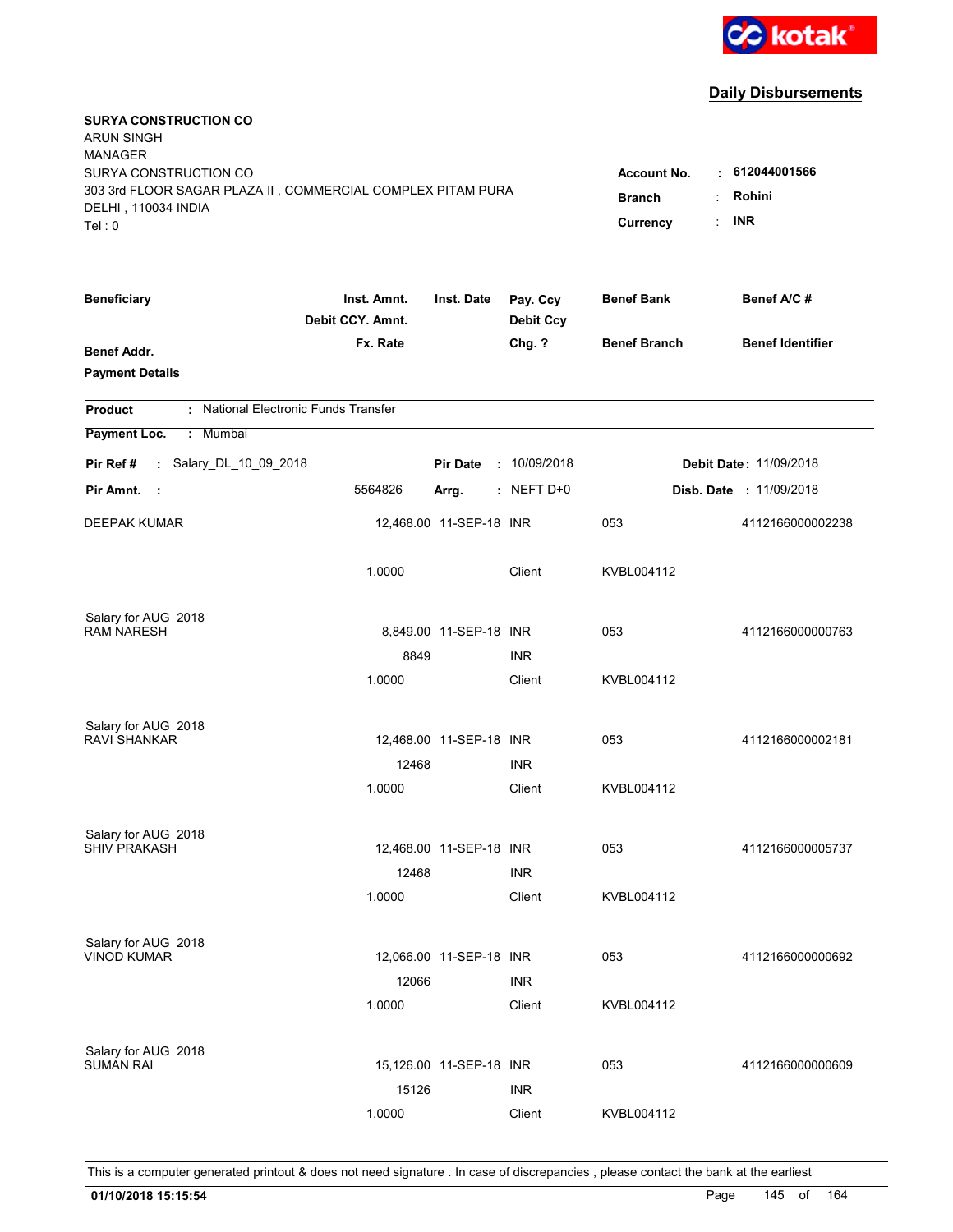

| <b>SURYA CONSTRUCTION CO</b><br><b>ARUN SINGH</b><br><b>MANAGER</b>                                                   |                                                 |                                              |                              |                     |                                |
|-----------------------------------------------------------------------------------------------------------------------|-------------------------------------------------|----------------------------------------------|------------------------------|---------------------|--------------------------------|
| SURYA CONSTRUCTION CO<br>303 3rd FLOOR SAGAR PLAZA II, COMMERCIAL COMPLEX PITAM PURA<br>DELHI, 110034 INDIA<br>Tel: 0 | <b>Account No.</b><br><b>Branch</b><br>Currency | $\cdot$ 612044001566<br>Rohini<br><b>INR</b> |                              |                     |                                |
| <b>Beneficiary</b>                                                                                                    | Inst. Amnt.<br>Debit CCY. Amnt.                 | Inst. Date                                   | Pay. Ccy<br><b>Debit Ccy</b> | <b>Benef Bank</b>   | Benef A/C #                    |
| <b>Benef Addr.</b><br><b>Payment Details</b>                                                                          | Fx. Rate                                        |                                              | Chg. ?                       | <b>Benef Branch</b> | <b>Benef Identifier</b>        |
| : National Electronic Funds Transfer<br><b>Product</b>                                                                |                                                 |                                              |                              |                     |                                |
| Payment Loc.<br>: Mumbai                                                                                              |                                                 |                                              |                              |                     |                                |
| : Salary_DL_10_09_2018<br>Pir Ref #                                                                                   |                                                 | <b>Pir Date</b>                              | : 10/09/2018                 |                     | Debit Date: 11/09/2018         |
| Pir Amnt.<br>- 1                                                                                                      | 5564826                                         | Arrg.                                        | $:$ NEFT D+0                 |                     | <b>Disb. Date : 11/09/2018</b> |
| <b>SUMAN RAI</b>                                                                                                      |                                                 | 15,126.00 11-SEP-18 INR                      |                              | 053                 | 4112166000000609               |
|                                                                                                                       | 1.0000                                          |                                              | Client                       | KVBL004112          |                                |
| Salary for AUG 2018<br><b>NARESH</b>                                                                                  |                                                 | 15,126.00 11-SEP-18 INR                      |                              | 053                 | 4112166000000116               |
|                                                                                                                       | 15126                                           |                                              | <b>INR</b>                   |                     |                                |
|                                                                                                                       | 1.0000                                          |                                              | Client                       | KVBL004112          |                                |
| Salary for AUG 2018<br><b>HARIHAR KUSHWAHA</b>                                                                        |                                                 | 12,468.00 11-SEP-18 INR                      |                              | 053                 | 4112166000001742               |
|                                                                                                                       | 12468                                           |                                              | <b>INR</b>                   |                     |                                |
|                                                                                                                       | 1.0000                                          |                                              | Client                       | KVBL004112          |                                |
| Salary for AUG 2018                                                                                                   |                                                 |                                              |                              |                     |                                |
| <b>SHIV KUMAR</b>                                                                                                     |                                                 | 12,468.00 11-SEP-18 INR                      |                              | 053                 | 4112166000000083               |
|                                                                                                                       | 12468                                           |                                              | <b>INR</b>                   |                     |                                |
|                                                                                                                       | 1.0000                                          |                                              | Client                       | KVBL004112          |                                |
| Salary for AUG 2018                                                                                                   |                                                 |                                              |                              |                     |                                |
| MANISH JAISWAL                                                                                                        |                                                 | 12,468.00 11-SEP-18 INR                      |                              | 053                 | 4112166000000666               |
|                                                                                                                       | 12468<br>1.0000                                 |                                              | <b>INR</b><br>Client         | KVBL004112          |                                |
| Salary for AUG 2018                                                                                                   |                                                 |                                              |                              |                     |                                |
| <b>MANTUN MAHTO</b>                                                                                                   |                                                 | 12,468.00 11-SEP-18 INR                      |                              | 053                 | 4112166000000033               |
|                                                                                                                       | 12468                                           |                                              | <b>INR</b>                   |                     |                                |
|                                                                                                                       | 1.0000                                          |                                              | Client                       | KVBL004112          |                                |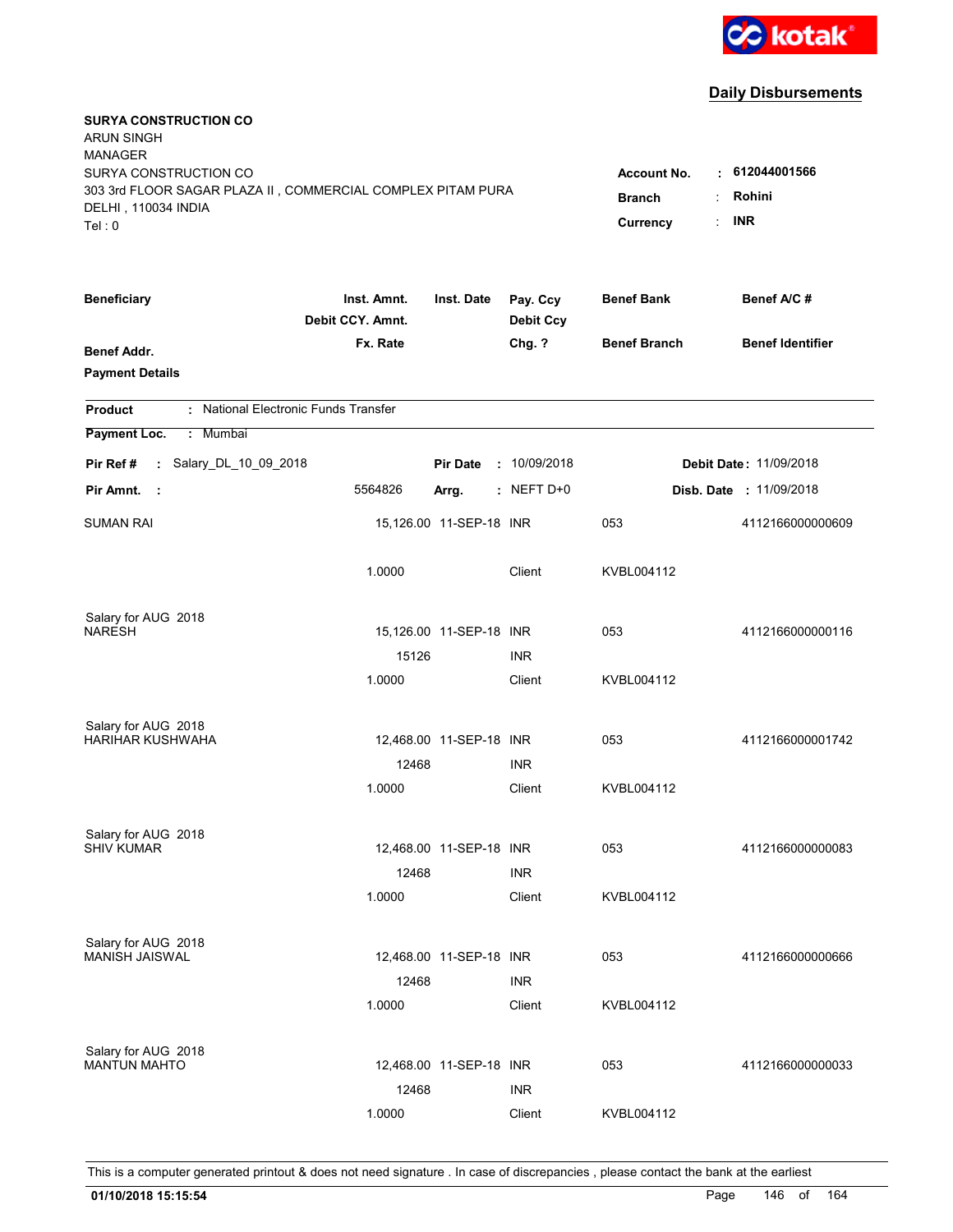

| <b>SURYA CONSTRUCTION CO</b><br><b>ARUN SINGH</b><br><b>MANAGER</b><br>SURYA CONSTRUCTION CO<br>303 3rd FLOOR SAGAR PLAZA II, COMMERCIAL COMPLEX PITAM PURA<br>DELHI, 110034 INDIA<br>Tel: 0 | <b>Account No.</b><br><b>Branch</b><br>Currency | $\cdot$ 612044001566<br>Rohini<br><b>INR</b> |                              |                     |                                |
|----------------------------------------------------------------------------------------------------------------------------------------------------------------------------------------------|-------------------------------------------------|----------------------------------------------|------------------------------|---------------------|--------------------------------|
| <b>Beneficiary</b>                                                                                                                                                                           | Inst. Amnt.<br>Debit CCY. Amnt.                 | Inst. Date                                   | Pay. Ccy<br><b>Debit Ccy</b> | <b>Benef Bank</b>   | Benef A/C #                    |
| <b>Benef Addr.</b><br><b>Payment Details</b>                                                                                                                                                 | Fx. Rate                                        |                                              | Chg. ?                       | <b>Benef Branch</b> | <b>Benef Identifier</b>        |
| : National Electronic Funds Transfer<br><b>Product</b>                                                                                                                                       |                                                 |                                              |                              |                     |                                |
| Payment Loc.<br>: Mumbai                                                                                                                                                                     |                                                 |                                              |                              |                     |                                |
| : Salary_DL_10_09_2018<br>Pir Ref #                                                                                                                                                          |                                                 | <b>Pir Date</b>                              | : 10/09/2018                 |                     | Debit Date: 11/09/2018         |
| Pir Amnt.<br>- 1                                                                                                                                                                             | 5564826                                         | Arrg.                                        | $:$ NEFT D+0                 |                     | <b>Disb. Date : 11/09/2018</b> |
| <b>MANTUN MAHTO</b>                                                                                                                                                                          |                                                 | 12,468.00 11-SEP-18 INR                      |                              | 053                 | 4112166000000033               |
|                                                                                                                                                                                              | 1.0000                                          |                                              | Client                       | KVBL004112          |                                |
| Salary for AUG 2018                                                                                                                                                                          |                                                 |                                              |                              |                     |                                |
| <b>SHOBHA LAL</b>                                                                                                                                                                            | 14638                                           | 14,638.00 11-SEP-18 INR                      | <b>INR</b>                   | 053                 | 4112166000002124               |
|                                                                                                                                                                                              | 1.0000                                          |                                              | Client                       | KVBL004112          |                                |
|                                                                                                                                                                                              |                                                 |                                              |                              |                     |                                |
| Salary for AUG 2018<br>RAJI AHMAD                                                                                                                                                            |                                                 | 15,126.00 11-SEP-18 INR                      |                              | 053                 | 4112166000000090               |
|                                                                                                                                                                                              | 15126                                           |                                              | <b>INR</b>                   |                     |                                |
|                                                                                                                                                                                              | 1.0000                                          |                                              | Client                       | KVBL004112          |                                |
|                                                                                                                                                                                              |                                                 |                                              |                              |                     |                                |
| Salary for AUG 2018<br>PRAMOD KUMAR                                                                                                                                                          |                                                 |                                              |                              |                     |                                |
|                                                                                                                                                                                              | 15126                                           | 15,126.00 11-SEP-18 INR                      | <b>INR</b>                   | 053                 | 4112166000002015               |
|                                                                                                                                                                                              | 1.0000                                          |                                              | Client                       | KVBL004112          |                                |
|                                                                                                                                                                                              |                                                 |                                              |                              |                     |                                |
| Salary for AUG 2018                                                                                                                                                                          |                                                 |                                              |                              |                     |                                |
| <b>RAJENDER KUMAR</b>                                                                                                                                                                        |                                                 | 15,126.00 11-SEP-18 INR                      |                              | 053                 | 4112166000000071               |
|                                                                                                                                                                                              | 15126<br>1.0000                                 |                                              | <b>INR</b><br>Client         | KVBL004112          |                                |
|                                                                                                                                                                                              |                                                 |                                              |                              |                     |                                |
| Salary for AUG 2018                                                                                                                                                                          |                                                 |                                              |                              |                     |                                |
| CHHOTE LAL                                                                                                                                                                                   |                                                 | 15,126.00 11-SEP-18 INR                      |                              | 053                 | 4112166000005924               |
|                                                                                                                                                                                              | 15126                                           |                                              | <b>INR</b>                   |                     |                                |
|                                                                                                                                                                                              | 1.0000                                          |                                              | Client                       | KVBL004112          |                                |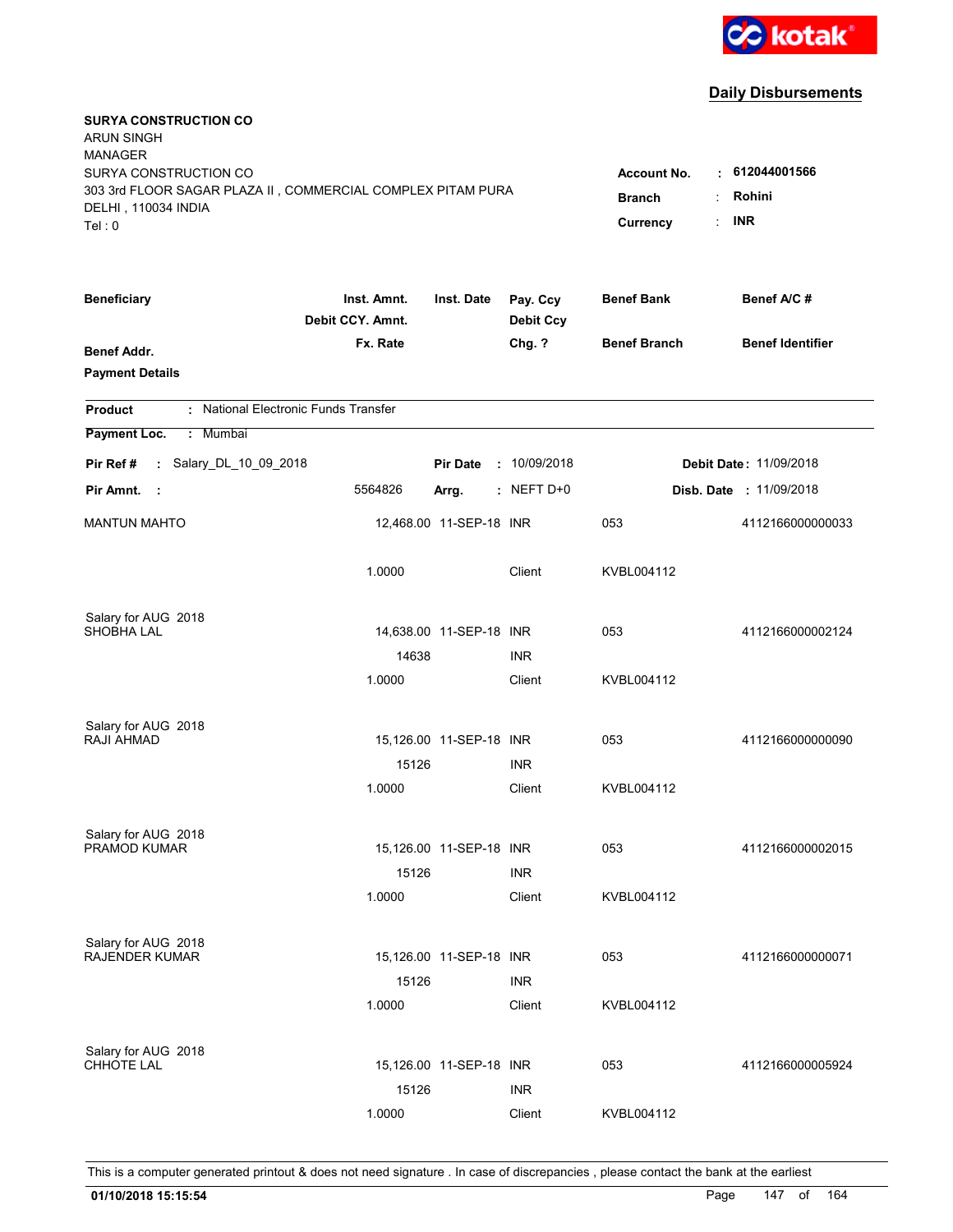

| <b>SURYA CONSTRUCTION CO</b><br><b>ARUN SINGH</b><br><b>MANAGER</b><br>SURYA CONSTRUCTION CO |                                                   |                         |                              | <b>Account No.</b>  | $\cdot$ 612044001566           |
|----------------------------------------------------------------------------------------------|---------------------------------------------------|-------------------------|------------------------------|---------------------|--------------------------------|
| 303 3rd FLOOR SAGAR PLAZA II, COMMERCIAL COMPLEX PITAM PURA<br>DELHI, 110034 INDIA<br>Tel: 0 | Rohini<br><b>Branch</b><br><b>INR</b><br>Currency |                         |                              |                     |                                |
| <b>Beneficiary</b>                                                                           | Inst. Amnt.<br>Debit CCY. Amnt.                   | Inst. Date              | Pay. Ccy<br><b>Debit Ccy</b> | <b>Benef Bank</b>   | Benef A/C #                    |
| <b>Benef Addr.</b><br><b>Payment Details</b>                                                 | Fx. Rate                                          |                         | Chg. ?                       | <b>Benef Branch</b> | <b>Benef Identifier</b>        |
| : National Electronic Funds Transfer<br><b>Product</b>                                       |                                                   |                         |                              |                     |                                |
| Payment Loc.<br>: Mumbai                                                                     |                                                   |                         |                              |                     |                                |
| : Salary_DL_10_09_2018<br>Pir Ref #                                                          |                                                   | <b>Pir Date</b>         | : 10/09/2018                 |                     | <b>Debit Date: 11/09/2018</b>  |
| Pir Amnt.<br>$\sim$ 1                                                                        | 5564826                                           | Arrg.                   | $:$ NEFT D+0                 |                     | <b>Disb. Date : 11/09/2018</b> |
| CHHOTE LAL                                                                                   |                                                   | 15,126.00 11-SEP-18 INR |                              | 053                 | 4112166000005924               |
|                                                                                              | 1.0000                                            |                         | Client                       | KVBL004112          |                                |
| Salary for AUG 2018<br><b>RAKESH KUMAR</b>                                                   |                                                   | 15,126.00 11-SEP-18 INR |                              | 053                 | 4112166000001870               |
|                                                                                              | 15126                                             |                         | <b>INR</b>                   |                     |                                |
|                                                                                              | 1.0000                                            |                         | Client                       | KVBL004112          |                                |
| Salary for AUG 2018                                                                          |                                                   |                         |                              |                     |                                |
| <b>GANGA RAM</b>                                                                             |                                                   | 15,126.00 11-SEP-18 INR |                              | 053                 | 4112166000001690               |
|                                                                                              | 15126                                             |                         | <b>INR</b>                   |                     |                                |
|                                                                                              | 1.0000                                            |                         | Client                       | KVBL004112          |                                |
| Salary for AUG 2018                                                                          |                                                   |                         |                              |                     |                                |
| <b>SANTOSH KUMAR</b>                                                                         |                                                   | 15,126.00 11-SEP-18 INR |                              | 053                 | 4112166000001972               |
|                                                                                              | 15126<br>1.0000                                   |                         | <b>INR</b><br>Client         | KVBL004112          |                                |
|                                                                                              |                                                   |                         |                              |                     |                                |
| Salary for AUG 2018<br>VIJAY                                                                 |                                                   |                         |                              | 053                 | 4112166000001915               |
|                                                                                              | 15126                                             | 15,126.00 11-SEP-18 INR | <b>INR</b>                   |                     |                                |
|                                                                                              | 1.0000                                            |                         | Client                       | KVBL004112          |                                |
|                                                                                              |                                                   |                         |                              |                     |                                |
| Salary for AUG 2018<br>SUNIL KUMAR                                                           |                                                   | 15,126.00 11-SEP-18 INR |                              | 053                 | 4112166000000057               |
|                                                                                              | 15126                                             |                         | <b>INR</b>                   |                     |                                |
|                                                                                              | 1.0000                                            |                         | Client                       | KVBL004112          |                                |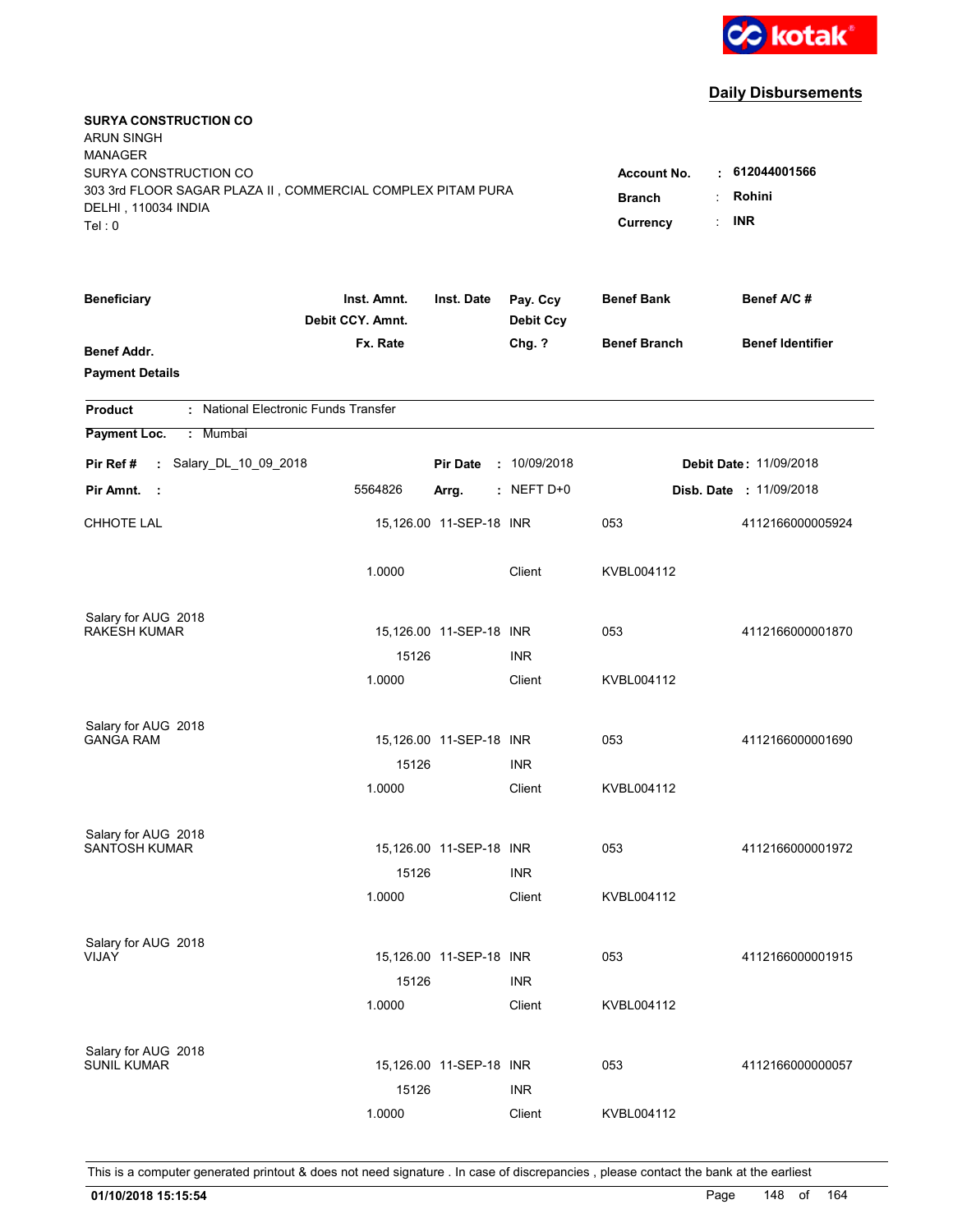

| <b>SURYA CONSTRUCTION CO</b><br><b>ARUN SINGH</b><br><b>MANAGER</b><br>SURYA CONSTRUCTION CO<br>303 3rd FLOOR SAGAR PLAZA II, COMMERCIAL COMPLEX PITAM PURA<br>DELHI, 110034 INDIA<br>Tel: 0 | <b>Account No.</b><br><b>Branch</b><br>Currency | $\cdot$ 612044001566<br>Rohini<br><b>INR</b> |                              |                     |                                |
|----------------------------------------------------------------------------------------------------------------------------------------------------------------------------------------------|-------------------------------------------------|----------------------------------------------|------------------------------|---------------------|--------------------------------|
| <b>Beneficiary</b>                                                                                                                                                                           | Inst. Amnt.<br>Debit CCY. Amnt.                 | Inst. Date                                   | Pay. Ccy<br><b>Debit Ccy</b> | <b>Benef Bank</b>   | Benef A/C #                    |
| <b>Benef Addr.</b><br><b>Payment Details</b>                                                                                                                                                 | Fx. Rate                                        |                                              | Chg. ?                       | <b>Benef Branch</b> | <b>Benef Identifier</b>        |
| : National Electronic Funds Transfer<br><b>Product</b>                                                                                                                                       |                                                 |                                              |                              |                     |                                |
| Payment Loc.<br>: Mumbai                                                                                                                                                                     |                                                 |                                              |                              |                     |                                |
| : Salary_DL_10_09_2018<br>Pir Ref #                                                                                                                                                          |                                                 | <b>Pir Date</b>                              | : 10/09/2018                 |                     | <b>Debit Date: 11/09/2018</b>  |
| Pir Amnt.<br>- 1                                                                                                                                                                             | 5564826                                         | Arrg.                                        | $:$ NEFT D+0                 |                     | <b>Disb. Date : 11/09/2018</b> |
| <b>SUNIL KUMAR</b>                                                                                                                                                                           |                                                 | 15,126.00 11-SEP-18 INR                      |                              | 053                 | 4112166000000057               |
|                                                                                                                                                                                              | 1.0000                                          |                                              | Client                       | KVBL004112          |                                |
| Salary for AUG 2018                                                                                                                                                                          |                                                 |                                              |                              |                     |                                |
| DHARMENDER KUMAR                                                                                                                                                                             | 12468                                           | 12,468.00 11-SEP-18 INR                      | <b>INR</b>                   | 053                 | 4112166000000104               |
|                                                                                                                                                                                              | 1.0000                                          |                                              | Client                       | KVBL004112          |                                |
| Salary for AUG 2018                                                                                                                                                                          |                                                 |                                              |                              |                     |                                |
| PHOOL CHANDRA                                                                                                                                                                                |                                                 | 12,468.00 11-SEP-18 INR                      |                              | 053                 | 4112166000002226               |
|                                                                                                                                                                                              | 12468                                           |                                              | <b>INR</b>                   |                     |                                |
|                                                                                                                                                                                              | 1.0000                                          |                                              | Client                       | KVBL004112          |                                |
| Salary for AUG 2018                                                                                                                                                                          |                                                 |                                              |                              |                     |                                |
| <b>PUTAN KUMAR</b>                                                                                                                                                                           |                                                 | 12,468.00 11-SEP-18 INR                      |                              | 053                 | 4112166000005749               |
|                                                                                                                                                                                              | 12468                                           |                                              | <b>INR</b>                   |                     |                                |
|                                                                                                                                                                                              | 1.0000                                          |                                              | Client                       | KVBL004112          |                                |
| Salary for AUG 2018<br>RAJ BAHADUR                                                                                                                                                           |                                                 | 12,468.00 11-SEP-18 INR                      |                              | 053                 | 4112166000001574               |
|                                                                                                                                                                                              | 12468                                           |                                              | <b>INR</b>                   |                     |                                |
|                                                                                                                                                                                              | 1.0000                                          |                                              | Client                       | KVBL004112          |                                |
|                                                                                                                                                                                              |                                                 |                                              |                              |                     |                                |
| Salary for AUG 2018<br>RAJ KUMAR                                                                                                                                                             |                                                 | 12,468.00 11-SEP-18 INR                      |                              | 053                 | 4112166000005654               |
|                                                                                                                                                                                              | 12468                                           |                                              | <b>INR</b>                   |                     |                                |
|                                                                                                                                                                                              | 1.0000                                          |                                              | Client                       | KVBL004112          |                                |
|                                                                                                                                                                                              |                                                 |                                              |                              |                     |                                |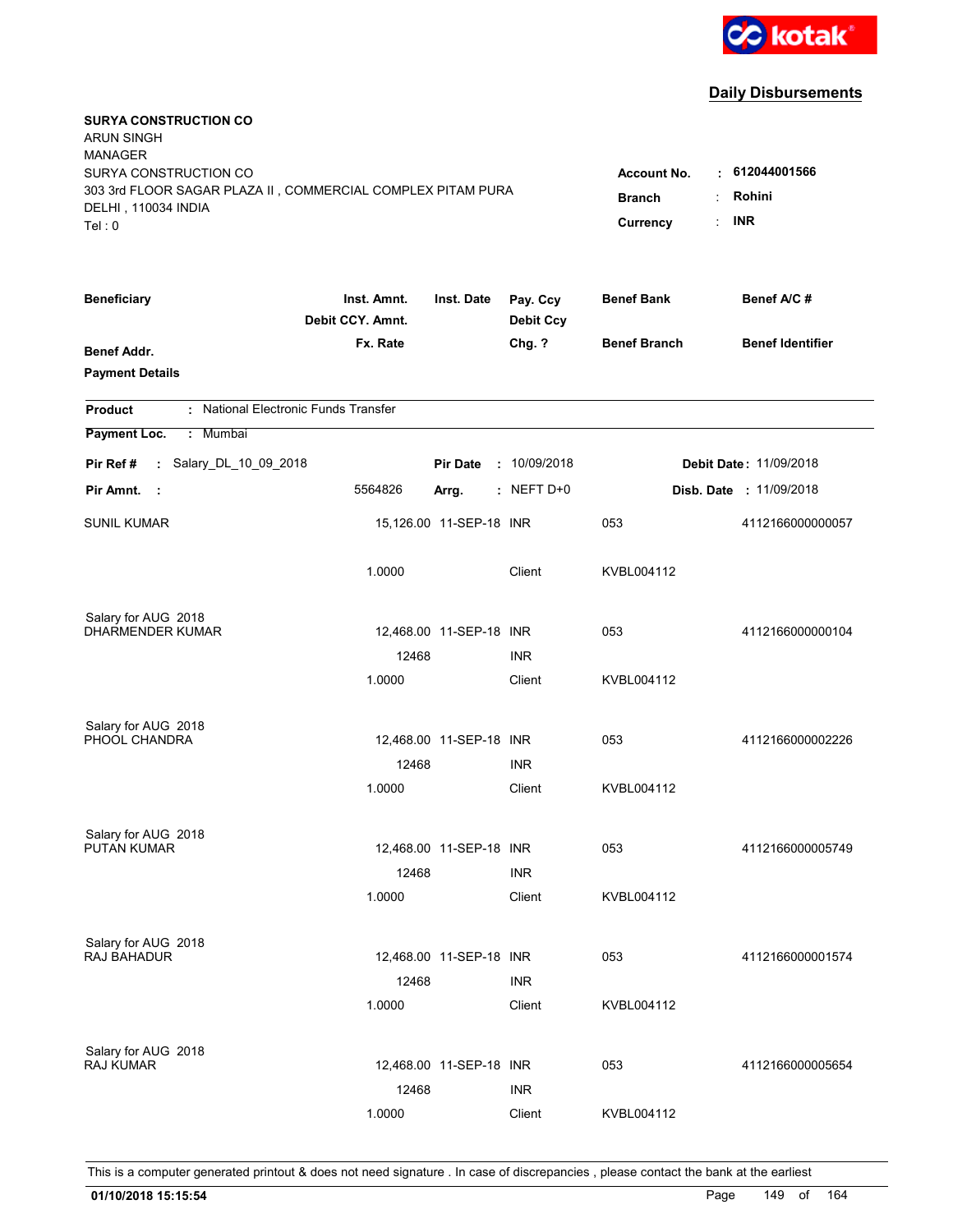

| <b>SURYA CONSTRUCTION CO</b><br><b>ARUN SINGH</b><br><b>MANAGER</b>                                                   |                                                 |                                              |                              |                     |                                |
|-----------------------------------------------------------------------------------------------------------------------|-------------------------------------------------|----------------------------------------------|------------------------------|---------------------|--------------------------------|
| SURYA CONSTRUCTION CO<br>303 3rd FLOOR SAGAR PLAZA II, COMMERCIAL COMPLEX PITAM PURA<br>DELHI, 110034 INDIA<br>Tel: 0 | <b>Account No.</b><br><b>Branch</b><br>Currency | $\cdot$ 612044001566<br>Rohini<br><b>INR</b> |                              |                     |                                |
| <b>Beneficiary</b>                                                                                                    | Inst. Amnt.<br>Debit CCY. Amnt.                 | Inst. Date                                   | Pay. Ccy<br><b>Debit Ccy</b> | <b>Benef Bank</b>   | Benef A/C #                    |
| <b>Benef Addr.</b><br><b>Payment Details</b>                                                                          | Fx. Rate                                        |                                              | Chg. ?                       | <b>Benef Branch</b> | <b>Benef Identifier</b>        |
| : National Electronic Funds Transfer<br><b>Product</b>                                                                |                                                 |                                              |                              |                     |                                |
| Payment Loc.<br>: Mumbai                                                                                              |                                                 |                                              |                              |                     |                                |
| : Salary_DL_10_09_2018<br>Pir Ref #                                                                                   |                                                 | <b>Pir Date</b>                              | : 10/09/2018                 |                     | <b>Debit Date: 11/09/2018</b>  |
| Pir Amnt.<br>- 1                                                                                                      | 5564826                                         | Arrg.                                        | $:$ NEFT D+0                 |                     | <b>Disb. Date : 11/09/2018</b> |
| <b>RAJ KUMAR</b>                                                                                                      |                                                 | 12,468.00 11-SEP-18 INR                      |                              | 053                 | 4112166000005654               |
|                                                                                                                       | 1.0000                                          |                                              | Client                       | KVBL004112          |                                |
| Salary for AUG 2018                                                                                                   |                                                 |                                              |                              |                     |                                |
| <b>GUDDU</b>                                                                                                          | 12468                                           | 12,468.00 11-SEP-18 INR                      | <b>INR</b>                   | 053                 | 4112166000000623               |
|                                                                                                                       | 1.0000                                          |                                              | Client                       | KVBL004112          |                                |
| Salary for AUG 2018                                                                                                   |                                                 |                                              |                              |                     |                                |
| RAJENDRA PASWAN                                                                                                       |                                                 | 12,468.00 11-SEP-18 INR                      |                              | 053                 | 4112166000001813               |
|                                                                                                                       | 12468                                           |                                              | <b>INR</b>                   |                     |                                |
|                                                                                                                       | 1.0000                                          |                                              | Client                       | KVBL004112          |                                |
| Salary for AUG 2018                                                                                                   |                                                 |                                              |                              |                     |                                |
| <b>BANWARI LAL</b>                                                                                                    |                                                 | 12,468.00 11-SEP-18 INR                      |                              | 053                 | 4112166000000810               |
|                                                                                                                       | 12468                                           |                                              | <b>INR</b>                   |                     |                                |
|                                                                                                                       | 1.0000                                          |                                              | Client                       | KVBL004112          |                                |
| Salary for AUG 2018<br><b>RANJIT KUMAR</b>                                                                            |                                                 |                                              |                              |                     |                                |
|                                                                                                                       | 9251                                            | 9,251.00 11-SEP-18 INR                       | <b>INR</b>                   | 053                 | 4112166000000045               |
|                                                                                                                       | 1.0000                                          |                                              | Client                       | KVBL004112          |                                |
|                                                                                                                       |                                                 |                                              |                              |                     |                                |
| Salary for AUG 2018<br><b>SAPTMI LAL</b>                                                                              |                                                 | 10,054.00 11-SEP-18 INR                      |                              | 053                 | 4112166000005725               |
|                                                                                                                       | 10054                                           |                                              | <b>INR</b>                   |                     |                                |
|                                                                                                                       | 1.0000                                          |                                              | Client                       | KVBL004112          |                                |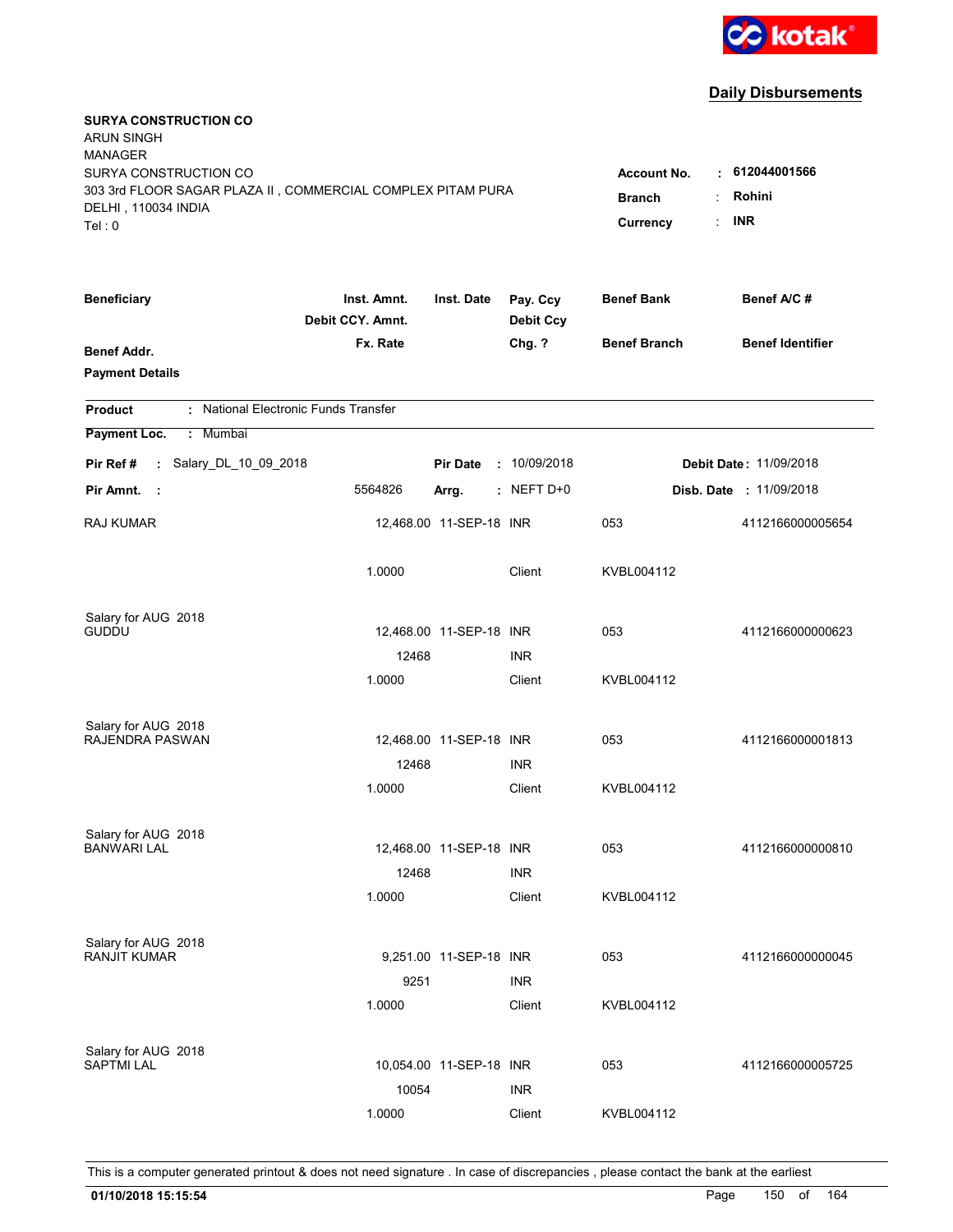

| <b>SURYA CONSTRUCTION CO</b><br><b>ARUN SINGH</b><br><b>MANAGER</b><br>SURYA CONSTRUCTION CO |                                                   |                         |                              | <b>Account No.</b>  | $\cdot$ 612044001566           |
|----------------------------------------------------------------------------------------------|---------------------------------------------------|-------------------------|------------------------------|---------------------|--------------------------------|
| 303 3rd FLOOR SAGAR PLAZA II, COMMERCIAL COMPLEX PITAM PURA<br>DELHI, 110034 INDIA<br>Tel: 0 | Rohini<br><b>Branch</b><br><b>INR</b><br>Currency |                         |                              |                     |                                |
| <b>Beneficiary</b>                                                                           | Inst. Amnt.<br>Debit CCY. Amnt.                   | Inst. Date              | Pay. Ccy<br><b>Debit Ccy</b> | <b>Benef Bank</b>   | Benef A/C #                    |
| <b>Benef Addr.</b><br><b>Payment Details</b>                                                 | Fx. Rate                                          |                         | Chg. ?                       | <b>Benef Branch</b> | <b>Benef Identifier</b>        |
| : National Electronic Funds Transfer<br><b>Product</b>                                       |                                                   |                         |                              |                     |                                |
| Payment Loc.<br>: Mumbai                                                                     |                                                   |                         |                              |                     |                                |
| : Salary_DL_10_09_2018<br>Pir Ref #                                                          |                                                   | <b>Pir Date</b>         | : 10/09/2018                 |                     | <b>Debit Date: 11/09/2018</b>  |
| Pir Amnt.<br>$\sim$ 1                                                                        | 5564826                                           | Arrg.                   | $:$ NEFT D+0                 |                     | <b>Disb. Date : 11/09/2018</b> |
| <b>SAPTMI LAL</b>                                                                            |                                                   | 10,054.00 11-SEP-18 INR |                              | 053                 | 4112166000005725               |
|                                                                                              | 1.0000                                            |                         | Client                       | KVBL004112          |                                |
| Salary for AUG 2018<br><b>VEERENDRA KUMAR</b>                                                |                                                   | 12,468.00 11-SEP-18 INR |                              | 053                 | 4112166000000360               |
|                                                                                              | 12468                                             |                         | <b>INR</b>                   |                     |                                |
|                                                                                              | 1.0000                                            |                         | Client                       | KVBL004112          |                                |
| Salary for AUG 2018                                                                          |                                                   |                         |                              |                     |                                |
| <b>GAUTAM SINGH</b>                                                                          |                                                   | 12,468.00 11-SEP-18 INR |                              | 053                 | 4112166000001633               |
|                                                                                              | 12468                                             |                         | <b>INR</b>                   |                     |                                |
|                                                                                              | 1.0000                                            |                         | Client                       | KVBL004112          |                                |
| Salary for AUG 2018                                                                          |                                                   |                         |                              |                     |                                |
| <b>JAGDEV</b>                                                                                |                                                   | 15,126.00 11-SEP-18 INR |                              | 053                 | 4112178000001438               |
|                                                                                              | 15126                                             |                         | <b>INR</b>                   |                     |                                |
|                                                                                              | 1.0000                                            |                         | Client                       | KVBL004112          |                                |
| Salary for AUG 2018                                                                          |                                                   |                         |                              |                     |                                |
| <b>AKASH TYAGI</b>                                                                           |                                                   | 15,126.00 11-SEP-18 INR |                              | 053                 | 4112166000000339               |
|                                                                                              | 15126                                             |                         | <b>INR</b>                   |                     |                                |
|                                                                                              | 1.0000                                            |                         | Client                       | KVBL004112          |                                |
| Salary for AUG 2018                                                                          |                                                   |                         |                              |                     |                                |
| <b>RAM PRASAD</b>                                                                            |                                                   | 15,126.00 11-SEP-18 INR |                              | 053                 | 4112166000000220               |
|                                                                                              | 15126                                             |                         | <b>INR</b>                   |                     |                                |
|                                                                                              | 1.0000                                            |                         | Client                       | KVBL004112          |                                |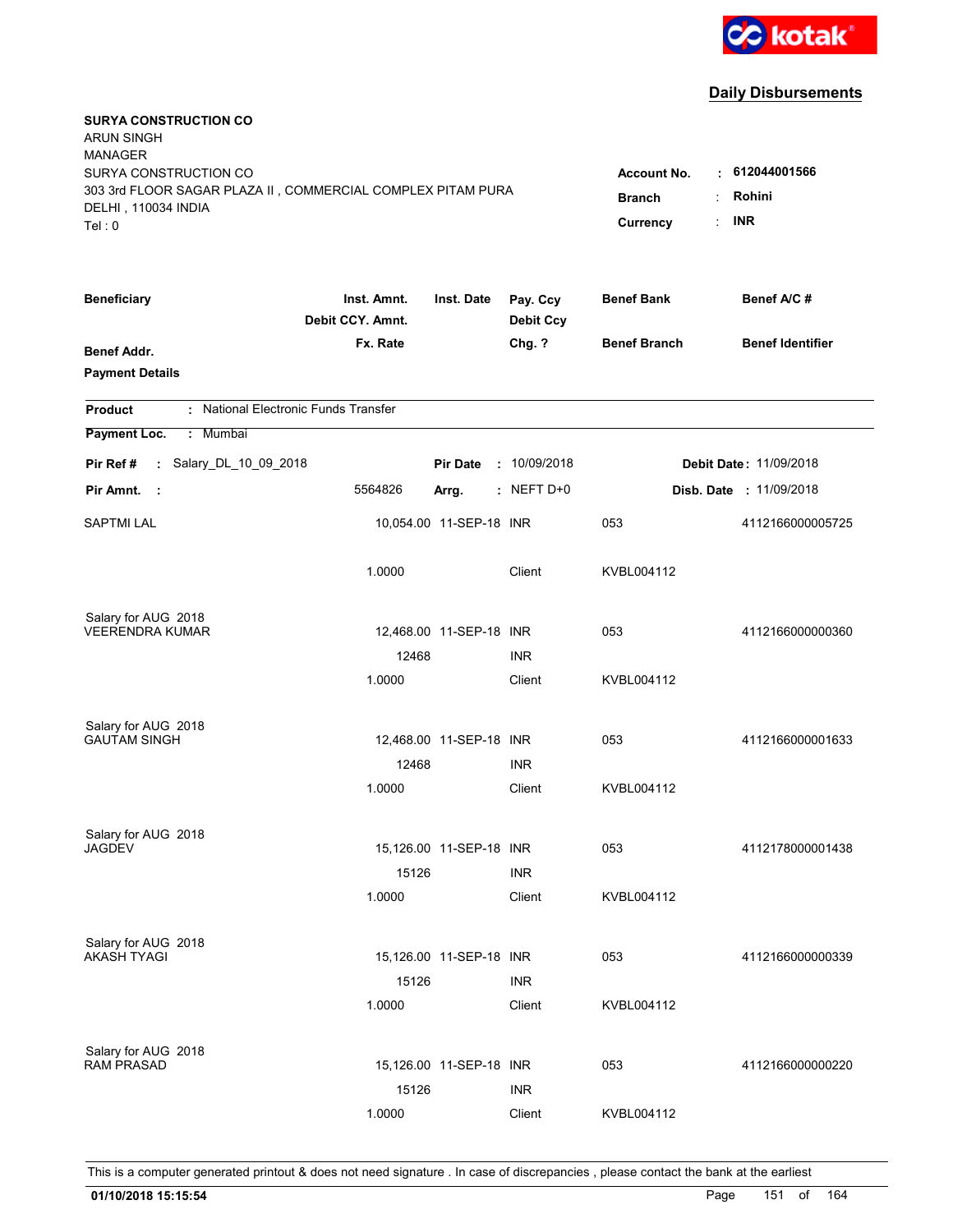

| <b>SURYA CONSTRUCTION CO</b><br><b>ARUN SINGH</b><br><b>MANAGER</b><br>SURYA CONSTRUCTION CO<br>303 3rd FLOOR SAGAR PLAZA II, COMMERCIAL COMPLEX PITAM PURA<br>DELHI, 110034 INDIA<br>Tel: 0 | <b>Account No.</b><br><b>Branch</b><br>Currency | $\cdot$ 612044001566<br>Rohini<br><b>INR</b> |                              |                     |                               |
|----------------------------------------------------------------------------------------------------------------------------------------------------------------------------------------------|-------------------------------------------------|----------------------------------------------|------------------------------|---------------------|-------------------------------|
| <b>Beneficiary</b>                                                                                                                                                                           | Inst. Amnt.<br>Debit CCY. Amnt.                 | Inst. Date                                   | Pay. Ccy<br><b>Debit Ccy</b> | <b>Benef Bank</b>   | Benef A/C#                    |
| <b>Benef Addr.</b><br><b>Payment Details</b>                                                                                                                                                 | Fx. Rate                                        |                                              | Chg. ?                       | <b>Benef Branch</b> | <b>Benef Identifier</b>       |
| : National Electronic Funds Transfer<br><b>Product</b>                                                                                                                                       |                                                 |                                              |                              |                     |                               |
| Payment Loc.<br>Mumbai<br>÷.                                                                                                                                                                 |                                                 |                                              |                              |                     |                               |
| : Salary_DL_10_09_2018<br>Pir Ref #                                                                                                                                                          |                                                 | <b>Pir Date</b>                              | : 10/09/2018                 |                     | <b>Debit Date: 11/09/2018</b> |
| Pir Amnt.<br>- 1                                                                                                                                                                             | 5564826                                         | Arrg.                                        | $:$ NEFT D+0                 |                     | Disb. Date: 11/09/2018        |
| <b>RAM PRASAD</b>                                                                                                                                                                            |                                                 | 15,126.00 11-SEP-18 INR                      |                              | 053                 | 4112166000000220              |
|                                                                                                                                                                                              | 1.0000                                          |                                              | Client                       | KVBL004112          |                               |
| Salary for AUG 2018<br><b>AVDESH</b>                                                                                                                                                         |                                                 | 15,126.00 11-SEP-18 INR                      |                              | 053                 | 4112166000000303              |
|                                                                                                                                                                                              | 15126                                           |                                              | <b>INR</b>                   |                     |                               |
|                                                                                                                                                                                              | 1.0000                                          |                                              | Client                       | KVBL004112          |                               |
| Salary for AUG 2018<br><b>RAM KISHOR</b>                                                                                                                                                     |                                                 | 9,271.00 11-SEP-18 INR                       |                              | 053                 | 4112166000000213              |
|                                                                                                                                                                                              | 9271                                            |                                              | <b>INR</b>                   |                     |                               |
|                                                                                                                                                                                              | 1.0000                                          |                                              | Client                       | KVBL004112          |                               |
| Salary for AUG 2018                                                                                                                                                                          |                                                 |                                              |                              |                     |                               |
| <b>RAM DHANI</b>                                                                                                                                                                             |                                                 | 15,126.00 11-SEP-18 INR                      |                              | 053                 | 4112166000005270              |
|                                                                                                                                                                                              | 15126<br>1.0000                                 |                                              | <b>INR</b><br>Client         | KVBL004112          |                               |
|                                                                                                                                                                                              |                                                 |                                              |                              |                     |                               |
| Salary for AUG 2018<br><b>VIRENDER KUMAR</b>                                                                                                                                                 |                                                 | 15,126.00 11-SEP-18 INR                      |                              | 053                 | 4112166000000232              |
|                                                                                                                                                                                              | 15126                                           |                                              | <b>INR</b>                   |                     |                               |
|                                                                                                                                                                                              | 1.0000                                          |                                              | Client                       | KVBL004112          |                               |
| Salary for AUG 2018                                                                                                                                                                          |                                                 |                                              |                              |                     |                               |
| <b>VIRENDER SINGH</b>                                                                                                                                                                        |                                                 | 15,126.00 11-SEP-18 INR                      |                              | 053                 | 4112166000001529              |
|                                                                                                                                                                                              | 15126                                           |                                              | <b>INR</b>                   |                     |                               |
|                                                                                                                                                                                              | 1.0000                                          |                                              | Client                       | KVBL004112          |                               |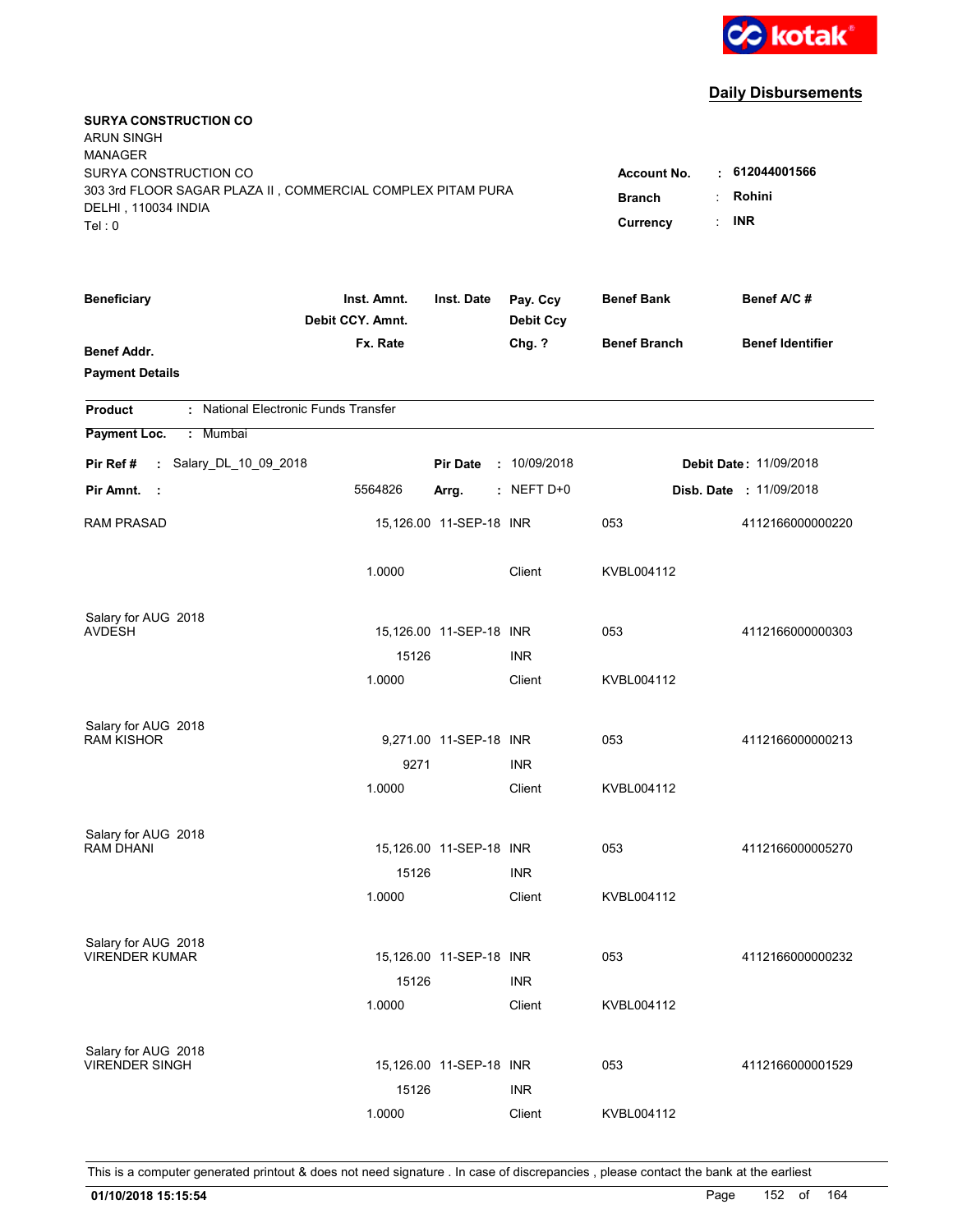

| <b>SURYA CONSTRUCTION CO</b><br><b>ARUN SINGH</b><br><b>MANAGER</b><br>SURYA CONSTRUCTION CO<br>303 3rd FLOOR SAGAR PLAZA II, COMMERCIAL COMPLEX PITAM PURA<br>DELHI, 110034 INDIA<br>Tel: 0 | <b>Account No.</b><br><b>Branch</b><br>Currency | $\cdot$ 612044001566<br>Rohini<br><b>INR</b> |                              |                     |                                |
|----------------------------------------------------------------------------------------------------------------------------------------------------------------------------------------------|-------------------------------------------------|----------------------------------------------|------------------------------|---------------------|--------------------------------|
| <b>Beneficiary</b>                                                                                                                                                                           | Inst. Amnt.<br>Debit CCY. Amnt.                 | Inst. Date                                   | Pay. Ccy<br><b>Debit Ccy</b> | <b>Benef Bank</b>   | Benef A/C #                    |
| <b>Benef Addr.</b><br><b>Payment Details</b>                                                                                                                                                 | Fx. Rate                                        |                                              | Chg. ?                       | <b>Benef Branch</b> | <b>Benef Identifier</b>        |
| : National Electronic Funds Transfer<br><b>Product</b>                                                                                                                                       |                                                 |                                              |                              |                     |                                |
| Payment Loc.<br>: Mumbai                                                                                                                                                                     |                                                 |                                              |                              |                     |                                |
| : Salary_DL_10_09_2018<br>Pir Ref #                                                                                                                                                          |                                                 | <b>Pir Date</b>                              | : 10/09/2018                 |                     | <b>Debit Date: 11/09/2018</b>  |
| Pir Amnt.<br>- 1                                                                                                                                                                             | 5564826                                         | Arrg.                                        | $:$ NEFT D+0                 |                     | <b>Disb. Date : 11/09/2018</b> |
| <b>VIRENDER SINGH</b>                                                                                                                                                                        |                                                 | 15,126.00 11-SEP-18 INR                      |                              | 053                 | 4112166000001529               |
|                                                                                                                                                                                              | 1.0000                                          |                                              | Client                       | KVBL004112          |                                |
| Salary for AUG 2018                                                                                                                                                                          |                                                 |                                              |                              |                     |                                |
| VISHNU PRASAD                                                                                                                                                                                | 15126                                           | 15,126.00 11-SEP-18 INR                      | <b>INR</b>                   | 053                 | 4112166000001820               |
|                                                                                                                                                                                              | 1.0000                                          |                                              | Client                       | KVBL004112          |                                |
| Salary for AUG 2018                                                                                                                                                                          |                                                 |                                              |                              |                     |                                |
| <b>JITENDER KUMAR</b>                                                                                                                                                                        |                                                 | 15,126.00 11-SEP-18 INR                      |                              | 053                 | 4112166000001773               |
|                                                                                                                                                                                              | 15126                                           |                                              | <b>INR</b>                   |                     |                                |
|                                                                                                                                                                                              | 1.0000                                          |                                              | Client                       | KVBL004112          |                                |
| Salary for AUG 2018                                                                                                                                                                          |                                                 |                                              |                              |                     |                                |
| <b>DILEEP SINGH</b>                                                                                                                                                                          |                                                 | 12,468.00 11-SEP-18 INR                      |                              | 053                 | 4112166000000201               |
|                                                                                                                                                                                              | 12468<br>1.0000                                 |                                              | <b>INR</b><br>Client         |                     |                                |
|                                                                                                                                                                                              |                                                 |                                              |                              | KVBL004112          |                                |
| Salary for AUG 2018<br>RAJOL KUMAR                                                                                                                                                           |                                                 | 15,126.00 11-SEP-18 INR                      |                              | 053                 | 4112166000001704               |
|                                                                                                                                                                                              | 15126                                           |                                              | <b>INR</b>                   |                     |                                |
|                                                                                                                                                                                              | 1.0000                                          |                                              | Client                       | KVBL004112          |                                |
|                                                                                                                                                                                              |                                                 |                                              |                              |                     |                                |
| Salary for AUG 2018<br><b>RAKESH KUMAR</b>                                                                                                                                                   |                                                 | 15,126.00 11-SEP-18 INR                      |                              | 053                 | 4112166000001844               |
|                                                                                                                                                                                              | 15126                                           |                                              | <b>INR</b>                   |                     |                                |
|                                                                                                                                                                                              | 1.0000                                          |                                              | Client                       | KVBL004112          |                                |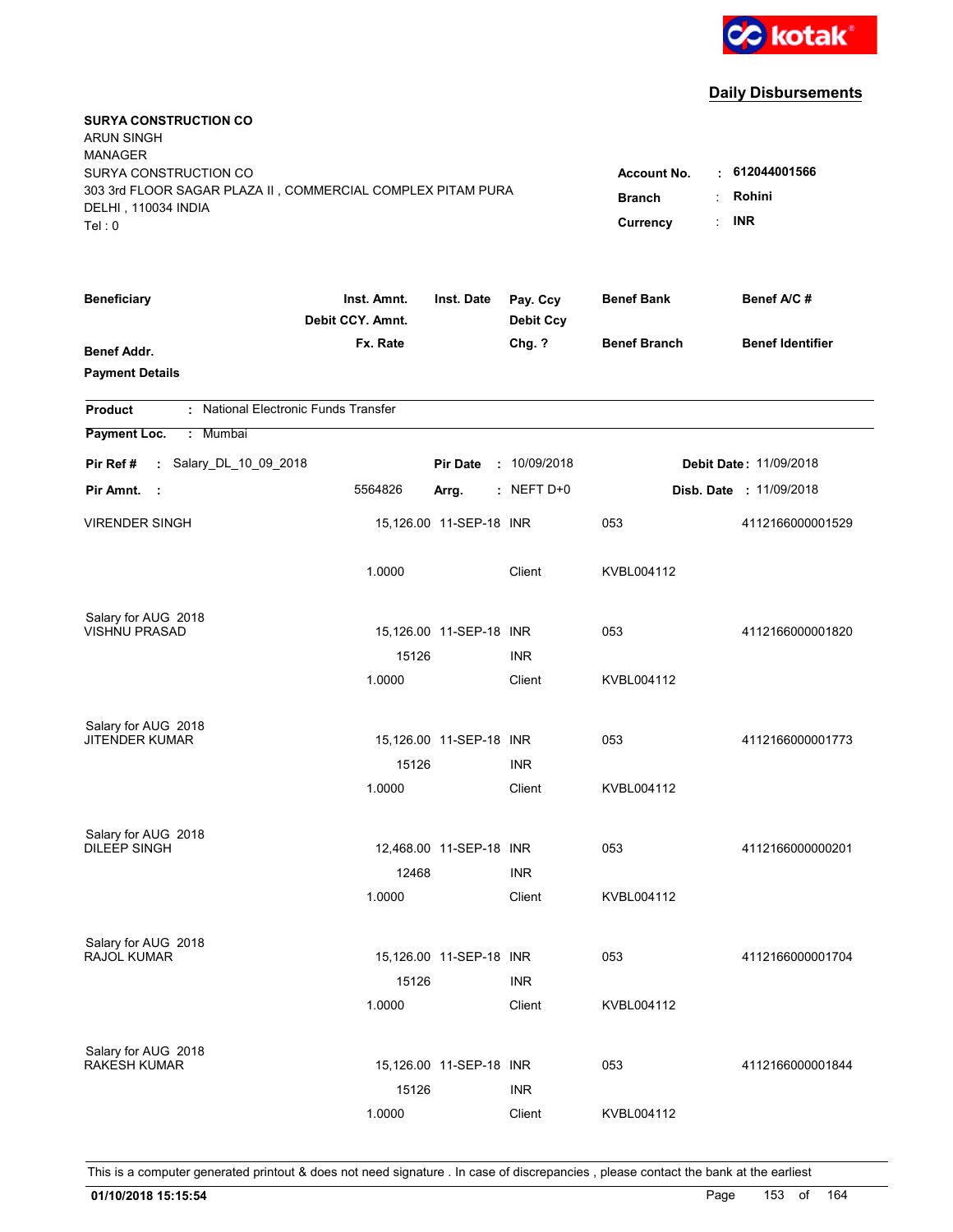

| <b>SURYA CONSTRUCTION CO</b><br><b>ARUN SINGH</b><br><b>MANAGER</b><br>SURYA CONSTRUCTION CO<br>303 3rd FLOOR SAGAR PLAZA II, COMMERCIAL COMPLEX PITAM PURA<br>DELHI, 110034 INDIA<br>Tel: 0 | <b>Account No.</b><br><b>Branch</b><br>Currency | $\cdot$ 612044001566<br>Rohini<br><b>INR</b> |                              |                     |                                |
|----------------------------------------------------------------------------------------------------------------------------------------------------------------------------------------------|-------------------------------------------------|----------------------------------------------|------------------------------|---------------------|--------------------------------|
| <b>Beneficiary</b>                                                                                                                                                                           | Inst. Amnt.<br>Debit CCY. Amnt.                 | Inst. Date                                   | Pay. Ccy<br><b>Debit Ccy</b> | <b>Benef Bank</b>   | Benef A/C#                     |
| <b>Benef Addr.</b><br><b>Payment Details</b>                                                                                                                                                 | Fx. Rate                                        |                                              | Chg. ?                       | <b>Benef Branch</b> | <b>Benef Identifier</b>        |
| : National Electronic Funds Transfer<br><b>Product</b>                                                                                                                                       |                                                 |                                              |                              |                     |                                |
| Payment Loc.<br>Mumbai<br>÷.                                                                                                                                                                 |                                                 |                                              |                              |                     |                                |
| : Salary_DL_10_09_2018<br>Pir Ref #                                                                                                                                                          |                                                 | <b>Pir Date</b>                              | : 10/09/2018                 |                     | <b>Debit Date: 11/09/2018</b>  |
| Pir Amnt.<br>- 1                                                                                                                                                                             | 5564826                                         | Arrg.                                        | $:$ NEFT D+0                 |                     | <b>Disb. Date : 11/09/2018</b> |
| RAKESH KUMAR                                                                                                                                                                                 |                                                 | 15,126.00 11-SEP-18 INR                      |                              | 053                 | 4112166000001844               |
|                                                                                                                                                                                              | 1.0000                                          |                                              | Client                       | KVBL004112          |                                |
| Salary for AUG 2018                                                                                                                                                                          |                                                 |                                              |                              |                     |                                |
| <b>RAKESH KUMAR</b>                                                                                                                                                                          | 12468                                           | 12,468.00 11-SEP-18 INR                      | <b>INR</b>                   | 053                 | 4112166000000737               |
|                                                                                                                                                                                              | 1.0000                                          |                                              | Client                       | KVBL004112          |                                |
| Salary for AUG 2018                                                                                                                                                                          |                                                 |                                              |                              |                     |                                |
| <b>AKHILESH KUMAR</b>                                                                                                                                                                        |                                                 | 5,229.00 11-SEP-18 INR                       |                              | 053                 | 4112166000000268               |
|                                                                                                                                                                                              | 5229                                            |                                              | <b>INR</b>                   |                     |                                |
|                                                                                                                                                                                              | 1.0000                                          |                                              | Client                       | KVBL004112          |                                |
| Salary for AUG 2018                                                                                                                                                                          |                                                 |                                              |                              |                     |                                |
| <b>ASHISH KUMAR</b>                                                                                                                                                                          |                                                 | 12,468.00 11-SEP-18 INR                      |                              | 053                 | 4112166000000128               |
|                                                                                                                                                                                              | 12468                                           |                                              | <b>INR</b>                   |                     |                                |
|                                                                                                                                                                                              | 1.0000                                          |                                              | Client                       | KVBL004112          |                                |
| Salary for AUG 2018<br><b>NARESH KUMAR</b>                                                                                                                                                   |                                                 | 12,468.00 11-SEP-18 INR                      |                              | 053                 | 4112166000001996               |
|                                                                                                                                                                                              | 12468                                           |                                              | <b>INR</b>                   |                     |                                |
|                                                                                                                                                                                              | 1.0000                                          |                                              | Client                       | KVBL004112          |                                |
|                                                                                                                                                                                              |                                                 |                                              |                              |                     |                                |
| Salary for AUG 2018<br><b>SUSHIL KUMAR</b>                                                                                                                                                   |                                                 | 12,468.00 11-SEP-18 INR                      |                              | 053                 | 4112166000000256               |
|                                                                                                                                                                                              | 12468                                           |                                              | <b>INR</b>                   |                     |                                |
|                                                                                                                                                                                              | 1.0000                                          |                                              | Client                       | KVBL004112          |                                |
|                                                                                                                                                                                              |                                                 |                                              |                              |                     |                                |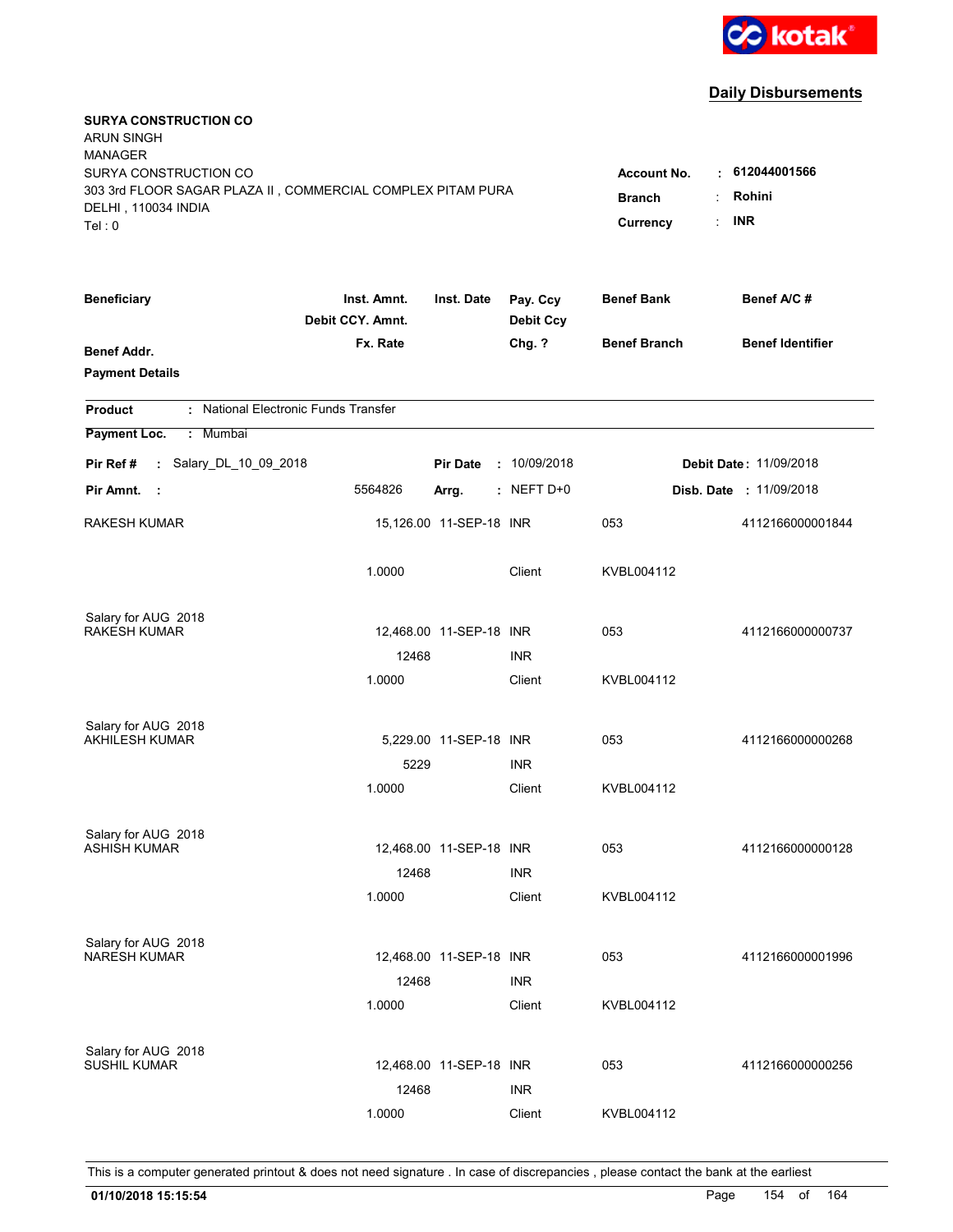

| <b>SURYA CONSTRUCTION CO</b><br><b>ARUN SINGH</b><br><b>MANAGER</b><br>SURYA CONSTRUCTION CO<br>303 3rd FLOOR SAGAR PLAZA II, COMMERCIAL COMPLEX PITAM PURA<br>DELHI, 110034 INDIA<br>Tel: 0 | <b>Account No.</b><br><b>Branch</b><br>Currency | $\cdot$ 612044001566<br>Rohini<br><b>INR</b> |                              |                     |                                |
|----------------------------------------------------------------------------------------------------------------------------------------------------------------------------------------------|-------------------------------------------------|----------------------------------------------|------------------------------|---------------------|--------------------------------|
| <b>Beneficiary</b>                                                                                                                                                                           | Inst. Amnt.<br>Debit CCY. Amnt.                 | Inst. Date                                   | Pay. Ccy<br><b>Debit Ccy</b> | <b>Benef Bank</b>   | Benef A/C #                    |
| <b>Benef Addr.</b><br><b>Payment Details</b>                                                                                                                                                 | Fx. Rate                                        |                                              | Chg. ?                       | <b>Benef Branch</b> | <b>Benef Identifier</b>        |
| : National Electronic Funds Transfer<br><b>Product</b>                                                                                                                                       |                                                 |                                              |                              |                     |                                |
| Payment Loc.<br>: Mumbai                                                                                                                                                                     |                                                 |                                              |                              |                     |                                |
| : Salary_DL_10_09_2018<br>Pir Ref #                                                                                                                                                          |                                                 | <b>Pir Date</b>                              | : 10/09/2018                 |                     | <b>Debit Date: 11/09/2018</b>  |
| Pir Amnt.<br>- 1                                                                                                                                                                             | 5564826                                         | Arrg.                                        | $:$ NEFT D+0                 |                     | <b>Disb. Date : 11/09/2018</b> |
| <b>SUSHIL KUMAR</b>                                                                                                                                                                          |                                                 | 12,468.00 11-SEP-18 INR                      |                              | 053                 | 4112166000000256               |
|                                                                                                                                                                                              | 1.0000                                          |                                              | Client                       | KVBL004112          |                                |
| Salary for AUG 2018<br><b>MANOJ KUMAR</b>                                                                                                                                                    |                                                 |                                              |                              |                     |                                |
|                                                                                                                                                                                              | 11664                                           | 11,664.00  11-SEP-18  INR                    | <b>INR</b>                   | 053                 | 4112178000001324               |
|                                                                                                                                                                                              | 1.0000                                          |                                              | Client                       | KVBL004112          |                                |
| Salary for AUG 2018                                                                                                                                                                          |                                                 |                                              |                              |                     |                                |
| <b>RAVINDER</b>                                                                                                                                                                              |                                                 | 12,468.00 11-SEP-18 INR                      |                              | 053                 | 4112166000000244               |
|                                                                                                                                                                                              | 12468                                           |                                              | <b>INR</b>                   |                     |                                |
|                                                                                                                                                                                              | 1.0000                                          |                                              | Client                       | KVBL004112          |                                |
| Salary for AUG 2018                                                                                                                                                                          |                                                 |                                              |                              |                     |                                |
| <b>BHAGIRATH</b>                                                                                                                                                                             |                                                 | 15,126.00 11-SEP-18 INR                      |                              | 053                 | 4112166000005891               |
|                                                                                                                                                                                              | 15126                                           |                                              | <b>INR</b>                   |                     |                                |
|                                                                                                                                                                                              | 1.0000                                          |                                              | Client                       | KVBL004112          |                                |
| Salary for AUG 2018                                                                                                                                                                          |                                                 |                                              |                              |                     |                                |
| <b>MUKESH</b>                                                                                                                                                                                |                                                 | 15,126.00 11-SEP-18 INR                      |                              | 053                 | 4112166000000630               |
|                                                                                                                                                                                              | 15126<br>1.0000                                 |                                              | <b>INR</b><br>Client         | KVBL004112          |                                |
|                                                                                                                                                                                              |                                                 |                                              |                              |                     |                                |
| Salary for AUG 2018<br>PHOOL KUMAR                                                                                                                                                           |                                                 | 15,126.00 11-SEP-18 INR                      |                              | 053                 | 4112166000000197               |
|                                                                                                                                                                                              |                                                 |                                              |                              |                     |                                |
|                                                                                                                                                                                              | 15126<br>1.0000                                 |                                              | <b>INR</b><br>Client         | KVBL004112          |                                |
|                                                                                                                                                                                              |                                                 |                                              |                              |                     |                                |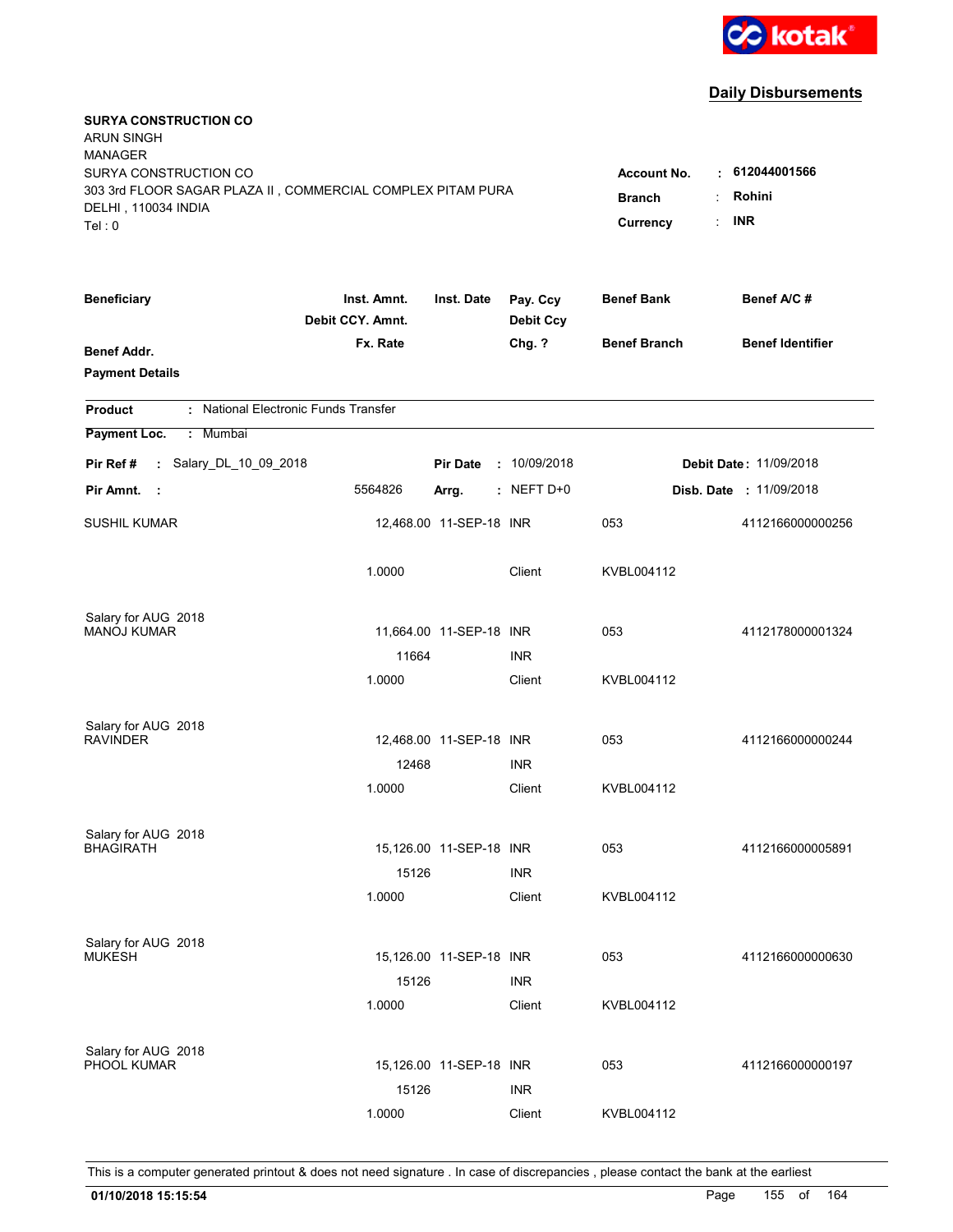

| <b>SURYA CONSTRUCTION CO</b><br><b>ARUN SINGH</b><br><b>MANAGER</b><br>SURYA CONSTRUCTION CO |                                     |                         |                              | <b>Account No.</b>  | $\cdot$ 612044001566           |
|----------------------------------------------------------------------------------------------|-------------------------------------|-------------------------|------------------------------|---------------------|--------------------------------|
| 303 3rd FLOOR SAGAR PLAZA II, COMMERCIAL COMPLEX PITAM PURA<br>DELHI, 110034 INDIA<br>Tel: 0 | <b>Branch</b><br>÷<br>÷<br>Currency | Rohini<br><b>INR</b>    |                              |                     |                                |
| <b>Beneficiary</b>                                                                           | Inst. Amnt.<br>Debit CCY. Amnt.     | Inst. Date              | Pay. Ccy<br><b>Debit Ccy</b> | <b>Benef Bank</b>   | Benef A/C#                     |
| <b>Benef Addr.</b><br><b>Payment Details</b>                                                 | Fx. Rate                            |                         | Chg. ?                       | <b>Benef Branch</b> | <b>Benef Identifier</b>        |
| : National Electronic Funds Transfer<br><b>Product</b>                                       |                                     |                         |                              |                     |                                |
| Payment Loc.<br>: Mumbai                                                                     |                                     |                         |                              |                     |                                |
| : Salary_DL_10_09_2018<br>Pir Ref #                                                          |                                     | <b>Pir Date</b>         | : 10/09/2018                 |                     | Debit Date: 11/09/2018         |
| Pir Amnt.<br>- 1                                                                             | 5564826                             | Arrg.                   | $:$ NEFT D+0                 |                     | <b>Disb. Date : 11/09/2018</b> |
| PHOOL KUMAR                                                                                  |                                     | 15,126.00 11-SEP-18 INR |                              | 053                 | 4112166000000197               |
|                                                                                              | 1.0000                              |                         | Client                       | KVBL004112          |                                |
| Salary for AUG 2018<br>RAJENDER KUMAR                                                        |                                     | 15,126.00 11-SEP-18 INR |                              | 053                 | 4112166000000583               |
|                                                                                              | 15126                               |                         | <b>INR</b>                   |                     |                                |
|                                                                                              | 1.0000                              |                         | Client                       | KVBL004112          |                                |
| Salary for AUG 2018                                                                          |                                     |                         |                              |                     |                                |
| <b>RAM BARAN</b>                                                                             |                                     | 15,126.00 11-SEP-18 INR |                              | 053                 | 4112166000005493               |
|                                                                                              | 15126                               |                         | <b>INR</b>                   |                     |                                |
|                                                                                              | 1.0000                              |                         | Client                       | KVBL004112          |                                |
| Salary for AUG 2018                                                                          |                                     |                         |                              |                     |                                |
| <b>RAVI SHANKAR</b>                                                                          |                                     | 15,126.00 11-SEP-18 INR |                              | 053                 | 4112166000004969               |
|                                                                                              | 15126<br>1.0000                     |                         | <b>INR</b><br>Client         | KVBL004112          |                                |
|                                                                                              |                                     |                         |                              |                     |                                |
| Salary for AUG 2018<br><b>TOTA RAM</b>                                                       |                                     | 13,663.00 11-SEP-18 INR |                              | 053                 | 4112166000000154               |
|                                                                                              | 13663                               |                         | <b>INR</b>                   |                     |                                |
|                                                                                              | 1.0000                              |                         | Client                       | KVBL004112          |                                |
|                                                                                              |                                     |                         |                              |                     |                                |
| Salary for AUG 2018<br>AMIT KUMAR                                                            |                                     | 12,468.00 11-SEP-18 INR |                              | 053                 | 4112166000003454               |
|                                                                                              | 12468                               |                         | <b>INR</b>                   |                     |                                |
|                                                                                              | 1.0000                              |                         | Client                       | KVBL004112          |                                |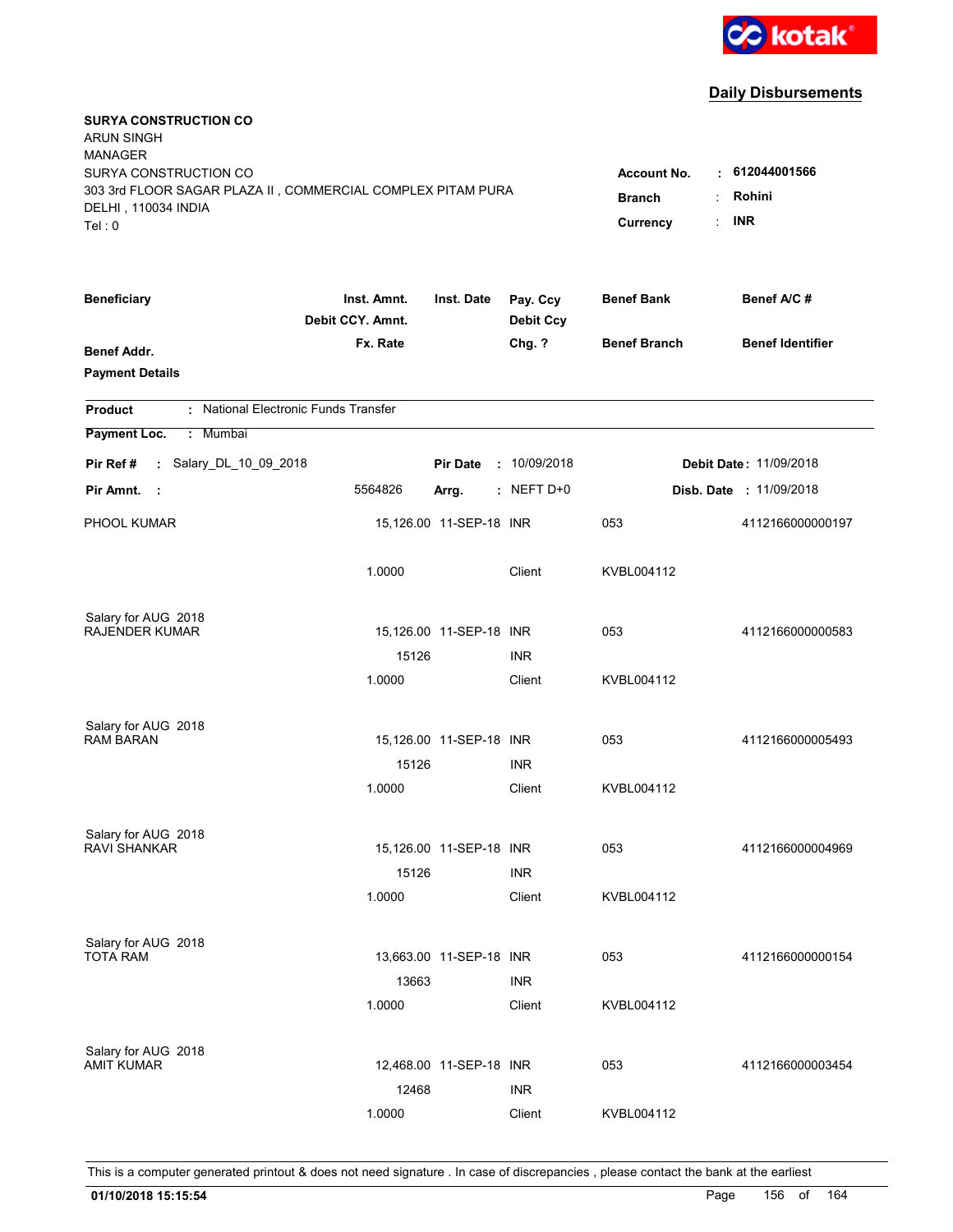

| <b>SURYA CONSTRUCTION CO</b><br><b>ARUN SINGH</b><br><b>MANAGER</b>                                                   |                                                 |                                              |                              |                     |                                |
|-----------------------------------------------------------------------------------------------------------------------|-------------------------------------------------|----------------------------------------------|------------------------------|---------------------|--------------------------------|
| SURYA CONSTRUCTION CO<br>303 3rd FLOOR SAGAR PLAZA II, COMMERCIAL COMPLEX PITAM PURA<br>DELHI, 110034 INDIA<br>Tel: 0 | <b>Account No.</b><br><b>Branch</b><br>Currency | $\cdot$ 612044001566<br>Rohini<br><b>INR</b> |                              |                     |                                |
| <b>Beneficiary</b>                                                                                                    | Inst. Amnt.<br>Debit CCY. Amnt.                 | Inst. Date                                   | Pay. Ccy<br><b>Debit Ccy</b> | <b>Benef Bank</b>   | Benef A/C #                    |
| <b>Benef Addr.</b><br><b>Payment Details</b>                                                                          | Fx. Rate                                        |                                              | Chg. ?                       | <b>Benef Branch</b> | <b>Benef Identifier</b>        |
| : National Electronic Funds Transfer<br><b>Product</b>                                                                |                                                 |                                              |                              |                     |                                |
| Payment Loc.<br>: Mumbai                                                                                              |                                                 |                                              |                              |                     |                                |
| : Salary_DL_10_09_2018<br>Pir Ref #                                                                                   |                                                 | <b>Pir Date</b>                              | : 10/09/2018                 |                     | <b>Debit Date: 11/09/2018</b>  |
| Pir Amnt.<br>- 1                                                                                                      | 5564826                                         | Arrg.                                        | $:$ NEFT D+0                 |                     | <b>Disb. Date : 11/09/2018</b> |
| AMIT KUMAR                                                                                                            |                                                 | 12,468.00 11-SEP-18 INR                      |                              | 053                 | 4112166000003454               |
|                                                                                                                       | 1.0000                                          |                                              | Client                       | KVBL004112          |                                |
| Salary for AUG 2018<br><b>SHISHPAL</b>                                                                                |                                                 |                                              |                              |                     |                                |
|                                                                                                                       |                                                 | 9,251.00 11-SEP-18 INR                       |                              | 053                 | 4112166000001903               |
|                                                                                                                       | 9251<br>1.0000                                  |                                              | <b>INR</b><br>Client         | KVBL004112          |                                |
|                                                                                                                       |                                                 |                                              |                              |                     |                                |
| Salary for AUG 2018                                                                                                   |                                                 |                                              |                              |                     |                                |
| <b>SURENDRA KUMAR</b>                                                                                                 |                                                 | 12,468.00 11-SEP-18 INR                      |                              | 053                 | 4112166000001960               |
|                                                                                                                       | 12468                                           |                                              | <b>INR</b>                   |                     |                                |
|                                                                                                                       | 1.0000                                          |                                              | Client                       | KVBL004112          |                                |
| Salary for AUG 2018                                                                                                   |                                                 |                                              |                              |                     |                                |
| TUTTY                                                                                                                 |                                                 | 12,468.00 11-SEP-18 INR                      |                              | 053                 | 4112166000002167               |
|                                                                                                                       | 12468                                           |                                              | <b>INR</b>                   |                     |                                |
|                                                                                                                       | 1.0000                                          |                                              | Client                       | KVBL004112          |                                |
| Salary for AUG 2018                                                                                                   |                                                 |                                              |                              |                     |                                |
| <b>UMESH KUMAR</b>                                                                                                    |                                                 | 12,468.00 11-SEP-18 INR                      |                              | 053                 | 4112166000004957               |
|                                                                                                                       | 12468                                           |                                              | <b>INR</b>                   |                     |                                |
|                                                                                                                       | 1.0000                                          |                                              | Client                       | KVBL004112          |                                |
|                                                                                                                       |                                                 |                                              |                              |                     |                                |
| Salary for AUG 2018<br><b>ASHISH KUMAR</b>                                                                            |                                                 | 12,468.00 11-SEP-18 INR                      |                              | 012                 | 19040100018482                 |
|                                                                                                                       | 12468                                           |                                              | <b>INR</b>                   |                     |                                |
|                                                                                                                       | 1.0000                                          |                                              | Client                       | 110012032           |                                |
|                                                                                                                       |                                                 |                                              |                              |                     |                                |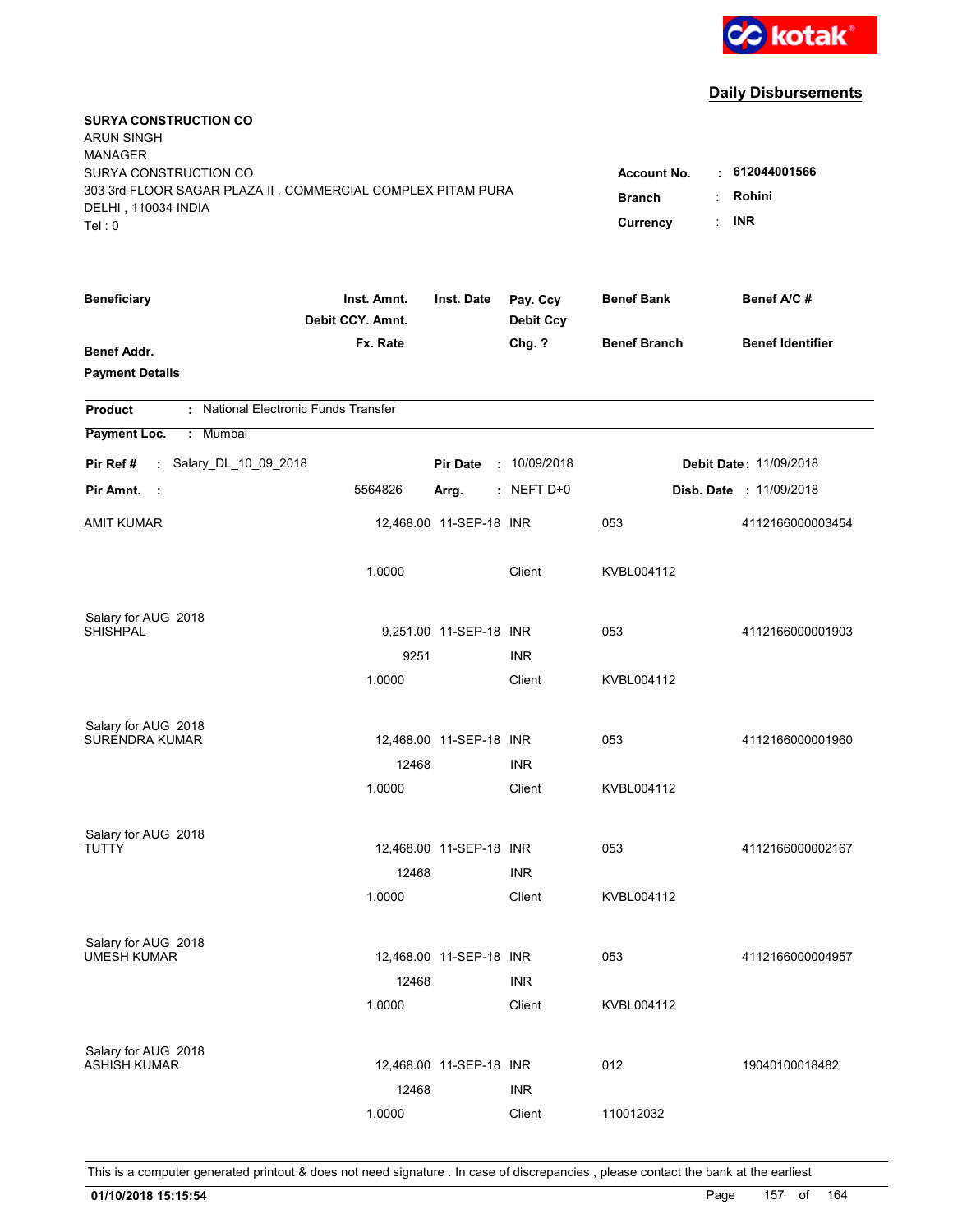

| <b>SURYA CONSTRUCTION CO</b><br><b>ARUN SINGH</b>           |                                 |                           |                              |                     |                                |
|-------------------------------------------------------------|---------------------------------|---------------------------|------------------------------|---------------------|--------------------------------|
| <b>MANAGER</b>                                              |                                 |                           |                              |                     |                                |
| SURYA CONSTRUCTION CO                                       |                                 |                           |                              | <b>Account No.</b>  | $\cdot$ 612044001566           |
| 303 3rd FLOOR SAGAR PLAZA II, COMMERCIAL COMPLEX PITAM PURA |                                 |                           |                              | <b>Branch</b>       | Rohini                         |
| DELHI, 110034 INDIA<br>Tel: 0                               |                                 |                           |                              | Currency            | <b>INR</b>                     |
|                                                             |                                 |                           |                              |                     |                                |
| <b>Beneficiary</b>                                          | Inst. Amnt.<br>Debit CCY. Amnt. | Inst. Date                | Pay. Ccy<br><b>Debit Ccy</b> | <b>Benef Bank</b>   | Benef A/C #                    |
| <b>Benef Addr.</b>                                          | Fx. Rate                        |                           | Chg. ?                       | <b>Benef Branch</b> | <b>Benef Identifier</b>        |
| <b>Payment Details</b>                                      |                                 |                           |                              |                     |                                |
| : National Electronic Funds Transfer<br><b>Product</b>      |                                 |                           |                              |                     |                                |
| Payment Loc.<br>: Mumbai                                    |                                 |                           |                              |                     |                                |
| : Salary_DL_10_09_2018<br>Pir Ref #                         |                                 | <b>Pir Date</b>           | : 10/09/2018                 |                     | <b>Debit Date: 11/09/2018</b>  |
| Pir Amnt.<br>- 1                                            | 5564826                         | Arrg.                     | $:$ NEFT D+0                 |                     | <b>Disb. Date : 11/09/2018</b> |
| ASHISH KUMAR                                                |                                 | 12,468.00 11-SEP-18 INR   |                              | 012                 | 19040100018482                 |
|                                                             | 1.0000                          |                           | Client                       | 110012032           |                                |
| Salary for AUG 2018                                         |                                 |                           |                              |                     |                                |
| RAM PRAKASH KHURANA                                         |                                 | 18,452.00 11-SEP-18 INR   |                              | 259                 | 201104000056045                |
|                                                             | 18452                           |                           | <b>INR</b>                   |                     |                                |
|                                                             | 1.0000                          |                           | Client                       | IBK0000201          |                                |
| Salary for AUG 2018                                         |                                 |                           |                              |                     |                                |
| <b>DHEERAJ KUMAR THAKUR</b>                                 |                                 | 20,632.00 11-SEP-18 INR   |                              | 002                 | 31161201363                    |
|                                                             | 20632                           |                           | <b>INR</b>                   |                     |                                |
|                                                             | 1.0000                          |                           | Client                       | SBI0011358          |                                |
| Salary for AUG 2018                                         |                                 |                           |                              |                     |                                |
| <b>VIKRANT KUMAR SINGH</b>                                  |                                 | 20,632.00 11-SEP-18 INR   |                              | 016                 | 3368495095                     |
|                                                             | 20632                           |                           | <b>INR</b>                   |                     |                                |
|                                                             | 1.0000                          |                           | Client                       | CBI0283348          |                                |
| Salary for AUG 2018                                         |                                 |                           |                              |                     |                                |
| <b>AMIT MISHRA</b>                                          |                                 | 11,710.00 11-SEP-18 INR   |                              | 002                 | 32325147198                    |
|                                                             | 11710                           |                           | <b>INR</b>                   |                     |                                |
|                                                             | 1.0000                          |                           | Client                       | SBI0011551          |                                |
| Salary for AUG 2018                                         |                                 |                           |                              |                     |                                |
| <b>MANOJ</b>                                                |                                 | 11,142.00  11-SEP-18  INR |                              | 014                 | 60277033964                    |
|                                                             | 11142                           |                           | <b>INR</b>                   |                     |                                |
|                                                             | 1.0000                          |                           | Client                       | MAHB001854          |                                |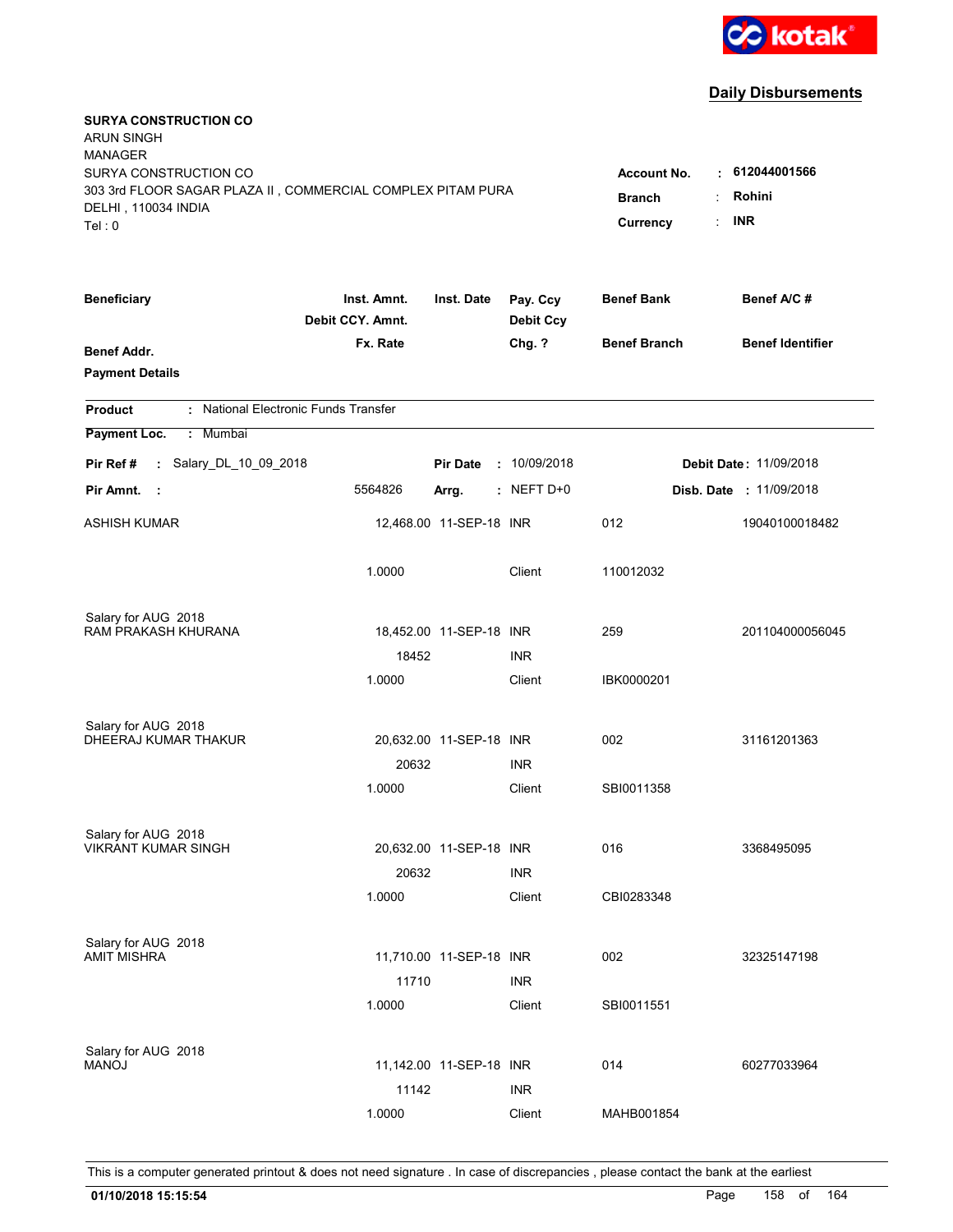

| <b>SURYA CONSTRUCTION CO</b><br><b>ARUN SINGH</b><br><b>MANAGER</b><br>SURYA CONSTRUCTION CO<br>303 3rd FLOOR SAGAR PLAZA II, COMMERCIAL COMPLEX PITAM PURA<br>DELHI, 110034 INDIA<br>Tel: 0 | <b>Account No.</b><br>٠<br><b>Branch</b><br>÷<br>Currency | 612044001566<br>Rohini<br><b>INR</b><br>t. |                              |                     |                         |
|----------------------------------------------------------------------------------------------------------------------------------------------------------------------------------------------|-----------------------------------------------------------|--------------------------------------------|------------------------------|---------------------|-------------------------|
| <b>Beneficiary</b>                                                                                                                                                                           | Inst. Amnt.<br>Debit CCY. Amnt.                           | Inst. Date                                 | Pay. Ccy<br><b>Debit Ccy</b> | <b>Benef Bank</b>   | Benef A/C #             |
| Benef Addr.<br><b>Payment Details</b>                                                                                                                                                        | Fx. Rate                                                  |                                            | Chg. ?                       | <b>Benef Branch</b> | <b>Benef Identifier</b> |
| : National Electronic Funds Transfer<br><b>Product</b>                                                                                                                                       |                                                           |                                            |                              |                     |                         |
| Payment Loc.<br>: Mumbai                                                                                                                                                                     |                                                           |                                            |                              |                     |                         |
| : Salary_DL_10_09_2018<br>Pir Ref #                                                                                                                                                          |                                                           | <b>Pir Date</b>                            | : 10/09/2018                 |                     | Debit Date: 11/09/2018  |
| Pir Amnt.<br>- 11                                                                                                                                                                            | 5564826                                                   | Arrg.                                      | $:$ NEFT D+0                 |                     | Disb. Date : 11/09/2018 |
| <b>MANOJ</b>                                                                                                                                                                                 |                                                           | 11,142.00 11-SEP-18 INR                    |                              | 014                 | 60277033964             |
|                                                                                                                                                                                              | 1.0000                                                    |                                            | Client                       | MAHB001854          |                         |
| Salary for AUG 2018<br><b>MUNNA LAL</b>                                                                                                                                                      |                                                           | 14,151.00  11-SEP-18  INR                  |                              | 011                 | 165310100018325         |
|                                                                                                                                                                                              | 14151                                                     |                                            | <b>INR</b>                   |                     |                         |
|                                                                                                                                                                                              | 1.0000                                                    |                                            | Client                       | ANDB001653          |                         |
| Salary for AUG 2018<br><b>NEERAJ</b>                                                                                                                                                         | 16562                                                     | 16,562.00 11-SEP-18 INR                    | <b>INR</b>                   | 011                 | 165310100016974         |
|                                                                                                                                                                                              | 1.0000                                                    |                                            | Client                       | ANDB001653          |                         |
| Salary for AUG 2018<br><b>PARDEEP</b>                                                                                                                                                        | 14960                                                     | 14,960.00 11-SEP-18 INR                    | <b>INR</b>                   | 011                 | 254810100023284         |
|                                                                                                                                                                                              | 1.0000                                                    |                                            | Client                       | ANDB002548          |                         |
| Salary for AUG 2018<br>PAWAN KUMAR                                                                                                                                                           | 19650                                                     | 19,650.00 11-SEP-18 INR                    | <b>INR</b>                   | 002                 | 10240086739             |
|                                                                                                                                                                                              | 1.0000                                                    |                                            | Client                       | 110002163           |                         |
| Salary for AUG 2018<br><b>RAJ KISHOR</b>                                                                                                                                                     | 10458                                                     | 10,458.00 11-SEP-18 INR                    | <b>INR</b>                   | 012                 | 33288100002868          |
|                                                                                                                                                                                              | 1.0000                                                    |                                            | Client                       | <b>BAR0JAHANG</b>   |                         |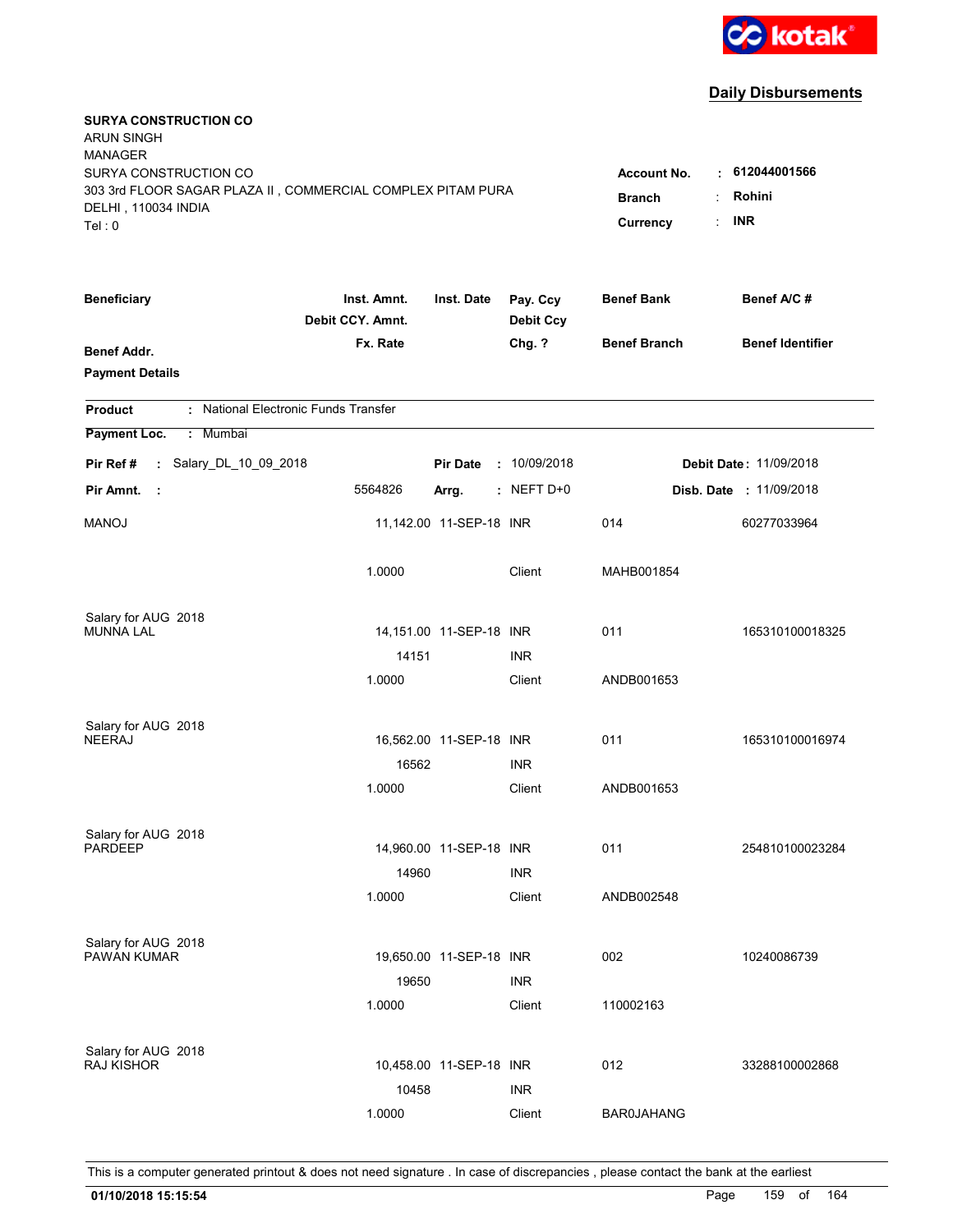

| <b>SURYA CONSTRUCTION CO</b><br><b>ARUN SINGH</b><br><b>MANAGER</b><br>SURYA CONSTRUCTION CO<br>303 3rd FLOOR SAGAR PLAZA II, COMMERCIAL COMPLEX PITAM PURA<br>DELHI, 110034 INDIA<br>Tel: 0 | <b>Account No.</b><br><b>Branch</b><br>÷<br>÷<br>Currency | $\cdot$ 612044001566<br>Rohini<br><b>INR</b> |                              |                     |                                |
|----------------------------------------------------------------------------------------------------------------------------------------------------------------------------------------------|-----------------------------------------------------------|----------------------------------------------|------------------------------|---------------------|--------------------------------|
| <b>Beneficiary</b>                                                                                                                                                                           | Inst. Amnt.<br>Debit CCY. Amnt.                           | Inst. Date                                   | Pay. Ccy<br><b>Debit Ccy</b> | <b>Benef Bank</b>   | Benef A/C#                     |
| <b>Benef Addr.</b><br><b>Payment Details</b>                                                                                                                                                 | Fx. Rate                                                  |                                              | Chg. ?                       | <b>Benef Branch</b> | <b>Benef Identifier</b>        |
| : National Electronic Funds Transfer<br><b>Product</b>                                                                                                                                       |                                                           |                                              |                              |                     |                                |
| Payment Loc.<br>: Mumbai                                                                                                                                                                     |                                                           |                                              |                              |                     |                                |
| : Salary_DL_10_09_2018<br>Pir Ref #                                                                                                                                                          |                                                           | <b>Pir Date</b>                              | : 10/09/2018                 |                     | Debit Date: 11/09/2018         |
| Pir Amnt.<br>- 1                                                                                                                                                                             | 5564826                                                   | Arrg.                                        | $:$ NEFT D+0                 |                     | <b>Disb. Date : 11/09/2018</b> |
| <b>RAJ KISHOR</b>                                                                                                                                                                            |                                                           | 10,458.00 11-SEP-18 INR                      |                              | 012                 | 33288100002868                 |
|                                                                                                                                                                                              | 1.0000                                                    |                                              | Client                       | <b>BAR0JAHANG</b>   |                                |
| Salary for AUG 2018                                                                                                                                                                          |                                                           | 14,151.00  11-SEP-18  INR                    |                              | 024                 | 1519000100332276               |
| <b>RAM KUMAR</b>                                                                                                                                                                             | 14151                                                     |                                              | <b>INR</b>                   |                     |                                |
|                                                                                                                                                                                              | 1.0000                                                    |                                              | Client                       | 110024066           |                                |
| Salary for AUG 2018<br>SHAYAM JI                                                                                                                                                             |                                                           | 13,663.00 11-SEP-18 INR                      |                              | 052                 | 5622500101302801               |
|                                                                                                                                                                                              | 13663                                                     |                                              | <b>INR</b>                   |                     |                                |
|                                                                                                                                                                                              | 1.0000                                                    |                                              | Client                       | KARB000562          |                                |
| Salary for AUG 2018                                                                                                                                                                          |                                                           |                                              |                              |                     |                                |
| <b>SURJEET PAL</b>                                                                                                                                                                           |                                                           | 15,387.00 11-SEP-18 INR                      |                              | 017                 | 520101244470673                |
|                                                                                                                                                                                              | 15387<br>1.0000                                           |                                              | <b>INR</b><br>Client         | COR0000530          |                                |
| Salary for AUG 2018<br><b>VIKRAM</b>                                                                                                                                                         |                                                           | 14,151.00  11-SEP-18  INR                    |                              | 014                 | 60239528432                    |
|                                                                                                                                                                                              | 14151                                                     |                                              | <b>INR</b>                   |                     |                                |
|                                                                                                                                                                                              | 1.0000                                                    |                                              | Client                       | 110014012           |                                |
| Salary for AUG 2018<br><b>VINAY KUMAR</b>                                                                                                                                                    | 14151                                                     | 14,151.00 11-SEP-18 INR                      | <b>INR</b>                   | 011                 | 165310100044117                |
|                                                                                                                                                                                              | 1.0000                                                    |                                              | Client                       | ANDB001653          |                                |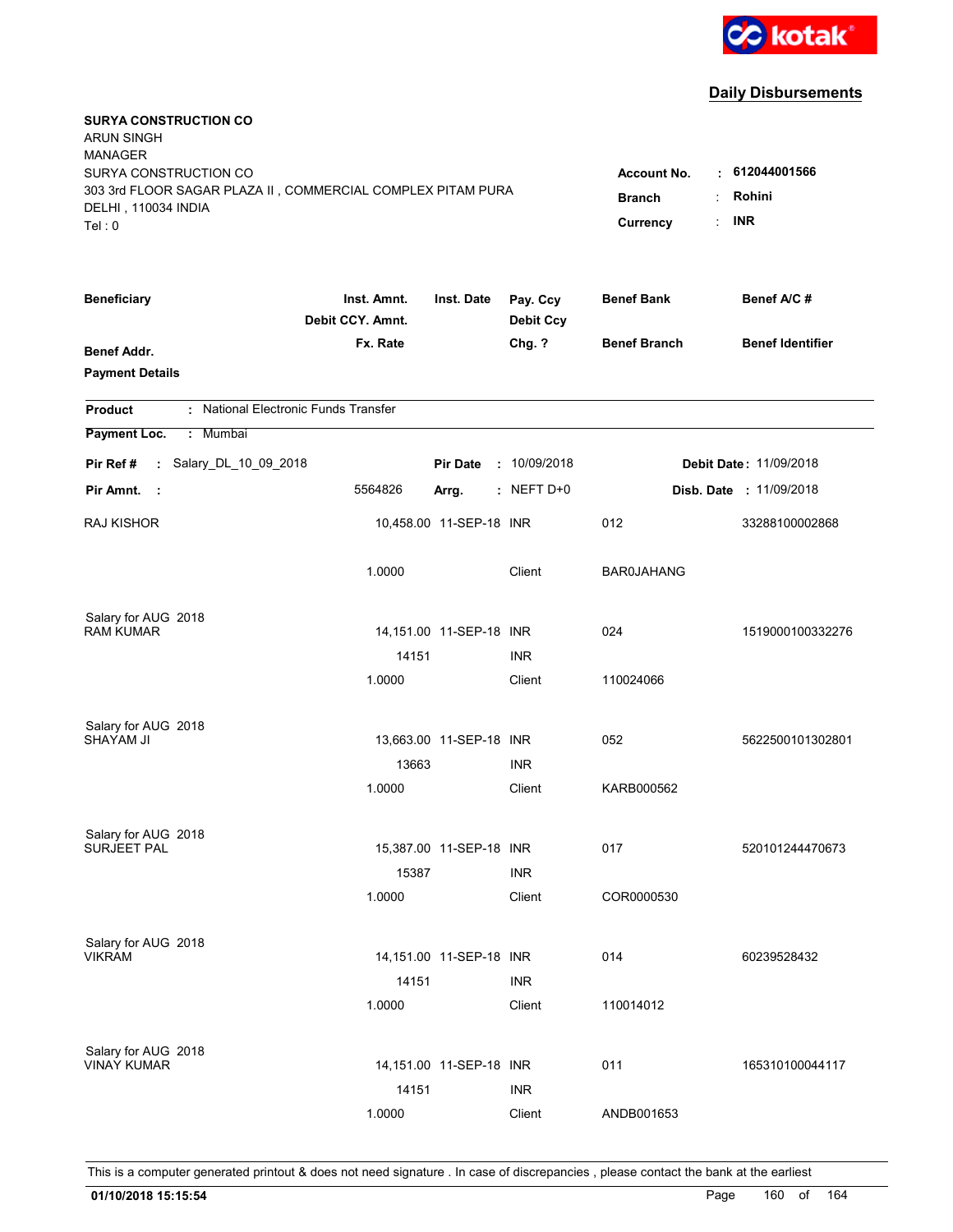

| <b>SURYA CONSTRUCTION CO</b><br><b>ARUN SINGH</b><br><b>MANAGER</b><br>SURYA CONSTRUCTION CO<br>303 3rd FLOOR SAGAR PLAZA II, COMMERCIAL COMPLEX PITAM PURA<br>DELHI, 110034 INDIA<br>Tel: 0 | <b>Account No.</b><br>٠<br><b>Branch</b><br>÷<br>t.<br>Currency | 612044001566<br>Rohini<br><b>INR</b> |                              |                     |                         |
|----------------------------------------------------------------------------------------------------------------------------------------------------------------------------------------------|-----------------------------------------------------------------|--------------------------------------|------------------------------|---------------------|-------------------------|
| <b>Beneficiary</b>                                                                                                                                                                           | Inst. Amnt.<br>Debit CCY. Amnt.                                 | Inst. Date                           | Pay. Ccy<br><b>Debit Ccy</b> | <b>Benef Bank</b>   | Benef A/C #             |
| Benef Addr.<br><b>Payment Details</b>                                                                                                                                                        | Fx. Rate                                                        |                                      | Chg. ?                       | <b>Benef Branch</b> | <b>Benef Identifier</b> |
| : National Electronic Funds Transfer<br><b>Product</b>                                                                                                                                       |                                                                 |                                      |                              |                     |                         |
| Payment Loc.<br>: Mumbai                                                                                                                                                                     |                                                                 |                                      |                              |                     |                         |
| : Salary_DL_10_09_2018<br>Pir Ref #                                                                                                                                                          |                                                                 | <b>Pir Date</b>                      | : 10/09/2018                 |                     | Debit Date: 11/09/2018  |
| Pir Amnt.<br>- 1                                                                                                                                                                             | 5564826                                                         | Arrg.                                | $:$ NEFT D+0                 |                     | Disb. Date : 11/09/2018 |
| <b>VINAY KUMAR</b>                                                                                                                                                                           |                                                                 | 14,151.00 11-SEP-18 INR              |                              | 011                 | 165310100044117         |
|                                                                                                                                                                                              | 1.0000                                                          |                                      | Client                       | ANDB001653          |                         |
| Salary for AUG 2018                                                                                                                                                                          |                                                                 |                                      |                              |                     |                         |
| <b>MANISH KUMAR</b>                                                                                                                                                                          |                                                                 | 14,525.00 11-SEP-18 INR              |                              | 024                 | 6571000100030546        |
|                                                                                                                                                                                              | 14525<br>1.0000                                                 |                                      | <b>INR</b><br>Client         | PUNB657100          |                         |
|                                                                                                                                                                                              |                                                                 |                                      |                              |                     |                         |
| Salary for AUG 2018<br><b>DEEPAK</b>                                                                                                                                                         |                                                                 | 13,362.00 11-SEP-18 INR              |                              | 229                 | 629801537467            |
|                                                                                                                                                                                              | 13362                                                           |                                      | <b>INR</b>                   |                     |                         |
|                                                                                                                                                                                              | 1.0000                                                          |                                      | Client                       | ICI0006298          |                         |
|                                                                                                                                                                                              |                                                                 |                                      |                              |                     |                         |
| Salary for AUG 2018                                                                                                                                                                          |                                                                 |                                      |                              |                     |                         |
| PRASHANT KUMAR PANDEY                                                                                                                                                                        |                                                                 | 12,066.00 11-SEP-18 INR              |                              | 002                 | 37159288878             |
|                                                                                                                                                                                              | 12066                                                           |                                      | <b>INR</b>                   |                     |                         |
|                                                                                                                                                                                              | 1.0000                                                          |                                      | Client                       | SBI0004577          |                         |
| Salary for AUG 2018                                                                                                                                                                          |                                                                 |                                      |                              |                     |                         |
| <b>CHINTAN SINGH</b>                                                                                                                                                                         |                                                                 | 5,306.00 11-SEP-18 INR               |                              | 024                 | 0704001500295478        |
|                                                                                                                                                                                              | 5306                                                            |                                      | <b>INR</b>                   |                     |                         |
|                                                                                                                                                                                              | 1.0000                                                          |                                      | Client                       | RPUN070400          |                         |
| Salary for AUG 2018                                                                                                                                                                          |                                                                 |                                      |                              |                     |                         |
| RAHUL KUMAR                                                                                                                                                                                  |                                                                 | 5,631.00 11-SEP-18 INR               |                              | 024                 | 6199000100042161        |
|                                                                                                                                                                                              | 5631                                                            |                                      | <b>INR</b>                   |                     |                         |
|                                                                                                                                                                                              | 1.0000                                                          |                                      | Client                       | PUN0619900          |                         |
|                                                                                                                                                                                              |                                                                 |                                      |                              |                     |                         |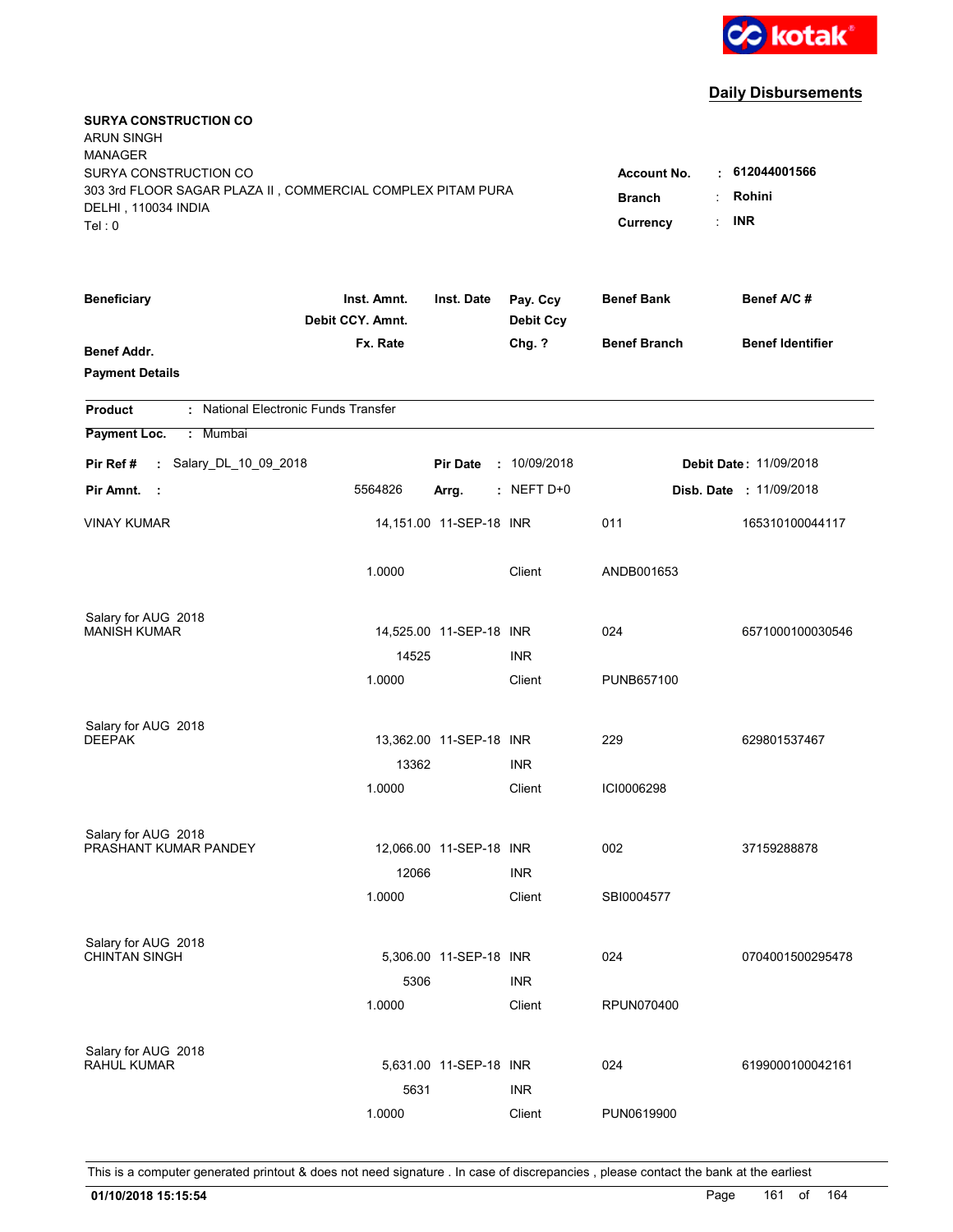

| <b>SURYA CONSTRUCTION CO</b><br><b>ARUN SINGH</b><br><b>MANAGER</b><br>SURYA CONSTRUCTION CO<br>303 3rd FLOOR SAGAR PLAZA II, COMMERCIAL COMPLEX PITAM PURA<br>DELHI, 110034 INDIA | <b>Account No.</b><br><b>Branch</b> | $\cdot$ 612044001566<br>Rohini<br><b>INR</b> |                              |                     |                                |
|------------------------------------------------------------------------------------------------------------------------------------------------------------------------------------|-------------------------------------|----------------------------------------------|------------------------------|---------------------|--------------------------------|
| Tel: 0                                                                                                                                                                             |                                     |                                              |                              | Currency            |                                |
| <b>Beneficiary</b>                                                                                                                                                                 | Inst. Amnt.<br>Debit CCY. Amnt.     | Inst. Date                                   | Pay. Ccy<br><b>Debit Ccy</b> | <b>Benef Bank</b>   | Benef A/C #                    |
| <b>Benef Addr.</b><br><b>Payment Details</b>                                                                                                                                       | Fx. Rate                            |                                              | Chg. ?                       | <b>Benef Branch</b> | <b>Benef Identifier</b>        |
| : National Electronic Funds Transfer<br><b>Product</b>                                                                                                                             |                                     |                                              |                              |                     |                                |
| Payment Loc.<br>: Mumbai                                                                                                                                                           |                                     |                                              |                              |                     |                                |
| : Salary_DL_10_09_2018<br>Pir Ref #                                                                                                                                                |                                     | <b>Pir Date</b>                              | : 10/09/2018                 |                     | <b>Debit Date: 11/09/2018</b>  |
| Pir Amnt.<br>- 1                                                                                                                                                                   | 5564826                             | Arrg.                                        | $:$ NEFT D+0                 |                     | <b>Disb. Date : 11/09/2018</b> |
| RAHUL KUMAR                                                                                                                                                                        |                                     | 5,631.00 11-SEP-18 INR                       |                              | 024                 | 6199000100042161               |
|                                                                                                                                                                                    | 1.0000                              |                                              | Client                       | PUN0619900          |                                |
| Salary for AUG 2018                                                                                                                                                                |                                     |                                              |                              |                     |                                |
| <b>HARISH VERMA</b>                                                                                                                                                                |                                     | 16,268.00 11-SEP-18 INR                      |                              | 002                 | 00000051101369338              |
|                                                                                                                                                                                    | 16268                               |                                              | <b>INR</b>                   |                     |                                |
|                                                                                                                                                                                    | 1.0000                              |                                              | Client                       | SBIN031770          |                                |
| Salary for AUG 2018                                                                                                                                                                |                                     |                                              |                              |                     |                                |
| <b>MANOJ KUMAR</b>                                                                                                                                                                 |                                     | 14,151.00 11-SEP-18 INR                      |                              | 024                 | 4810001700020959               |
|                                                                                                                                                                                    | 14151                               |                                              | <b>INR</b>                   |                     |                                |
|                                                                                                                                                                                    | 1.0000                              |                                              | Client                       | PUN0481000          |                                |
| Salary for AUG 2018                                                                                                                                                                |                                     |                                              |                              |                     |                                |
| <b>ANGAD SINGH</b>                                                                                                                                                                 |                                     | 9,271.00 11-SEP-18 INR                       |                              | 002                 | 35887880575                    |
|                                                                                                                                                                                    | 9271                                |                                              | <b>INR</b>                   |                     |                                |
|                                                                                                                                                                                    | 1.0000                              |                                              | Client                       | SBI0011550          |                                |
|                                                                                                                                                                                    |                                     |                                              |                              |                     |                                |
| Salary for AUG 2018<br><b>BALRAJ</b>                                                                                                                                               |                                     | 11,664.00  11-SEP-18  INR                    |                              | 024                 | 3277001704007312               |
|                                                                                                                                                                                    | 11664                               |                                              | <b>INR</b>                   |                     |                                |
|                                                                                                                                                                                    | 1.0000                              |                                              | Client                       | RPUN327700          |                                |
|                                                                                                                                                                                    |                                     |                                              |                              |                     |                                |
| Salary for AUG 2018<br><b>ANUPAM SINGH</b>                                                                                                                                         |                                     | 12,066.00 11-SEP-18 INR                      |                              | 012                 | 48750100009726                 |
|                                                                                                                                                                                    | 12066                               |                                              | <b>INR</b>                   |                     |                                |
|                                                                                                                                                                                    | 1.0000                              |                                              | Client                       | BARBSHADAU          |                                |
|                                                                                                                                                                                    |                                     |                                              |                              |                     |                                |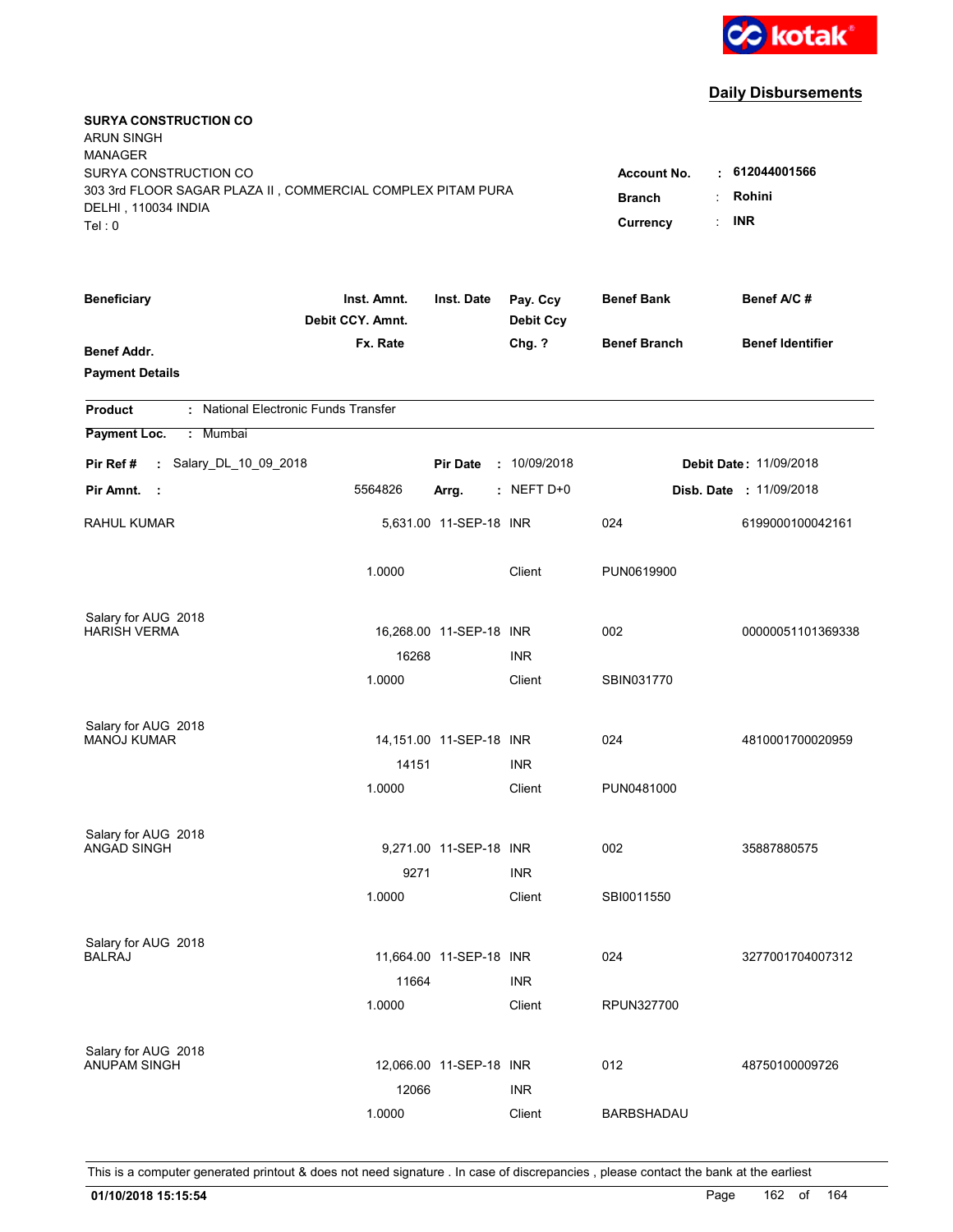

| <b>SURYA CONSTRUCTION CO</b><br><b>ARUN SINGH</b><br><b>MANAGER</b><br>SURYA CONSTRUCTION CO<br>303 3rd FLOOR SAGAR PLAZA II, COMMERCIAL COMPLEX PITAM PURA<br>DELHI, 110034 INDIA<br>Tel: 0 | <b>Account No.</b><br><b>Branch</b><br>Currency | $\cdot$ 612044001566<br>Rohini<br><b>INR</b><br>t. |                              |                     |                                |
|----------------------------------------------------------------------------------------------------------------------------------------------------------------------------------------------|-------------------------------------------------|----------------------------------------------------|------------------------------|---------------------|--------------------------------|
| <b>Beneficiary</b>                                                                                                                                                                           | Inst. Amnt.<br>Debit CCY. Amnt.                 | Inst. Date                                         | Pay. Ccy<br><b>Debit Ccy</b> | <b>Benef Bank</b>   | Benef A/C #                    |
| <b>Benef Addr.</b><br><b>Payment Details</b>                                                                                                                                                 | Fx. Rate                                        |                                                    | Chg. ?                       | <b>Benef Branch</b> | <b>Benef Identifier</b>        |
| : National Electronic Funds Transfer<br><b>Product</b>                                                                                                                                       |                                                 |                                                    |                              |                     |                                |
| Payment Loc.<br>: Mumbai                                                                                                                                                                     |                                                 |                                                    |                              |                     |                                |
| : Salary_DL_10_09_2018<br>Pir Ref #                                                                                                                                                          |                                                 | <b>Pir Date</b>                                    | : 10/09/2018                 |                     | <b>Debit Date: 11/09/2018</b>  |
| Pir Amnt.<br>$\sim$ 1                                                                                                                                                                        | 5564826                                         | Arrg.                                              | $:$ NEFT D+0                 |                     | <b>Disb. Date : 11/09/2018</b> |
| ANUPAM SINGH                                                                                                                                                                                 |                                                 | 12,066.00 11-SEP-18 INR                            |                              | 012                 | 48750100009726                 |
|                                                                                                                                                                                              | 1.0000                                          |                                                    | Client                       | <b>BARBSHADAU</b>   |                                |
| Salary for AUG 2018                                                                                                                                                                          |                                                 |                                                    |                              |                     |                                |
| <b>RAHUL</b>                                                                                                                                                                                 |                                                 | 10,458.00 11-SEP-18 INR                            |                              | 007                 | 65171159642                    |
|                                                                                                                                                                                              | 10458<br>1.0000                                 |                                                    | <b>INR</b><br>Client         | 110007003           |                                |
| Salary for AUG 2018                                                                                                                                                                          |                                                 |                                                    |                              |                     |                                |
| <b>MAHENDER PRATAP SINGH</b>                                                                                                                                                                 |                                                 | 11,664.00 11-SEP-18 INR                            |                              | 022                 | 03242191018816                 |
|                                                                                                                                                                                              | 11664                                           |                                                    | <b>INR</b>                   |                     |                                |
|                                                                                                                                                                                              | 1.0000                                          |                                                    | Client                       | 110022025           |                                |
| Salary for AUG 2018                                                                                                                                                                          |                                                 |                                                    |                              |                     |                                |
| SUNIL SINGH YADAV                                                                                                                                                                            |                                                 | 12,066.00 11-SEP-18 INR                            |                              | 010                 | 22561743364                    |
|                                                                                                                                                                                              | 12066                                           |                                                    | <b>INR</b>                   |                     |                                |
|                                                                                                                                                                                              | 1.0000                                          |                                                    | Client                       | ALLA211255          |                                |
| Salary for AUG 2018                                                                                                                                                                          |                                                 |                                                    |                              |                     |                                |
| KAPIL BHARDWAJ                                                                                                                                                                               |                                                 | 6,391.00 11-SEP-18 INR                             |                              | 211                 | 916010013567078                |
|                                                                                                                                                                                              | 6391<br>1.0000                                  |                                                    | <b>INR</b><br>Client         | 110211029           |                                |
|                                                                                                                                                                                              |                                                 |                                                    |                              |                     |                                |
| Salary for AUG 2018<br><b>MURARI JHA</b>                                                                                                                                                     |                                                 | 10,860.00 11-SEP-18 INR                            |                              | 259                 | 0201104000138567               |
|                                                                                                                                                                                              | 10860                                           |                                                    | <b>INR</b>                   |                     |                                |
|                                                                                                                                                                                              | 1.0000                                          |                                                    | Client                       | IBK0000201          |                                |
|                                                                                                                                                                                              |                                                 |                                                    |                              |                     |                                |